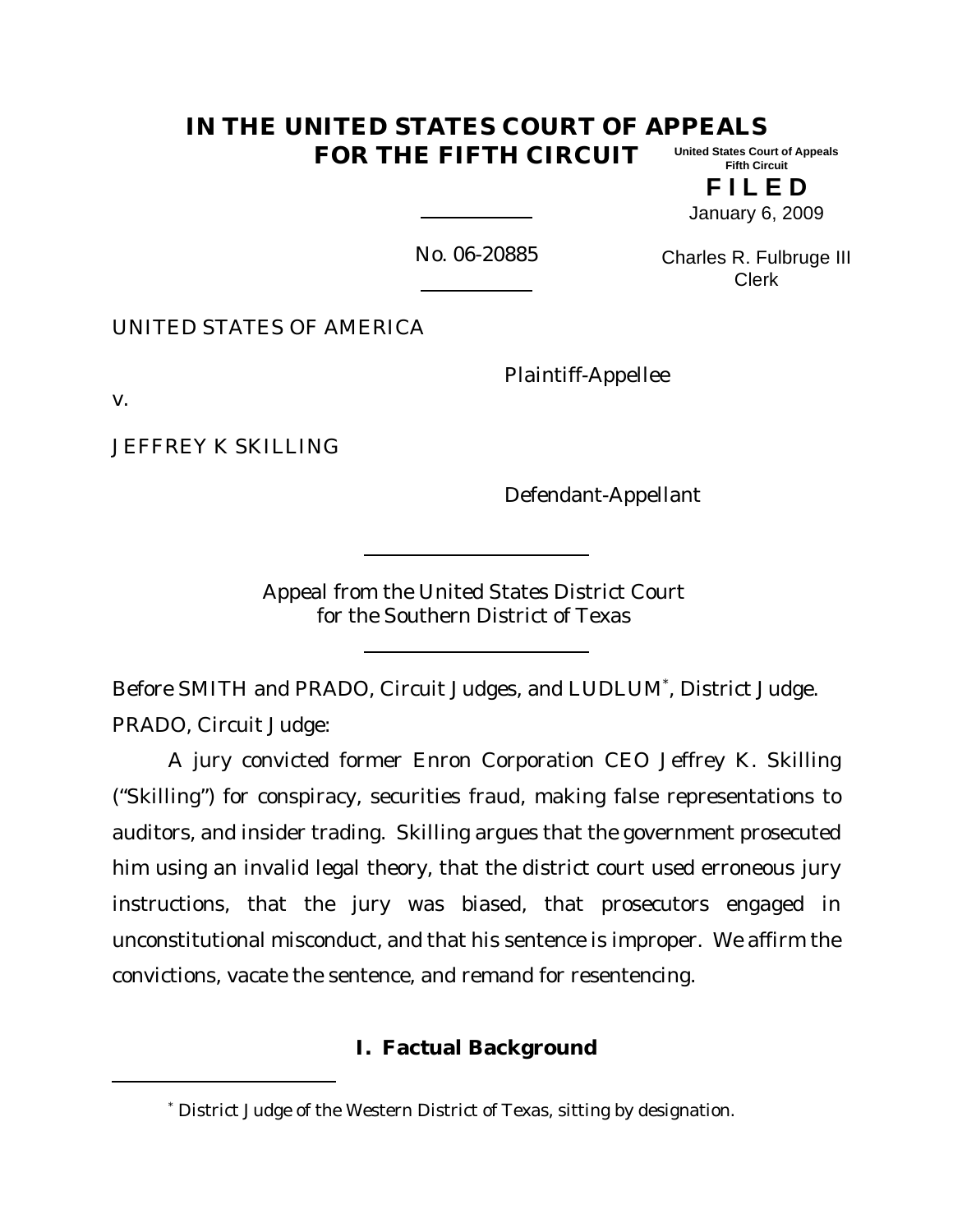Skilling's rise at Enron began when he founded Enron's Wholesale business in 1990. In 1997, he became Enron's President and Chief Operating Officer and joined the Board of Directors. In February 2001, he became Enron's CEO, and on August 14, 2001, Skilling resigned from Enron.

About four months after Skilling's departure, Enron crashed into sudden bankruptcy. An initial investigation uncovered an elaborate conspiracy to deceive investors about the state of Enron's fiscal health. That conspiracy allegedly included overstating the company's financial situation for more than two years in an attempt to ensure that Enron's short-run stock price remained artificially high. With Congress looking on, the President appointed a team of investigators, the Enron Task Force. The investigation led to criminal charges against Skilling and many others.

According to the government, the conspiracy, led by Skilling and Ken Lay ("Lay"), Enron's CEO until Skilling took over (and again after his abrupt exit), worked to manipulate Enron's earnings to satisfy Wall Street's expectations. Other top Enron officials were key players in the unlawful scheme, including Richard Causey ("Causey"), the Chief Accounting Officer ("CAO"); Andrew Fastow ("Fastow"), the Chief Financial Officer ("CFO"); and Ben Glisan ("Glisan"), the Treasurer.

## **A. Conspiracy and Securities Fraud**

Several of Skilling's convictions stem from allegations of conspiracy and securities fraud. The government presented evidence that Skilling engaged in fraud in several of Enron's business endeavors. As an international, multibillion dollar enterprise, Enron had elaborate financial dealings. At the time of its bankruptcy, the company was comprised of four major businesses: Wholesale, which bought and sold energy; Transportation and Distribution, which owned energy networks; Retail, or Enron Energy Services ("EES"), which sold energy to end-users; and Broadband, or Enron Broadband Services ("EBS"),

2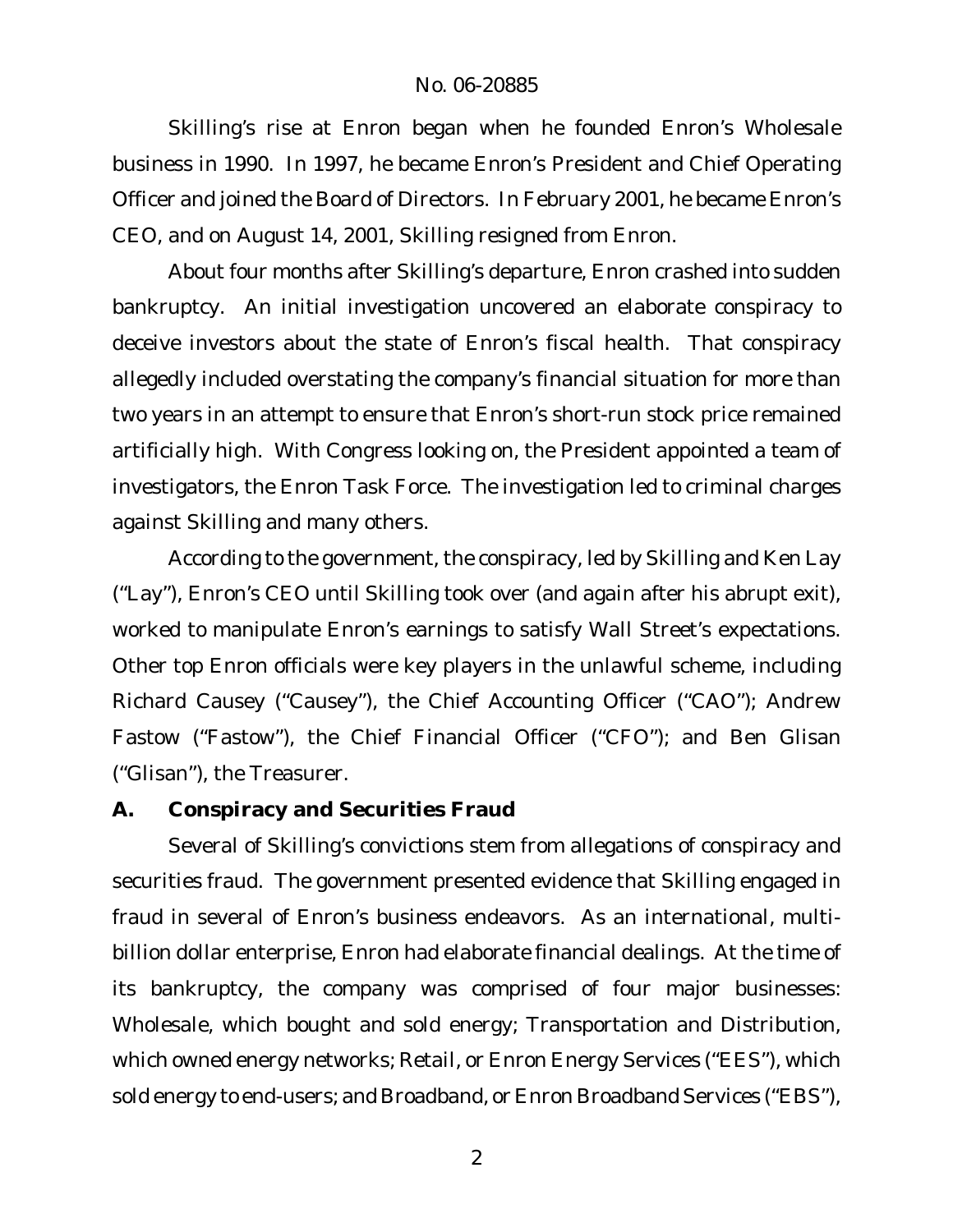which bought and sold bandwidth capacity. The government alleged that Skilling took specific fraudulent actions with respect to Wholesale, EES, and EBS.

Wholesale, the most profitable division, accounted for nearly 90% of Enron's revenue. The government presented evidence to show that the conspirators lied about the nature of Wholesale, calling it a "logistics company," even though it was a much more economically volatile "trading company." Construing Wholesale as a "logistics company" had important ramifications for how investors valued the division. In fact, Skilling reportedly told Ken Rice ("Rice"), EBS's CEO, that if investors perceived Enron as a trading company, its stock would "get whacked." The alleged artifice also included masking the losses of Enron's other struggling subdivisions by shifting the losses to Wholesale. That made the struggling divisions appear financially sound and thus encouraged additional investment.

EES was a retail undertaking that Enron created to sell natural gas to customers in deregulated markets. Although Enron had high expectations for EES's profitability after its initial start-up period, EES did not meet these expectations. As of the fall of 2000, various utilities in California owed Enron substantial fees, which Enron had already booked as profits under its "mark-to-market accounting."<sup>1</sup> The utilities, however, were suffering heavy financial losses and stopped paying these fees. Under general accounting rules, Enron should have recorded a loss of hundreds of millions of dollars based on the failure of the utilities to pay the fees, but Skilling and his co-conspirators tried to hide the harm by transferring the losses to Wholesale so that EES would continue to show promise, at least on paper.

 $1$  This means that Enron immediately recognized income, discounted to present value, based on projected future earnings.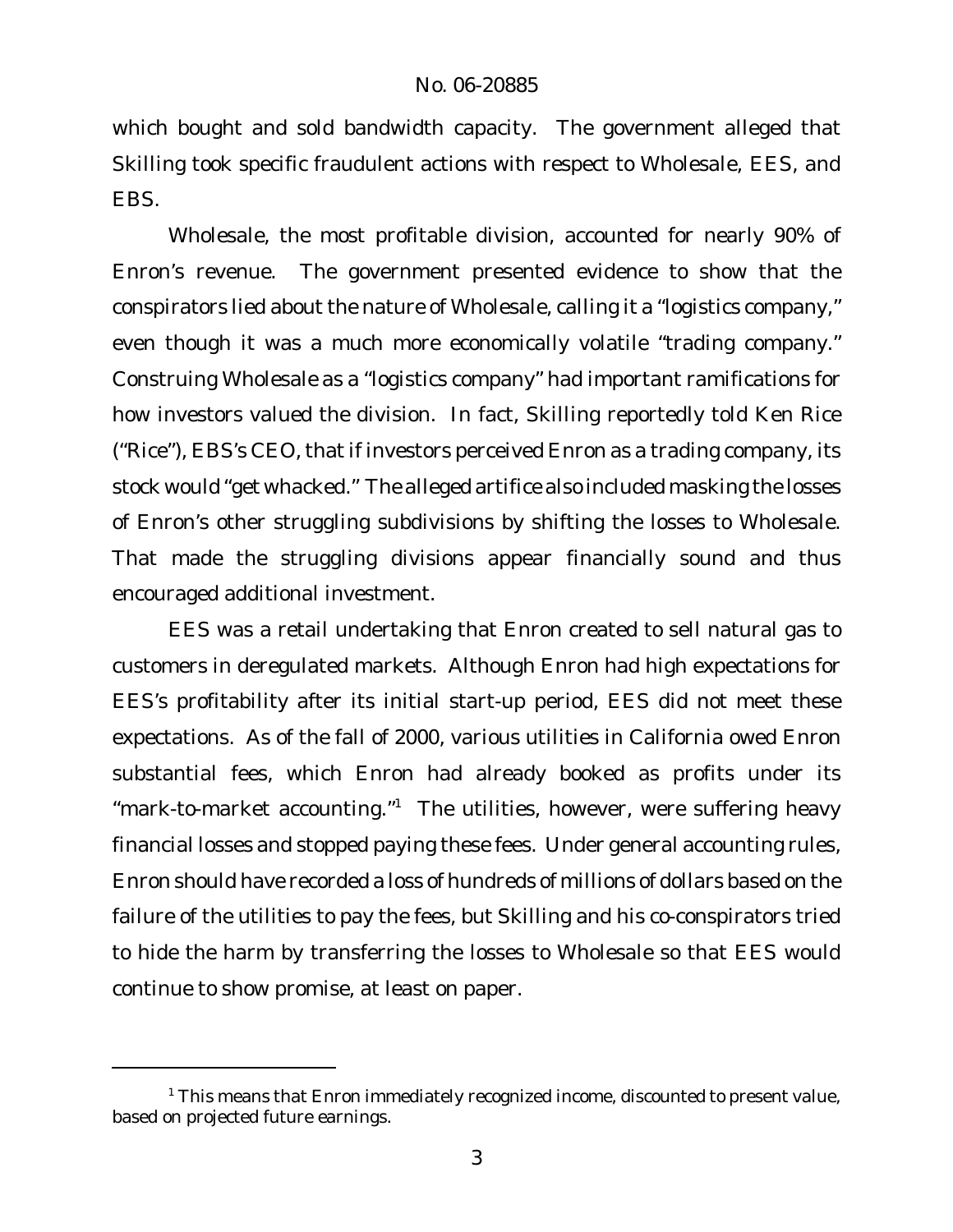The government claims that Skilling hid EES's other problems as well. For example, in early 2001, EES employees allegedly realized that Enron was not properly valuing EES's contracts and that, again because of Enron's use of mark-to-market accounting, Enron would need to record a loss of many millions of dollars. Skilling allegedly told David Delainey, who was in charge of EES, to "bleed the contract issues over time" instead of recognizing the loss all at once.

Skilling again concealed EES's losses within Wholesale in late March 2001, after the California Public Utilities Commission decided to add a surcharge to electricity. Enron lost hundreds of millions of dollars as a result of this surcharge because, under its contracts, it could not pass the extra fees on to its customers. After Skilling was consulted and signed off, Enron shifted the EES losses to Wholesale by transfering EES's risk-management books to Wholesale. Business at EES did not improve, and by August 2001, when Skilling left Enron, EES had lost over \$700 million in that year alone. Enron failed to account for these losses properly, making EES appear to be in better financial shape than it really was.

EBS was Enron's attempt to enter the telecommunications industry. Enron invested more than \$1 billion in EBS, but lost money every quarter as EBS struggled to meet earnings targets. The government claims that in 2000, EBS managed to reach its earnings targets, but only by means of transactions afield from its core business (such as selling and monetizing corporate assets). Skilling allegedly hid from investors EBS's failure to meet earnings targets through core business activities.<sup>2</sup>

 $2$  The government claims that, in addition to being hidden, these non-core earnings were suspect in other ways. Many of them came from the sale of a portion of Enron's fiber optic network, commonly referred to as "dark fiber," to LJM2, a pseudo-third party that Fastow controlled. Allegedly, EBS also improperly hedged its investment in Avici, an internet company, in a Raptor Special Purpose Entity ("Raptor"). As discussed below, the Raptors arguably were instruments of fraud.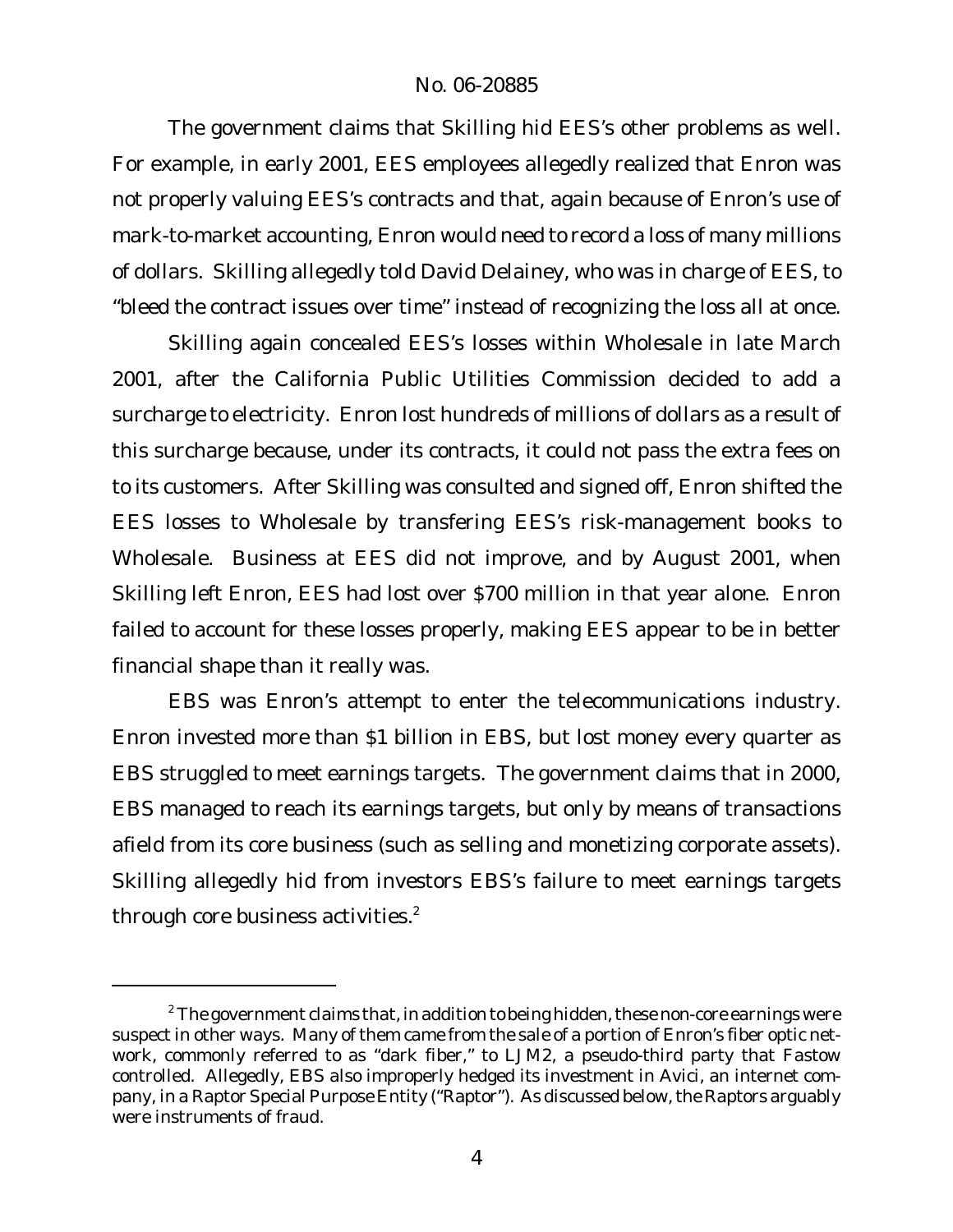#### No. 06-20885

The government claims that Skilling knew EBS was struggling, at least based on its record of performance, but that he wanted to announce to the investing public that EBS was doing well and would do even better in 2001. Although EBS's executives said it was impossible, Skilling set EBS's earnings targets for 2001 to be a loss of only \$65 million. EBS's personnel initially thought a loss estimate of nearly \$500 million was more realistic, and, even with the best circumstances, they projected losses of at least \$110 million. Rice, EBS's CEO, warned Skilling that the earnings targets for EBS were wrong, but Skilling apparently would not change them. Skilling told Rice that certain international assets were not producing sufficiently and that "we really need to hang in there for a year or two until EES and EBS could pick up the slack," because Enron "didn't need any more bad news."

In 2001, EBS was projected to lose \$35 million in the first quarter, but Rice quickly realized that losses would actually be around \$150 million. Skilling allegedly found out but would not budge on earnings targets, instead authorizing EBS to fire employees and engage in more non-core business to boost revenues. It worked for the first quarter, although Rice likened the monetizations to "one more hit of crack cocaine on these earnings." EBS faired a little better in the second quarter of 2001, reporting losses of approximately \$100 million. Given that EBS continued to lose money, however, Enron decided to merge EBS into Wholesale. Ultimately, Enron lost the entire \$1 billion that it had initially invested in EBS.

## **B. False Representations About Enron's Finances**

Many of the allegations of fraud also stem from Skilling's representations to investors about the financial standing of Wholesale, EES, and EBS. Skilling, as a high ranking corporate officer, held conference calls with investors to update them on the company's progress. The government claims that Skilling misled investors during these calls. For example, on January 22, 2001, Enron

5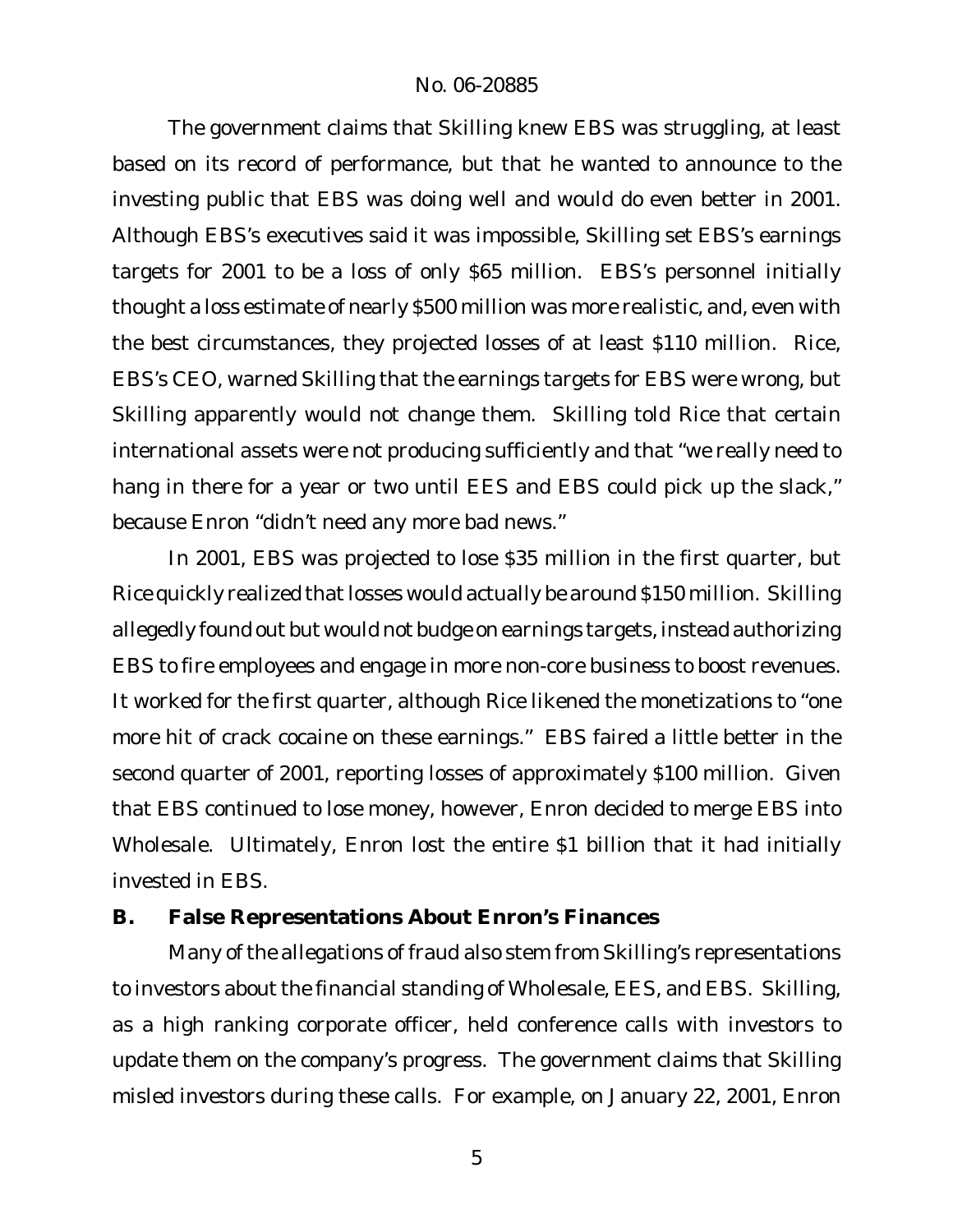released its earnings report for the previous quarter, and Skilling told investors that "the situation in California [regarding the utilities] had little impact on fourth quarter results. Let me repeat that. For Enron, the situation in California had little impact on fourth quarter results." Skilling also stated that "nothing can happen in California that would jeopardize" earnings targets.

However, when he made these statements, Skilling allegedly knew that the California utilities likely could not pay the fees that Enron was expecting and that Enron might have to write off a loss of hundreds of millions of dollars. He also listened silently as Mark Koenig ("Koenig"), Enron's Director of Investor Relations, assured investors that non-core business revenues were a "fairly small" amount of EBS's earnings, which the government alleges was not actually the case. $3$ 

Three days later, Skilling spoke at Enron's annual analysts conference, claiming that EES and EBS, like Enron's other major businesses, had "sustainable high earnings power." Skilling argues that this statement was merely harmless puffery. At the conference, he also reasserted that Wholesale was "not a trading business. We are a logistics company."

On March 23, 2001, Enron held a special conference call with analysts. Enron's stock price had been declining, and investors began surmising that EBS was having financial difficulties. Skilling comforted investors, saying that EBS was "having a great quarter" and that Enron was "highly confident" that EES would meet its earning target. According to the government, however, Skilling knew both divisions were in extreme financial turmoil.

On April 17, 2001, Skilling hosted another conference call in which he explained the transfer of EES's risk-management books to Wholesale by saying that there was "such capacity in our wholesale business that were—we just

<sup>&</sup>lt;sup>3</sup> Koenig pleaded quilty to securities fraud for this statement, among others.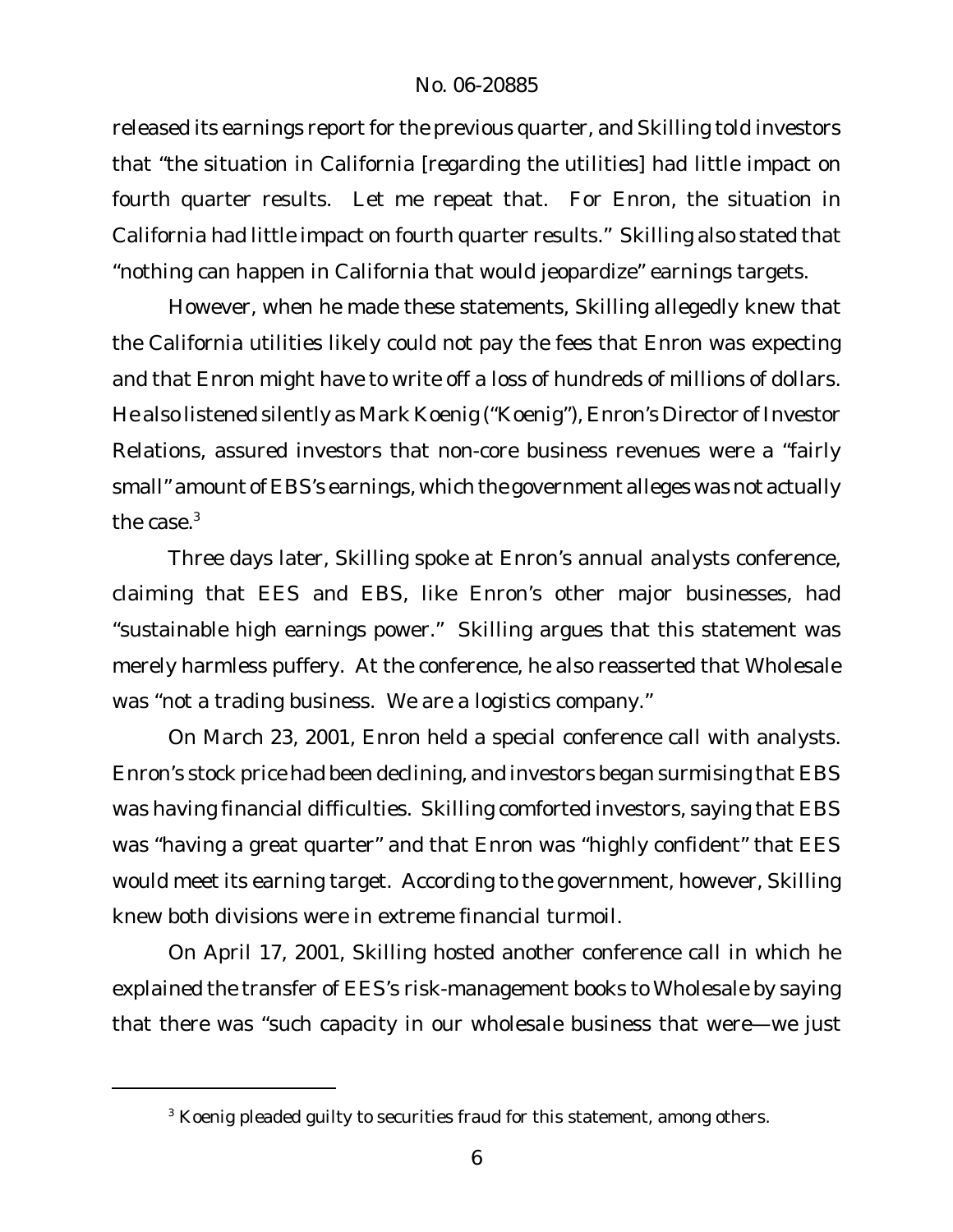weren't taking advantage of that in managing our portfolio at the retail side. And this retail portfolio has gotten so big so fast that we needed to get the best—the best hands working on risk management there." In fact, the government claims that Skilling used the transfer to hide losses. Skilling also said that the "first quarter results were great" at EES, even though they were down substantially, and he again praised EBS, explaining that there was a "very strong development of the marketplace in the commoditization of bandwidth" and "we're feeling very good about the development of this business." Skilling was silent again while Rice and Koenig understated EBS's non-core revenues.

On July 17, 2001, Skilling told investors that EES "had an outstanding second quarter" and was "firmly on track to achieve" its earnings targets. That quarter alone, EES lost hundreds of millions of dollars. Skilling reiterated that the EES reorganization was based on a concern for management efficiency, while the government contends that the only purpose of the EES reorganization was to hide EES's losses.

#### **C. Manipulating Enron's Reserves**

Skilling also allegedly committed fraud when he manipulated Enron's reserves to hit specific earnings targets in the fourth quarter of 1999, the second quarter of 2000, and the fourth quarter of 2000. Stock analysts made various projections regarding the earnings that Enron would announce each quarter, and the average of these estimates was known as the "consensus estimate." The government claims that Skilling was particularly committed to hitting or beating the consensus estimate. In January 2000, the consensus estimate for the fourth quarter of 1999 was earnings of 30¢ per share, which Enron could meet based on its earnings for that quarter. The day before the company was to announce its earnings, however, Koenig brought Skilling unwelcome news: the consensus estimate had jumped a penny per share. Skilling purportedly decided to

7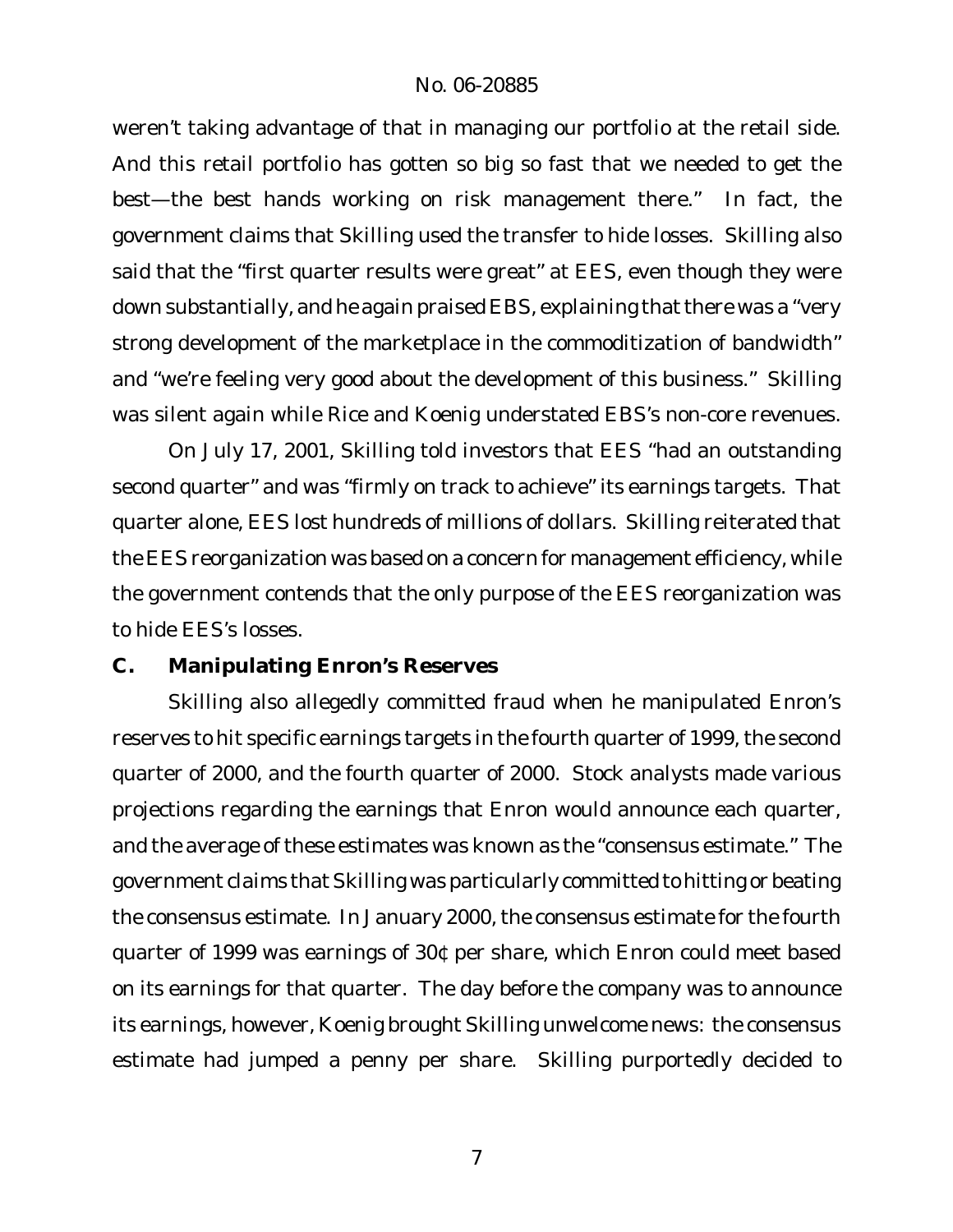announce earnings high enough to reach the estimate, even though the increase was not merited by any change in Enron's underlying financial portrait.

Skilling allegedly took a similar unwarranted action at the end of the second quarter of 2000. At that time, the consensus estimate was 32¢ per share. A draft earnings report showed that Enron was going to announce earnings that met the estimate. Skilling, however, wanted to beat the consensus estimate by reporting 34¢ per share. To do that, he allegedly told Wholesale to increase its earnings by \$7 million, and then by an additional \$7 million. Wholesale acquiesced both times, reopening its books and adding \$14 million from a reserve account that it had set aside to cover potential liabilities. The government claims that Enron did not have a business reason for using its reserves to increase Wholesale's earnings, instead doing so solely to exceed analysts' expectations.

The government contends that Skilling improperly used the reserve accounts again later that year. Wholesale's business was very profitable during the second half of 2000, and by late December it had placed over \$850 million in reserves. The decision to put that money away was not based on feared future liabilities; instead, Wholesale set that money aside specifically to use in the event of an unfavorable consensus estimate. At the end of the fourth quarter, Skilling ordered that Enron recall some of that money to guarantee that Enron could announce a specific level of earnings.

# **D. Third-Party Entities LJM and LJM2**

Another avenue of Skilling's alleged fraud came from his use of pseudo third-party entity LJM (and later LJM2) to improperly hedge its investments, doing so through four "secret" oral side deals. Fastow, Enron's CFO, proposed to Skilling and Causey that they create an entity to help Enron more easily meet market expectations. The impetus for creating LJM was the \$200 million that Enron had received from an investment in a company called Rhythms Net.

<sup>8</sup>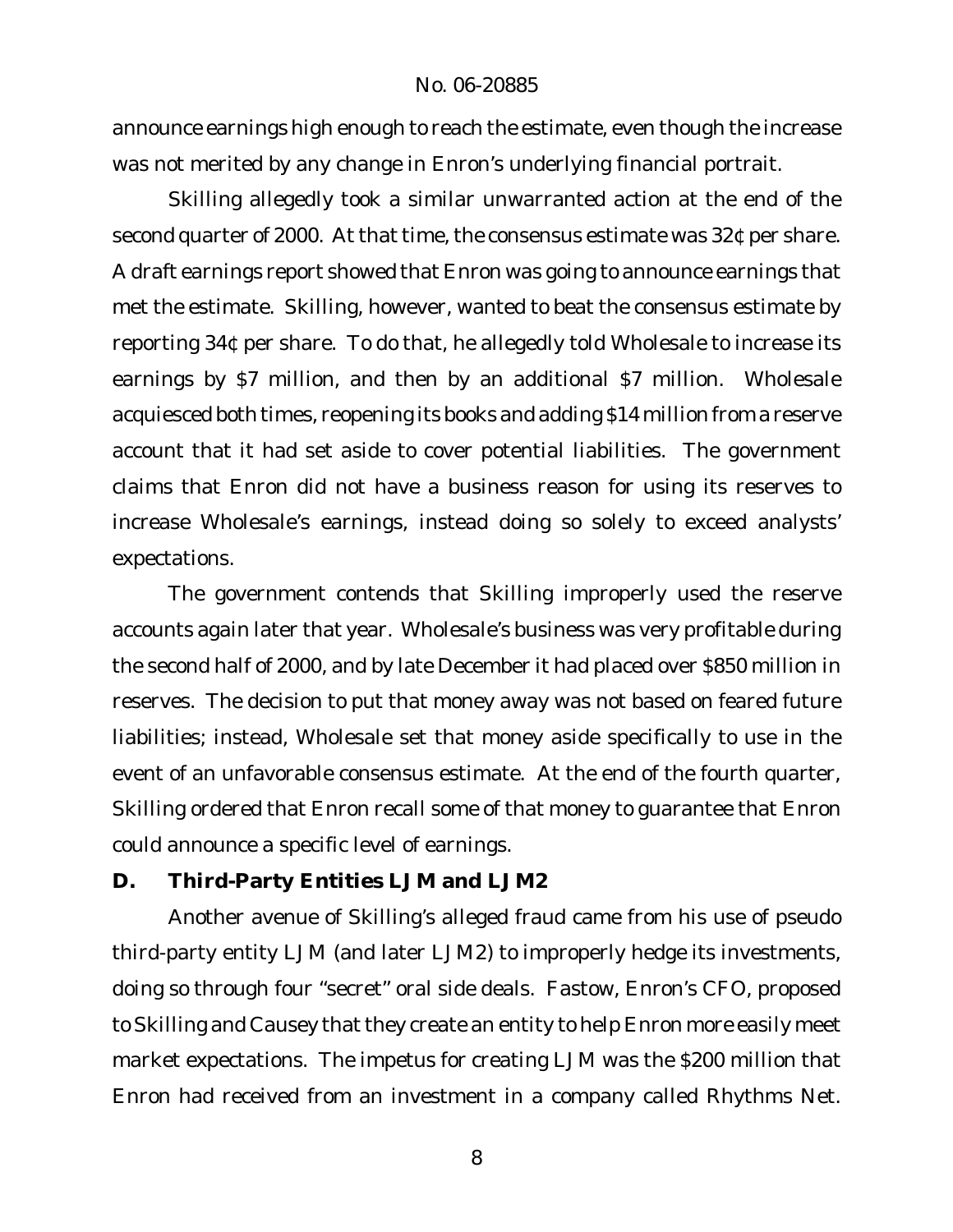Enron wanted to book that money, but it was possible that the value of the investment would drop, meaning that the asset's expected value would have to be reduced. By transferring the asset to a pseudo third-party, however, Enron could hedge its investment without needing to pay market rates for this hedging service. The government claims that LJM became that pseudo third-party. Enron contributed \$234 million of its own shares in seed money to form LJM. Fastow, who was LJM's general partner, contributed \$1 million, and outside investors contributed \$15 million.

Enron encountered a potential problem, however, with using LJM to hedge its investments. Fastow faced a conflict of interest, because he was both Enron's CFO and LJM's general partner. Before Enron could sign a deal with LJM, Enron's code of conduct required the Office of the Chairman, which consisted of Skilling and Lay, to waive the conflict rules, and Enron would have to disclose this waiver in its Securities and Exchange Commission ("SEC") filings.<sup>4</sup> The Office of the Chairman granted the waiver, but allegedly not without first creating controversy within Enron's senior leadership.<sup>5</sup>

After forming LJM to hedge the Rhythms Net investment, Enron's first deal with LJM involved an interest in a Brazilian power plant, known as Cuiaba, that Enron sold to LJM in 1999. Enron was concerned that its South American unit would not meet its earnings targets, so it decided to sell its interest in

<sup>4</sup> Fastow purportedly explained to Enron's Board of Directors that Causey and Skilling reviewed all Enron/LJM transactions. Causey also told the Board that Enron's Office of the Chairman reviewed all of the deals. In November 2001, when Enron was on the precipice of demise, it told the SEC that it had approval for all of the allegedly fraudulent transactions.

<sup>&</sup>lt;sup>5</sup> The Board of Directors was nervous that the media would find out, a so-called "Wall Street Journal risk." Many of Enron's managers objected as well, and Vince Kaminski, who was responsible for ensuring that Enron avoid taking unnecessary risks, complained. His objection was this: if both Rhythms Net's and Enron's stock lost value, then LJM could be undercapitalized, as the vast majority of its capital was Enron stock. Kaminski said that Skilling told him his group "acted more like cops, preventing people from executing transactions instead of helping them." After the LJM deal was approved, Skilling transferred Kaminski's group from Enron's Risk and Analytics Control group to Wholesale.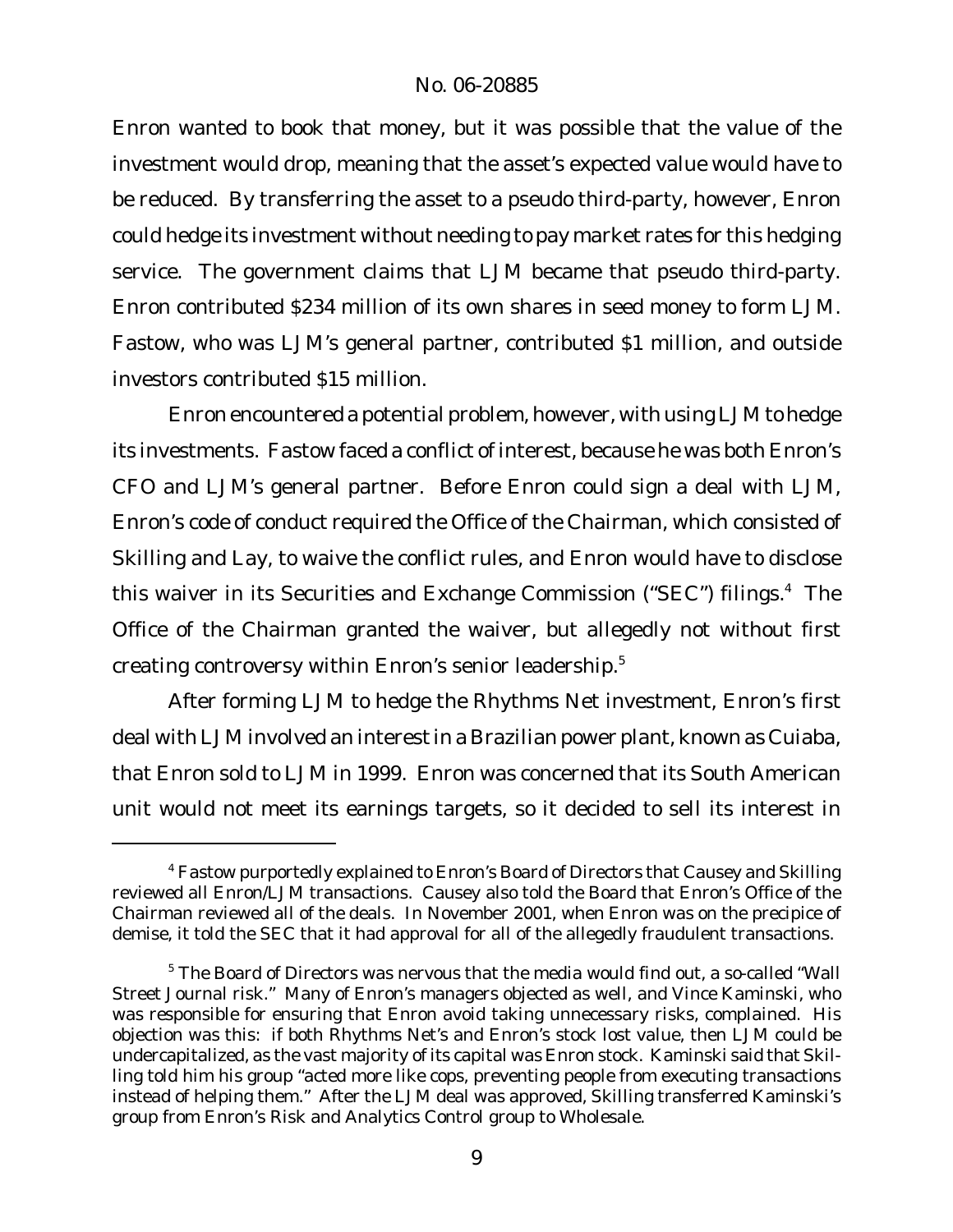Cuiaba to obtain additional revenue. Initially, Enron tried to find a third party to buy the interest in Cuiaba, but was unsuccessful. Skilling, the government claims, then called Fastow and tried to sell Enron's interest in Cuiaba to LJM. Fastow at first was not interested; not only was the asset a bad investment, there was no time for due diligence. Skilling allegedly replied, "Don't worry. I'll make sure that you're all right on the project. You won't lose any money." That oral understanding did not appear in the deal write-up, and the accountants treated it as a real sale, even though, based on the alleged oral understanding between Skilling and Fastow, it was not a legitimate sale.

Enron eventually bought back the Cuiaba interest, paying full value (notwithstanding depreciation) plus 13%. Allegedly to camouflage the deal by avoiding round numbers, LJM received an extra \$42,000 above the 13%. To allay further scrutiny, before Enron bought back the interest, Fastow apparently "sold" his interest in LJM to Michael Kopper ("Kopper"), a former Enron executive. That way, Enron did not need to describe the Cuiaba buyback as a transaction with a related party. For this to work, however, Skilling needed to honor his secret oral promise to Fastow that LJM would not lose money on the deal, despite Kopper becoming LJM's chief; the government claims that Skilling orally confirmed that he would do so.

The second allegedly fraudulent secret side deal between Enron and LJM involved the sale of Nigerian barges.<sup>6</sup> The government claims that in the waning days of 1999, LJM warehoused assets for Enron, allowing Enron to claim earnings during 1999 while it arranged for permanent buyers after the end of

<sup>&</sup>lt;sup>6</sup> Around this time, LJM apparently was running out of capital, so Fastow raised nearly \$400 million in capital and formed LJM2, another third-party entity that could conduct deals with Enron. In the fall of 2000, Fastow confided in Skilling that LJM2 was also stretched, and he proposed the creation of LJM3. The government claims that Skilling approved LJM3, saying to put "as much juice" as possible into it. LJM3, however, was never organized. For simplicity, we refer to all of these third-party entities throughout this opinion as "LJM," except where we quote directly from the parties' briefs or the record.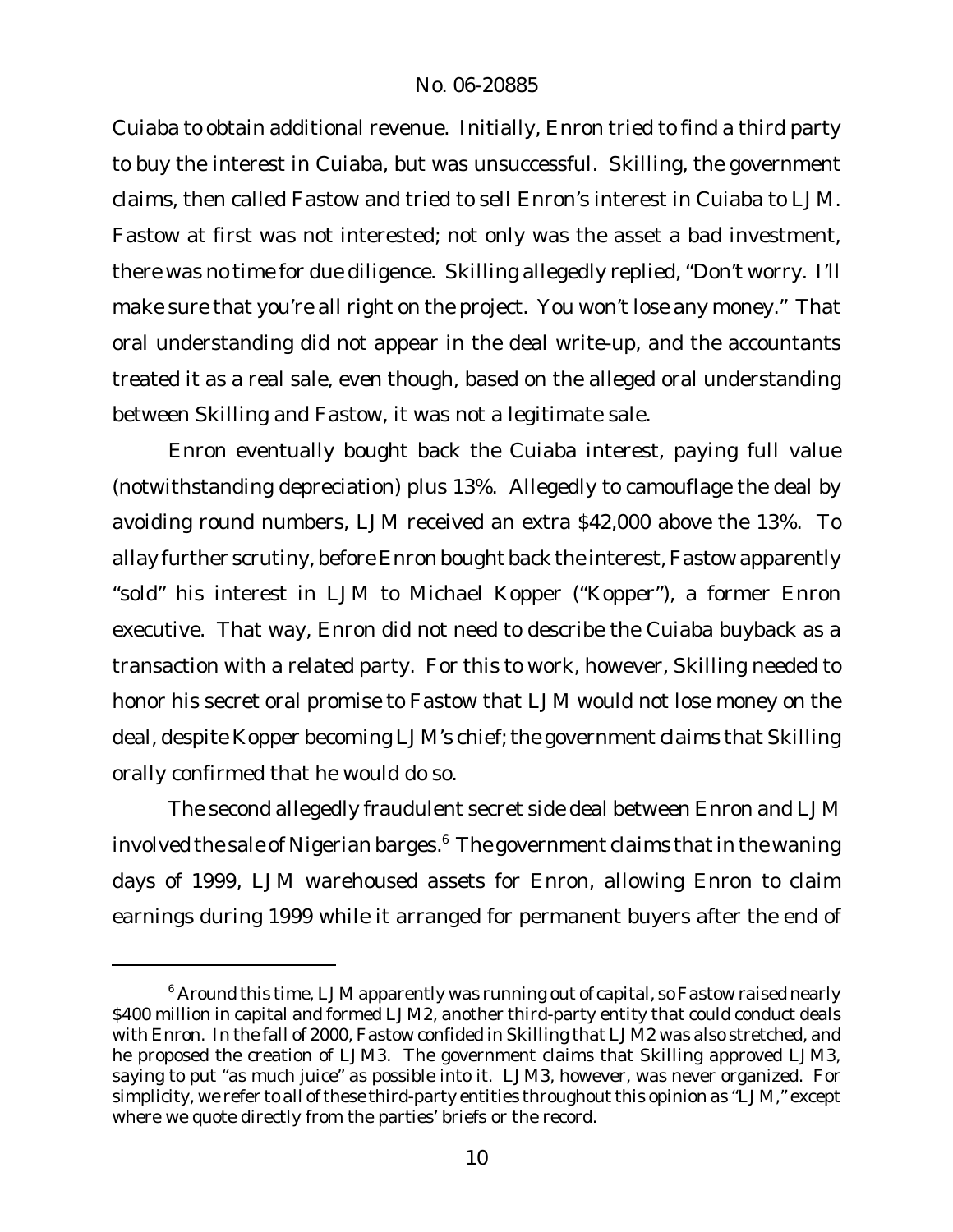the year. With respect to the Nigerian barges deal, in late 1999, Enron sought to sell its interest in a group of barges anchored off the coast of Nigeria to meet an earnings target at the end of the quarter. Most investors were nervous about putting money into Nigeria, so Enron could not find a buyer.

Skilling allegedly called Fastow into his office and asked for LJM to buy the barges, again saying he would "make sure" that LJM would not lose money. Fastow initially was reluctant, because he was trying to raise money for LJM and did not want to scare off investors. However, he told Skilling that LJM would purchase the Nigerian barges if Enron could not find another investor within six months.

Fastow, on behalf of Enron, then arranged for Merrill Lynch to buy the Nigerian barges from Enron. Although Merrill Lynch did not really want to purchase the barges, Fastow purportedly made an oral "guarantee"—although he likely did not use that word—that Merrill Lynch would have to hold the barges for only six months in return for a risk-free profit. Because Merrill Lynch's investment was not at risk, the government alleges that Enron improperly treated the transaction as a sale and should not have recorded any earnings from the deal. At the end of the six months, Enron still could not find another buyer, so LJM purchased the interest from Merrill Lynch, apparently without even negotiating over price. Causey allegedly assured LJM that it would earn a guaranteed return on the deal, meaning that there was no transfer of risk to LJM. In sum, the government asserts that the sale of the Nigerian barges was not a true sale and that Enron improperly recognized earnings from the deal.

The third secret oral side deal involved the "Raptors," which were special purpose entities ("SPE") that would hedge assets for Enron, meaning that if the assets decreased in value, a Raptor would cover the difference—at least on paper. The government asserts that for Enron to validly hedge an asset, a third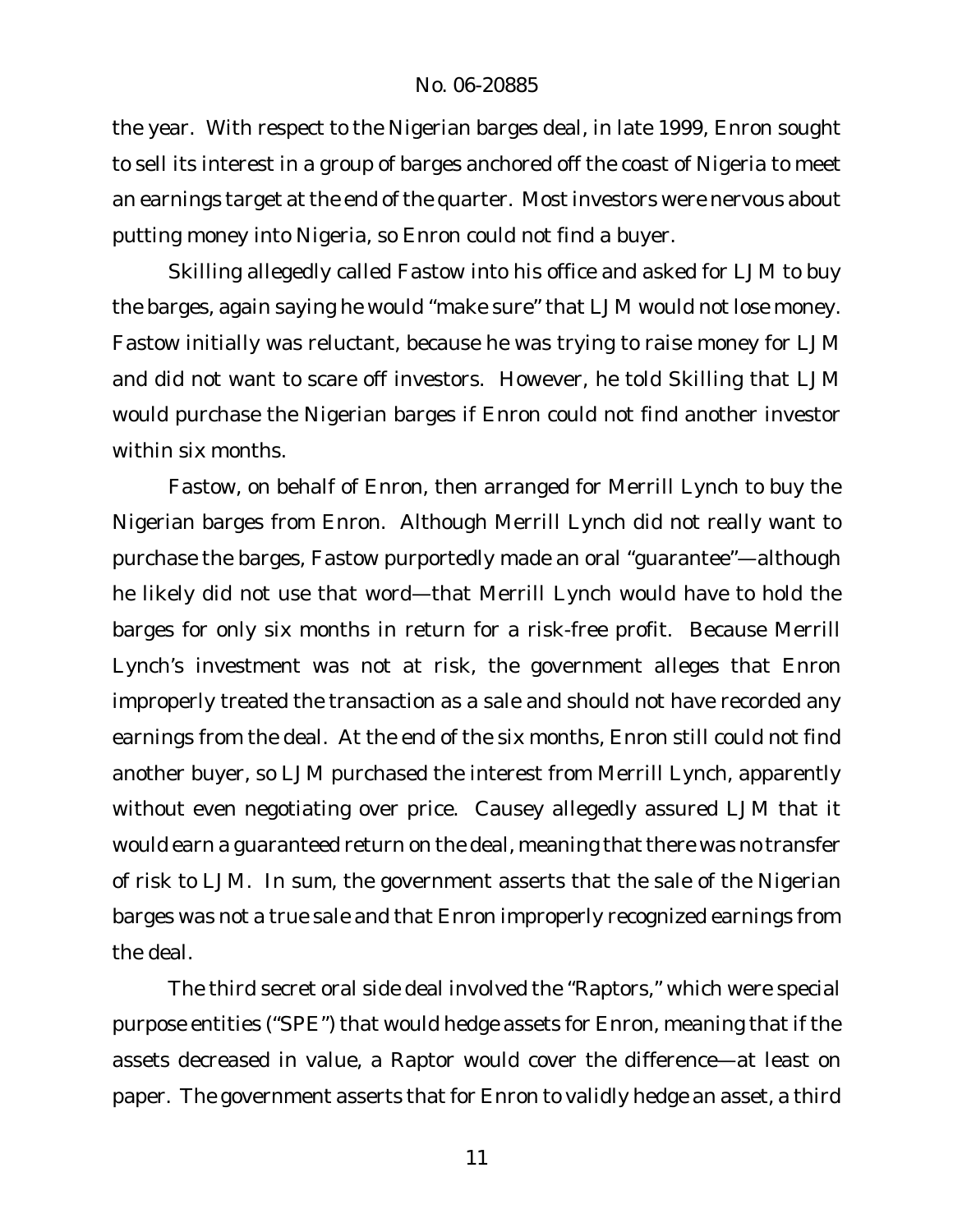party must own at least three percent of the SPE's equity, and that equity must be at risk. The government alleges that LJM acted as that "third party" even though it was not really a separate entity, agreeing to provide the equity that would be at risk.

The government contends that to fund the Raptors, LJM contributed \$30 million and Enron spent \$400 million of its own stock. Apparently, Fastow was at first against mixing LJM with the Raptors, but the government argues that Skilling convinced him through a "secret" side deal, whereby after funding the Raptors, LJM would recoup its \$30 million and would receive an additional \$11 million. To do this, Enron agreed to pay \$41 million to the Raptors to purchase a "put"<sup>7</sup> on the stock Enron had contributed to the Raptors. The Raptors then transferred that \$41 million to LJM. In return, the Raptors had to pay Enron if the price of the stock Enron used to capitalize the Raptors fell below a certain level.<sup>8</sup> LJM thus had nothing at risk; if the hedged assets dropped in value, the hedging Raptor, not LJM, was liable for the loss, and LJM recouped the capital it initially invested in the Raptors, along with an additional \$11 million.

To make this transaction work, however, Enron's accountants had to sign off. Arthur Andersen, Enron's external auditor, approved the \$41 million payment to LJM once it was described as a return "on" capital to LJM and not a return "of" capital. The auditors allegedly were not told that LJM and Enron did not haggle over the value of the hedged assets or that LJM was not actually a true third party. The government terms this entire deal—both Enron's "put"

 $7$  A "put" is an option contract that gives the holder the right to sell certain stock to the writer of the option at a specified price up to a specified date.

 $8$  The government alleges that by purchasing the "put," Enron was betting that its own stock price would drop, because the Raptor would have to pay Enron if the price of the stock dropped below a certain point. Skilling claims that the "put" was merely a self-insurance mechanism.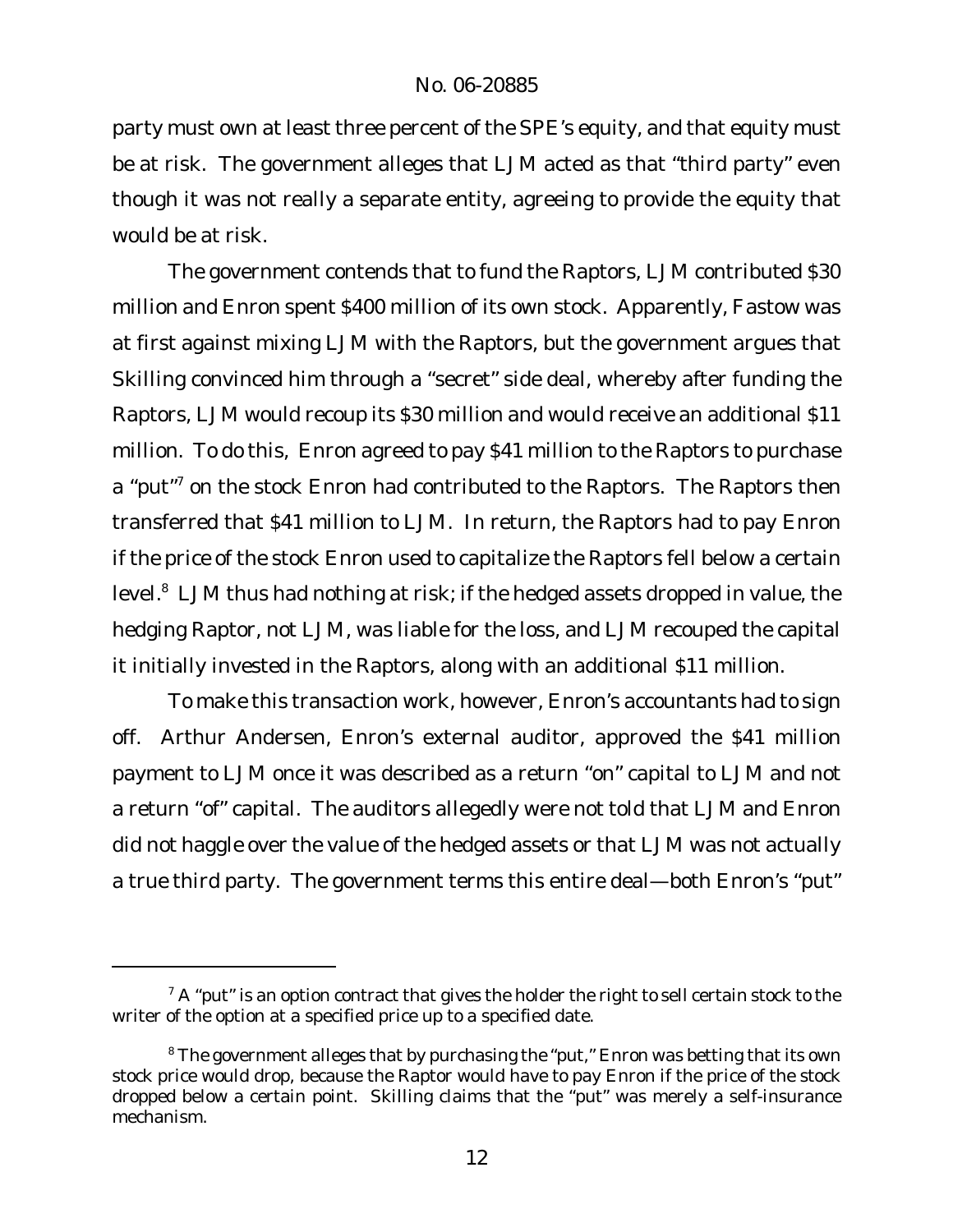and LJM's return promise to allow Enron to hedge an asset at any value—the "quid pro quo."

The Raptors were also involved in other transactions. For example, in 2000, Enron hedged EBS's investment in Avici, an internet company, into one of the Raptors. That asset, at its highest value, was worth around \$160 million, but the value was decreasing. Enron allegedly hedged the Avici interest with a Raptor at its highest value. The asset plummeted in value over the next few months, but because of the allegedly fraudulent hedge, Enron did not record the loss. Under the government's theory, Skilling knew all about the deceit and even told Fastow to "[k]eep it up." The alleged fraud continued throughout 2000. In fact, by the end of 2000, another one of the Raptors lost more than \$100 million because of similar hedging. In total, Enron's use of the Raptors allegedly kept nearly \$500 million in losses off of Enron's books in 2000.

The fourth "secret" side deal the government presented was "Global Galactic." Global Galactic was not actually a single deal but instead was the name that Fastow gave to the three-page handwritten list of his undocumented side deals with Enron. Fastow claimed that he created the list to keep track of the various deals and to ensure that he was on the same page as Enron's management on the substance of these deals. Skilling asserts that he had no connection to the deals on this list.

## **E. False Representations to Auditors and Insider Trading**

In addition to conspiracy and securities fraud, the jury also convicted Skilling for making false representations to auditors and insider trading. Skilling was required to sign Enron's SEC reports. The government claims that Skilling knew of the many false statements within Enron's SEC filings. For example, Enron characterized the money it obtained from selling the Cuiaba interest and from the Nigerian barges deal as legitimate income, when in fact these deals did not represent true sales. Likewise, although Enron had finalized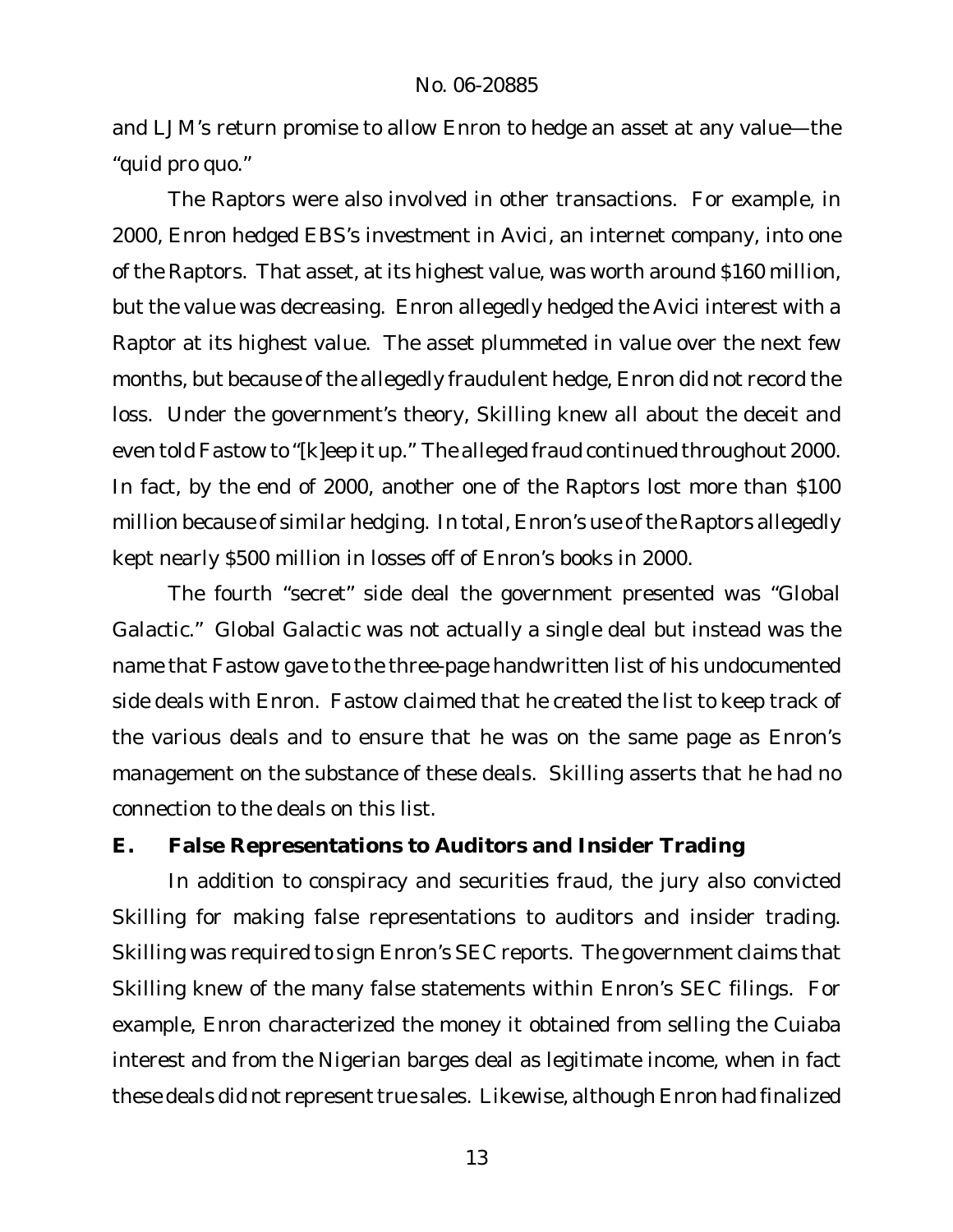the terms of its buyback of the Cuiaba interest much earlier, Enron allegedly delayed the transaction so Fastow could sell his interest in LJM to Kopper, with the goal of allowing Enron to avoid disclosing the buyback as a related-party transaction in its SEC reports.

The government also claims that Enron kept Arthur Andersen in the dark about the false statements in its SEC filings. Skilling and other members of Enron's management were required to give Arthur Andersen certain management-representation letters, which actually contained known falsehoods, thus negating the validity of the audits. The assertedly false statements included claims that the auditors had access to all financial records and that Enron had disclosed all related-party transactions.

When Skilling resigned from Enron in August 2001, Enron's internal financial numbers were ghastly. On September 6, 2001, Skilling allegedly called his broker and tried to sell 200,000 shares of Enron stock. The sale did not go through, however, because the SEC still listed Skilling as an Enron "affiliate." This designation meant that the broker had to disclose the sale to the SEC and the public, which Skilling wished to avoid. Skilling allegedly told his broker to wait to complete the transaction until he obtained a letter from Enron saying that he was no longer a part of Enron's management.

Skilling sent that letter to his broker on September 10. Because of the terrorist attacks of September 11, Skilling was unable to sell his shares until September 17, the first day the markets reopened. He allegedly called his broker on that day, reiterated his order to sell, and told him he did not want the people at Enron to know about it. When Skilling testified before the SEC in December 2001, he stated that he sold the shares because he became "scared" after the September 11 attack and that "[t]here was no other reason other than September 11th that I sold the stock." The government contends that Skilling's testimony was a lie and that the sale amounted to insider trading.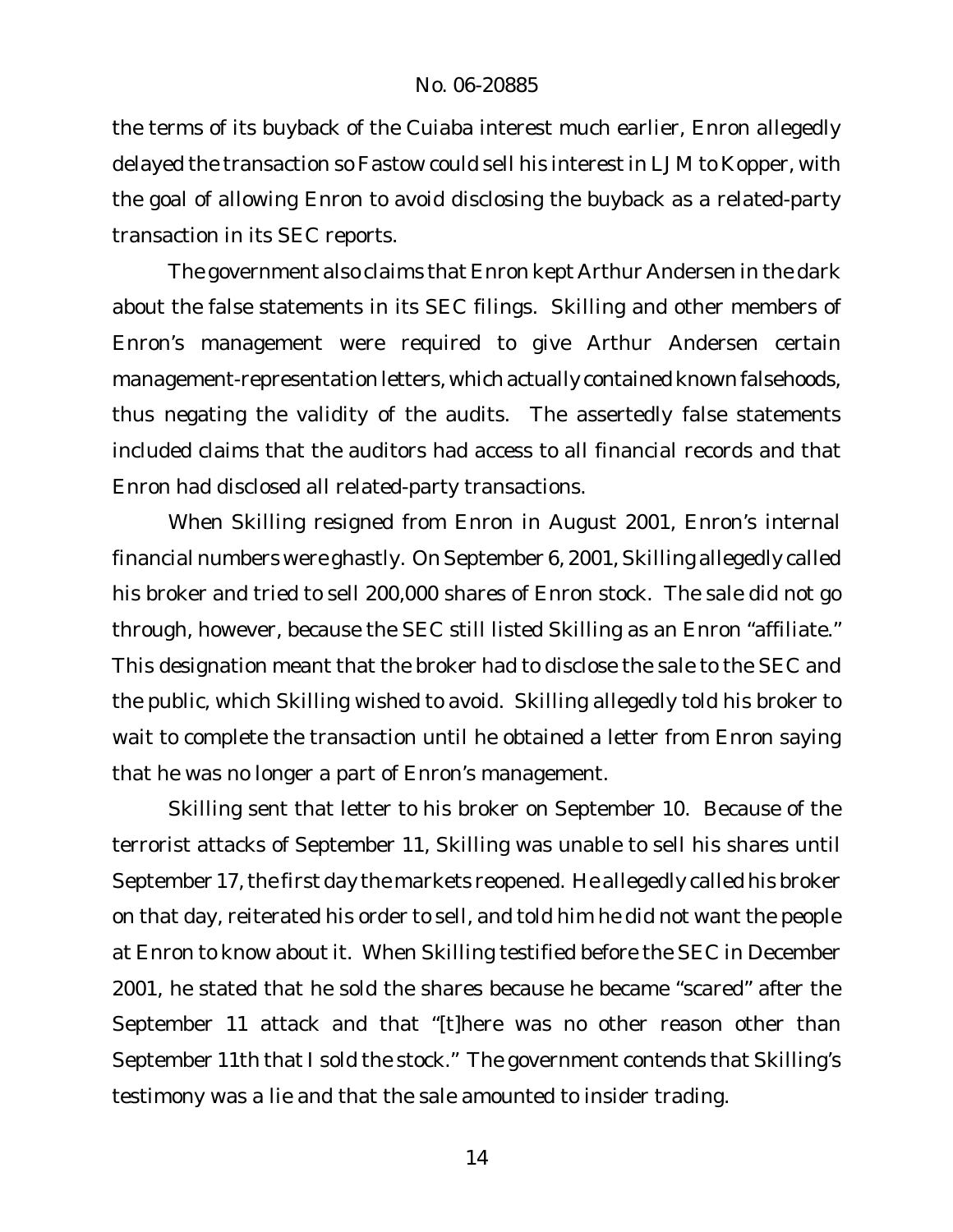## No. 06-20885

# **II. Trial and Sentence**

According to the government, Skilling's conduct constitutes multiple instances of criminal activity. In July 2004, a grand jury returned a superseding indictment charging Skilling, Lay, and Causey with various counts of conspiracy, securities fraud, wire fraud, and insider trading. The indictment charged Skilling with one count of conspiracy to commit securities and wire fraud, fourteen counts of securities fraud, four counts of wire fraud, six counts of making false representations to auditors, and ten counts of insider trading. Several weeks before trial began, Causey pleaded guilty to one count of securities fraud, and the government dropped four counts against Skilling that involved Causey. Skilling and Lay went to trial, and, at the close of its case, the government eliminated four additional counts.

At trial, Skilling argued that he did not break any laws, that he was loyal to Enron, and that he consistently relied on competent legal and accounting advice; he characterized any falsehoods in his statements to analysts as immaterial in content and context. He also challenged the veracity of the government's witnesses, such as Fastow and Glisan. For example, Skilling claimed thatFastow's testimony regarding Skilling and Fastow's alleged shared understanding about Cuiaba and the Nigerian barges—"bear hugs,"in Fastow's words—did not reflect what Skilling said but merely consisted of Fastow's misinterpretations. Skilling also questioned the validity of the so-called Global Galactic list.

In May 2006, the jury found Skilling guilty of nineteen counts: one count of conspiracy, twelve counts of securities fraud, five counts of making false statements, and one count of insider trading; the jury acquitted Skilling of nine counts of insider trading. The jury convicted Lay of every count against him.<sup>9</sup>

 $9$  On July 5, 2006, Lay died, causing the court to vacate his conviction and dismiss his indictment. *United States v. Lay*, 456 F. Supp. 2d 869, 870 (S.D. Tex. 2006).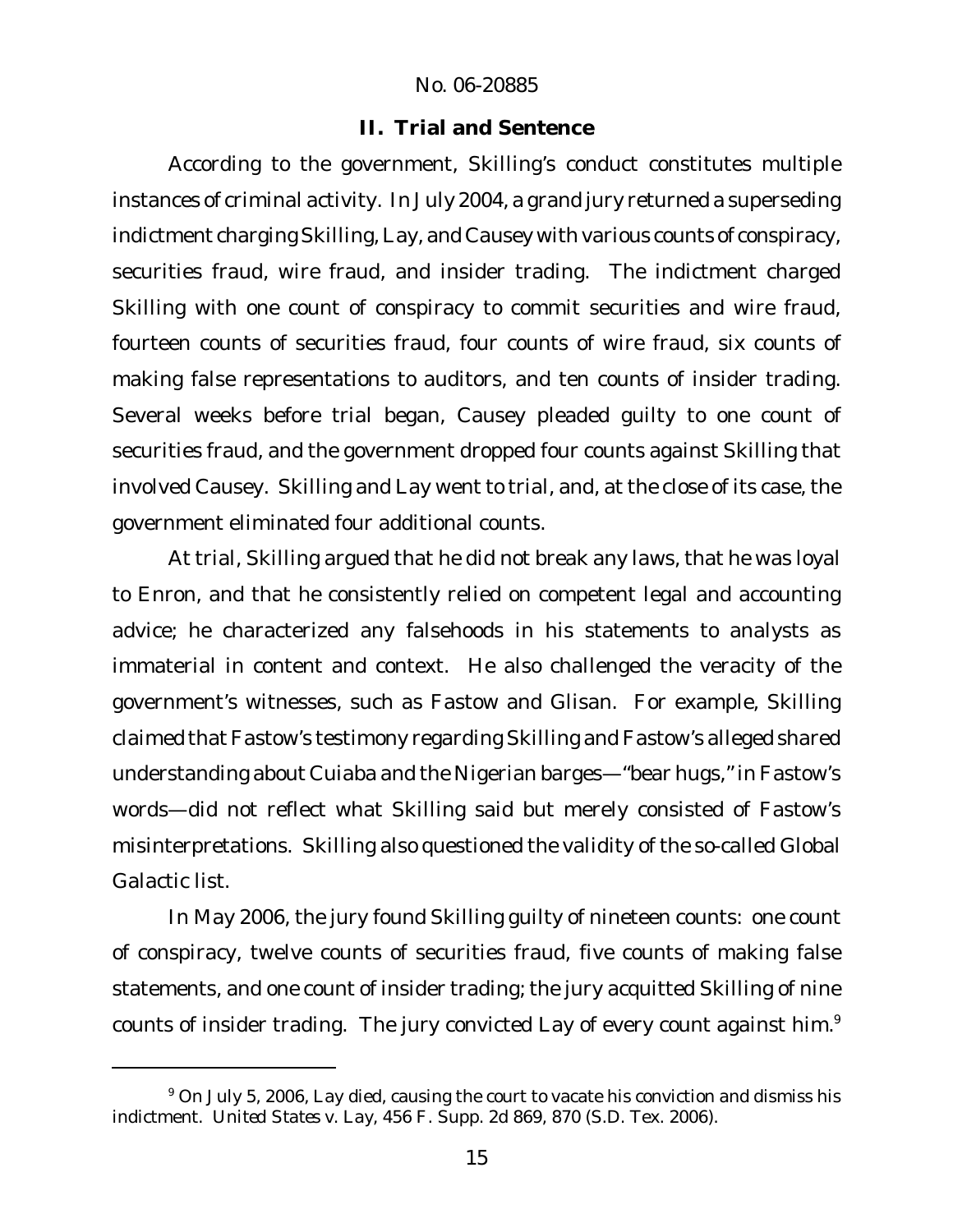The district court sentenced Skilling to 292 months' imprisonment, three years' supervised release, and \$45 million in restitution.

**III. Honest-Services Fraud Allegation**

On appeal, Skilling argues that we must reverse all of his convictions because the government used an invalid theory of "honest-services fraud" to convict him. The jury convicted Skilling of one count of conspiracy. The indictment and the government's theory allowed for three objects of the conspiracy: to commit (1) securities fraud, (2) wire fraud to deprive Enron and its shareholders of money and property, and (3) wire fraud to deprive Enron and its shareholders of the honest services owed by its employees. Because the jury returned a general verdict, we cannot know on which of the three objects it relied.

In *Yates v. United States*, 354 U.S. 298, 312 (1957), the Supreme Court held that where a jury returns a general verdict of guilt that might rest on multiple legal theories, at least one insufficient in law and the others sufficient, the verdict must be set aside. In such a situation, we cannot trust the jury to have chosen the legally sufficient theory and to have ignored the insufficient one, because "[j]urors are not generally equipped to determine whether a particular theory of conviction submitted to them is contrary to law." *Griffin v. United States*, 502 U.S. 46, 59 (1991).

In Yates, the defendant was charged with a single count of conspiracy with two objects: (1) to advocate the overthrow of the federal government and (2) to organize the Communist Party ofthe United States. *Yates*, 354 U.S. at 300. The "organize" object, however, was time-barred and thus legally insufficient. *Id.* at 304-11. The Court overturned the conviction, because it was not apparent whether the jury's verdict rested on the legally sufficient "advocate" object or the legally insufficient "organize" object. *Id.* at 312.

16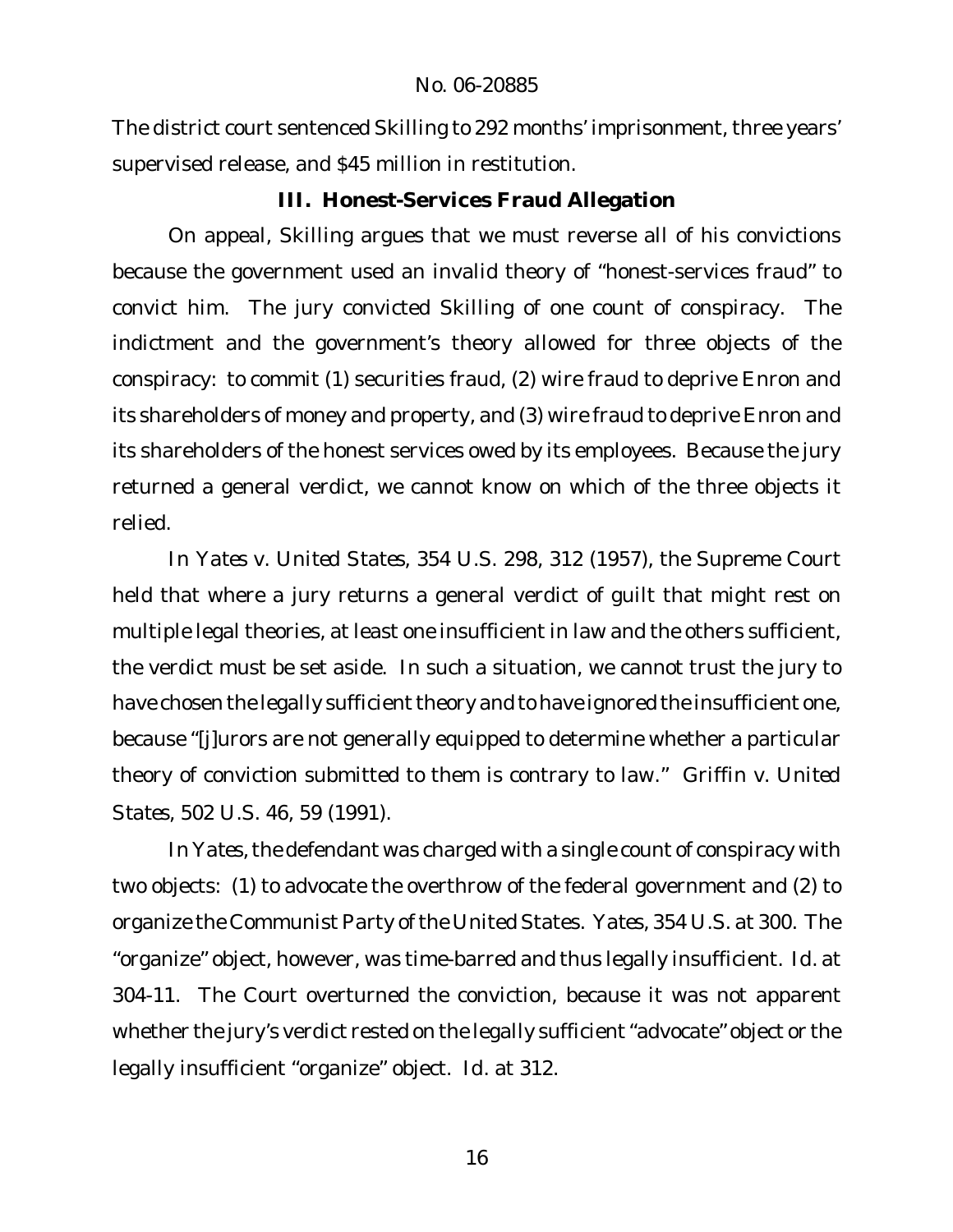Likewise, if any of the three objects of Skilling's conspiracy offers a legally insufficient theory, we must set aside his conviction to avoid the possibility that the verdict rests on the insufficient theory.<sup>10</sup> Skilling avers that the honest-services fraud object of the conspiracy count is legally insufficient, mandating the reversal of the conspiracy conviction. He claims that this would also taint the convictions that rely upon the conspiracy count. We review de novo whether a theory of conviction is legally insufficient. *United States v. Phillips*, 219 F.3d 404, 409 (5th Cir. 2000) ("We review questions of law and application of statutes *de novo*.").

The honest-services statute provides that "the term 'scheme or artifice to defraud' includes a scheme or artifice to deprive another of the intangible right of honest services." 18 U.S.C. § 1346. That is, the statute defines the "scheme or artifice to defraud" language found in the substantive mail and wire fraud statutes, 18 U.S.C. §§ 1341 and 1343, respectively, to include the substantive crime of depriving another of one's honest services. Thus, wherever mail or wire fraud is an object of a conspiracy, there are two possible objects that can be charged: use of the mails or wires to deprive another of (1) property or money or (2) honest services. *See* 18 U.S.C. §§ 1341, 1343.

Although § 1346 defines "scheme or artifice to defraud," it offers no definition of "honest services." Before the enactment of § 1346 in 1988, courts read the notion of honest services into the wire and mail fraud statutes.<sup>11</sup> Both § 1341 and § 1343 read, "Whoever, having devised or intending to devise any

 $10$  The Supreme Court recently ruled that, on collateral review, an error of this type is subject to harmless error analysis, in which the "reviewing court finding such error should ask whether the flaw in the instructions 'had substantial and injurious effect or influence in determining the jury's verdict.'" *See Hedgpeth v. Pulido*, 129 S. Ct. 530, 530-31 (2008) (quoting *Brecht v. Abrahamson*, 507 U.S. 619, 623 (1993)).

<sup>11</sup> *See McNally v. United States*, 483 U.S. 350, 355, 358 (1987); *United States v. Brumley*, 116 F.3d 728, 731 (5th Cir. 1997) (en banc); *see also United States v. Rybicki*, 354 F.3d 124, 133 (2d Cir. 2003) (en banc).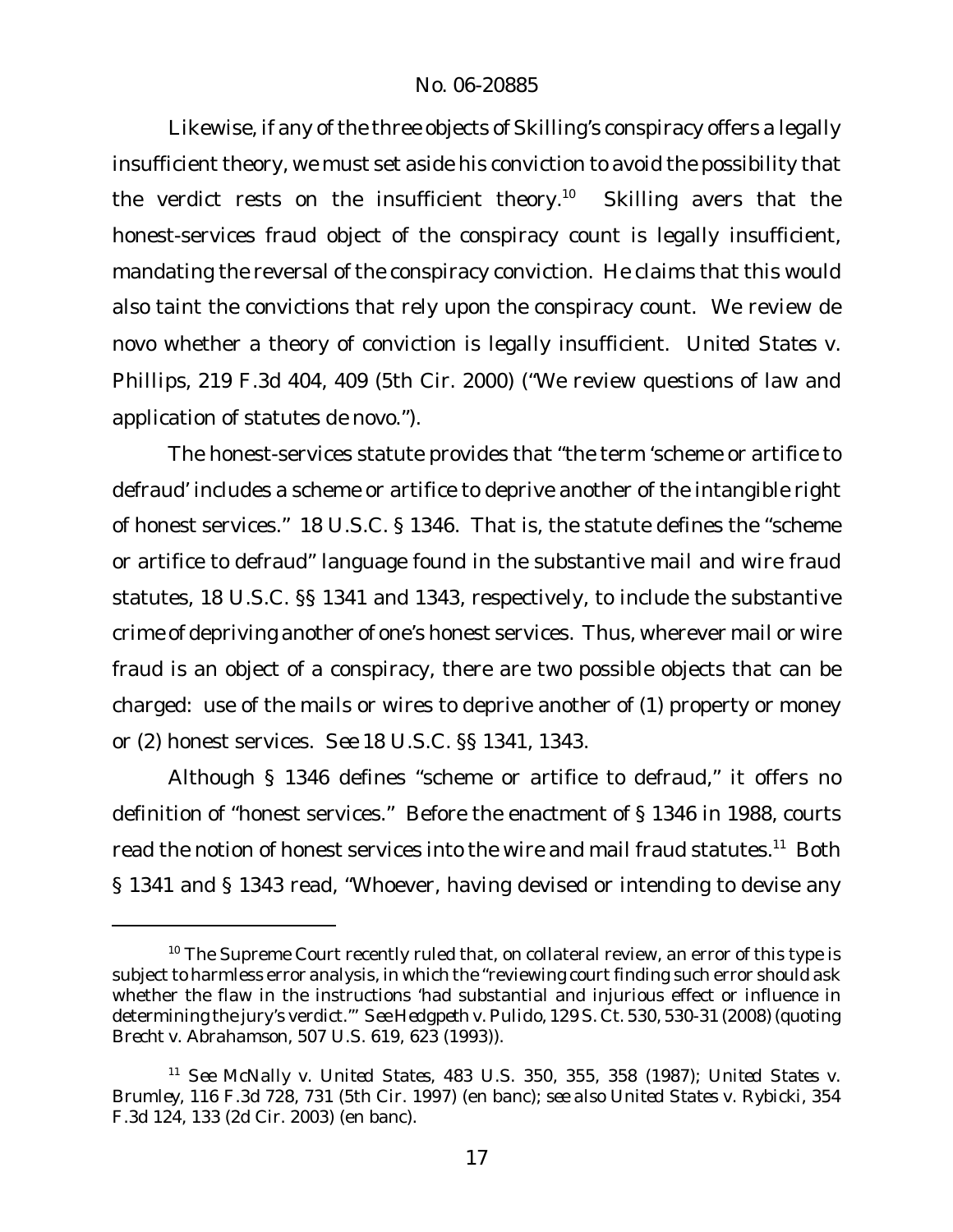scheme or artifice to defraud, or for obtaining money or property . . . ." Courts read the disjunctive between "to defraud" and "for obtaining money or property" as indicating two separate objects of the scheme or artifice. *McNally v. United States*, 483 U.S. 350, 358 (1987). Money or property was one object, and courts construed "to defraud" to include schemes whose object was the deprivation of intangible rights such as honest services. *Id.*

With *McNally*, the Supreme Court ended prosecution for honest-services fraud as a part of mail fraud. *Id.* at 358-60. The disjunctive phrase in the mail-fraud statute did not indicate that there were two objects of the fraud; rather, the Court "read § 1341 as limited in scope to the protection of property rights." *Id.* at 360. In response, Congress enacted § 1346, which this court and others have held was intended to overturn McNally with respect to the inclusion of the right to honest services under §§ 1341 and 1343 and to restore "the honestservices doctrine developed in the years leading up to *McNally*." *United States v. Brumley*, 116 F.3d 728, 733 (5th Cir. 1997) (en banc); *see also United States v. Rybicki*, 354 F.3d 124, 136-37 (2d Cir. 2003) (en banc). Thus, to determine what constituted "honest-services" fraud, we looked to our pre-*McNally* precedent and then set forth the rule for this circuit. *Brumley*, 116 F.3d at 733- 34 ("We decide today that services must be owed under state law and that the government must prove in a federal prosecution that they were in fact not delivered.").

In *United States v. Gray*, 96 F.3d 769 (5th Cir. 1996), we considered the honest-services statute in the context of a private employer and employees. A jury convicted three assistant basketball coaches at Baylor University ("Baylor") of conspiracy to commit mail and wire fraud by depriving Baylor of its honest services through a scheme to obtain credits and scholarships for players in violation of National Collegiate Athletic Association ("NCAA") rules. *Id.* at 772. The coaches argued that honest-services fraud "improperly criminalize[d] mere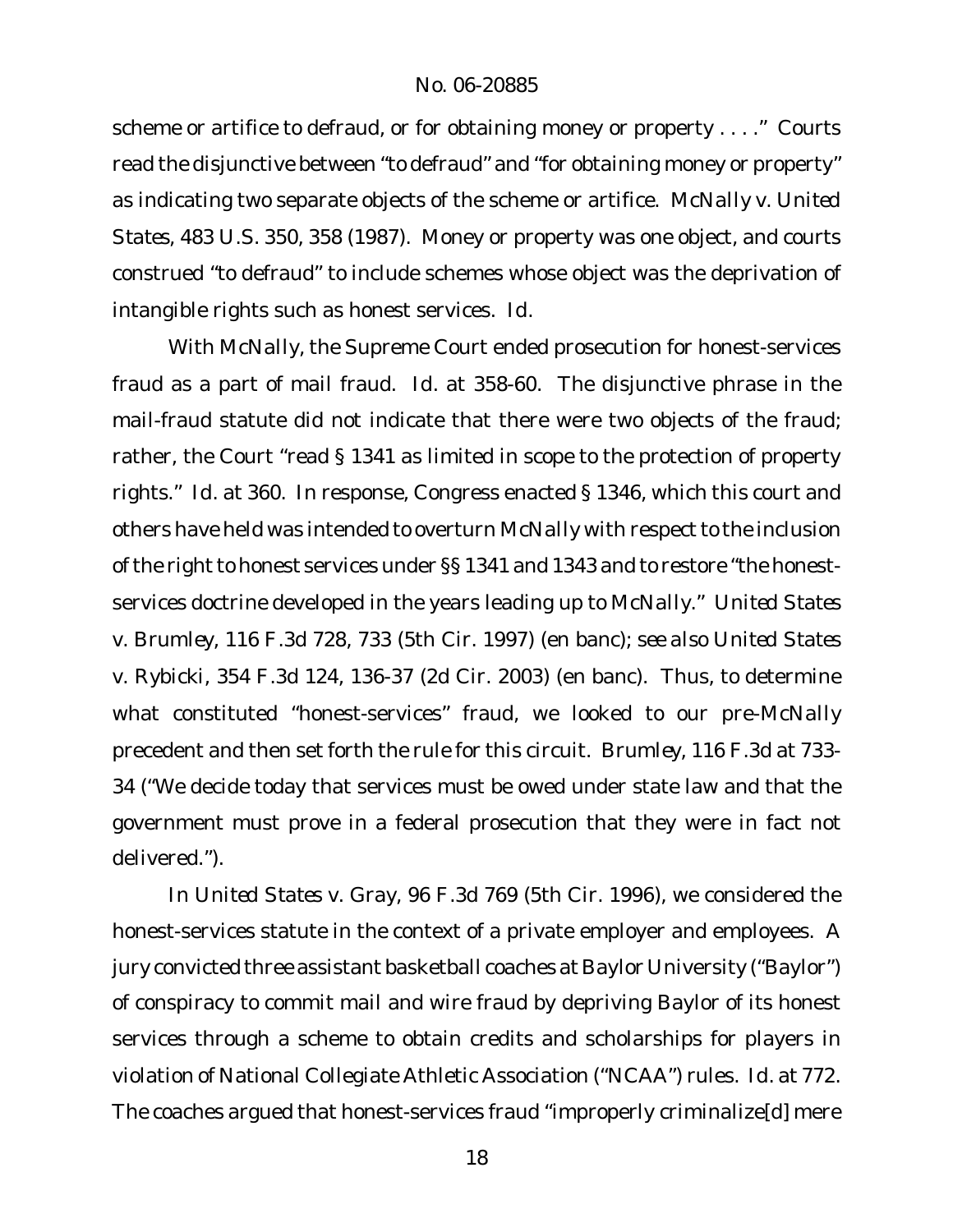deceit," because the coaches had broken no law, only a private association's rules, and "they lacked the requisite intent to either harm the victims or to obtain personal benefit . . . . Essentially, [the coaches] argue[d] that their scheme was not intended to harm Baylor but rather to help Baylor by ensuring a successful basketball team." *Id.* at 774. We rejected the argument and noted

that a breach of fiduciary duty of honesty or loyalty involving a violation of the duty to disclose could only result in criminal mail fraud where the information withheld from the employer was material and that, where the employer was in the private sector, information should be deemed material if the employee had reason to believe the information would lead a reasonable employer to change its business conduct.

*Id.* at 774-75 (quoting *United States v. Ballard*, 680 F.2d 352, 353 (Former 5th Cir. 1982) (per curiam) (on petition for rehearing)). We concluded that the information the coaches withheld, namely that they were cheating, was material; had Baylor been aware of their actions, it undoubtedly would have changed its business conduct by recruiting players who satisfied NCAA requirements. *Id.* at 775. In light of our conclusions, the coaches' conspiracy to violate NCAA rules was a federal crime; that their intent was to help rather than harm the university was of no consequence. *Id.* at 774-75.

In *United States v. Brown*, 459 F.3d 509 (5th Cir. 2006), we again addressed honest-services fraud and refined our jurisprudence. The defendants<sup>12</sup> arranged for the Nigerian barges deal we described above, whereby Enron "sold" three energy-producing barges to Merrill Lynch. *Id.* at 513. The "purchase" allowed Enron to book, as earnings, the money it received from Merrill Lynch, thereby helping Enron meet its earnings targets. *Id.* at 513-16. In return, Enron assured Merrill Lynch a fixed rate of return on the

 $12$  The government tried two Enron employees and four Merrill Lynch employees. *Brown*, 459 F.3d at 513-14. The jury acquitted one Enron employee and convicted the other five defendants; only the Merrill Lynch employees appealed. *Id.*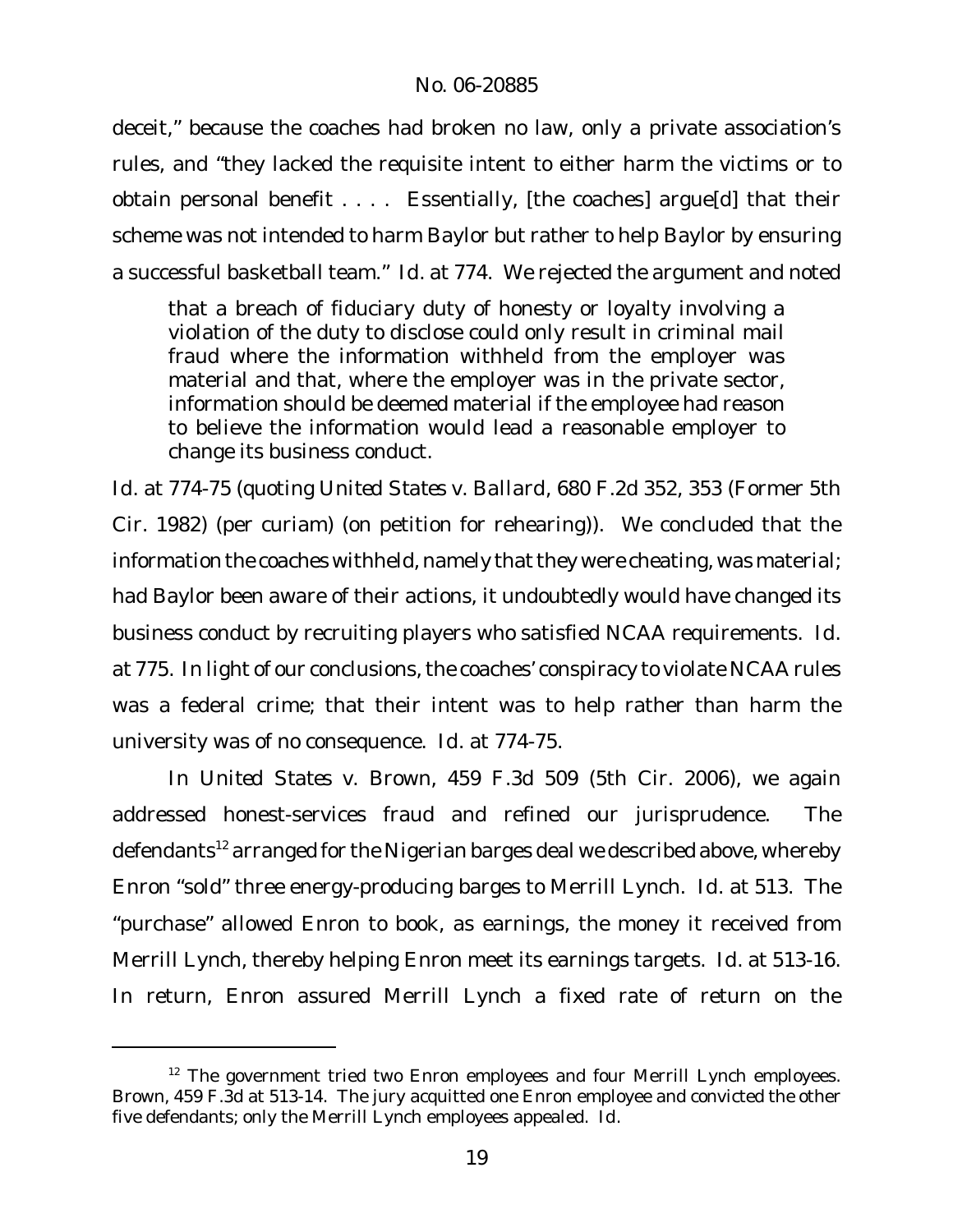investment—a flat fee—and promised that Enron or a third party would repurchase the barges within six months. *Id.* Such an agreement, however, would have rendered the deal a loan from Merrill Lynch to Enron, because Merrill Lynch had no equity at stake. *Id.* As a loan, the transaction could have no positive impact on Enron's earnings, meaning that it was fraudulent for Enron to book any earnings from the deal. *Id.*

After surveying our prior honest-services jurisprudence, we reversed the defendants' convictions, concluding that their conduct did not fall within the bounds of the honest-services statute. *Id.* at 523. In particular, we held that

where an employer intentionally aligns the interests of the employee with a specified corporate goal, where the employee perceives his pursuit of that goal as mutually benefitting him and his employer, and where the employee's conduct is consistent with that perception of the mutual interest, such conduct is beyond the reach of the honest-services theory of fraud as it has hitherto been applied.

*Id.* at 522. Importantly, we expounded upon our understanding of honestservices fraud by providing a crucial distinction from the facts in *Gray*:

*Gray* is distinguishable both factually and legally. *Gray* is dissimilar to this case in part because the opinion recognizes nothing akin to Enron's corporate incentive policy coupled with senior executive support for the deal (the deal was sanctioned by Fastow, Enron's Chief Financial Officer), which together created an understanding that Enron had a corporate interest in, and was a willing beneficiary of, the scheme. The opinion in *Gray* presents only the coaches' own belief that their scheme benefitted the university; no one or any authority outside the cadre of coaches encouraged, approved, or even knew of the wrongdoing.

*Id.* at 522 n.13. Given the gloss this passage places on *Gray*, we can distill the holding in *Brown* to be the following: when an employer (1) creates a particular goal,(2) aligns the employees' interests with the employer's interestin achieving that goal, and (3) has higher-level management *sanction improper conduct to* reach the goal, then lower-level employees following their boss's direction are not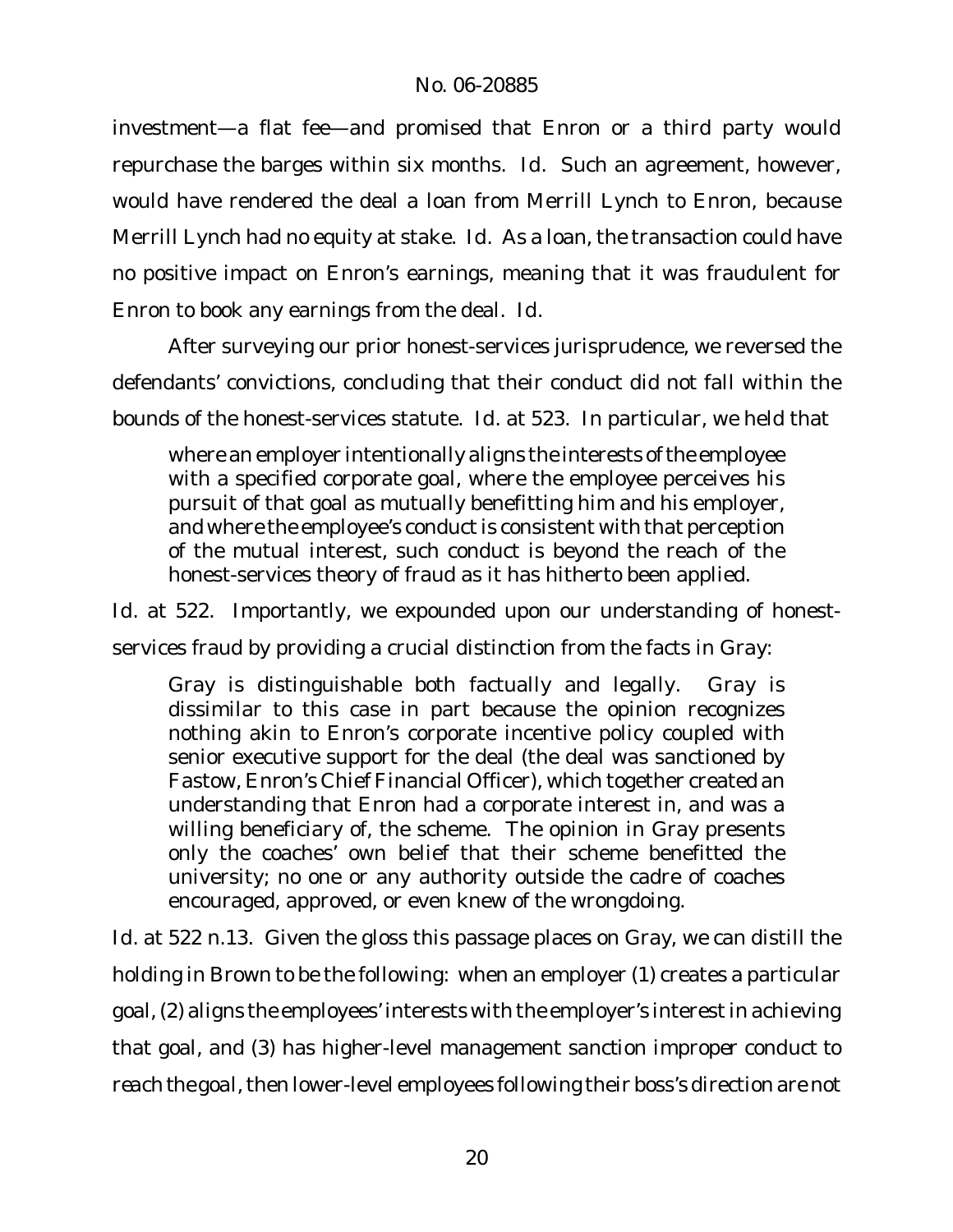liable for honest-services fraud. Thus, we reversed the convictions of the employees in *Brown* because they were acting both in the corporate interest and at the direction of their employer. *Id.* at 522. In essence, *Brown* created an exception for honest-services fraud where an employer not only aligns its interests with the interests of its employees but also sanctions the fraudulent conduct, i.e., where the corporate decisionmakers, who supervised the employees being prosecuted, specifically authorized the activity.

Skilling does not contest that he owed Enron a fiduciary duty. Instead, he contends that his conduct did not breach that duty, because his fraud was in the corporate interest and therefore was not self-dealing. In particular, Skilling asserts that he did not engage in his conduct in secret. Skilling further latches onto our discussion in *Brown* regarding corporate interest and contends that his actions were not fraudulent because he acted in pursuit of Enron's goals of achieving a higher stock price.

If this were the correct reading of *Brown*, that decision would be in irreconcilable conflict with *Gray*, which binds us, as the basketball coaches in *Gray* acted pursuant to their employer's interest of having a winning basketball team. "When two panel opinions appear in conflict, it is the earlier which controls," *Harvey v. Blake*, 913 F.2d 226, 228 n.2 (5th Cir. 1990), as "one panel of this court cannot overrule the decision of another panel," *United States v. Darrington*, 351 F.3d 632, 634 (5th Cir. 2003).

Skilling misconstrues our holding in *Brown*, however, because he fails to recognize the manner in which the courtin *Brown* explicitly distinguished *Gray*. As we noted above, *Gray* and *Brown* present different facts; in *Gray*, the basketball coaches acted on their own volition, without any direction from their supervisors, while in *Brown*, a lower-level Enron employee acted atthe direction of Fastow, who as a decisionmaker had the authority to tell his employee that Enron sanctioned the particular fraud in question. *See Gray*, 96 F.3d at 775; *see*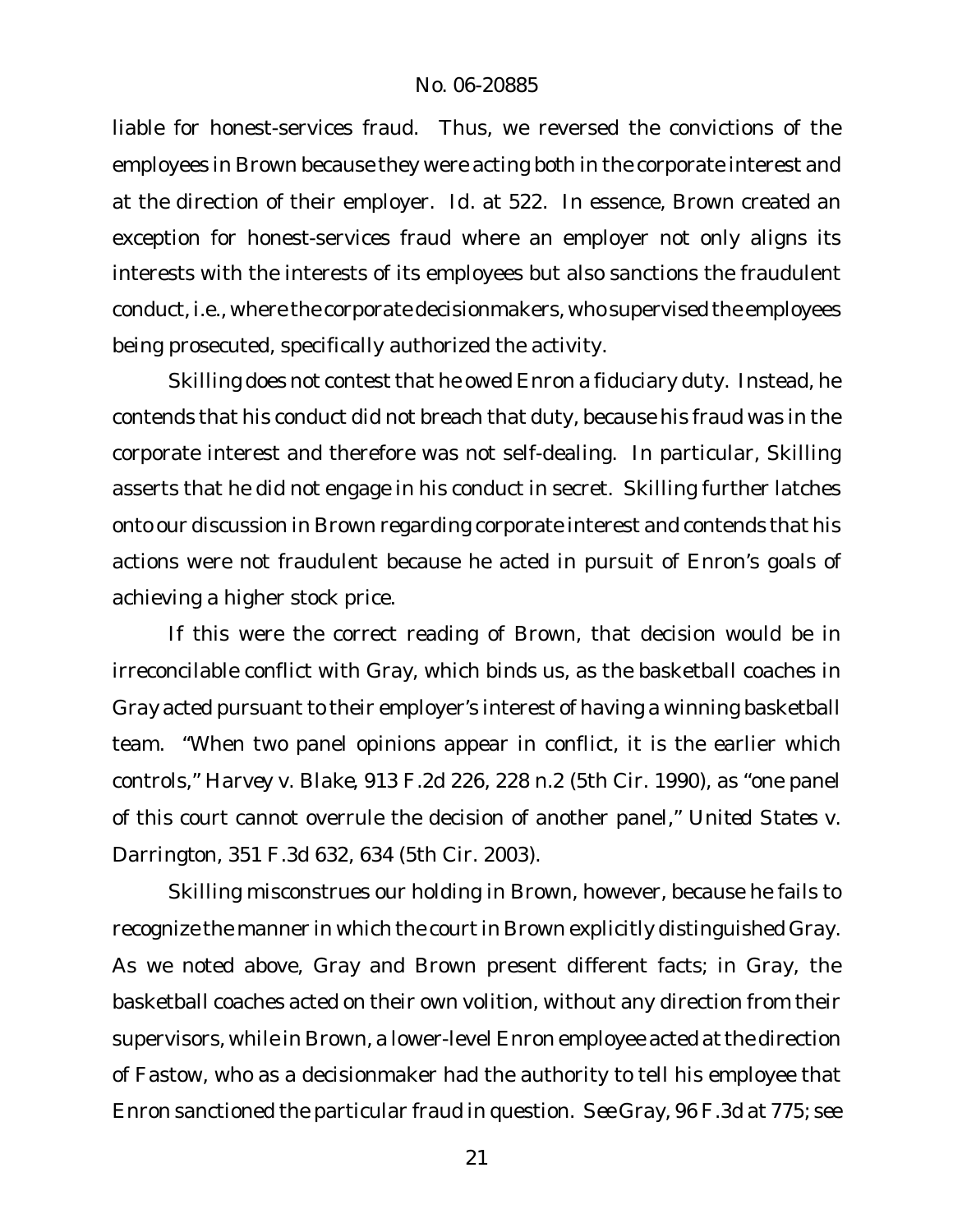*also Brown*, 459 F.3d at 522 & n.13. The difference is that in *Brown*, the employee undertook the specific fraud in question *at the direction of the employer*, while this did not occur in *Gray*. In essence, because the Enron decisionmaker in *Brown* sanctioned the specific fraudulent conduct of its employee, the employee (and the other conspirators) did not deprive Enron of its honest services. Thus, for example, had the basketball coaches in *Gray* showed that the President of Baylor University or other decisionmakers specifically directed their fraudulent conduct, then they would not have been liable for honest-services fraud.

Applying this rule, Skilling's convictions must stand. First, Enron created a goal of meeting certain earnings projections. Second, Enron aligned its interests with Skilling's personal interests, e.g., through his compensation structure, leading Skilling to undertake fraudulent means to achieve the goal. Third—and fatally to Skilling's argument—no one at Enron sanctioned Skilling's improper conduct. That is, Skilling does not allege that the Board of Directors or any other decisionmaker specifically directed the improper means that he undertook to achieve his goals. Of course, a senior executive cannot wear his "executive" hat to sanction a fraudulent scheme and then wear his "employee" hat to perpetuate that fraud. Therefore, it is not a matter of Skilling setting the corporation's policy himself. Instead, the question is whether anyone who supervised Skilling specifically directed his actions—such as how Fastow sanctioned the scheme in *Brown*. Skilling never alleged that he engaged in his conduct at the explicit direction of anyone, and therefore he cannot avail himself of the exception from *Brown*.

That the Board of Directors approved several of the fraudulent transactions is of no moment.<sup>13</sup> Tacitly approving a sale is not the same as

<sup>&</sup>lt;sup>13</sup> Additionally, there is no evidence that the Board of Directors approved of the secret side deals between Skilling and Fastow.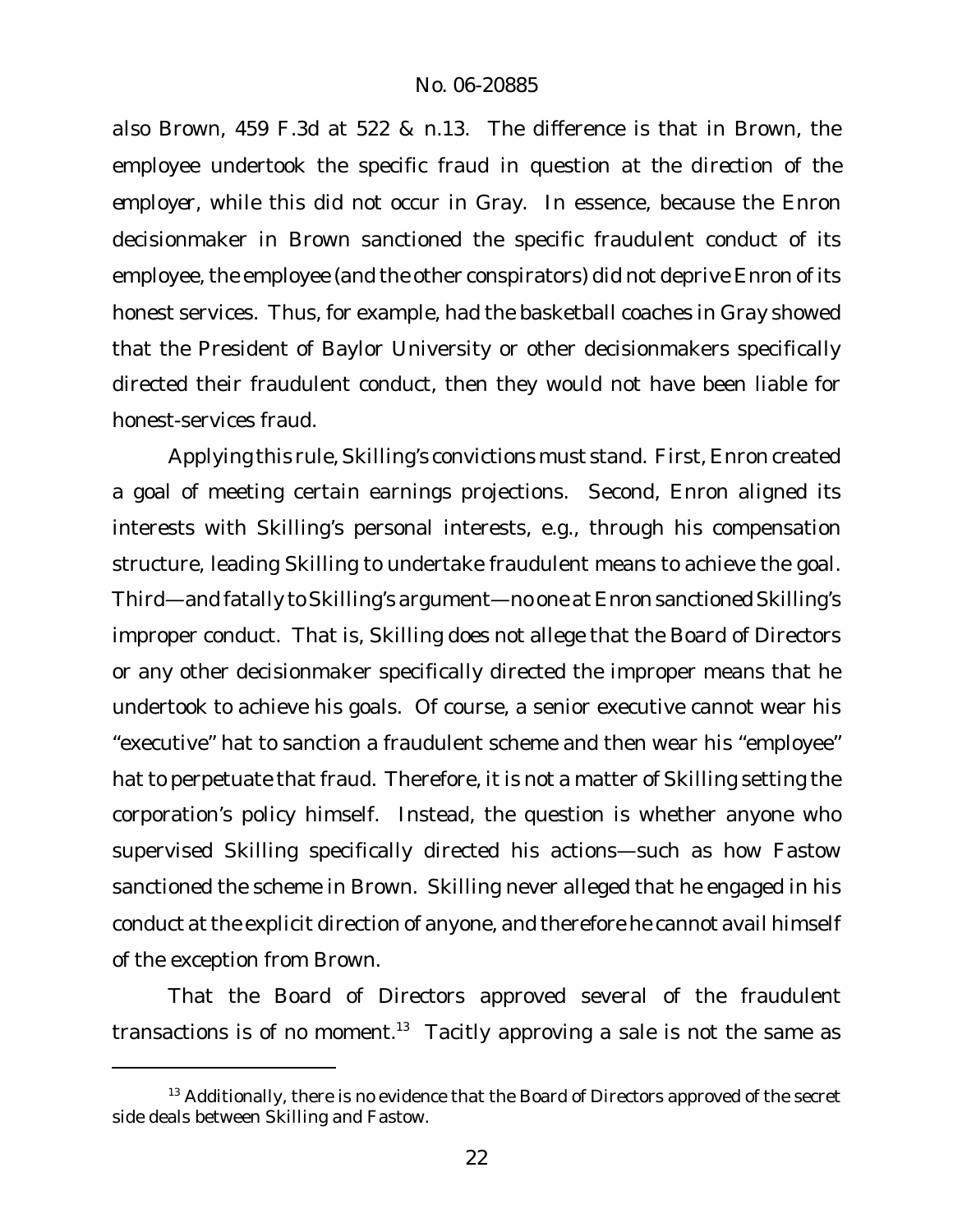having senior executives direct their lower-level employees to engage in fraudulent conduct. Skilling reads a requirement of secrecy into the holding in Brown, asserting that it is not honest-services fraud if the employer knows of the fraud in question. This argument is unavailing, for two reasons. First, a requirement of secrecy (or lack thereof) does not appear in *Brown*. Second, it makes no difference that the Board of Directors *knew* of Skilling's conduct if Enron (through the Board or its senior executives) did not actually *direct* Skilling to undertake the fraudulent means to achieve his goals.

The elements of honest-services wire fraud applicable here are (1) a material breach of a fiduciary duty imposed under state law,<sup>14</sup> including duties defined by the employer-employee relationship, $15$  (2) that results in a detriment to the employer.<sup>16</sup> *Brown* sheds light on the employer-employee relationship by creating an exception for when the employer specifically directs the fraudulent conduct. Further, it is a sufficient detriment for an employee, contrary to his duty of honesty, to withhold material information, i.e., information that he had reason to believe would lead a reasonable employer to change its conduct.<sup>17</sup> Accordingly, the jury was entitled to convict Skilling of conspiracy to commit honest-services wire fraud on these elements. Thus, although we do not know on which alleged object of the conspiracy the jury based its verdict, there is no

<sup>14</sup> *See Brumley*, 116 F.3d at 734; *United States v. Ballard*, 663 F.2d 534, 541 (Former 5th Cir. Dec. 1981) (original panel opinion).

<sup>15</sup> *See United States v. Caldwell*, 302 F.3d 399, 409 (5th Cir. 2002); *Brumley*, 116 F.3d at 734.

<sup>16</sup> *See Ballard*, 663 F.2d at 540.

<sup>17</sup> *See id.* at 540-41; *see also Gray*, 96 F.3d at 774-75 (quoting *Ballard*, 680 F.2d at 353).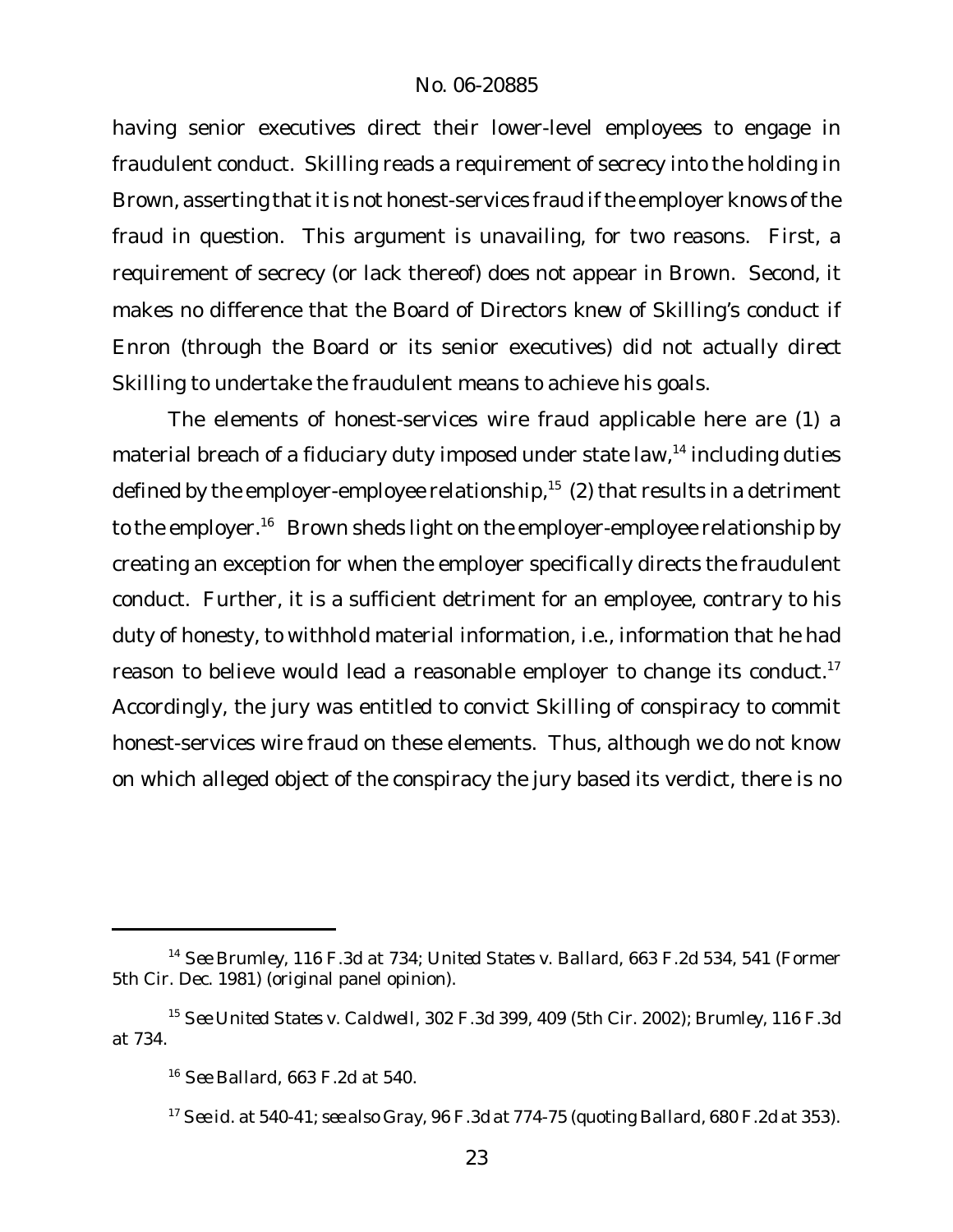risk that Skilling was convicted of conspiracy based on a legally insufficient theory, and the jury was entitled to convict on any or all of the three objects.<sup>18</sup>

# **IV. Jury Instructions**

Skilling raises four alleged errors arising from either the instructions that the district court gave to the jury or Skilling's proposed instructions that the court rejected. Specifically, Skilling asserts that the district court improperly (1) instructed the jury on "deliberate ignorance," (2) denied the jury adequate guidance on the legal meaning of "materiality" in the context of the charges against him, (3) denied his proposed "side deal" instruction, and (4) denied his proposed "good faith" instruction.

In assessing a jury instruction, we consider whether it is a "correct statement of the law," *United States v. Pompa*, 434 F.3d 800, 805 (5th Cir. 2005) (internal quotation marks omitted), whether it"clearly instructs jurors,"*id.*, and whether it is "factually supportable," *UnitedStates v. Mendoza-Medina*, 346F.3d 121, 132 (5th Cir. 2003) ("[T]he court may not instruct the jury on a charge that is not supported by evidence.") (internal quotation marks omitted). We review for abuse of discretion and, in deciding whether the evidence reasonably supports the charge, we construe the evidence in the light most favorable to the government. *United States v. Fuchs*, 467 F.3d 889, 901 (5th Cir. 2006) (citing cases), *cert. denied*, 127 S. Ct. 1502 (2007). Additionally, we afford the district court "substantial latitude in formulating the charge." *United States v. Pettigrew*, 77 F.3d 1500, 1510 (5th Cir. 1996). A district court's error in giving the jury instructions is subject to harmless error review. *United States v. Edelkind*, 525 F.3d 388, 397 (5th Cir.), *cert. denied*, 129 S. Ct. 246 (2008); *United*

<sup>18</sup> Because Skilling's conspiracy conviction is legally sound, the so-called *Pinkerton* instruction, *see Pinkerton v. United States*, 328 U.S. 640 (1946), was appropriate, and the jury was entitled to convict Skilling of the other substantive counts based on the actions of his coconspirators.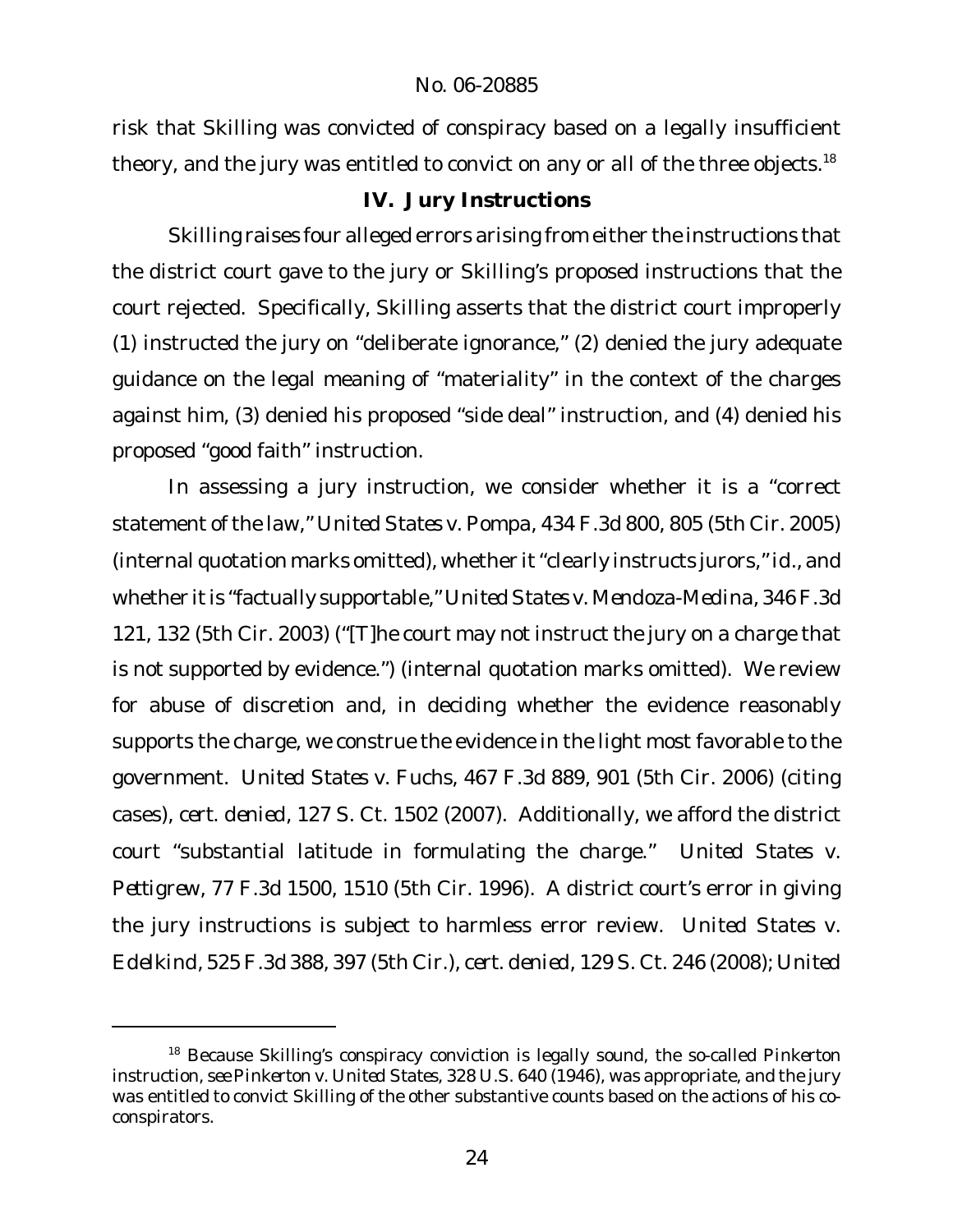*States v. Ibarra-Zelaya*, 465 F.3d 596, 607 (5th Cir. 2006), *cert. denied*, 127 S. Ct. 992, *and cert. denied*, 127 S. Ct. 3056, *and cert. denied*, 127 S. Ct. 3056 (2007).

Moreover, a court's rejection of a proposed jury instruction constitutes "reversible error only where the requested instruction is substantially correct; the actual charge given the jury did not substantially cover the content of the proposed instruction; and where the omission of the proposed instruction would 'seriously impair the defendant's ability to present a defense.'" *United States v. Loe*, 248 F.3d 449, 459 (5th Cir. 2001) (quoting *Pettigrew*, 77 F.3d at 1510).

**A. Deliberate Ignorance**

Skilling claims that the district court erred in giving a "deliberate ignorance" instruction. The instruction, borrowed verbatim from Fifth Circuit Pattern Instruction 1.37, informed jurors that they could infer a defendant's knowledge of facts from evidence that he was deliberately ignorant of such facts.<sup>19</sup> Skilling objected to the instruction and argues that the evidence did not support it.

"Deliberate ignorance" amounts to a half-step between the highest *mens rea* standard of "knowledge" and the lower standards of "recklessness" and "negligence." It "'denotes a conscious effort to avoid positive knowledge of a fact which is an element of an offense charged, the defendant choosing to remain ignorant so he can plead lack of positive knowledge in the event he should be

<sup>&</sup>lt;sup>19</sup> The instruction stated,

The word "knowingly," as that term is used throughout these instructions, means that the act was done voluntarily and intentionally, not because of mistake or accident.

You may find that a defendant had knowledge of a fact if you find that the defendant deliberately closed his eyes to what would otherwise have been obvious to him. While knowledge on the part of the defendant cannot be established merely by demonstrating that the defendant was negligent, careless, or foolish, knowledge can be inferred if the defendant deliberately blinded himself to the existence of a fact.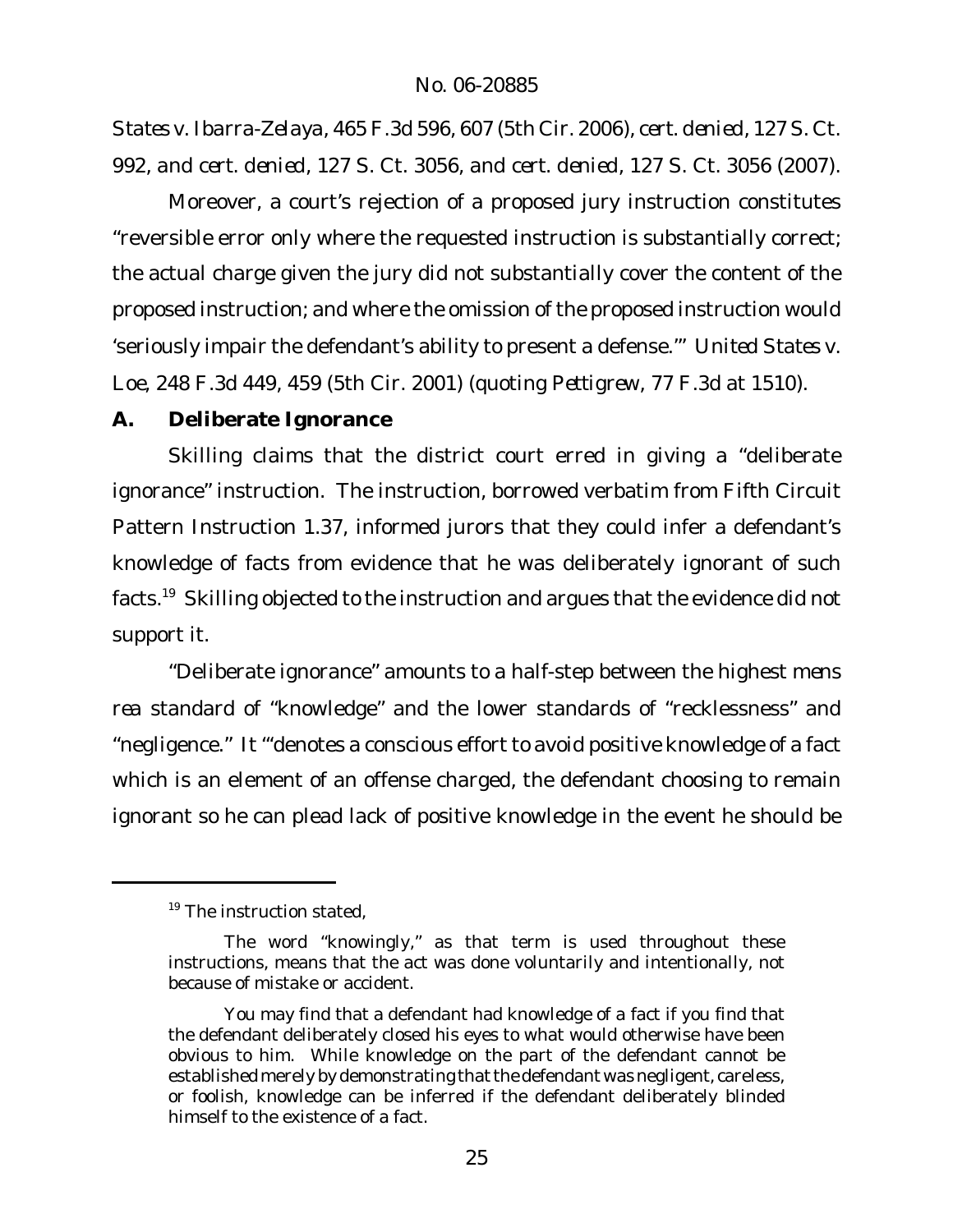caught.'" *United States v. Lara-Velasquez*, 919 F.2d 946, 951 (5th Cir. 1990) (quoting *United States v. Restrepo-Granda*, 575 F.2d 524, 528 (5th Cir. 1978)). Thus, we have noted that "[t]he key aspect of deliberate ignorance is the *conscious* action of the defendant—the defendant [must have] *consciously* attempted to escape confirmation of conditions or events he strongly suspected to exist." *Id.* In simplest terms, deliberate ignorance is reflected in a criminal defendant's actions that suggest, in effect, "Don't tell me, I don't want to know." *Id.* (citing *United States v. de Luna*, 815 F.2d 301, 302 (5th Cir. 1987)). The instruction's purpose "is to inform the jury that it may consider evidence of the defendant's charade of ignorance as circumstantial proof of guilty knowledge." *Id.*

Although we have frequently upheld the use of deliberate ignorance instructions, we have just as frequently warned of a risk inherent in them:

Because the instruction permits a jury to convict a defendant without a finding that the defendant was actually aware of the existence of illegal conduct, the deliberate ignorance instruction poses the risk that a jury might convict the defendant on a lesser negligence standardSSthe defendant *should* have been aware of the illegal conduct.

*Id.* The source of this risk is the potential for confusion about the degree of "deliberateness" required to convert ordinary, innocent ignorance into guilty knowledge. The concern is that once a jury learns that it can convict a defendant despite evidence of a lack of knowledge, it will be misled into thinking that it can convict based on negligent or reckless ignorance rather than intentional ignorance. In other words, the jury may erroneously apply a lesser *mens rea* requirement: a "should have known" standard of knowledge.

In light of that concern, a district court should give the deliberate ignorance instruction only in the "rare" instance where there is significant evidence of deliberate ignorance. *Id*. "[T]he district court should not instruct the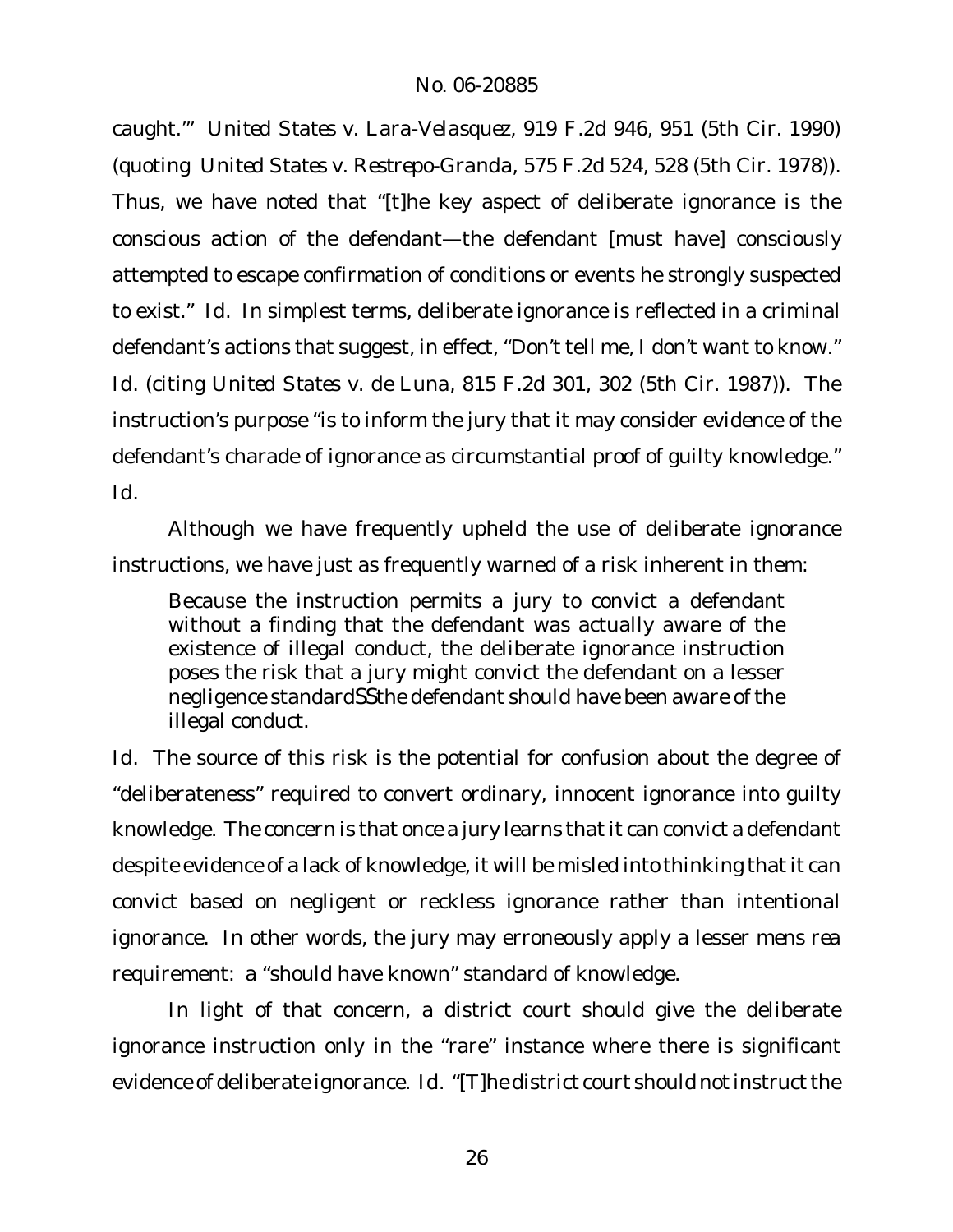#### No. 06-20885

jury on deliberate ignorance when the evidence raises only the inferences that the defendant had actual knowledge or no knowledge at all of the facts in question." *Id*. Rather, for the instruction to be warranted, "[t]he evidence at trial must raise two inferences: (1) the defendant was subjectively aware of a high probability of the existence of the illegal conduct; and (2) the defendant purposely contrived to avoid learning of the illegal conduct." *Lara-Velasquez*, 919 F.2d at 951. Thus, where there is no such evidence, a district court should not give the instruction because there is no basis for finding deliberate ignorance. In such a case, it is usually harmful, because it is likely to lead the jury to find that the defendant had the requisite knowledge when he in fact did not. *Cf. Lara-Velasquez*, 919 F.2d at 951 (describing the risk inherent in the deliberate ignorance instruction).

For example, in *United States v. Ojebode*, 957 F.2d 1218, 1229 (5th Cir. 1992), we reversed a conviction for illegally importing heroin into the United States based on an improper deliberate ignorance instruction. The defendant carried drugs on a flight from Germany to Mexico that happened to have a layover in Houston, and he was arrested with the drugs during the layover. *Id.* at 1221-22. He argued that he did not knowingly bring the heroin into the United States because he did not know the flight stopped in Houston. *Id.* at 1223-24.

The district court gave a deliberate ignorance instruction, and the defendant was convicted. *Id.* at 1229. We reversed, because there was no evidence that the defendant had "tried to avoid learning of the flight's scheduled landing in Houston," "refused to view the posted flight schedule[,] or absented himself from places where he would be likely to learn of his Lufthansa Flight's likely stops." *Id*. In other words, there was no purposeful contrivance to avoid learning of a relevant fact, so there was insufficient evidence of deliberate ignorance. *Id.* The instruction therefore posed too great a risk that the jury

27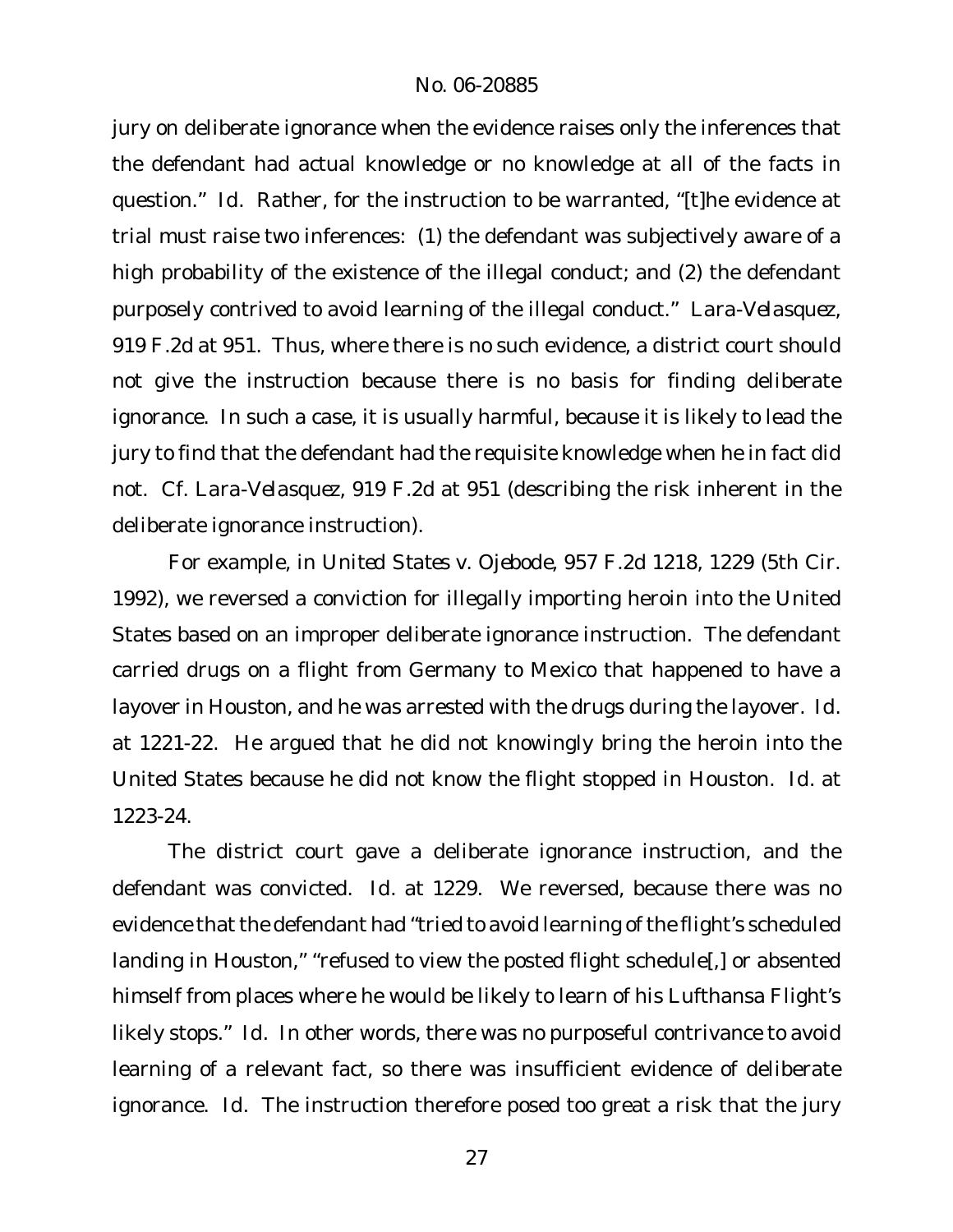would convict for his negligent ignorance—i.e., that he should have known where the flight was headed. *See id.*

Skilling argues that there was no evidence that he was deliberately ignorant of any illegal acts. Rather, he claims that he "never denied knowledge of the relevant underlying acts," and that at trial he asserted only that those acts were not illegal. He claims that he "agreed" at trial with the government's characterization of him as knowing everything that went on at Enron. He maintains that his "defense was not that he was unaware of fraud, but that there was no fraud." Because his knowledge of allegedly illegal actions was never in dispute, he claims that"[n]either side argued [he] subjectively *suspected* criminal behavior but *purposely contrived* to avoid learning about it."<sup>20</sup>

Even if Skilling is correct that there is little evidence to support a deliberate ignorance instruction, however, any error in the district court's decision to give the instruction was harmless. This is because the peril to be avoided in cases reversing convictions based on the deliberate ignorance instruction is not present here. By his own admission, Skilling claims that he knew of the allegedly illegal acts, so there is no risk that a jury would rely on the deliberate ignorance instruction to find that he should have known of the acts. Consequently, even if the district court erred in giving the deliberate ignorance instruction in the sense that the instruction was "not supported by evidence," *Mendoza-Medina*, 346 F.3d at 132 (internal quotation marks omitted), any such error was necessarily harmless,<sup>21</sup> as we have repeatedly deemed deliberate

<sup>&</sup>lt;sup>20</sup> Skilling also asserts in his reply brief that "[t]here were very few instances where [he] denied that the alleged conduct happened—he agreed statements were made, conversations occurred, transactions were approved. Indeed, most were a matter of written record. [His] position was that the conduct was not criminal or wrongful."

 $21$  In his reply brief, Skilling suggests we must reverse for any errors regarding deliberate ignorance instructions because they are *per se* prejudicial. He points to two decisions from this circuit that reversed convictions without discussion of prejudice. In the first, the court did not explicitly find prejudice but, in reversing the defendant's convictions for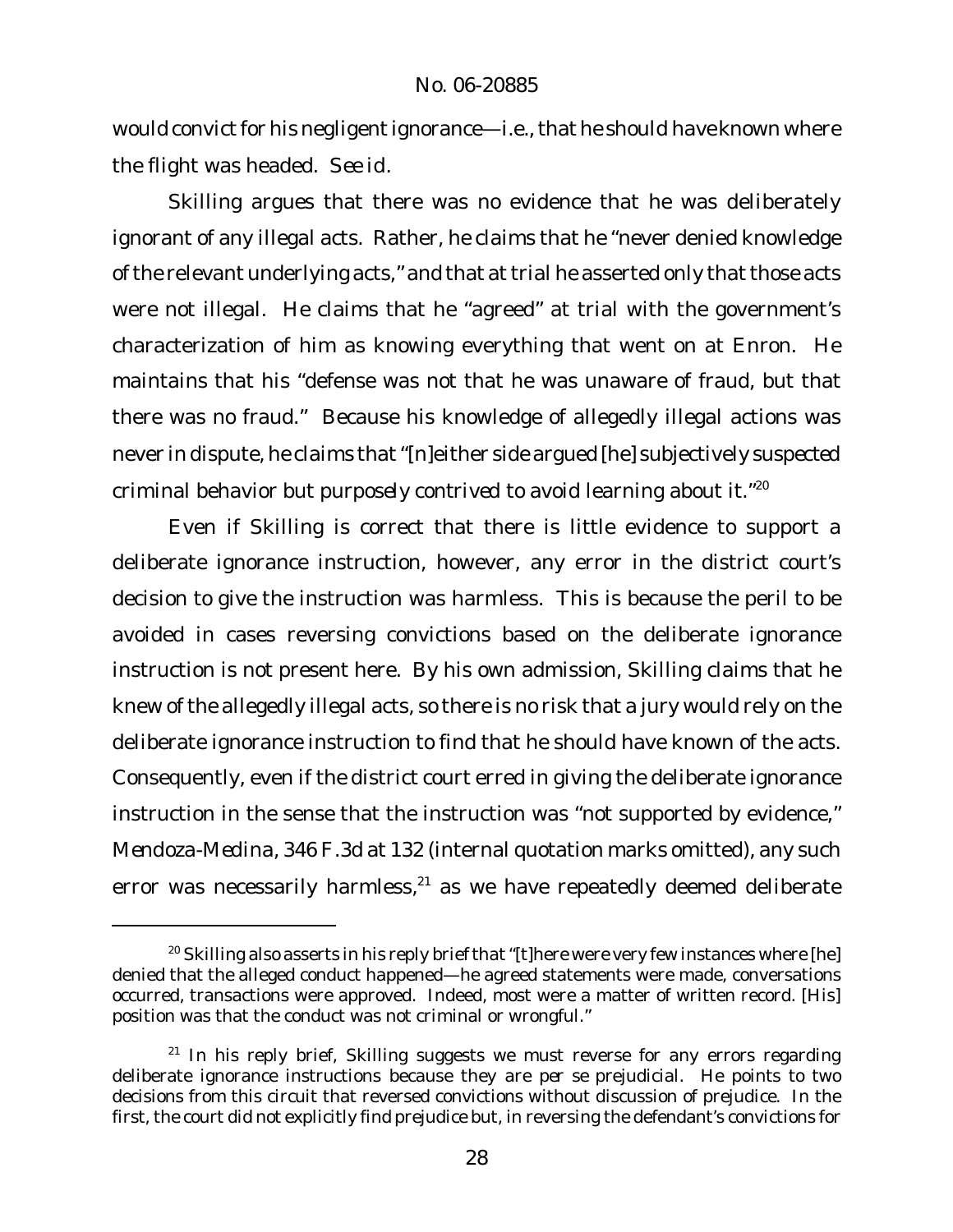ignorance instructions harmless where there is "substantial evidence of actual knowledge." *United States v. Threadgill*, 172 F.3d 357, 369 (5th Cir. 1999) (internal quotation marks omitted).<sup>22</sup>

Perhaps recognizing that difficulty, Skilling frames the harmfully misleading effect of the deliberate ignorance instruction as a concern that "the jury may well have decided [Skilling] *should have known* the transactions were fraudulent or merely *should have known* they were bad business decisions." In so arguing, Skilling conflates the requisite mental state for the allegedly fraudulent acts ("knowingly") with the requisite mental state for the fraud as a whole ("willfully and with the intent to defraud"). $^{23}$ 

conspiracy to import heroin and importation of heroin, held that in addition to giving an improper deliberate ignorance instruction, the court committed reversible error by failing to properly instruct the jury on the scienter element ofthose offenses. *Ojebode*, 957 F.2d at 1228- 29. In the second case, we also did not explicitly find prejudice but did consider the deliberate ignorance error in combination with various other errors, declaring, "[i]n light of the above discussed erroneous evidentiary rulings and jury instructions, however, we VACATE . . . ." *United States v. Cavin*, 39 F.3d 1299, 1311 (5th Cir. 1994). Because harmless error analysis applies to erroneous deliberate ignorance instructions, *see infra* note 22, we read these two cases as making implicit findings of prejudice and not as silently inventing a novel rule of prejudice *per se*.

<sup>22</sup> *See also Threadgill*, 172 F.3d at 369 ("[I]t is the evidence of actual knowledge that proves fatal to the defendants' claim. We have consistently held that an 'error in giving the deliberate ignorance instruction is . . . harmless where there is substantial evidence of actual knowledge.'" (quoting *United States v. Cartwright*, 6 F.3d 294, 301 (5th Cir. 1993))); *see also, e.g.*, *United States v. Ricardo*, 472 F.3d 277, 286 (5th Cir. 2006) (holding that "[r]esolving this issue [of whether there was sufficient evidence of deliberate ignorance] is unnecessary . . . because the giving of a deliberate ignorance instruction is harmless error where substantial evidence of actual knowledge was presented"), *cert. denied*, 127 S. Ct. 2076, *and cert. denied*, 127 S. Ct. 2080 (2007); *Mendoza-Medina*, 346 F.3d at 135 (holding that where the defendant confessedandother evidence corroborated the confession, "substantial evidence of [defendant's] actual knowledge [rendered] the deliberate ignorance instruction harmless error"); *United States v. Breque*, 964 F.2d 381, 388 (5th Cir. 1992) (finding a deliberate ignorance instruction to be harmless error because "the jury was presented with considerable evidence that [defendant], in fact, *knew* of the reporting requirements").

 $23$  For example, the court instructed the jury that it had to find four elements to convict Skilling of securities fraud. One element related to the acts done in furtherance of the fraud, and it required a finding that Skilling did those acts "knowingly." Another element related to the specific-intent mental state for the securities fraud offense as a whole, and it required a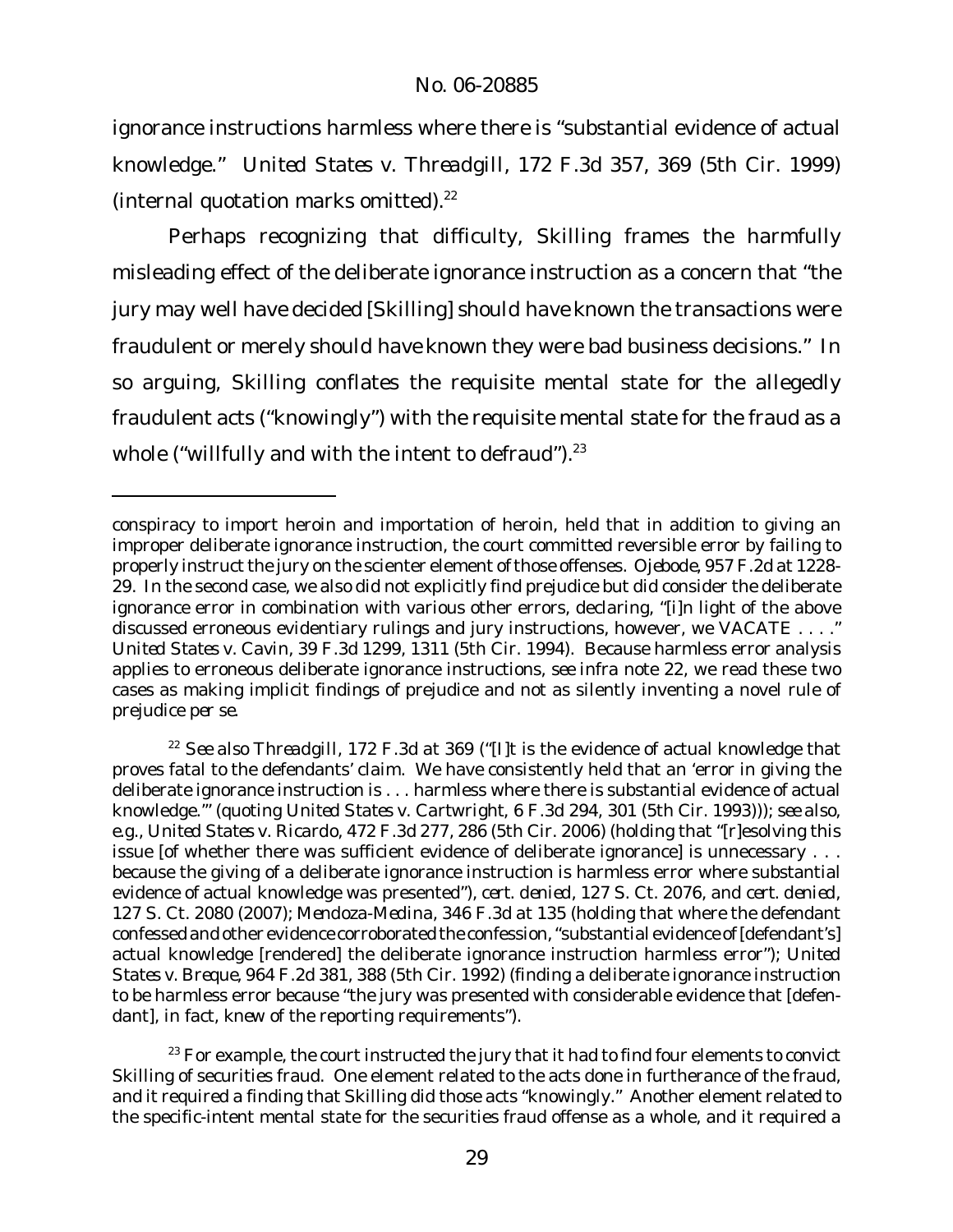#### No. 06-20885

The traditional concern over the deliberate ignorance instruction is that the jury will misconceive the former mental state, which governs the act element—that is, the jury will erroneously assume that a defendant "knowingly" acquiesced in an act because he "should have known" about it. Skilling's concern, however, is different: he suggests that the deliberate ignorance instruction caused the jury to misconceive the latter mental state, which governs the specific-intent element. He asserts that the jury could have erroneously assumed that he had the specific intent to defraud because he "should have known" of the acts about which he had, in fact, admitted knowing.

Although plausible in the abstract, the likelihood of confusion in this atypical instance is not substantial, and it becomes even less so when we consider the deliberate ignorance instruction in context with the other jury instructions. Viewed as a whole, the jury instructions made it clear that the deliberate ignorance instruction related only to the act element and not to the specific-intent element.

The district court provided the deliberate ignorance instruction as part of the definition of "knowingly," a word that applied only to the act element of the fraud offense.<sup>24</sup> In contrast, the definition of "willfully" governed solely the specific-intent element. The latter definition was emphatic that neither mere negligence nor bad business judgment suffices to establish the specific intent to

finding "that the defendant acted willfully and with the intent to defraud."

 $24$  The instructions stated, in relevant part,

The word "knowingly," as that term is used throughout these instructions, means that the act was done voluntarily and intentionally, not because of mistake or accident.

You may find that a defendant had knowledge of a fact if you find that the defendant deliberately closed his eyes to what would otherwise have been obvious to him. . . .

Another instruction applied "knowingly" to the act element.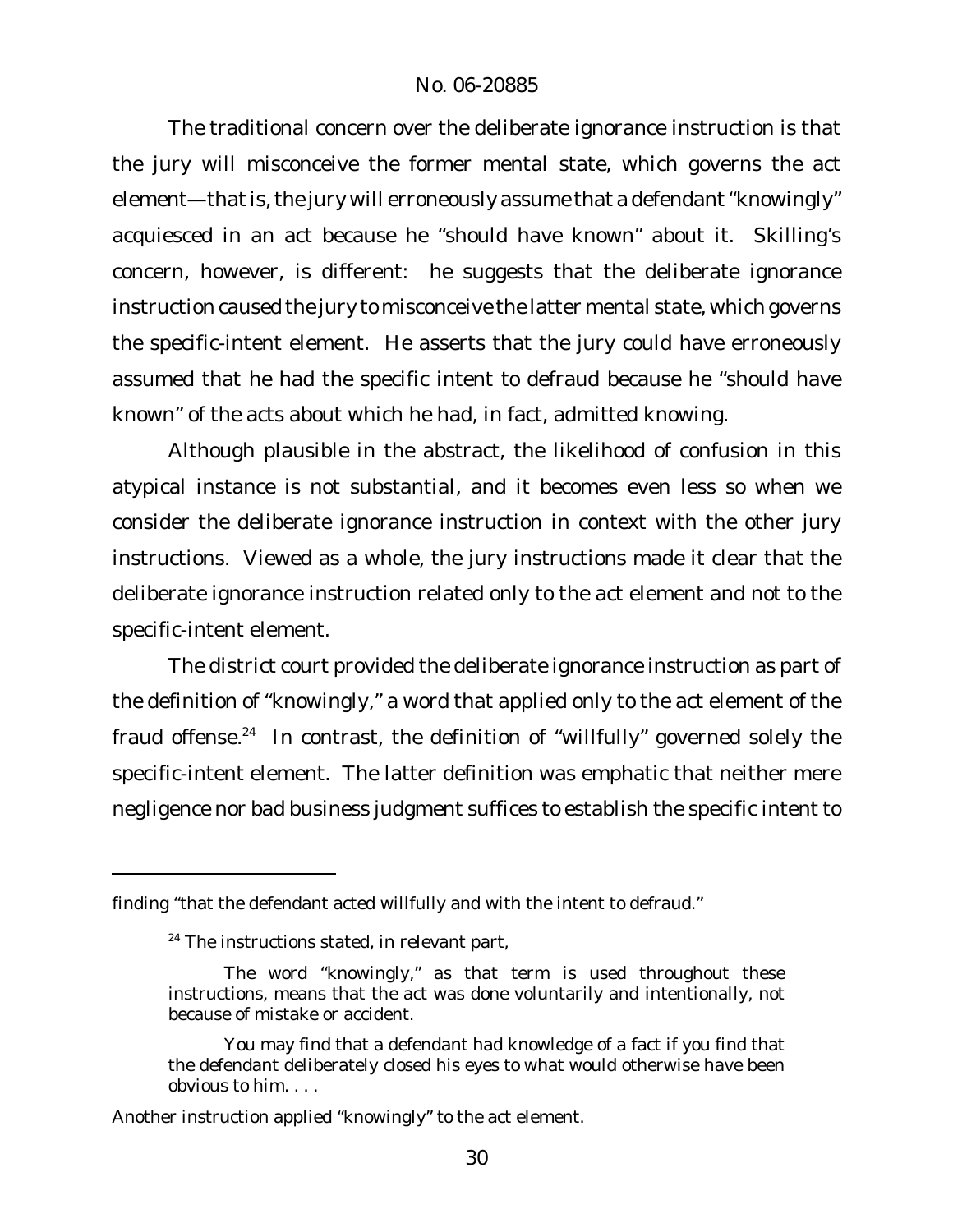defraud, and that instruction contained no deliberate ignorance definition. The "willfully" definition required the jury to find thatthe defendant acted "with bad purpose either to disobey or disregard the law."<sup>25</sup> Accordingly, there is no significant likelihood of confusion, and any error in issuing the deliberate ignorance instruction was harmless.

**B. Materiality**

Skilling next asserts that the district court erred in failing to provide the jury with adequate guidance on the legal meaning of "materiality" with regard to the charges against him. After explaining to the jury that false statements or omissions can support a fraud conviction only if they are material, the court instructed the jury on the definition of materiality.<sup>26</sup> Skilling argues that the instruction was insufficient to convey to a "lay juror who has never invested in

Another instruction applied "willfully" to the specific-intent element.

 $26$  The jury received the following instruction:

If you should decide that a particular statement or a particular omission was misleading at the time that it was made, then you must determine if the fact stated or omitted was a "material" fact or a "material" omission under the evidence received in this case. . . .

In order for you to find a fact or an omission "material," the government must prove beyond a reasonable doubt the fact misstated or the fact omitted was of such importance that it could reasonably be expected to cause or to induce a person to invest or to cause or to induce a person not to invest in Enron stock. Assessment of "materiality" requires you to view the fact misstated or the fact omitted in the context of all the circumstances, including the total mix of information made available.

The securities fraud statute under which Counts 2, 14, 16-20 and 22-29 of the indictment are brought is concerned only with such "material" misstatements or such "material" omissions and this statute does not cover minor, or meaningless, or unimportant misstatements or omissions.

 $25$  The instructions stated, in relevant part,

The term "willfully," as that term has been used from time to time in these instructions, means that the act was committed voluntarily and purposely, with the specific intent to do something the law forbids; that is to say, with bad purpose either to disobey or disregard the law.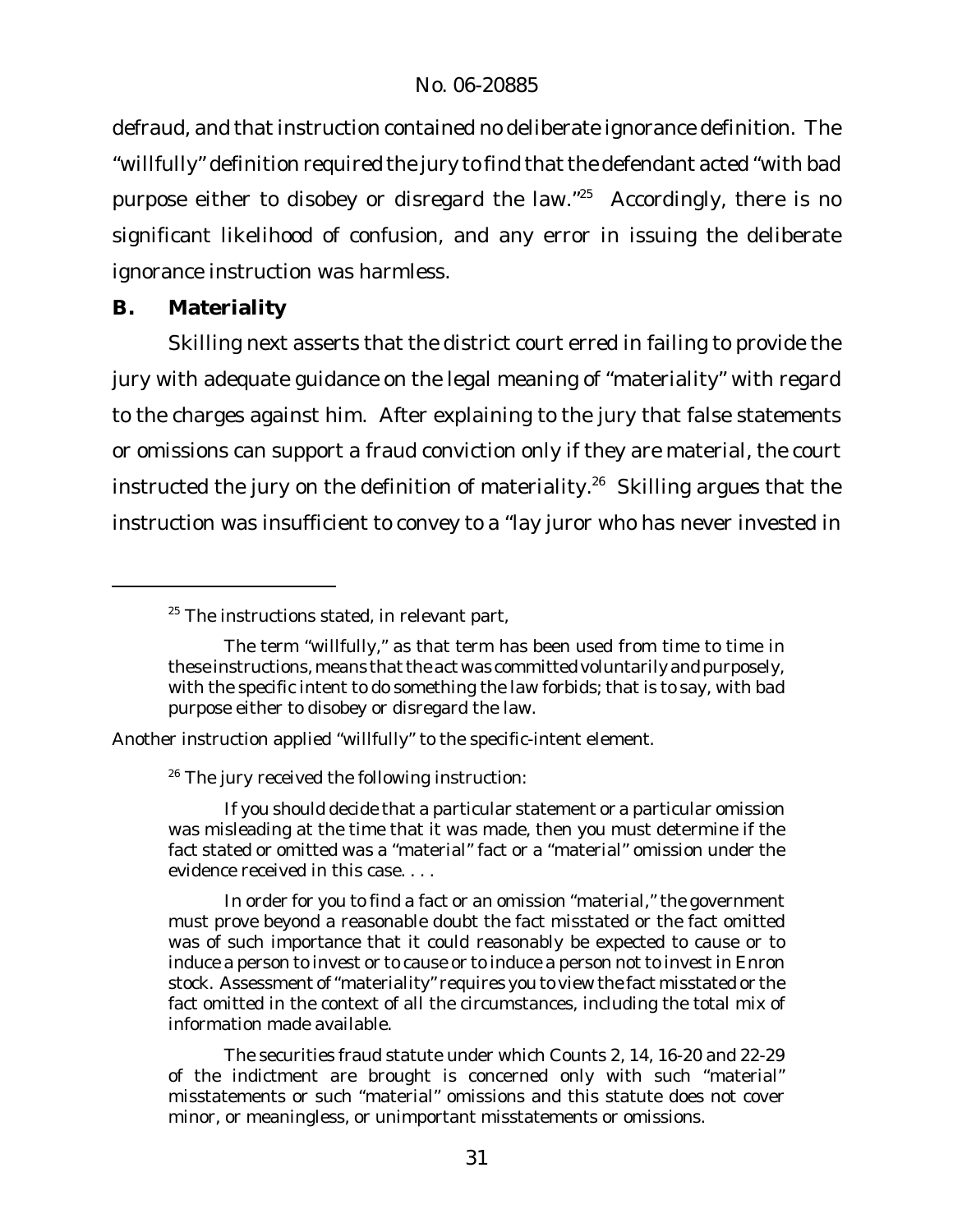stock in his or her life" what a reasonable investor would consider important. In particular, Skilling contends that the court erred by (1) refusing to instruct the jury about statements that constitute "puffery" and are immaterial as a matter of law, and (2) denying his proposed supplemental instruction as unnecessary in light of the instruction the court ultimately gave. $27$  He argues that both instructions were necessary because "reasonable investors disregard all sorts of information that a lay juror might mistakenly consider material, especially when viewed in hindsight," and that the district court's refusal to give each constitutes reversible error. We address each contention in turn.

**1. Puffery**

Skilling first challenges the district court's materiality instruction on the ground that the court should have specifically instructed the jury on puffery. He

 $27$  The proposed instruction read,

Statements Inherently Not Material S Certain statements are inherently not material. For example:

Forward-Looking Statements: General predictions about a company, not worded as guarantees, and generalized positive statements about a company's prospects are not material. Similarly, predictions about general economic conditions cannot be considered material.

Context Makes Statements Immaterial: Even if a forward-looking statement is shown to be false, it still cannot form the basis of a claim of securities fraud if other true statements, or other cautionary statements concerning the subject matter of the statements at issue, sufficiently nullify any potentially misleading effect.

Facts Already Known to the Market: If the truth about certain facts is known to the market, a false statement about the same facts is not material, and therefore cannot form the basis of a claim of securities fraud.

Non-Specific Puffery: Even if a statement is demonstrably false or misleading, it is not material, and therefore cannot support a claim of securities fraud, if it is "puffery" S so lacking in specificity, or so clearly constituting the opinions of the speaker, that no reasonable investor could find the statement important to the total mix of information he or she would consider when making an investment decision. For example, a corporation's commonly-heard selfpraise, corporate cheerleading, andmere expressions of optimism arenot considered seriously by the marketplace and investors in assessing a potential investment, and thus, such statements are not material.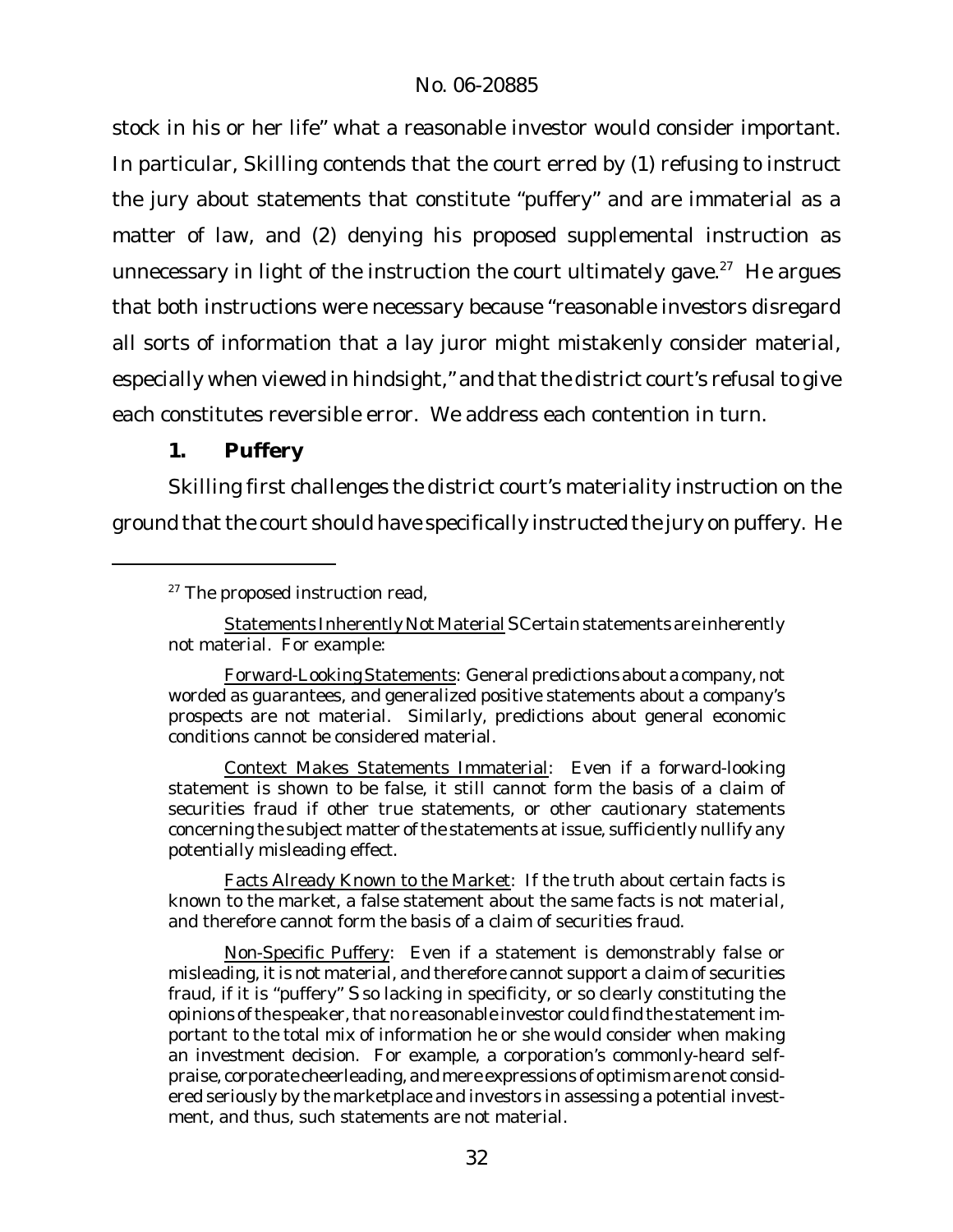sought to have the court tell the jury that even if a statement is false or misleading, it is mere "puffery" and therefore immaterial if it is "so lacking in specificity, or so clearly constituting the opinions of the speaker, that no reasonable investor could find the statement important to the total mix of information he or she would consider when making an investment decision." Such statements, he notes, include "generalized, positive statements about [a] company's competitive strengths . . . and future prospects." *Rosenzweig v. Azurix Corp.*, 332 F.3d 854, 869 (5th Cir. 2003).

Although Skilling is correct that "an expression of opinion not made as a representation of fact," can constitute puffery, *Mfg. Research Corp. v. Greenlee Tool Co.*, 693 F.2d 1037, 1040 (11th Cir. 1982) (citing *Gulf Oil Corp. v. FTC*, 150 F.2d 106, 109 (5th Cir. 1945)), not all such statements of opinion are properly classified as puffery. Similarly, although Skilling correctly points out that "generalized, positive statements about [a] company's competitive strengths . . . and future prospects" can in some cases constitute immaterial puffery, such statements of opinion by corporate insiders are not *per se* immaterial. In *Virginia Bankshares, Inc. v. Sandberg*, 501 U.S. 1083, 1090, 1098 (1991), the Supreme Court considered statements that a merger proposal would give shareholders "a high value for their shares," and held that such statements could be deemed material. The Court explained,

[i]t is no answer to argue, as petitioners do, that the quoted statement on which liability was predicated did not express a reason in dollars and cents, but focused instead on the "indefinite and unverifiable" term, "high" value, much like the similar claim that the merger's terms were "fair" to shareholders. The objection ignores the fact that such conclusory terms in a commercial context are reasonably understood to rest on a factual basis that justifies them as accurate, the absence of which renders them misleading. Provable facts either furnish good reasons to make a conclusory commercial judgment, or they count against it, and expressions of such judgments can be uttered with knowledge of truth or falsity just like more definite statements, and defended or attacked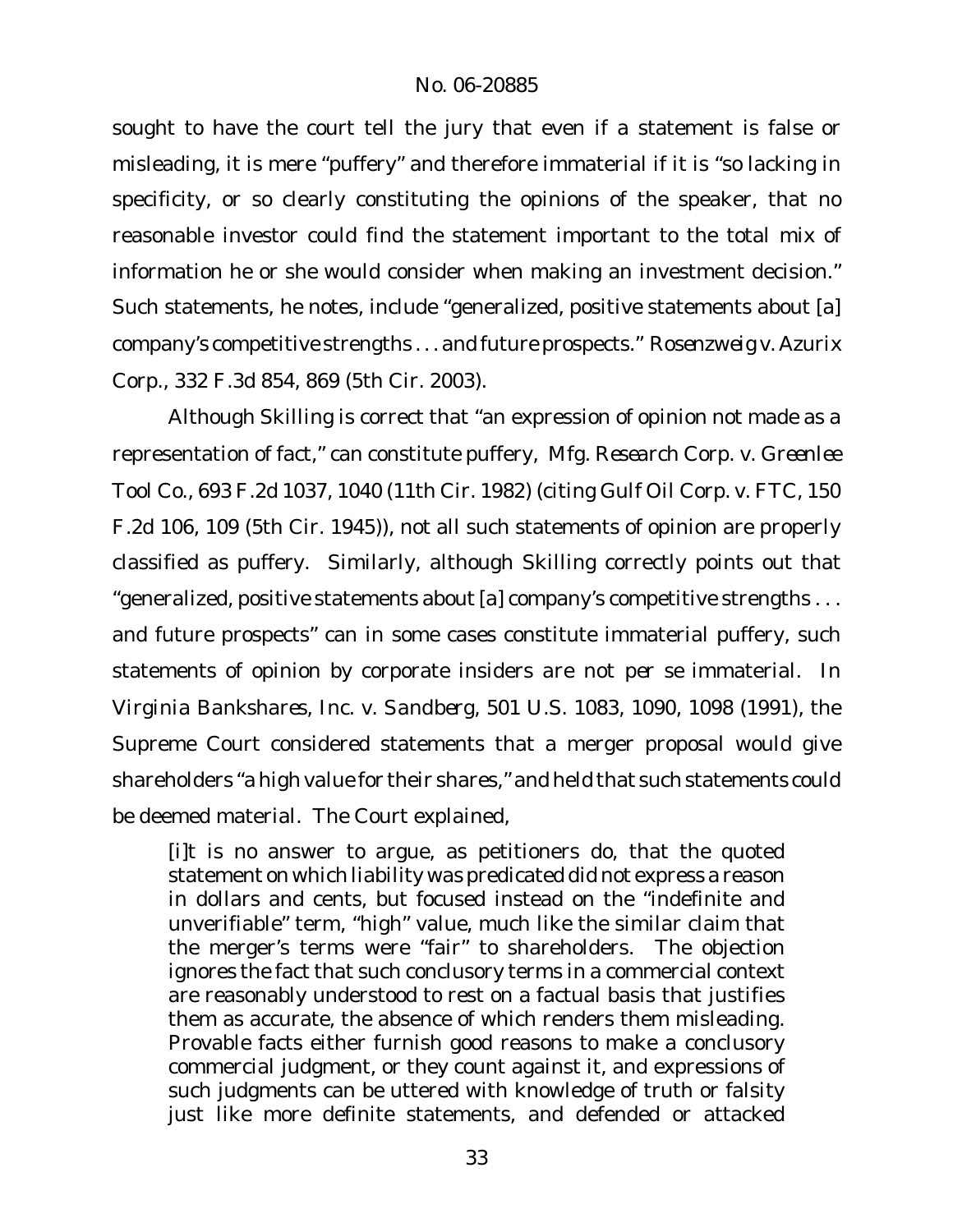## No. 06-20885

through the orthodox evidentiary process that either substantiates their underlying justifications or tends to disprove their existence. . . . In this case, whether \$42 was "high," and the proposal "fair" to the minority shareholders, depended on whether provable facts about the Bank's assets, and about actual and potential levels of operation, substantiated a value that was above, below, or more or less at the \$42 figure, when assessed in accordance with recognized methods of valuation.

*Id.* at 1093-94 (footnote omitted). *Virginia Bankshares* thus instructs that conclusory statements of reasons, belief, or opinion—e.g., "high value" and "fair"—may be so contrary to the verifiable historical facts that they falsely "misstate the speaker's [true] reasons" and "mislead about the stated subject matter." Id. at 1095.<sup>28</sup> Indeed, the Supreme Court expressly explained that "there is no room to deny that a statement of belief by corporate directors about a recommended course of action, or an explanation of their reasons for recommending it," can be material. *Id.* at 1090-91.<sup>29</sup>

Skilling's statements about the financial health of Enron were similar to those deemed potentially material in *Virginia Bankshares*. For example, at the 2001 analyst conference (count 23), Skilling claimed that all of Enron's businesses, including EES and EBS, were "uniquely strong franchises with sustainable high earnings power." He also characterized Wholesale as a "stable, high-growth business" and "not a trading business." Similarly, on the March 23,

<sup>28</sup> *See also, e.g.*, *Serabian v. Amoskeag Bank Shares, Inc.*, 24 F.3d 357, 364-65 (1st Cir. 1994) (deeming material defendant's statements that loan review capabilities were "strong" and allowance for loan losses were "sufficient"); *In re Wells Fargo Sec. Litig.*, 12 F.3d 922, 930 (9th Cir. 1993) (deeming material defendant's statements that loan loss reserves were "adequate" or "substantially secured"); *Shapiro v. UJB Fin. Corp.*, 964 F.2d 272, 282 (3d Cir. 1992) (deeming material defendant's statements that loan loss reserves were "adequate" or "solid").

 $29$  The Court explained that "[s]hareholders know that directors usually have knowledge and expertness far exceeding the normal investor's resources, and the directors' perceived superiority is magnified even further by the common knowledge that state law customarily obliges them to exercise their judgment in the shareholders' interest." *Va. Bankshares*, 501 U.S. at 1091.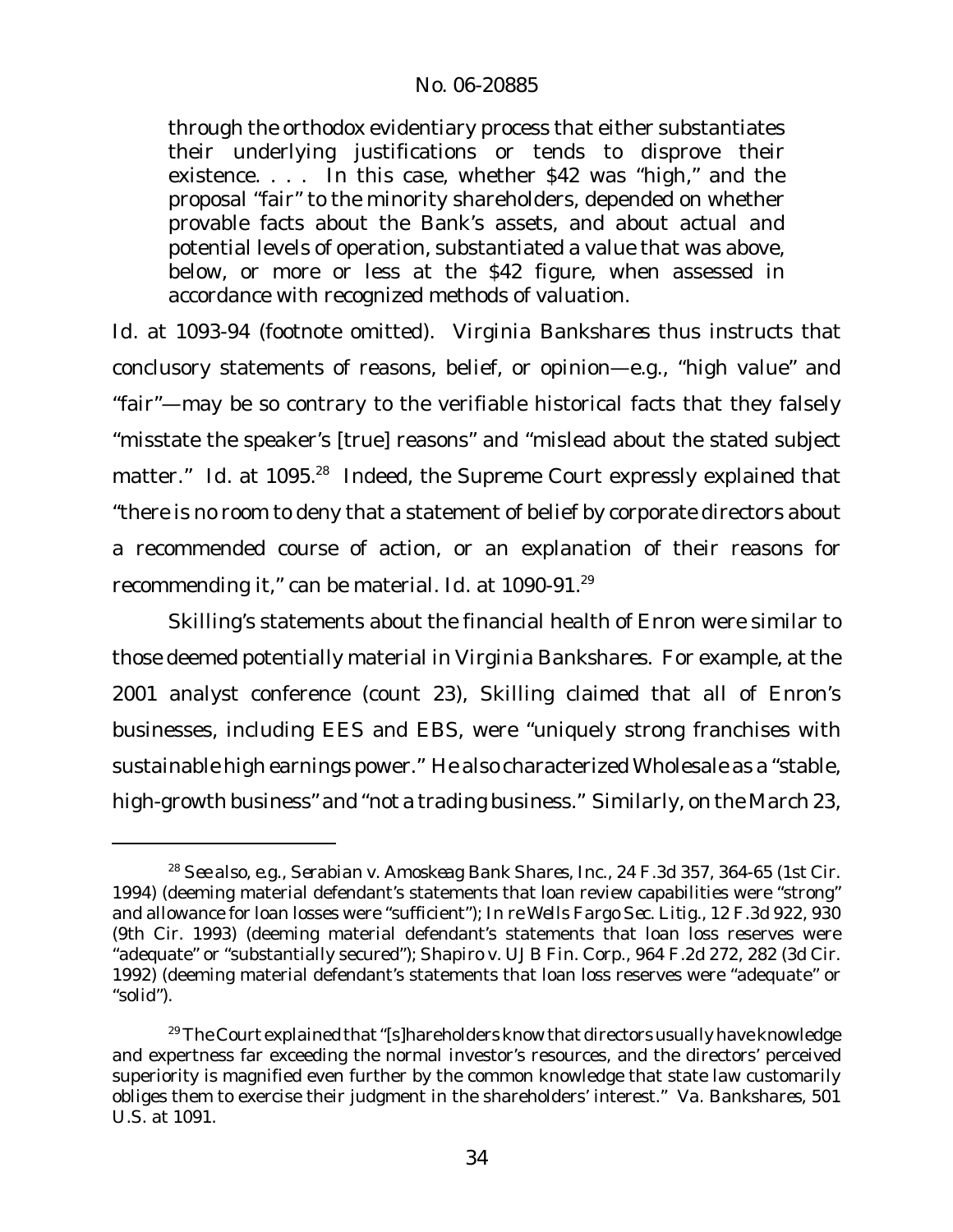2001 analyst call (count 24), he claimed EBS was having "a great quarter on the intermediation side of the bandwidth business." Summarizing EBS, he said that there was "essentially strong growth on the intermediation side, strong growth on the content services side, in terms of people, budgets, the whole thing."

The jury was entitled to find those and similar statements material. The government presented evidence of contrary, verifiable historical facts regarding the actual condition of EES, EBS, and Wholesale at the time Skilling made these statements: EES was facing a potentially enormous loss; EBS had an unsupportable cost structure, was losing money, was reducing the number of its employees, and had few customers or profitable deals; and Wholesale was heavily dependent on unstable, speculative trading.

Moreover, in addressing the question of "whether statements of reasons, opinions, or beliefs are statements 'with respect to . . . fact[s]' so as to fall within the strictures of [the securities laws]," *id.* at 1091, the Supreme Court has concluded that such statements by directors "are factual in two senses: [(1)] as statements that the directors do act for the reasons given or hold the belief stated and [(2)] as statements about the subject matter of the reason or belief expressed," *id.* at 1092.<sup>30</sup> These statements thus cannot, as a matter of law, be deemed immaterial puffery, and the district court was correct to leave the determination of their materiality to the jury.

Skilling unsurprisingly challenges the government on the meaning of his statements and on the actual condition of the businesses to which the statements referred. But those are fact questions for the jury to resolve. A

<sup>30</sup> *See also Va. Bankshares*, 501 U.S. at 1093 ("[C]onclusory terms in a commercial context are reasonably understood to rest on a factual basis that justifies them as accurate, the absence of which renders them misleading."); *In re Wells Fargo Sec. Litig.*, 12 F.3d at 927 ("'[A] complaint does allege an actionable misrepresentation if it alleges that a defendant was aware that mismanagement had occurred and made a material public statement about the state of corporate affairs inconsistent with the existence of the mismanagement.'" (quoting *Hayes v. Gross*, 982 F.2d 104, 106 (3d Cir. 1992))).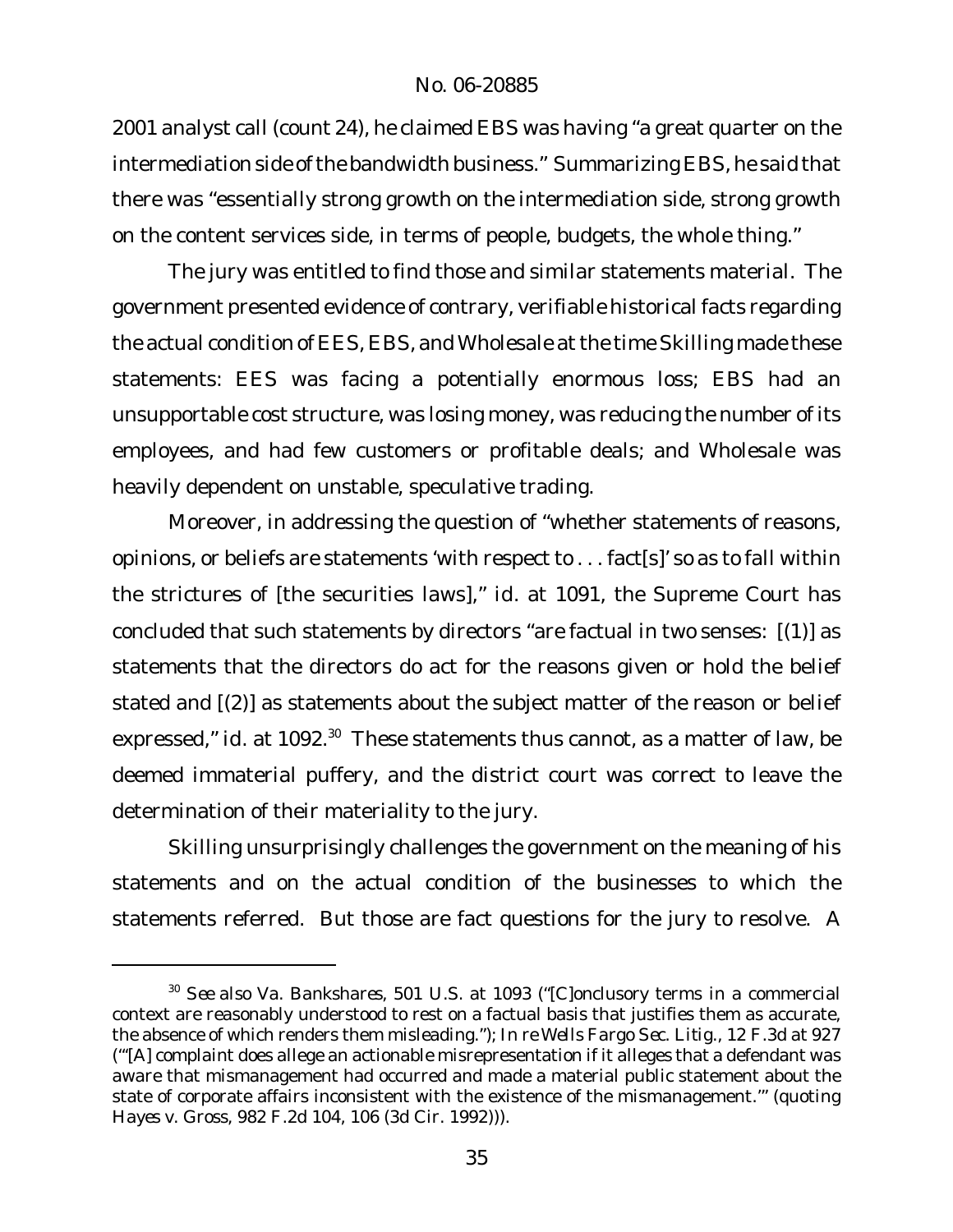reasonable jury could find that Skilling's statements were strongly contrary to verifiable historical facts about the conditions of the businesses, that he misstated his true opinion, and that his statements were misleading to a reasonable investor who would have considered them important. Accordingly, the statements were not immaterial as a matter of law, and the evidence is sufficient to support the verdict.

# **2. Proposed Supplemental Instruction**

Skilling next asserts that the district court committed reversible error by denying his proposed supplemental instruction as unnecessary. Although Skilling's proposed instruction was more specific than the one the court gave, particularly with regard to puffery, the instruction the court provided captured most of the substance of Skilling's proposed supplement and adequately explained "materiality" to the jury.

Skilling's proposed supplemental instruction would have identified four specific types of statements that he contends are inherently immaterial: (1) forward-looking statements, (2) statements that context makes immaterial, (3) statements regarding facts already known to the market, and (4) statements amounting to non-specific puffery. Notwithstanding Skilling's arguments to the contrary, the district court's jury instructions properly addressed each of these types of statements. In its instructions, the court first emphasized that a statement could be deemed material only if it was "of such importance that it could reasonably be expected to cause or to induce a person to invest or to cause or to induce a person not to invest in Enron stock" and explained that "[a]ssessment of 'materiality' requires [the jury]to view the fact misstated or the fact omitted in the context of all the circumstances, including the total mix of information made available."

In light of this charge, Skilling's supplemental instruction was unnecessary to adequately explain "materiality"to the jury. The court expressly

36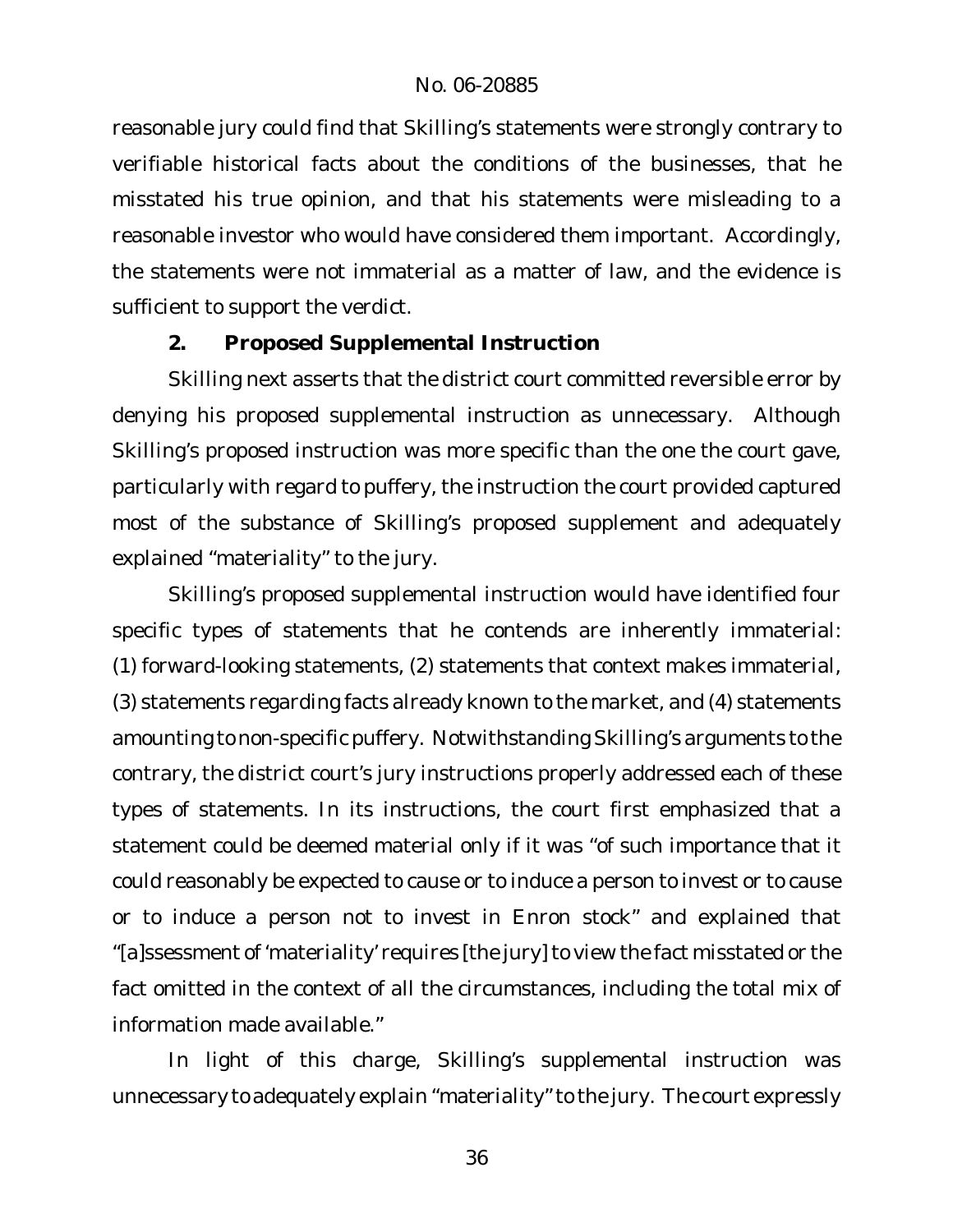instructed the jury to take context into account in assessing materiality. Whether a fact is already known to the market such that a statement contrary to it would not change a person's investment strategy with respect to Enron stock is part of that "context of all the circumstances" that the court instructed the jury to consider.<sup>31</sup> Further, the court was correct not to categorically exclude "forward-looking statements" from the jury's review. If Skilling honestly believed these predictions, then they would not be actionable.<sup>32</sup> However, if Skilling did not honestly believe them, then they could fall within the class of statements the Courtidentified in *Virginia Bankshares* as potentially actionable in the sense that they implicitly conveyed information about "the subject matter of the reason or belief expressed." *See Va. Bankshares*, 501 U.S. at 1092. Thus, the jury could conclude that such statements were actionable statements of material fact. Finally, as we have stated, the jury did not improperly consider statements that amounted to immaterial puffery as a matter of law.

Accordingly, because of the essential similarity of the proposed and given instructions, and because the latter accurately explained materiality, we conclude that the district court's refusal to give Skilling's supplemental instruction did not "seriously impair [his] ability to present a defense," *Pettigrew*, 77 F.3d at 1510, and that the court therefore did not abuse its discretion.<sup>33</sup>

<sup>&</sup>lt;sup>31</sup> Notably, in his brief, Skilling fails to point to any statements purportedly rendered immaterial as facts already known to the market.

 $32$  The court addressed "forward-looking statements" in its instruction on falsity. The court instructed the jury that "a statement predicting future events concerning Enron or its stock"—i.e. a forward-looking statement—can be considered untrue only if the government "proves beyond a reasonable doubt that the defendant did not believe the statement when he made it, or the defendant knowingly concealed adverse, material information when he made the statement." Moreover, the instruction explained that "[a] prediction is not untrue however, simply because it turns out to be wrong."

<sup>&</sup>lt;sup>33</sup> Although not a challenge to the jury instructions, Skilling also questions the materiality of the statements underlying his convictions on securities fraud counts 23 and 24, regarding statements that he made at the January 25, 2001 analyst conference and on the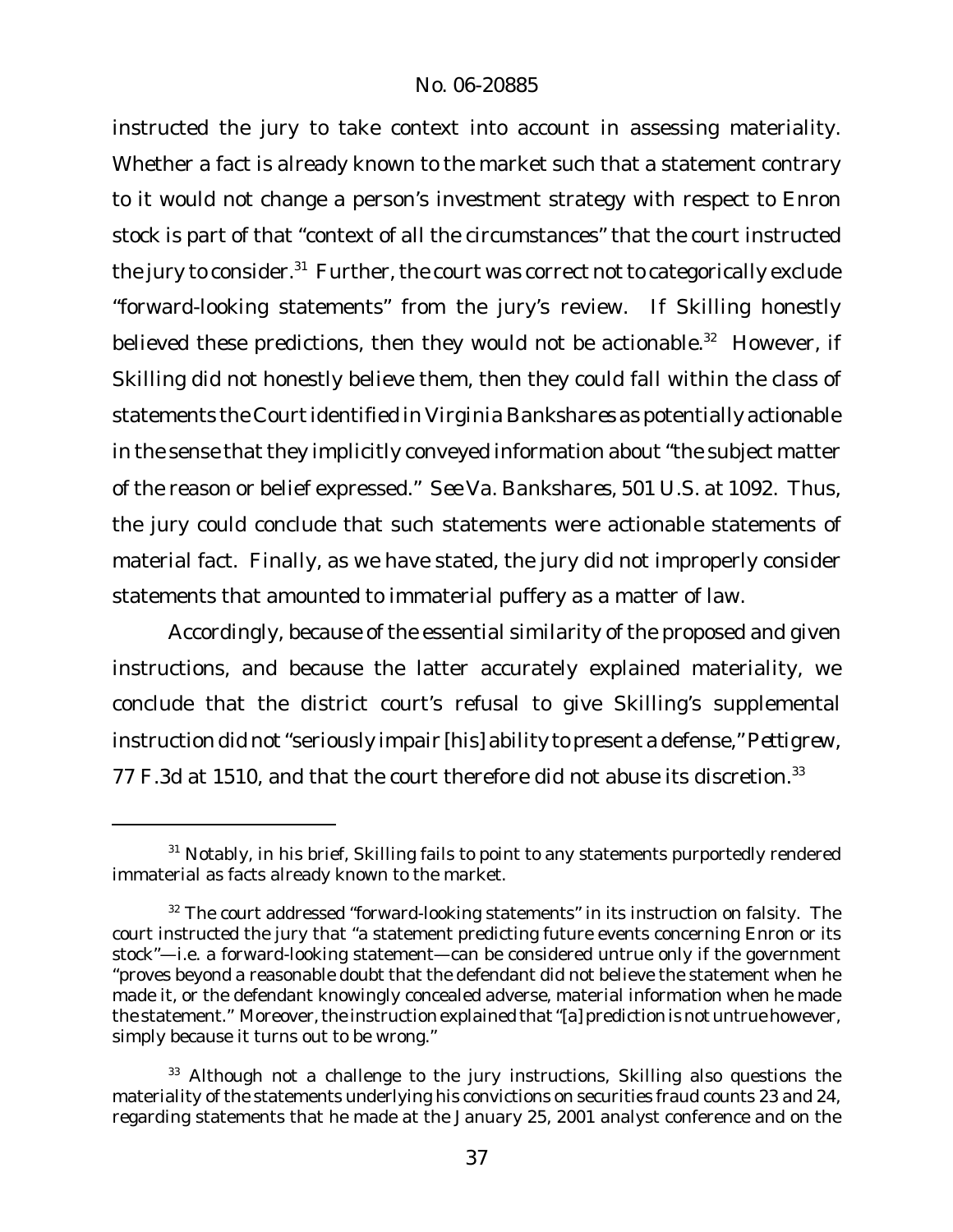# **C. Secret Side Deals**

Skilling claims that the district court erred in refusing to accept his proposed jury instruction regarding secret side deals. He has waived this objection to the jury instructions, however, because he proposed the side-deal instruction after the mandatory deadline for filing instructions.

Federal Rule of Criminal Procedure 30 states that "[a]ny party may request . . . that the court instruct the jury on the law," but such a request "must be made at the close of the evidence or at any earlier time that the court reasonably sets." FED. R. CRIM. P. 30(a). Rule 30 is a "mandatory rule," and a "condition precedent to the application of Rule 30 is that the requested instructions be presented to the Judge in timely fashion." *United States v. Mendoza*, 473 F.2d 697, 700 (5th Cir. 1973). "[F]ailure to object to jury instructions waives the objection." *United States v. Swanson*, 572 F.2d 523, 528 (5th Cir. 1978).

Here, the court ordered both parties to file proposed instructions by March 31, 2006. Skilling did not include the side-deal instruction with the other instructions he filed on March 31. Instead, he filed it on May 10. At a jury instruction conference later that day, the court noted that it had received the side-deal instruction "a few hours ago," and rejected it.<sup>34</sup> Because Skilling failed

March 23, 2001 analyst call. He argues that the jury improperly convicted him for statements that were "immaterial as a matter of law." For the reasons stated in this subsection regarding the appropriateness of the jury instructions on materiality, however, we find Skilling's challenge to lack merit and reject his assignment of error.

<sup>&</sup>lt;sup>34</sup> Skilling reasons that he did not waive his objection because he submitted the sidedeal instruction before two jury instruction conferences that constituted an "ongoing dialogue concerning jury instructions." Although correct at a high level of generality, this argument misses the point. The ongoing dialogue to which Skilling refers involved the parties' responses and modifications to the original instructions required to be filed by March 31. Because he filed no instruction relating to side deals by that date, Skilling's untimely side-deal instruction was not properly part of the ongoing dialogue.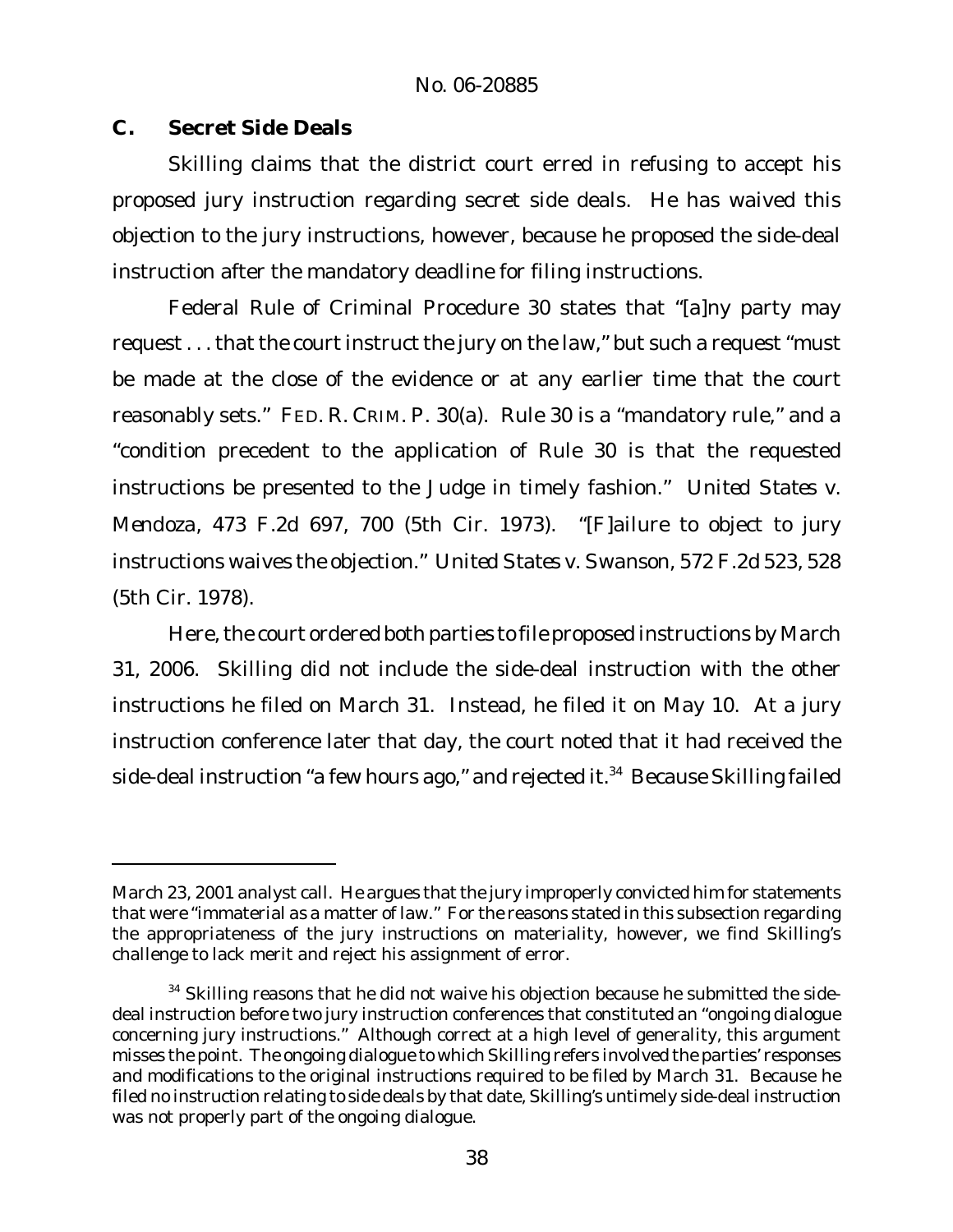to submit the side-deal instruction to the district court by the deadline, he has waived his objection to the court's refusal to give that instruction.

### **D. Good-Faith Reliance**

In his final jury instruction challenge, Skilling claims that the district court inadequately instructed the jury regarding good-faith reliance<sup>35</sup> and improperly refused to accept his proposed supplemental instruction on this topic.<sup>36</sup> Skilling argues that the court's instruction confused the jury in

One who expresses an opinion honestly held by him, or a belief honestly entertained by him, is not chargeable with fraudulent intent even though his opinion or his belief is mistaken; and, similarly, evidence that establishes only that a person made a mistake in judgment or an error in management, or was careless, does not establish fraudulent intent.

On the other hand, an honest belief on the part of a defendant that a particular business venture was sound and would ultimately succeed would not, in and of itself, constitute "good faith" as used in these instructions if, in carrying out the venture, a defendant knowingly made false or fraudulent representations to others with the specific intent to deceive them.

Reliance on the advice of an accountant or attorney may constitute good faith. To decide whether such reliance was in good faith, you may consider whether the defendant relied on a competent accountant or attorney concerning the material fact allegedly omitted or misrepresented, whether the accountant or attorney had all the relevant facts known to the defendant at the time, whether the defendant received an opinion from the accountant or attorney, whether the defendant believed that the advice was given in good faith, and whether the defendant reasonably followed the advice.

#### <sup>36</sup> The proposed instruction stated,

Reliance on the advice of attorneys—whether employed by Enron or working for outside law firms and hired by Enron—may constitute good faith. To decide whether such reliance was in good faith, you may consider whether Mr. Skilling, Mr. Lay, or Enron sought the advice of a competent attorney concerning the conduct at issue in this case, whether Mr. Skilling or Mr. Lay

 $35$  The district court's four-paragraph good-faith reliance instruction stated,

Good faith is a complete defense to the charges of conspiracy, securities fraud, and wire fraud contained in the indictment since good faith on the part of a defendant is inconsistent with intent to defraud or willfulness which is an essential part of the charges. The burden of proof is not on the defendants to prove their good faith since they have no burden to prove anything. The government must establish beyond a reasonable doubt that the defendants acted with specific intent to defraud as charged in the indictment.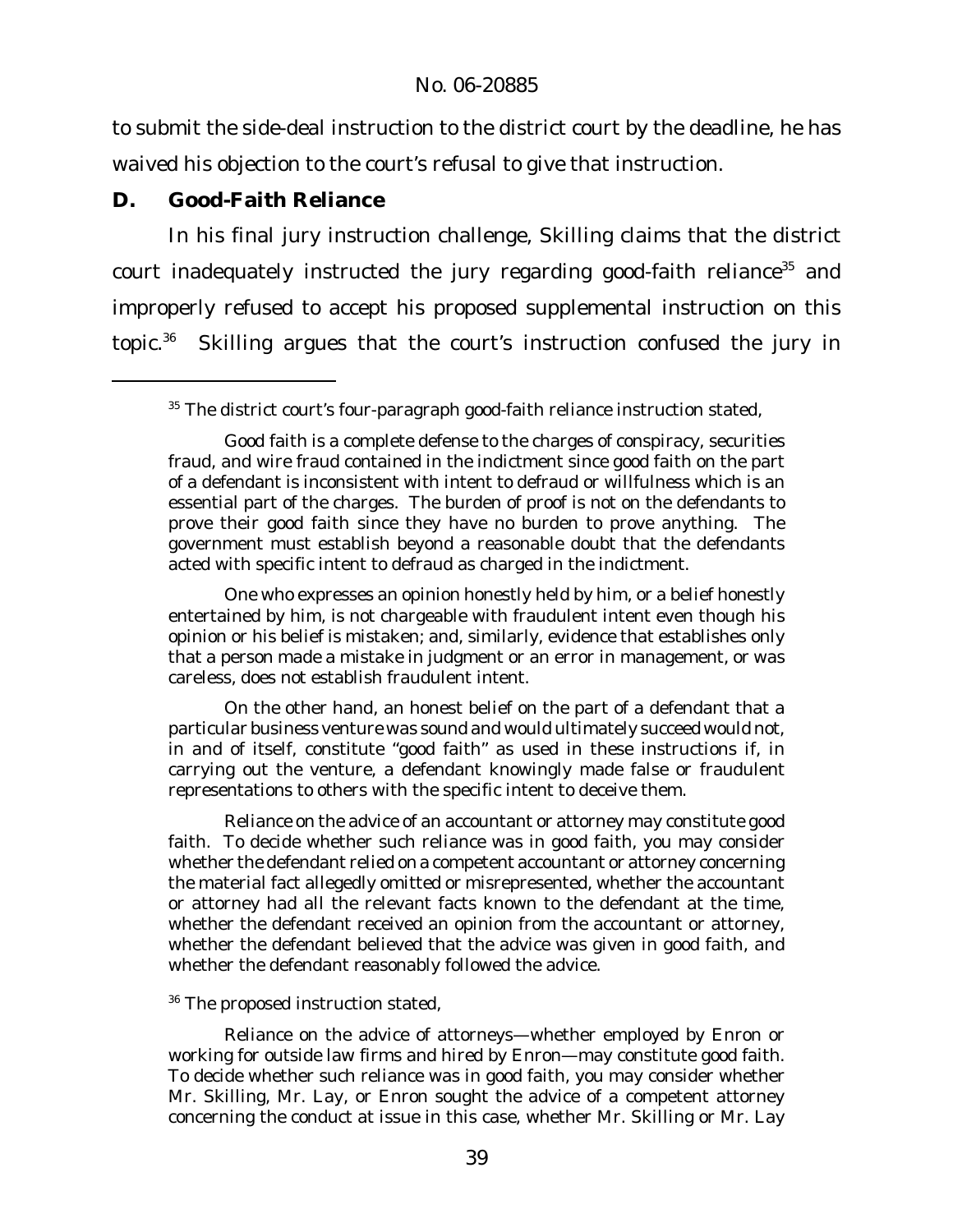suggesting that a defendant may rely in good faith on the advice of counsel, because a jury could conceivably reason by negative implication that a defendant may not rely on subordinates who in turn rely on counsel. He contends that his supplemental instruction was necessary to make it plain that he could rely on subordinates to vet transactions instead of having to seek legal advice himself.

Such confusion was highly unlikely. The district court's comprehensive good-faith reliance charge correctly and thoroughly explained the law and adequately instructed the jury. In its instruction, the four paragraphs of which are properly read in the conjunctive, the court first explained to the jury the general "complete defense" of good faith, stating, inter alia, that "[o]ne who expresses an opinion honestly held by him, or a belief honestly entertained by him, is not chargeable with fraudulent intent even though his opinion is erroneous or his belief is mistaken . . . ." The court then instructed the jury that "[r]eliance on the advice of an accountant or attorney may constitute good faith." The language of the latter instruction did not say or imply that *only* such reliance constitutes good faith. Rather, it offered a specific example of one type of reliance that falls within the ambit of good-faith reliance.

If, as Skilling argues, he relied in good faith upon subordinates who in turn relied upon counsel, Skilling would have honestly held the opinion he had expressed, even though he was mistaken. This clearly falls within the definition of good faith from the district court's jury instruction. The likelihood of jury

reasonably believed that the attorney had received all the relevant facts available at the time, whether Mr. Skilling or Mr. Lay received an opinion from the attorney or were told or could reasonably assume legal counsel had approved the transaction, whether Mr. Skilling or Mr. Lay believed the opinion was given in good faith, and whether Mr. Skilling or Mr. Lay reasonably followed the opinion given.

A defendant is not required personally to provide information to a company's attorney. It is sufficient that a defendant reasonably believed that a reliable and competent officer or employee of the company provided to the attorney the relevant facts known about a given topic at that time.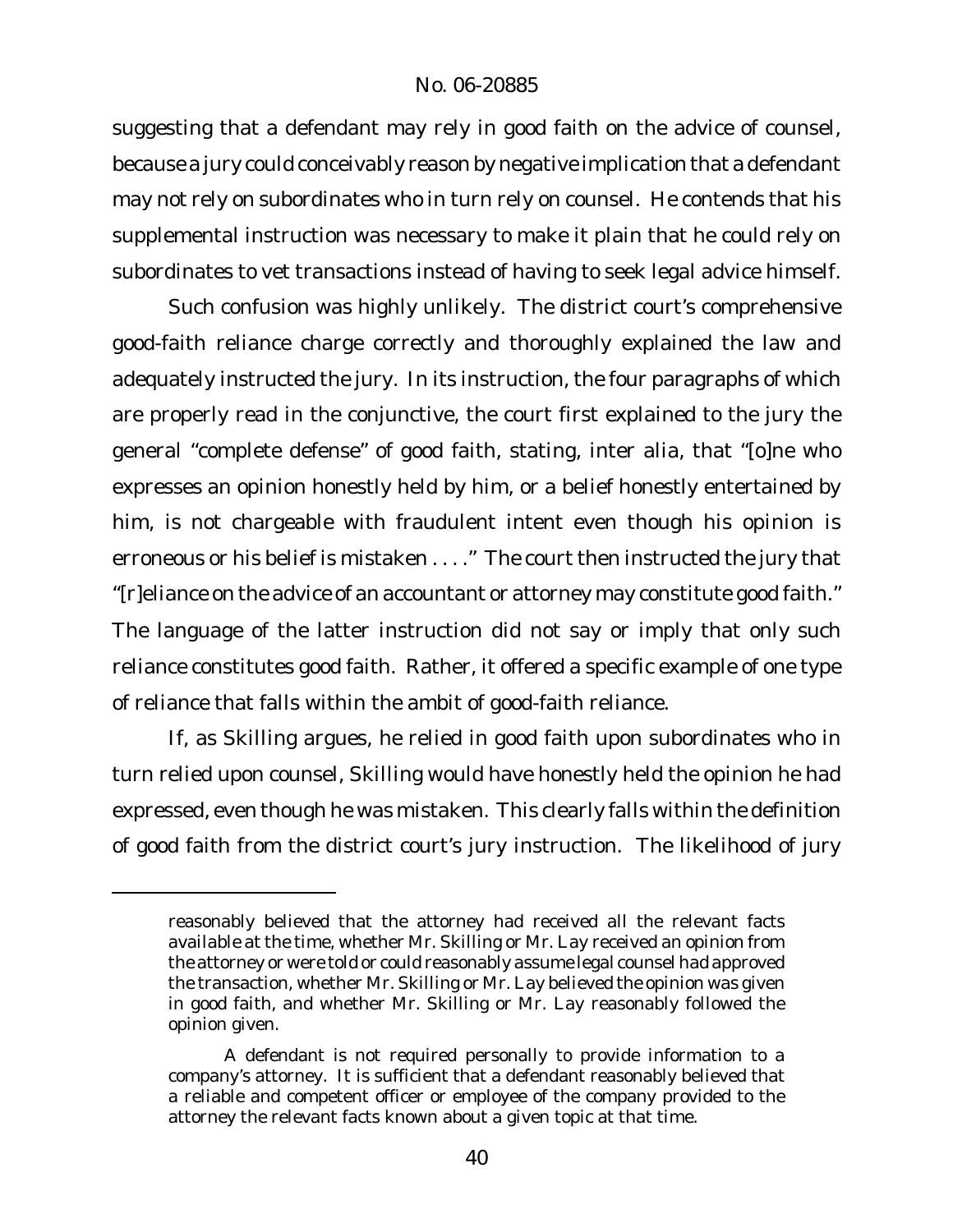confusion was therefore minimal, and the instruction certainly did not "seriously impair [Skilling's] ability to present a defense." *See Pettigrew*, 77 F.3d at 1510. Thus, we reject Skilling's challenge.

# **V. Jury Prejudice**

In his opening brief, Skilling makes two venue arguments.<sup>37</sup> First, he contends that the community's acrimony was so vitriolic that we should presume that it was impossible for him to receive a fair trial in Houston. Second, he asserts that actual prejudice contaminated the jury box.

We review de novo whether presumed prejudice tainted a trial, and this review includes conducting "an independent evaluation of the facts." *United States v. Williams*, 523 F.2d 1203, 1208 (5th Cir. 1975); *see also United States v. McVeigh*, 153 F.3d 1166, 1179 (10th Cir. 1998). In reviewing actual prejudice, however, we afford greater deference to the district court, because "[t]he determination of whether the seated jury could remain impartial in the face of negative pretrial publicity, and the measures that may be taken to ensure such impartiality, lay squarely within the domain of the trial court." *McVeigh*, 153 F.3d at 1179. Consequently, we "review[] the district court's ruling on jury impartiality for manifest abuse of discretion." *United States v. Wharton*, 320 F.3d 526, 535 (5th Cir. 2003) (internal quotation marks omitted).

It would not have been imprudent for the court to have granted Skilling's transfer motion. The issue before us, however, is whether the court committed reversible error. It did not. Skilling has waived most of his argument by failing to challenge jurors for cause during *voir dire*. In fact, of the twelve jurors who sat on the jury, Skilling had objected for cause to only one, and he did not

<sup>37</sup> In his reply brief, Skilling adds an argument that publicity *during* the trial also affected the jury. Skilling appears not to have raised that contention as a distinct legal claim in his initial brief, and it is arguably waived. *See, e.g.*, *Cinel v. Connick*, 15 F.3d 1338, 1345 (5th Cir. 1994). We need not reach that question, however, because even after considering the additional material, our opinion is no different.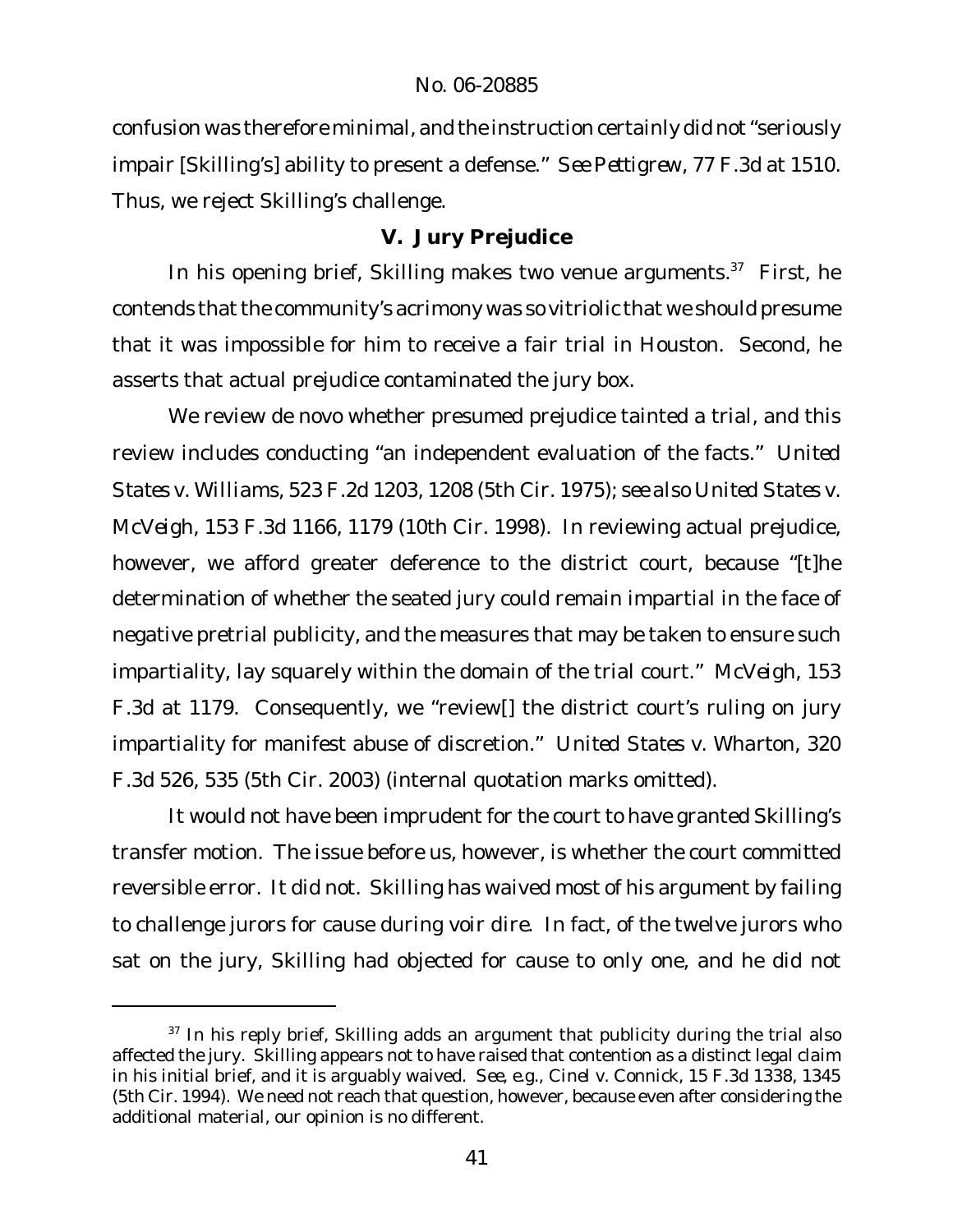challenge any of the alternate jurors for cause. Therefore, despite our agreement with Skilling that we can presume prejudice in this case, the government rebutted any presumed prejudice, and Skilling has not satisfied his burden as to actual prejudice.

# **A. Presumed Prejudice**

"A defendant is entitled to a fair trial by an impartial jury which will render its verdict based upon the evidence and arguments presented in court without being influenced by outside, irrelevant sources." *United States v. Chagra*, 669 F.2d 241, 249 (5th Cir. 1982), *abrogated in part on other grounds by Garrett v. United States*, 471 U.S. 773 (1985). To satisfy this constitutional guarantee, veniremembers are not required to be wholly ignorant of a case's facts; instead, "'[i]t is sufficient if the juror can lay aside his impression or opinion and render a verdict based upon the evidence presented in court.'" *Id*. (quoting *Irvin v. Dowd*, 366 U.S. 717, 723 (1961)).

If "an appellant can demonstrate that prejudicial, inflammatory publicity about his case so saturated the community from which his jury was drawn as to render it virtually impossible to obtain an impartial jury," then "[p]roof of such poisonous publicity raises a presumption that appellant's jury was prejudiced, relieving him of the obligation to establish actual prejudice by a juror in his case." *Id*. at 250. Importantly, "[t]his presumption is rebuttable . . . and the government may demonstrate from the *voir dire* that an impartial jury was actually impanelled in appellant's case. If the government succeeds in doing so, the conviction will stand despite appellant's showing of adverse pretrial publicity." Id. (citations omitted).<sup>38</sup>

 $38$  Even if a defendant cannot meet the higher burden for finding presumed prejudice, it is possible for the defendant to "raise[] a significant possibility of prejudice" such that the district court's *voir dire* is subject to additional scrutiny. *Chagra*, 669 F.2d at 250 (internal quotation marks omitted). But, "'[b]ecause the obligation to impanel an impartial jury lies in the first instance with the trial judge, and because he must rely largely on his immediate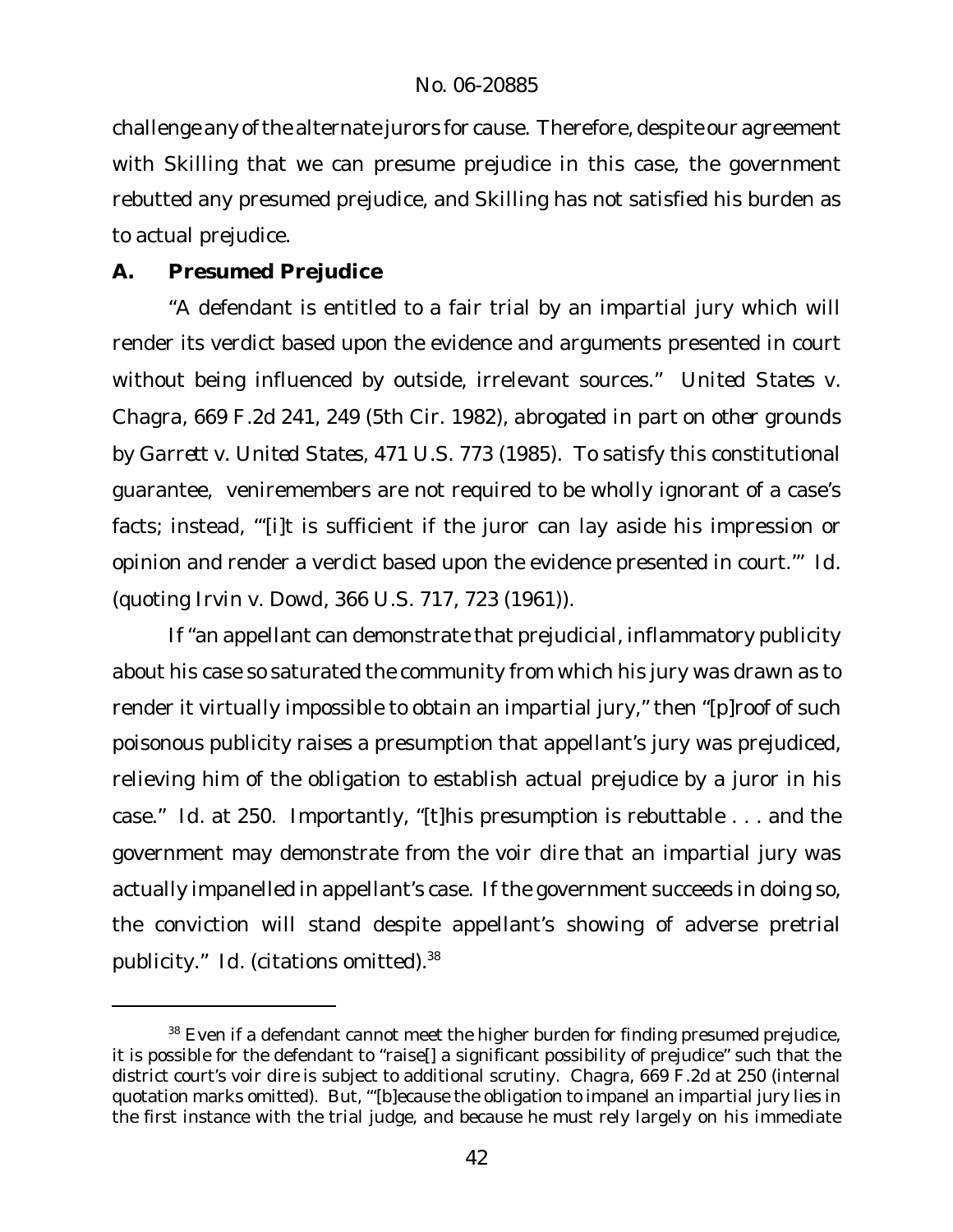#### No. 06-20885

Presumed prejudice "is only rarely applicable," being "confined to those instances where the petitioner can demonstrate an extreme situation of inflammatory pretrial publicity that literally saturated the community in which his trial was held." *Mayola v. Alabama*, 623 F.2d 992, 997 (5th Cir. 1980) (internal quotation marks and citation omitted). The prejudice also must be "apart from mere familiarity with the case." *Id*. at 999.<sup>39</sup>

Before conducting *voir dire*, the district court denied Skilling's motion to transfer venue,<sup>40</sup> finding that there was inadequate evidence of community hostility. The court noted that "[u]nlike many of the cases cited by [Skilling], the facts in this case are neither heinous nor sensational" and that "for the most part, the reporting appears to have been objective and unemotional," with a "largely fact-based tone." We disagree with that finding and conclude that Skilling was entitled to a presumption of prejudice.

There was sufficient inflammatory pretrial material to require a finding of presumed prejudice, especially in light of the immense volume of coverage.<sup>41</sup> "Inflammatory" is defined as "tending to cause strong feelings of anger, indignation, or other type of upset; [or] tending to stir the passions." BLACK'S LAW DICTIONARY 794 (8th ed. 2004). Our independent review of the record

perceptions, federal judges have been accorded ample discretion in determining how best to conduct the *voir dire*.'" *Id*. (quoting *Rosales-Lopez v. United States*, 451 U.S. 182, 188 (1981) (plurality opinion)).

<sup>&</sup>lt;sup>39</sup> The government questions whether Skilling has waived his Federal Rule of Criminal Procedure 21(a) venue argument by failing to raise it in his opening brief. If he has, then we review his venue arguments only against the minimum constitutional baseline, which he did raise, and not the standard of Rule 21, which would be more favorable to him. *See Williams*, 523 F.2d at 1209 n.11. Although we are sympathetic to the government's argument, we need not reach this issue, because we come to the same result under either standard.

 $40$  A district court should usually hold a transfer motion in abeyance while conducting *voir dire* instead of dismissing it at the outset. *See Williams*, 523 F.2d at 1209 n.10.

<sup>&</sup>lt;sup>41</sup> Skilling cites thousands of relevant local television features and hundreds of newspaper articlesSSmany of them on the front pageSSabout himself and Enron.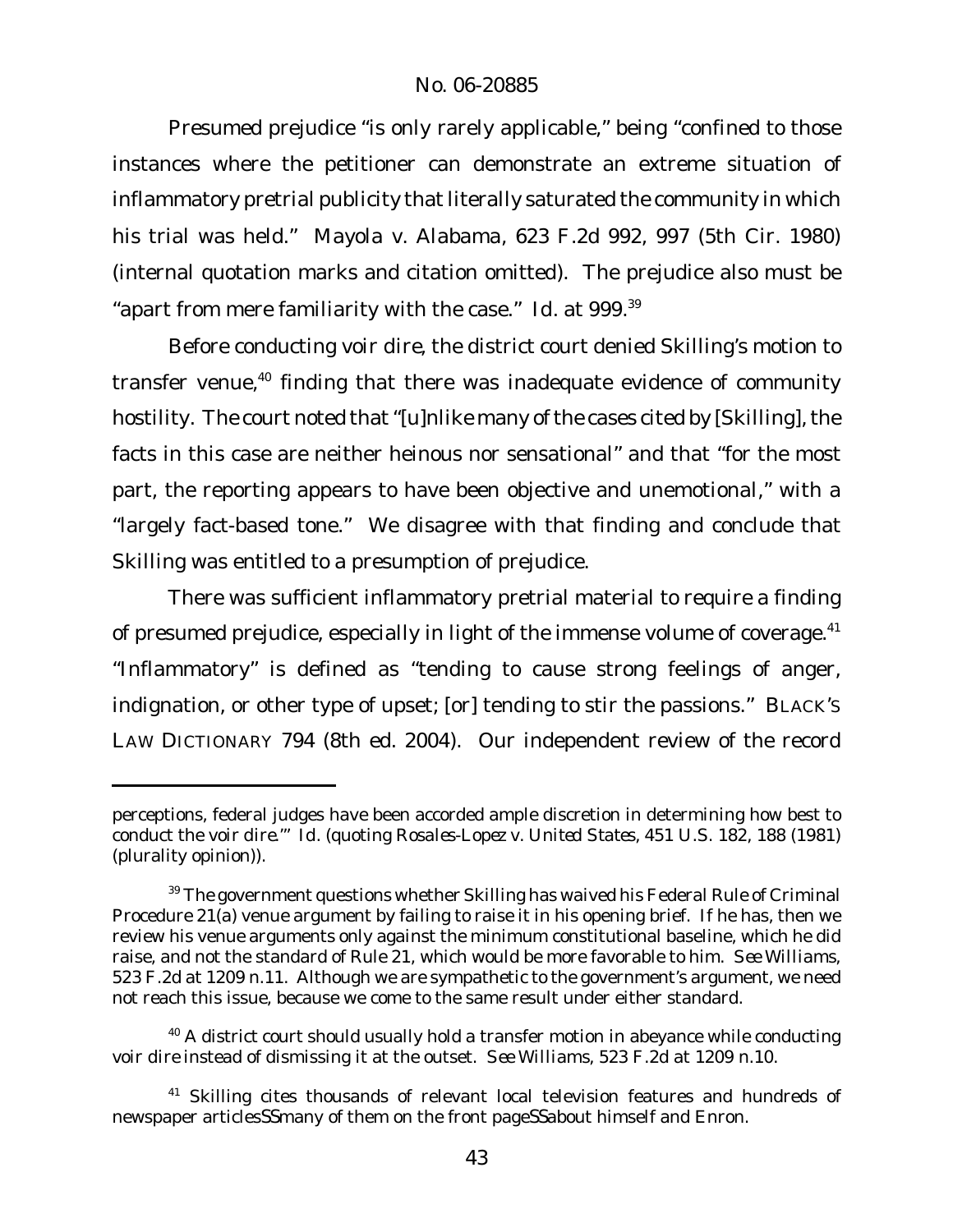#### No. 06-20885

convinces us that the community bias in the Houston area met this standard.<sup>42</sup> Local newspapers ran many personal interest stories in which sympathetic individuals expressed feelings of anger and betrayal toward Enron. These stories are hard to characterize as non-inflammatory, even if the stories were simply reporting the facts. Skilling shows that the *Houston Chronicle* ("*Chronicle*") alone ran nearly one hundred such stories.

Even the *Chronicle*'s sports page wrote of Skilling's guilt as a foregone conclusion.<sup>43</sup> Similarly, the *Chronicle*'s "Pethouse Pet of the Week" section mentioned that a *pet* had "enjoyed watching those Enron jerks being led away in handcuffs." These are but a few examples of the *Chronicle*'s coverage. Moreover, prejudice was inherent in an alleged co-conspirator's well-publicized decision to plead guilty on the eve of trial.<sup>44</sup> In these circumstances, even under typical pretrial publicity precedent, Skilling demonstrated sufficient inflammatory and pervasive coverage to raise a presumption of prejudice.<sup>45</sup>

More importantly, the district court apparently did not consider the wider context. Given that "every claim of potential jury bias due to publicity turns on

<sup>42</sup> For instance, there was this statement in a *Houston Chronicle* news story: "'I'm livid, absolutely livid . . . . I have lost my entire friggin' retirement to these people. They have raped all of us.'" In the next line, the paper reported that "[f]ormer Chairman Ken Lay received about \$67 million in 2001, while former CEO Jeff Skilling got about \$40 million, according to a bankruptcy court filing Enron released on Monday."

 $43$  There was, however, a sports-related reason for the sports page to mention Enron, as the Houston Astros renamed their stadium—previously called Enron Field—to Minute Maid Park.

<sup>44</sup> *See United States v. Hawkins*, 658 F.2d 279, 284-85 (5th Cir. Unit A Sept. 1981) (acknowledging the potential prejudicial effect of guilty pleas on remaining defendants).

<sup>45</sup> In its ruling, the district court quoted from a *Chronicle* story that branded Skilling as the "Ultimate Enron defendant" and detailed how, "[r]ather than lying low, . . . Skilling keeps making news" such as being "arrested after a drunken scuffle in New York." The story also said, after quoting Skilling as protesting that he had "nothing to hide," that "[w]e" presumably the *Chronicle* staff, although possibly an allusion to the people of Houston—"can't wait for the trial." We do not agree with the district court's characterization of this story as having a "fact-based tone."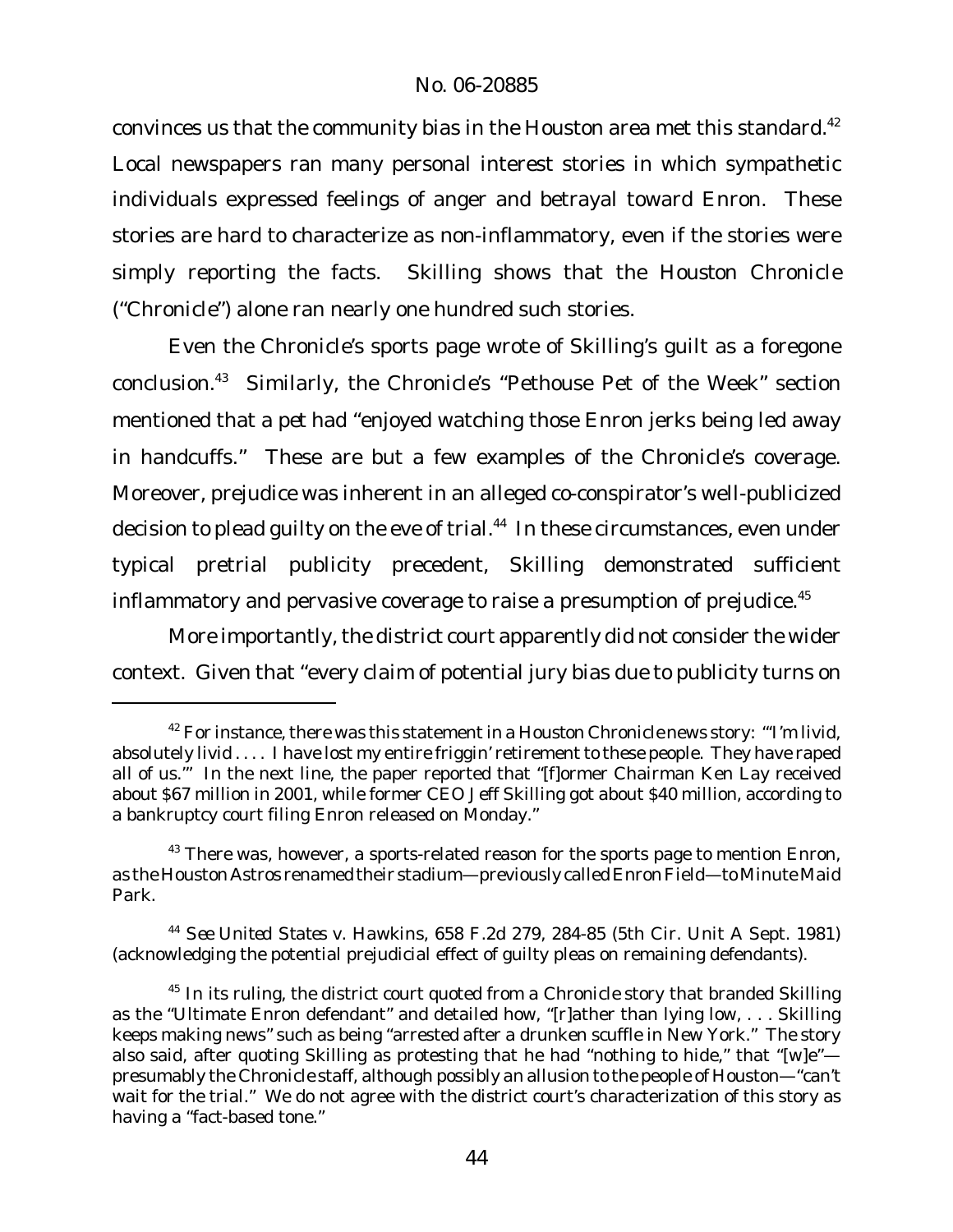its own facts," *United States v. Beckner*, 69 F.3d 1290, 1293 n.3 (5th Cir. 1995), it was not enough for the court merely to assess the tone of the news reporting.<sup>46</sup> The evaluation of the volume and nature of reporting is merely a proxy for the real inquiry: whether there could be a "fair trial by an impartial jury" that was not "influenced by outside, irrelevant sources." *Chagra*, 669 F.2d at 249.

The district court seemed to overlook that the prejudice came from more than just pretrial media publicity, but also from the sheer number of victims. Thousands of Enron employees in Houston lost their jobs, and many saw their 401(k) accounts wiped out. As happens, moreover, in an interconnected economy, Enron's demise spilled over into other industries. Accounting firms that serviced Enron's books had less work, hotels had more open rooms, restaurants sold fewer meals, and so on. The collapse of Enron affected countless people in the Houston area, and the district court failed to account for any of this non-media prejudice.<sup>47</sup>

Precedent also cuts in favor of Skilling. Unsurprisingly (given the strictness of the test for presumed prejudice), there are more cases in which the test has not been satisfied than in which it has, but when we look at the reasons why the test was not satisfied, this case is distinguishable. For instance, in Hale *v. United States*, 435 F.2d 737, 748 (5th Cir. 1970), we focused, inter alia, on the lack of "editorials or cartoons denounc[ing]" the defendant. Here, by contrast, there were several editorial cartoons condemning Skilling, one even going so far as to blame him for a supposed recession.

<sup>&</sup>lt;sup>46</sup> There is a need to determine whether the reporting was "straightforward [and] unemotional" or a "long harangue condemning [the defendant]." *Chagra*, 669 F.2d at 251.

<sup>&</sup>lt;sup>47</sup> Skilling offered opinion polls suggesting that one in three Houston citizens "personally kn[e]w" someone harmed by what happened at Enron. The district court rejected these polls, noting that "courts have commonly rejected such polls as unpersuasive in favor of effective *voir dire* as a preferable way to ferret out any bias." But that is the point: we evaluate the quality of the *voir dire* because Skilling established a presumption of prejudice.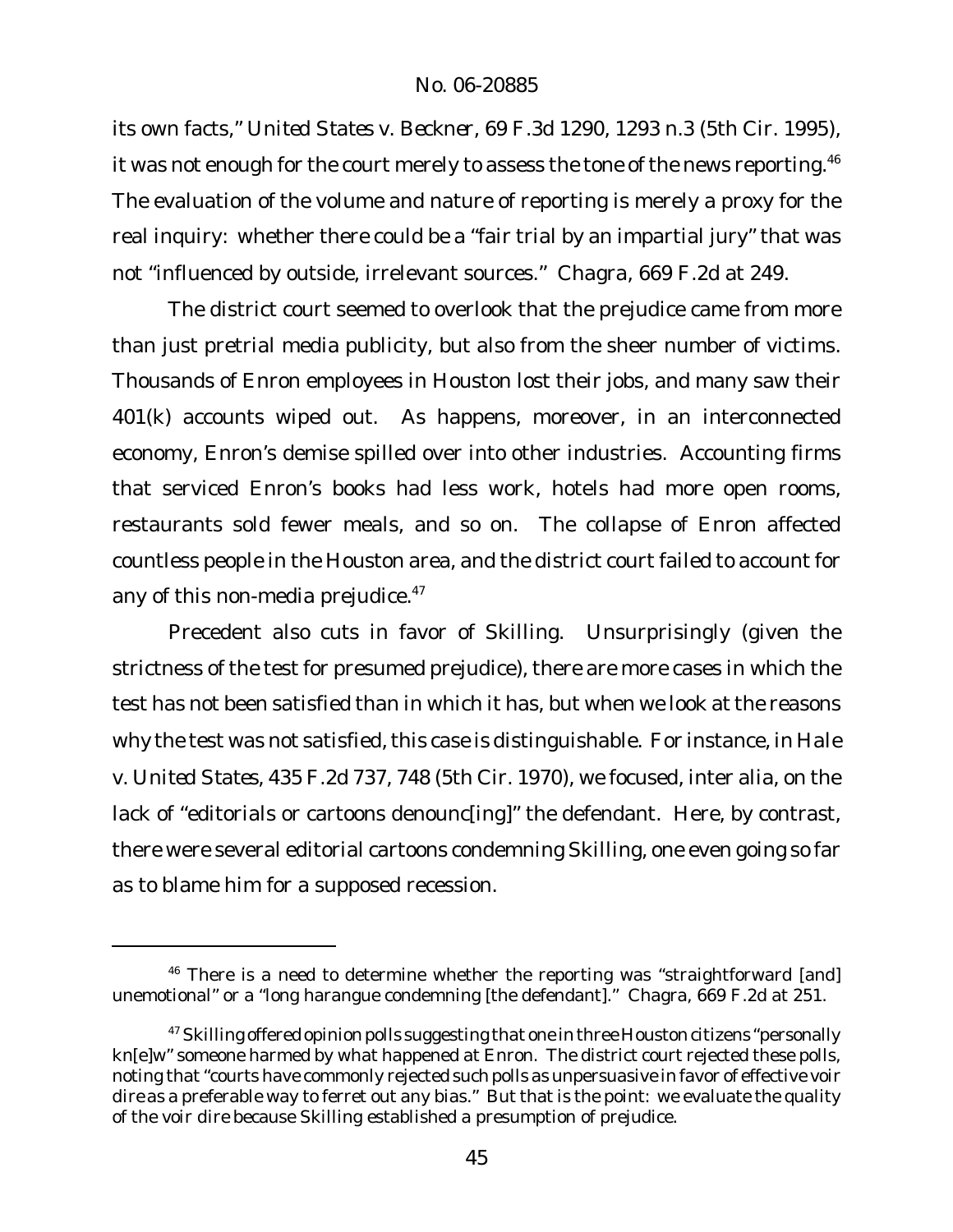Likewise, in *Calley v. Callaway*, 519 F.2d 184, 206 (5th Cir. 1975) (en banc), we noted that there was evidence of "considerable sympathy" for the defendant, a soldier accused of participating in the My Lai Massacre during the Vietnam War. There was little to no evidence of "considerable sympathy" for Skilling. We also noted in *Calley* that there was a "long period of time between the peak of the publicity and the beginning of the trial." *Id*. at 208. Here, the publicity remained intense throughout. In *UnitedStates v. Capo*, 595 F.2d 1086, 1091 (5th Cir. 1979), we put weight on the fact that the trial was held "some distance" from where the crime occurred, about one hundred miles. By contrast, Skilling's trial happened about six blocks from Enron's former headquarters.

In sum, given the unique circumstances of this case, the pervasive community bias against those who oversaw Enron's collapse, and the inflammatory pretrial publicity in the Houston area, Skilling was entitled to a presumption of prejudice.

**B. Whether the District Court Empaneled an Impartial Jury**

Although there is sufficient evidence here to raise a presumption of prejudice, the "presumption is rebuttable, . . . and the government may demonstrate from the *voir dire* that an impartial jury was actually impanelled in appellant's case. If the government succeeds in doing so, the conviction will stand . . . ." *Chagra*, 669 F.2d at 250 (citation omitted). An effective *voir dire* generally is a strong disinfectant of community prejudice,<sup>48</sup> but it is especially important in cases such as this one with a great deal of prejudice.<sup>49</sup>

<sup>48</sup> *See Calley*, 519 F.2d at 209 n.45 ("There has been a greater willingness to uphold a trial court's determination that jurors were capable of rendering an impartial verdict where that conclusion was reached after deliberate, searching, and thorough *voir dire*.").

<sup>49</sup> A district court has "broad discretion" in conducting *voir dire*, and

<sup>[</sup>t]he court's discretion extends both to the decision whether to propound questions proffered by counsel and whether jurors should be questioned collectively or individually out of the presence of other jurors. This broad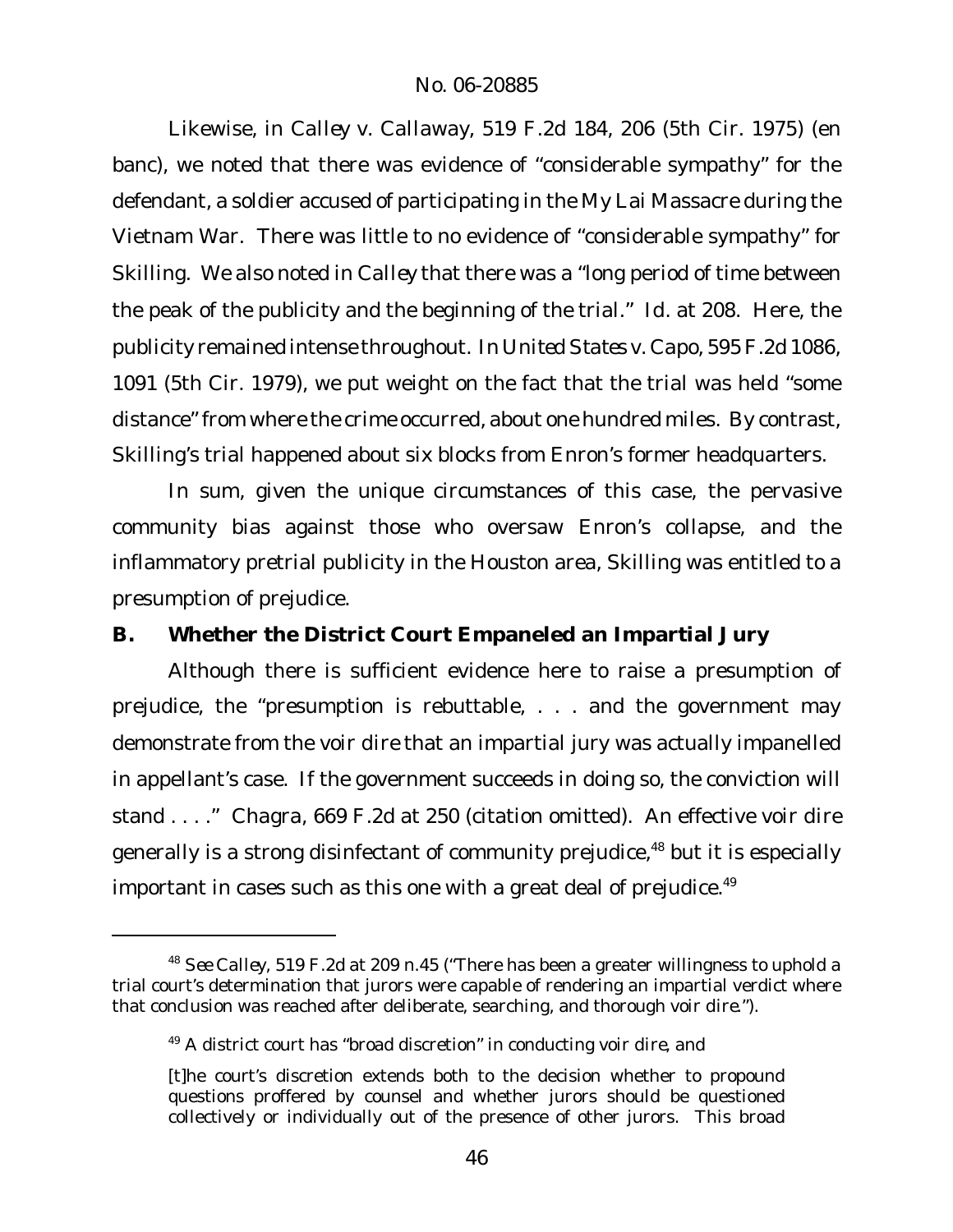Non-exhaustive factors we consider in determining the adequacy of *voir dire* include (1) the percentage of the entire pool of veniremembers who evidenced bias, *Irvin*, 366 U.S. at 727 (noting that almost 90% of the venire was biased); (2) whether the court questioned the veniremembers individually, *see, e.g.*, *Capo*, 595 F.2d at 1091; (3) whether the court questioned the veniremembers thoroughly concerning their knowledge of the circumstances surrounding the alleged crime, *id*.; (4) whether the court asked each veniremember specifically about the nature and extent of any preconceived notions, *id*.; (5) whether the court asked each veniremember about his or her capability to render an impartial verdict, *id*.; (6) the length of time the process took, *id*. at 1092 (noting that the *voir dire* took "an arduous 10 day[s]"); (7) whether the court examined the veniremembers outside the presence of other veniremembers (although that is not *per se* necessary), *United States v. Davis*, 583 F.2d 190, 197-98 (5th Cir. 1978); (8) whether the attorneys had "the opportunity to recommend further inquiries," *Chagra*, 669 F.2d at 254;<sup>50</sup> and (9) whether the "judge[] himself inquired into the prospective [jurors'] exposure to publicity and ability to render a fair and impartial verdict," *Calley*, 519 F.2d at 209.

Finally, if "the nature of the publicity as a whole raises a significant

discretion, however, is limited by the requirements of due process, and the reviewing court must independently evaluate the voir dire testimony of empanelled jurors, as well as the record as a whole, and determine whether the method of voir dire adopted by the district court is capable of giving reasonable assurance that prejudice would be discovered if present. The district court's decision will not be lightly overturned.

*Hawkins*, 658 F.2d at 283 (internal quotation marks and citations omitted); *see also Mu'Min v. Virginia*, 500 U.S. 415, 427 (1991).

<sup>50</sup> *See also Calley*, 519 F.2d at 209 ("[M]ore importantly, both defense counsel and the prosecution were allowed almost unlimited freedom to inquire into the court members' attitudes, perceptions, backgrounds and the nature and extent of their exposure to pretrial publicity.").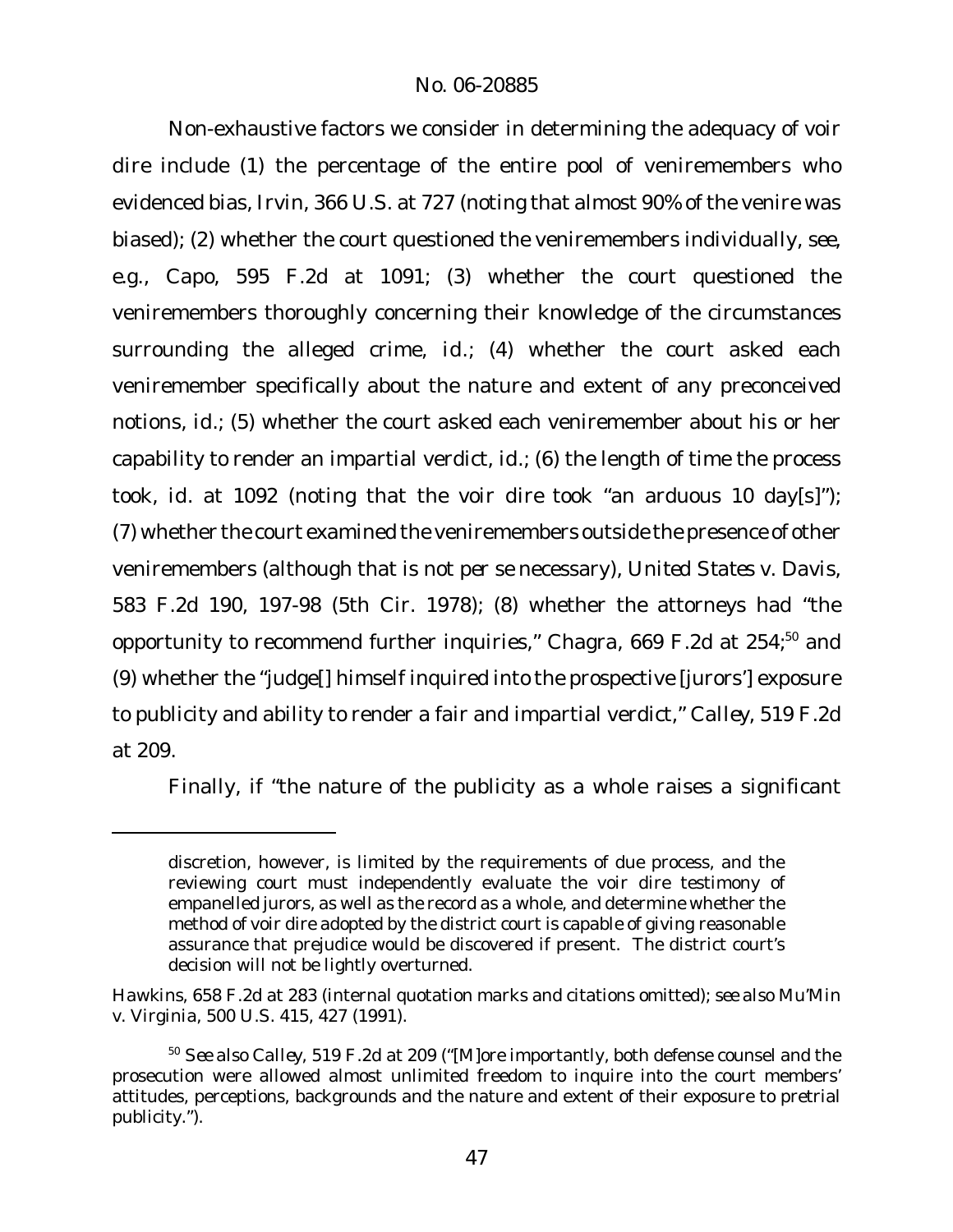possibility of prejudice, and a juror acknowledges some exposure to that publicity, more than the abbreviated questioning . . . is necessary," because a "juror is poorly placed to make a determination as to his own impartiality. Instead, the trial court should make this determination." *United States v. Hawkins*, 658 F.2d 279, 285 (5th Cir. Unit A Sept. 1981) (internal quotation marks omitted).

The district court here conducted an exemplary *voir dire*. After prescreening veniremembers based upon their responses to a fourteen-page questionnaire, the parties mutually agreed to excuse 119 of them.<sup>51</sup> The court summoned the remaining veniremembers and explained the importance of an impartial jury. The court then asked whether "any of you have doubts about your ability to conscientiously and fairly follow these very important rules." Two veniremembers indicated they could not be fair, and the court called them to the bench and individually examined them, then excused them for cause.

Before questioning individual veniremembers, the court again emphasized that the case was not about the collapse of Enron and that serving as a juror was not about looking "to right a wrong or to provide remedies for those who suffered from the collapse of Enron." The court admonished the jurors that they could not"seek vengeance against Enron's former officers because of some wrongdoing they believe Enron or its officers may have committed," and that anyone who has such an attitude cannot "be a fair and impartial juror." The court asked veniremembers whether they knew anyone involved in the case, going through a lengthy list. If a prospective juror had any connection, the court stopped and made inquiries as to the nature of the relationship. The court also warned the prospective jurors that they should not necessarily trust what they read in the newspapers.

<sup>51</sup> Contrary to Skilling's argument, it is inaccurate to say that *voir dire* took only one day. We consider the extensive questionnaire in assessing the quality of *voir dire* as a whole.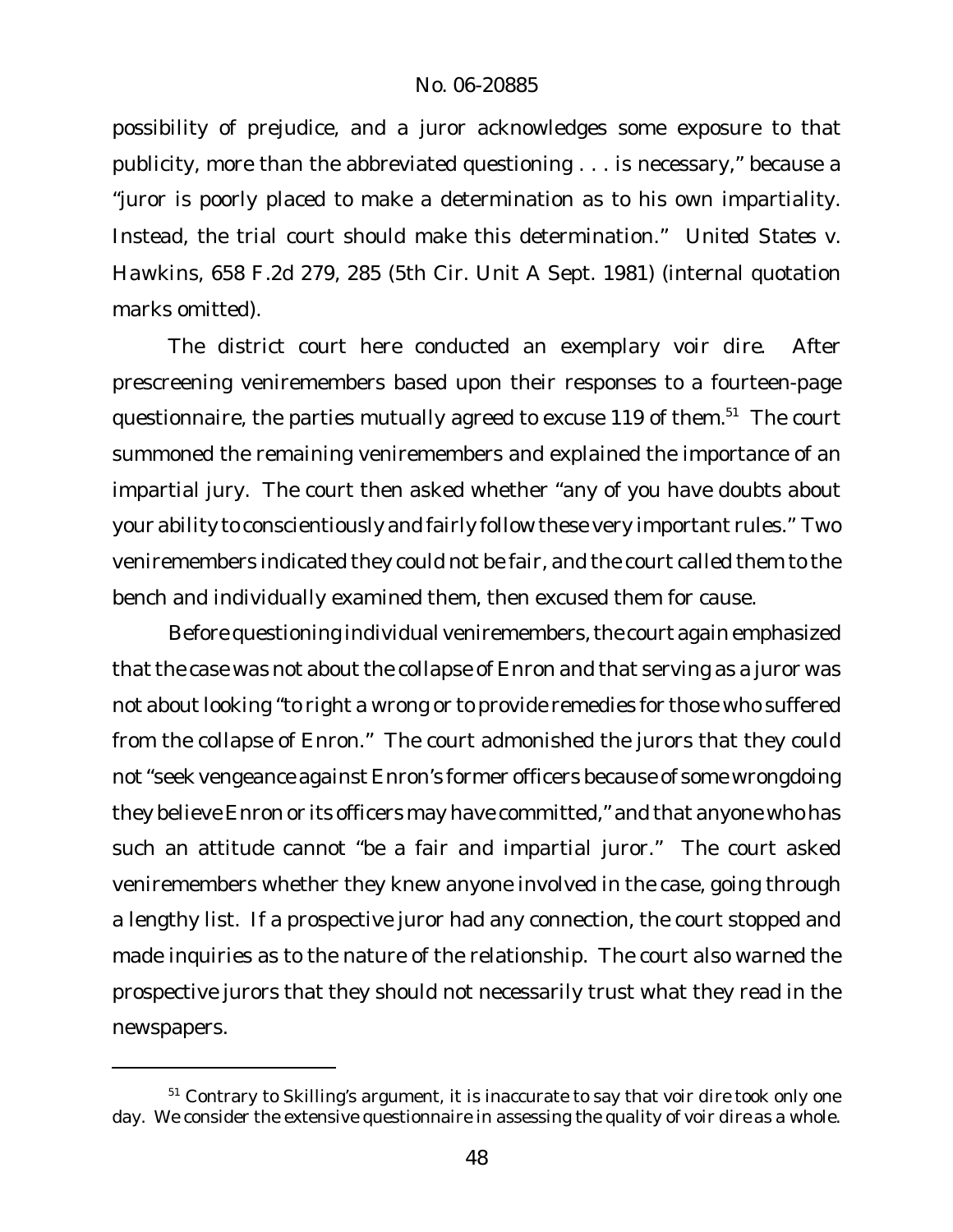After dividing the venire into subgroups, the court asked each veniremember individually about various answers in his or her questionnaire. It asked each whether he or she remembered articles or television broadcasts pertaining to the trial. The attorneys then had the opportunity to request follow-up questions, and nearly every time the court permitted the attorneys to ask questions directly.<sup>52</sup> The court made credibility determinations; it was thorough, requiring more than just the veniremembers' statements that he or she could be fair.

Because the court conducted a proper and thorough *voir dire*, the question is whether, notwithstanding this searching *voir dire*, the government failed to meet its burden to show that the court did not actually empanel a juror who was unconstitutionally prejudiced. *See Chagra*, 669 F.2d at 250. After examining the record, we conclude that the government has met its burden. Although Skilling goes to great lengths to argue prejudice, during *voir dire* he failed to challenge for cause all but one of the jurors who actually sat. Of the alternate jurors, Skilling challenged none, so he cannot complain on appeal.<sup>53</sup>

 $52$  Twice the district court limited the ability of Lay's attorney to question jurors directly. Although that is technically "more than once," as Skilling characterized it, Skilling's contention is misleading. Counsel for the defendants directly asked questions of twenty-seven veniremembers.

<sup>53</sup> *See Dawson v. Wal-Mart Stores*, 978 F.2d 205, 208-09 (5th Cir. 1992) ("Dawson asserts that three members of the jury panel had a close relationship with defense counsel and were therefore unable to render an impartial verdict. However, Dawson's counsel did not challenge any of the three persons for cause, nor did he use any of his peremptory challenges to strike them. The trial transcript reveals that Dawson was given a fair opportunity to question each juror on voir dire and to remove them from the venire, but that he chose to exercise his challenges on others. When the basis for challenge to a juror is timely shown, the failure to object constitutes a waiver of the right to attack the composition of the jury."); *see also Marks v. Shell Oil Co.*, 895 F.2d 1128, 1129-30 (6th Cir. 1990) ("Marks waived this ground for challenging Kenney's fitness for jury service by failing to raise it at voir dire. . . . Although Marks did challenge Kenney as a juror for cause, Marks's challenge was based on Kenney's past employment in the oil business, alleging that this past employment would bias Kenney. Marks never suggested that Kenney could not be an impartial juror because of any concerns he had over the effect that his time in jury service would have on his business. This failure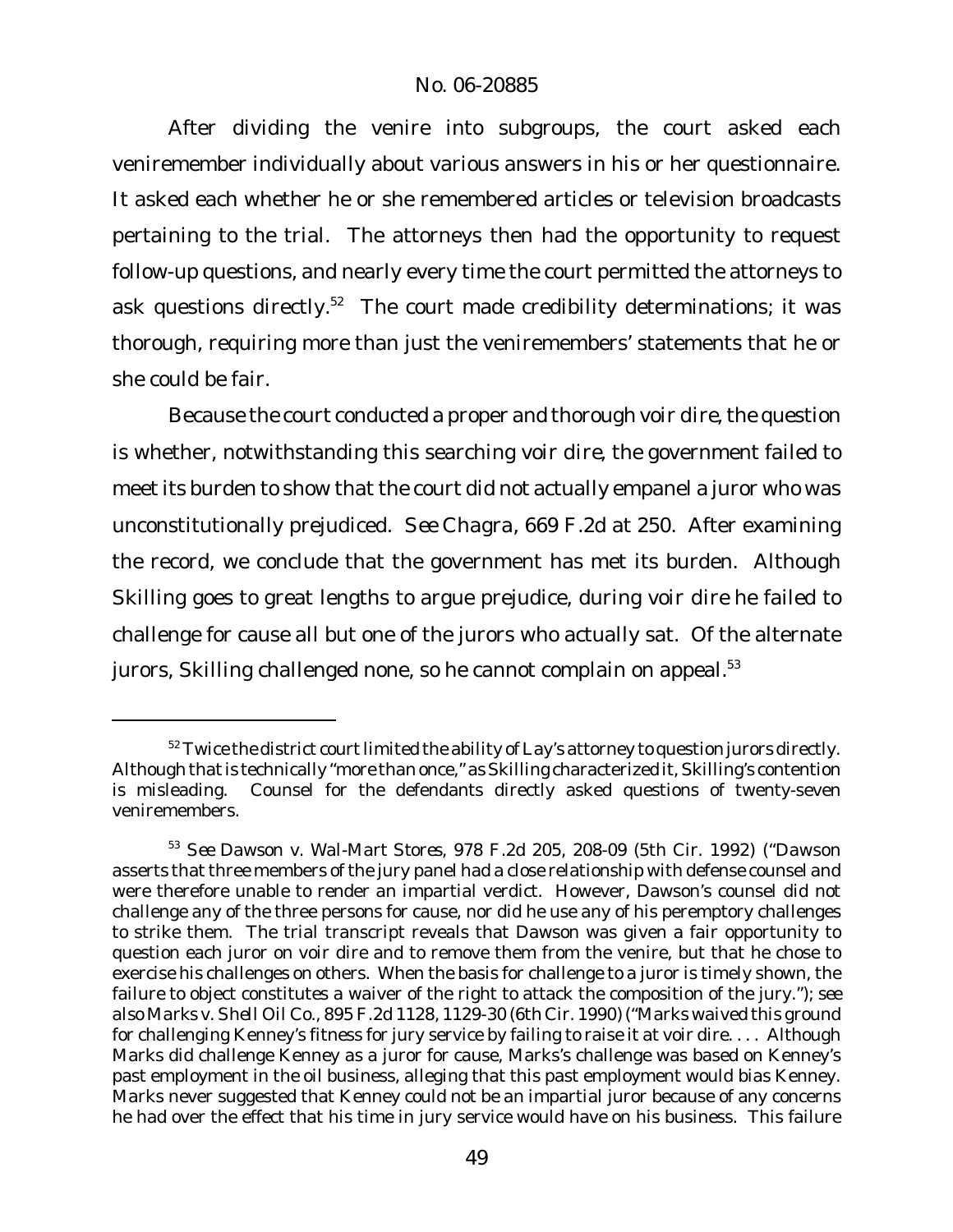The only juror who sat that Skilling had challenged for cause was Juror 11, who worked with a former Enron employee who had lost 401(k) money. Juror 11, however, never spoke with that person about Enron's management, and he said he "would have no problem" telling his co-worker that the government did not prove its case, resulting in acquittal, if that were to happen at trial.

True, Juror 11 also felt that Lay was "greedy" and that CEOs "from Billy Sol Estes to T. Boone Pickens" were greedy, looking "to meet the bottom line," that CEOs in general "walk a line that stretches sometimes the legality of something," and that "I'm not going to say that they're all crooks, but, you

cannot stem from any lack of notice to Marks of Kenney's concerns because they were discussed in full during the voir dire. Marks cannot argue on appeal facts that she was able, but chose not, to raise below."); *United States v. Petary*, 857 F.2d 458, 462 (8th Cir. 1988) ("Six next argues that the district court erred in denying his motion for change of venue because of prejudicial pre-trial publicity. Six waived any objection by failing to question any juror about his or her knowledge of this case during voir dire."); *Robinson v. Monsanto Co.*, 758 F.2d 331, 335 (8th Cir. 1985) ("[T]he right to challenge a juror is waived by failure to object at the time the jury is empaneled if the basis for objection might have been discovered during voir dire."); *cf. United States v. Musquiz*, 45 F.3d 927, 931 (5th Cir. 1995) ("By withdrawing the challenge [to a member of the venire], Gatewood waived his objection.").

Because we presume prejudice in this case, it is the government's burden to show that the district court empaneled an impartial jury. It thus could be argued that traditional waiver rules do not apply; we disagree, because the district court expressly asked Skilling whether he sought to challenge each individual veniremember, and he said he did not. The government implicitly argued that it had met its burden, and Skilling, by explicitly saying there was no challenge, agreed. If he had objected, the government would have had the opportunity to respond, and an objection would have allowed the court to correct any possible errors before expending substantial judicial resources. *Cf. United States v. Calverley*, 37 F.3d 160, 162 (5th Cir. 1994) (en banc) ("One of the most familiar procedural rubrics in the administration of justice is the rule that the failure of a litigant to assert a right in the trial court likely will result in its forfeiture.").

By agreeing with the court and government that he did not have any challenges for cause, Skilling "intentional[ly] relinquish[ed] or abandon[ed] a known right," *United States v. Olano*, 507 U.S. 725, 733 (1993)(internal quotation marks omitted), sohis argumentis waived. Were it otherwise, a defendant in a presumed-prejudice case could keep an ace up his or her appellate sleeve by acquiescing to jurors at trial and then arguing error on appeal.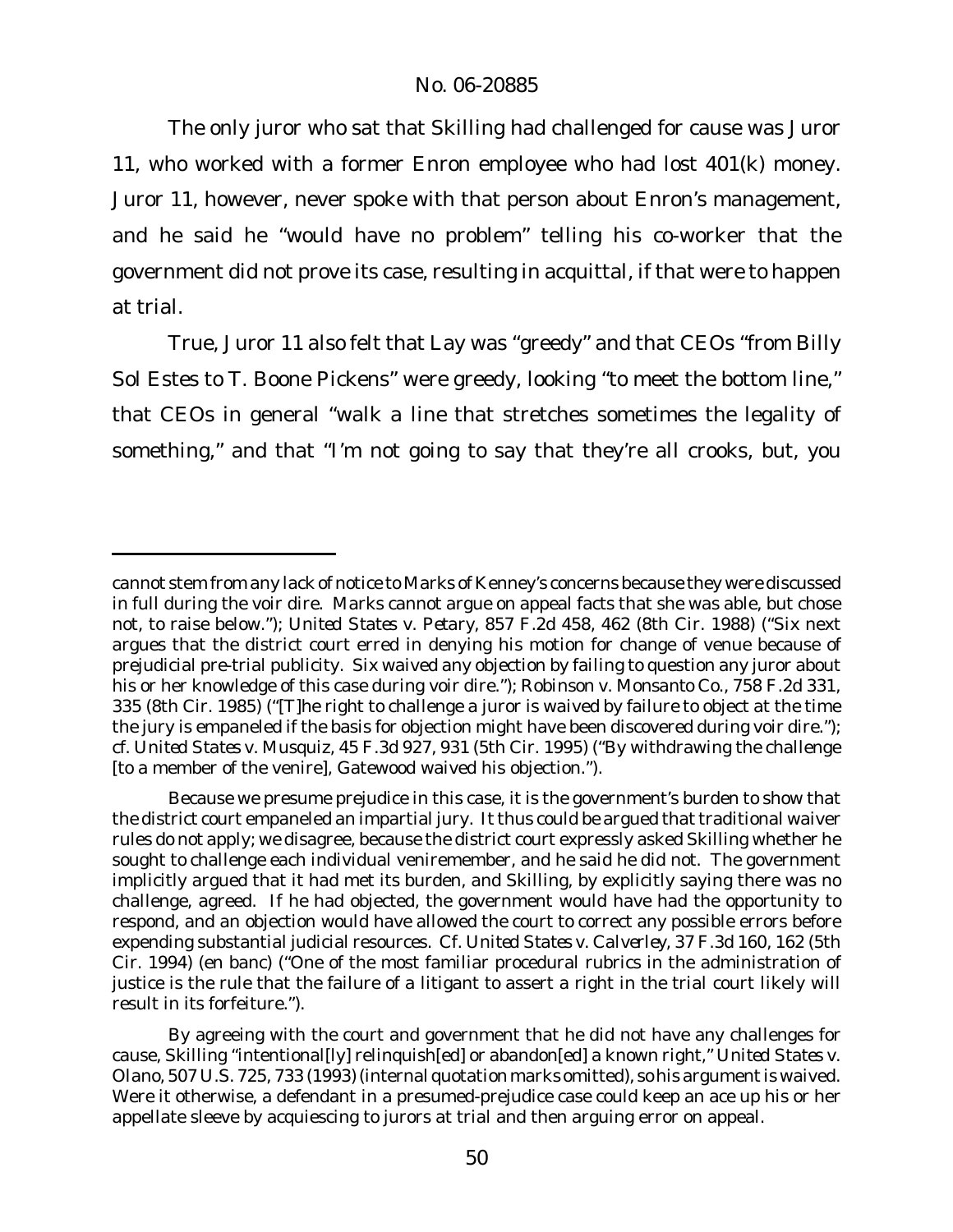know . . . ."<sup>54</sup> But he had "no idea" whether Skilling had "crossed that line," and he "didn't say that" every CEO is probably a crook. He also asserted that he could be fair and require the government to prove its case, that he did not believe everything he read in the paper, that he did not "get into the details" of the Enron coverage, that he did not watch television, and that Enron was "old news."

Juror 11 likewise expounded upon his view that "greedy" did "not necessarily" equate to "illegal," agreeing that "greed and ambition are the same thing." He even asserted that he believed the defendants "earned their salaries," but also that some "bonuses and stuff" are "obscene" in his "opinion." He stated that CEOs "normally stretch" because "it's all a new frontier," and CEOs "try[] to satisfy their shareholders . . . ." Relatedly, he explained that he did not think he could be convinced Lay was not greedy, because "anybody that takes home the salaries and the bonuses and stuff that they have, they got to be greedy, or they wouldn't do that."

The court denied the motion to disqualify for cause, explaining, "I looked him in the eye and I've heard all his questions and the motion is denied." The court observed Juror 11's demeanor, listened to his answers, and believed he would make the government prove its case. Although Juror 11 spoke of "greed" (which he equated with ambition) and "stretch[ing]" the law, he was forthright that he had no view as to Skilling's guilt. He also evinced a healthy skepticism of the news.

The express finding that Juror 11 was fair is not reversible error, meaning that the government has met its burden of demonstrating the impartiality of the

<sup>&</sup>lt;sup>54</sup> It is uncertain from the transcript whether he stated "you know" with the inflection of "come on, they are obviously guilty" or instead with a tone suggesting that the veniremember was searching his mind to explain what he meant.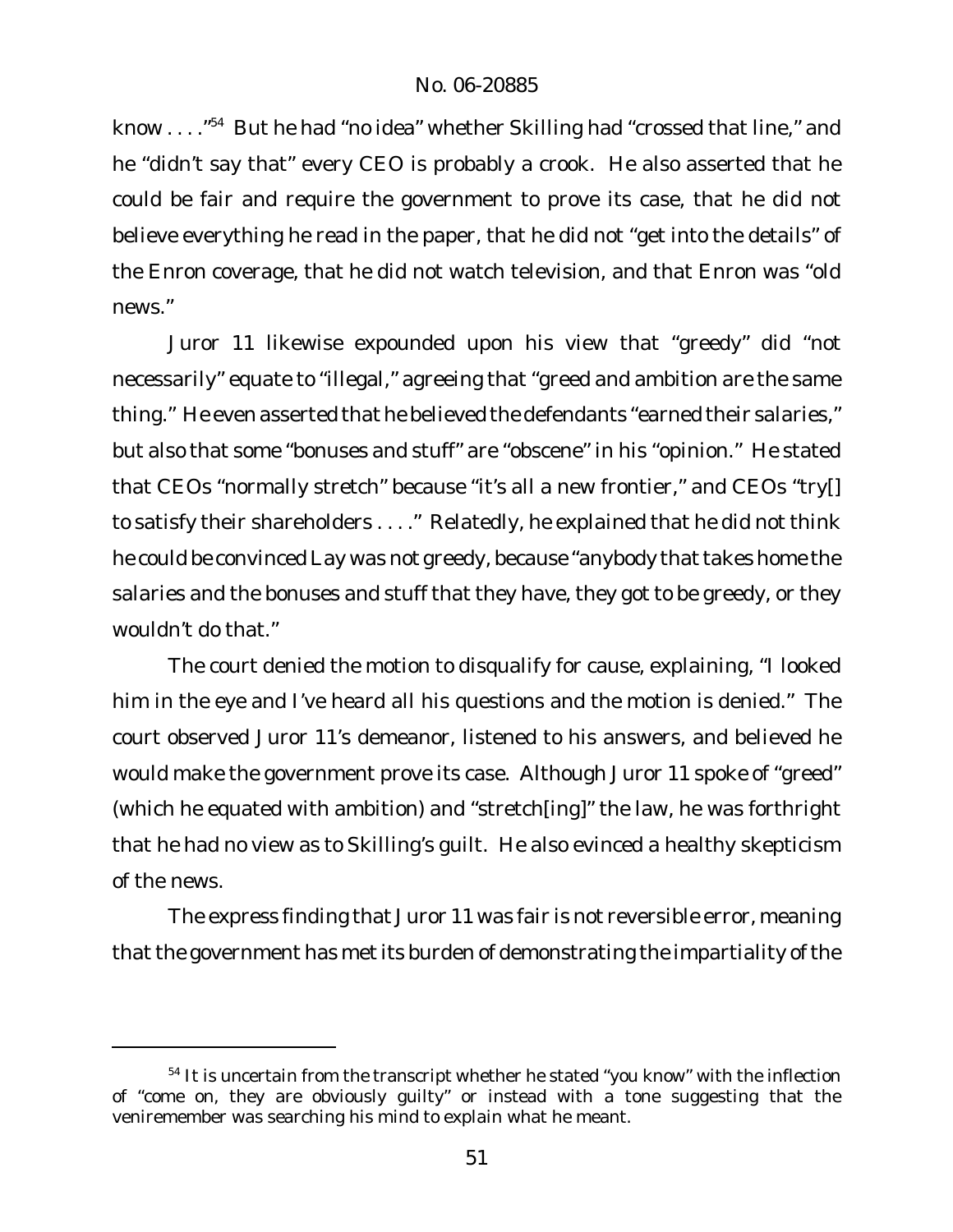empaneled jury.<sup>55</sup> For the same reasons, Skilling cannot show that any juror who actually sat was prejudiced against him.<sup>56</sup>

In sum, although Skilling demonstrated sufficient community bias to raise a presumption of prejudice, the district court's voir dire more than mitigated any effects of this prejudice. The government met its burden of showing that the actual jury that convicted Skilling was impartial. Accordingly, we decline to reverse Skilling's convictions on this basis.

**VI. Prosecutorial Misconduct**

Skilling contends that the government deprived him of the ability to present favorable evidence, thereby unconstitutionally abusing its prosecutorial

<sup>56</sup> In an attempt to avoid this result, Skilling points to a number of statements from veniremembers who were not selected as jurors. Skilling argues that the statements are relevant, because it is erroneous "to force a party to exhaust his peremptory challenges on persons who should be excused for cause." *United States v. Dozier*, 672 F.2d 531, 547 (5th Cir. 1982) (internal quotation marks omitted).

<sup>55</sup> In *Mayola*, 623 F.2d at 1001, we stated that the government can rebut a presumption of prejudice, but that "[o]f course, it could not be [rebutted] merely by the jurors' assurance on *voir dire* of their own impartiality"; we added that "[o]n the other hand, a showing that none of the twelve jurors impanelled had ever been exposed, first or second hand, to the inflammatory publicity, would probably suffice to negate the presumption of prejudice flowing from that publicity." *Id.* We did not suggest, however, that in all cases of presumed prejudice, the only way for the government to rebut the presumption is by showing that none of the jurors had any knowledge whatsoever of any publicity.

*Dozier*, however, no longer represents the law of this circuit. Although we are bound by a prior panel's decision unless the court en banc has reversed it or there has been intervening Supreme Court precedent, *see, e.g.*, *Burlington N. R.R. v. Bhd. of Maint. of Way Employees*, 961 F.2d 86, 89 (5th Cir. 1992), here there is a later Supreme Court decision. As we recognized in *Wharton*, 320 F.3d at 535, "[a] district court's erroneous refusal to grant a defendant's challenge for cause is only grounds for reversal if the defendant establishes that the jury which actually sat to decide his guilt or innocence was not impartial." For that proposition, we cited *United States v. Martinez-Salazar*, 528 U.S. 304, 313-18 (2000), which held that "a defendant's exercise of peremptory challenges pursuant to Rule 24(b) is not denied or impaired when the defendant chooses to use a peremptory challenge to remove a juror who should have been excused for cause," *id.* at 317. Thus, the *Wharton* panel's construction of *Martinez-Salazar* is the law of the circuit. Because the only juror whom Skilling even objected to for cause was Juror 11, and because the court did not err in denying Skilling's objection to that person, we need not consider whether the court erred in denying some of Skilling's other objections for cause.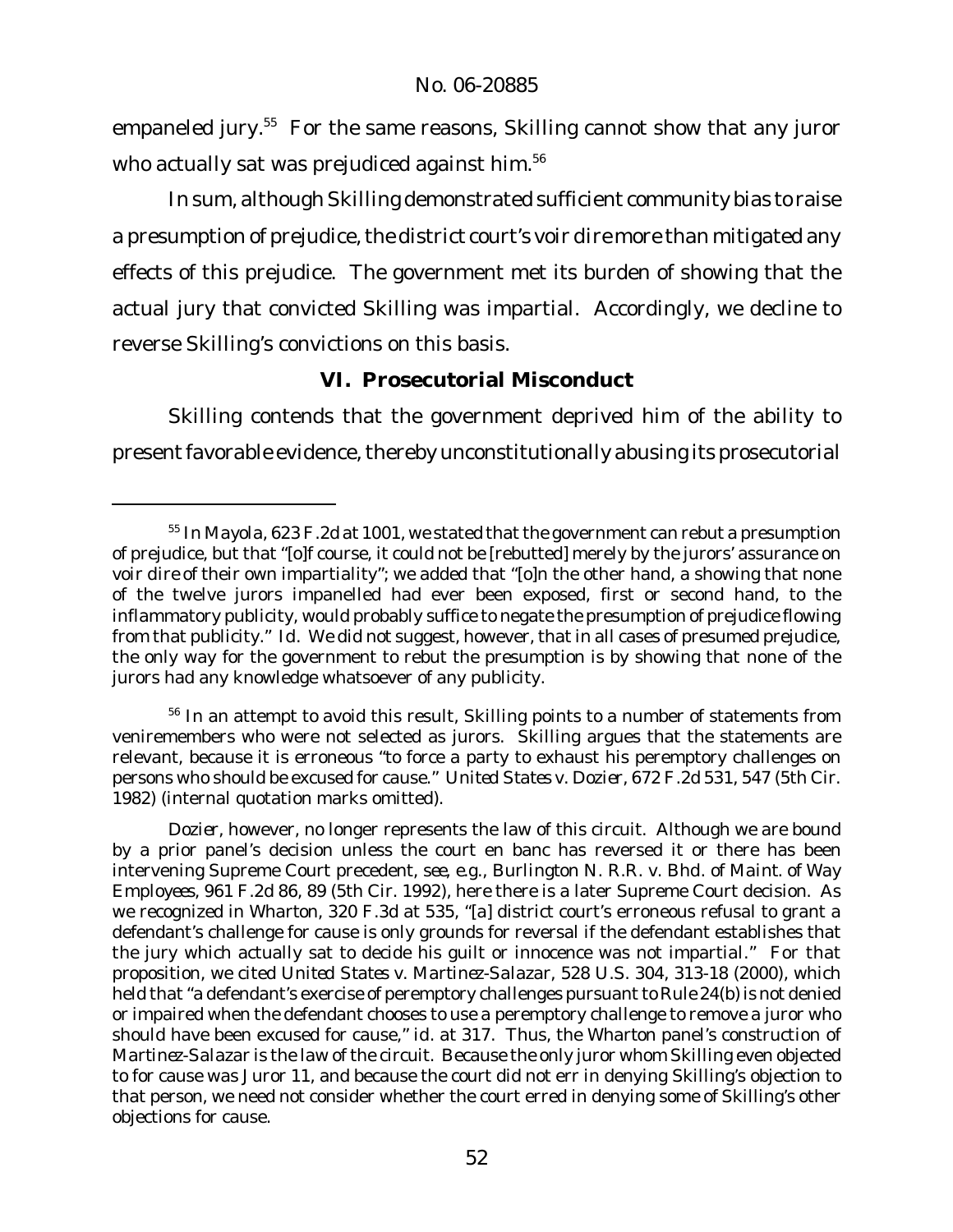powers. In particular, Skilling argues that the government violated his Sixth Amendment right to present witnesses on his behalf and infringed on his Fifth Amendment right to be free from governmental interference when preparing his defense.

Skilling requested interviews from hundreds of individuals involved in some way with Enron, but few agreed even to meet with him. In April 2005, he sent letters to 144 potential witnesses requesting meetings, but only two accepted the invitation. In May 2005, he sent 138 more letters, but only two more agreed. The district court then sent letters to thirty-eight potential witnesses to inform them that the government would not retaliate against them if they cooperated with Skilling. $57$  Even after the district court sent these letters,

The district court concluded,

[f]inally, if you believe it would help you decide whether to meet with defense counsel or testify on their behalf at trial, I am willing to meet with you, along with representatives of all parties, to address any concerns about speaking to the defense in this case.

In conjunction with the letters, the district court issued an order, dated May 27, 2005, to address any of the witnesses' concerns that the government would retaliate against those that cooperated with Skilling. The order provided that

- 1. All counsel in a criminal proceeding may seek to contact and interview witnesses before trial.
- 2. Whether or not a witness wishes to talk to the attorneys or representatives of either party in this case is entirely up to the witness.
- 3. Should a witness decide to provide information or assistance to the defense, the government will not view the witness's decision to cooperate with defense counsel as any lack of cooperation with the government, and the government will not use such cooperation as a basis for decisions

 $57$  The district court sent a letter to counsel for a number of potential witnesses that the prosecution and defense had jointly identified, informing counsel that

<sup>[</sup>the court has] been informed by the government that if you wish to speak with defense counsel: (i) you need not seek permission from the government or notify them about the meetings; (ii) you have the government's consent to meet with the defense to the extent such consent is required by any agreement you may have with the government; (iii) you are free to discuss whatever you choose to discuss, whether or not you have any agreement with the government limiting what information may be shared with third parties; and (iv) you are free to agree to testify on defendants' behalf at trial.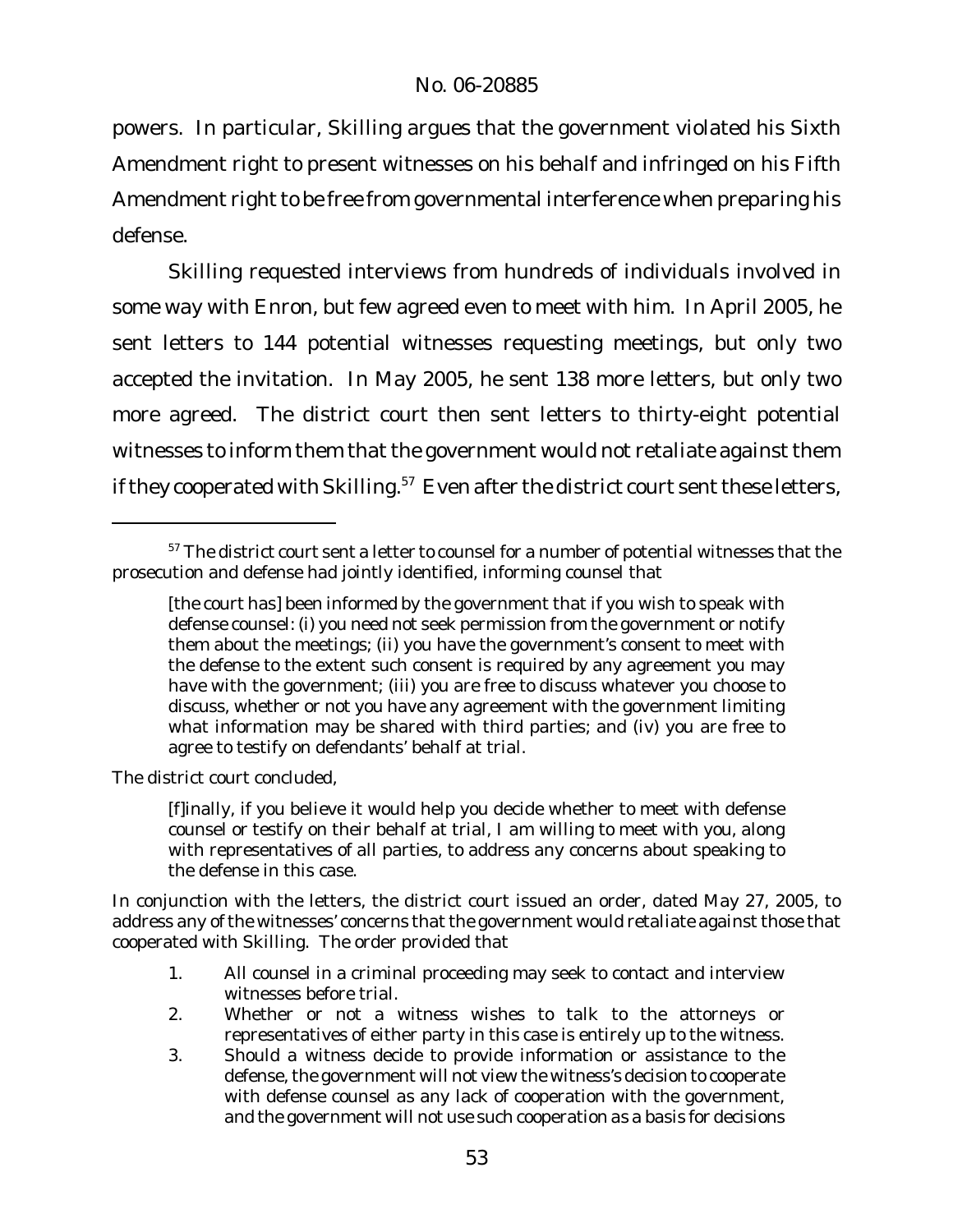however, only one more witness came forward. Skilling asserts that prosecutorial misconduct was the catalyst for the witnesses' decisions not to assist in his defense.

The district court considered these allegations, conducted an evidentiary hearing into some of the more troubling ones, and concluded, as a factual matter, that Skilling had not proven prosecutorial misconduct. The district court found that Skilling did not demonstrate substantial interference with any witness's choice to testify and that the government did not engage in any practice that denied Skilling a fair trial. Our review of the record convinces us that the district court did not commit clear error. Moreover, the district court's letter to the potential witnesses mitigated any possible prejudice.<sup>58</sup>

Before addressing Skilling's allegations of prosecutorial intimidation of witnesses, however, we turn briefly to Skilling's argument that "serious legal error" tainted the court's ruling based on the court's discussion of the witnesses' Fifth Amendment rights. The district court stated during a pretrial hearing that there was a "reasonable likelihood" that the witnesses did not cooperate with Skilling because the witnesses were guilty of related crimes and wished to assert their Fifth Amendment privilege to avoid incriminating themselves.<sup>59</sup> Although

regarding prosecution.

<sup>&</sup>lt;sup>58</sup> Although the district court's letter mitigated the potential prejudice Skilling may have suffered, it did not necessarily render any misconduct *per se* harmless. That is, the letter is relevant to whether any misconduct was harmless, but it alone is not sufficient.

If the government's conduct is egregiously threatening, would-be witnesses may not believe that it is worth taking the chance of crossing prosecutors, regardless of what a wellmeaning judge says in a letter. Such a letter, however, is circumstantial evidence that tends to reinforce the court's determination that prosecutorial misconduct did not drive the decision of potential witnesses to shun the defendant. When the court sends a letter of this sort, the convicted party's burden on appeal is steeper, but it is not insurmountable.

<sup>&</sup>lt;sup>59</sup> The court stated that "[t]he primary reason a person asserts a Fifth Amendment privilege is because the person is guilty of criminal conduct and wants to avoid incriminating himself by testifying," and that "[g]iven the number of people who have pleaded guilty and have been found guilty for perpetrating Enron-related crimes . . . there is a reasonable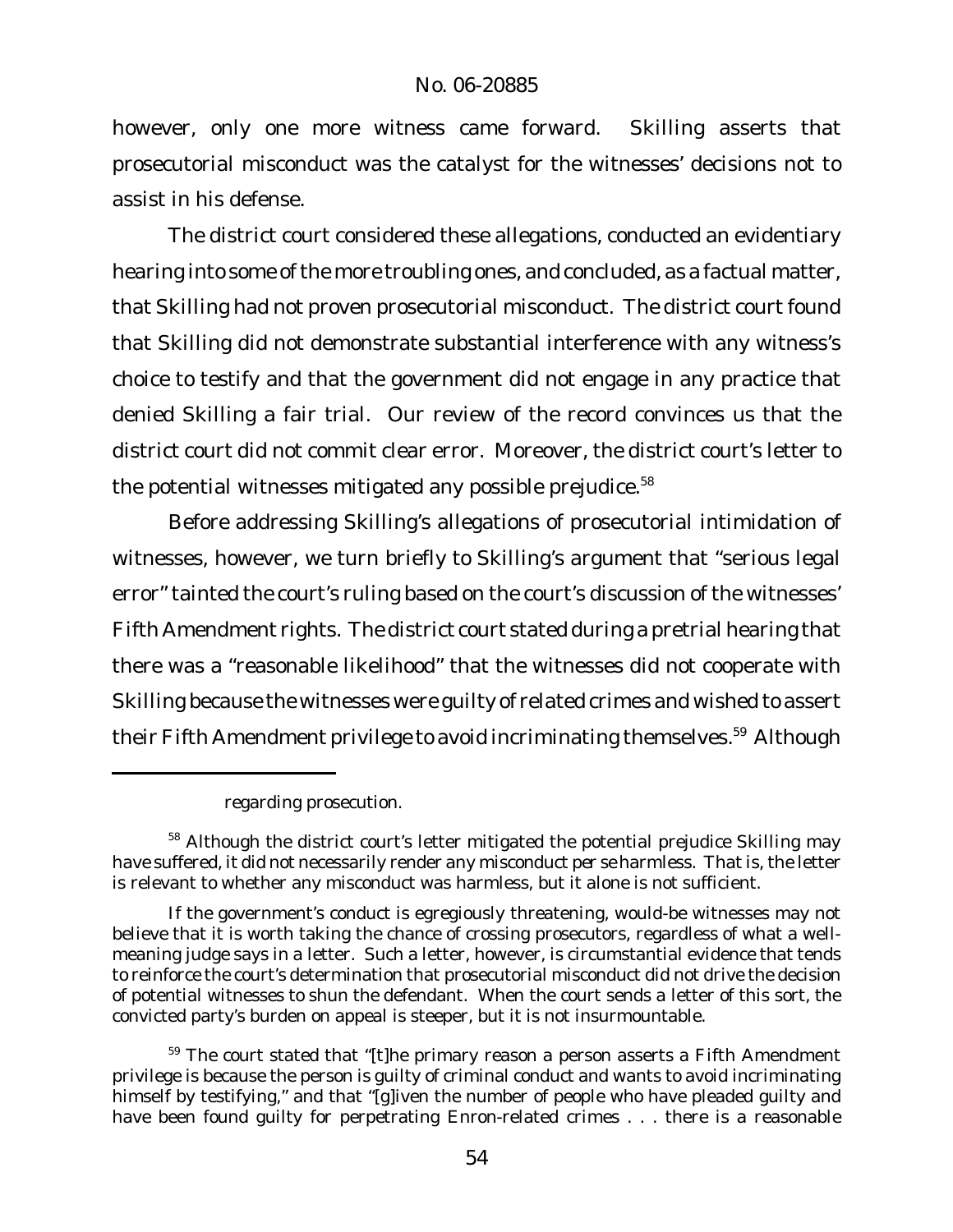the district court did not make this statement during the witnesses' trials or in the presence of a jury, it is still troubling. In *Carter v. Kentucky*, 450 U.S. 288 (1981), the Supreme Court recognized that a witness may have many reasons, unrelated to guilt or innocence, for declining to testify:

It is not every one who can safely venture on the witness stand though entirely innocent of the charge against him. Excessive timidity, nervousness when facing others and attempting to explain transactions of a suspicious character, and offences charged against him, will often confuse and embarrass him to such a degree as to increase rather than remove prejudices against him. It is not every one, however honest, who would, therefore, willingly be placed on the witness stand.

Other reasons include the fear of impeachment by prior convictions . . . or by other damaging information not necessarily relevant to the charge being tried, and reluctance to incriminate others whom [defendants] either love or fear.

*Id.* at 300 n.15 (alteration in original) (internal quotation marks and citations omitted). Skilling fails to demonstrate reversible error, however, because he did not provide any evidence that the district court's statement was "sufficiently egregious in nature and degree so as to deprive [Skilling] of a fair trial." *See United States v. Weddell*, 800 F.2d 1404, 1411 (5th Cir. 1986).

The Supreme Court has recognized that the Constitution entitles a criminal defendant to a fair trial, not a perfect one, and has emphatically rejected automatic reversal without regard to whether the error was harmless beyond a reasonable doubt. *See United States v. Hasting*, 461 U.S. 499, 508-09 (1983). The district court's statement that witnesses may have asserted their privilege against self-incrimination due to their guilt did not result in a blanket dismissal of Skilling's arguments or a denial of his right to be heard. As discussed below, the district court still examined Skilling's proffered evidence of

likelihood that the proposed witnesses have asserted their Fifth Amendment privilege for this reason, and not because of fear of government reprisals if they testified."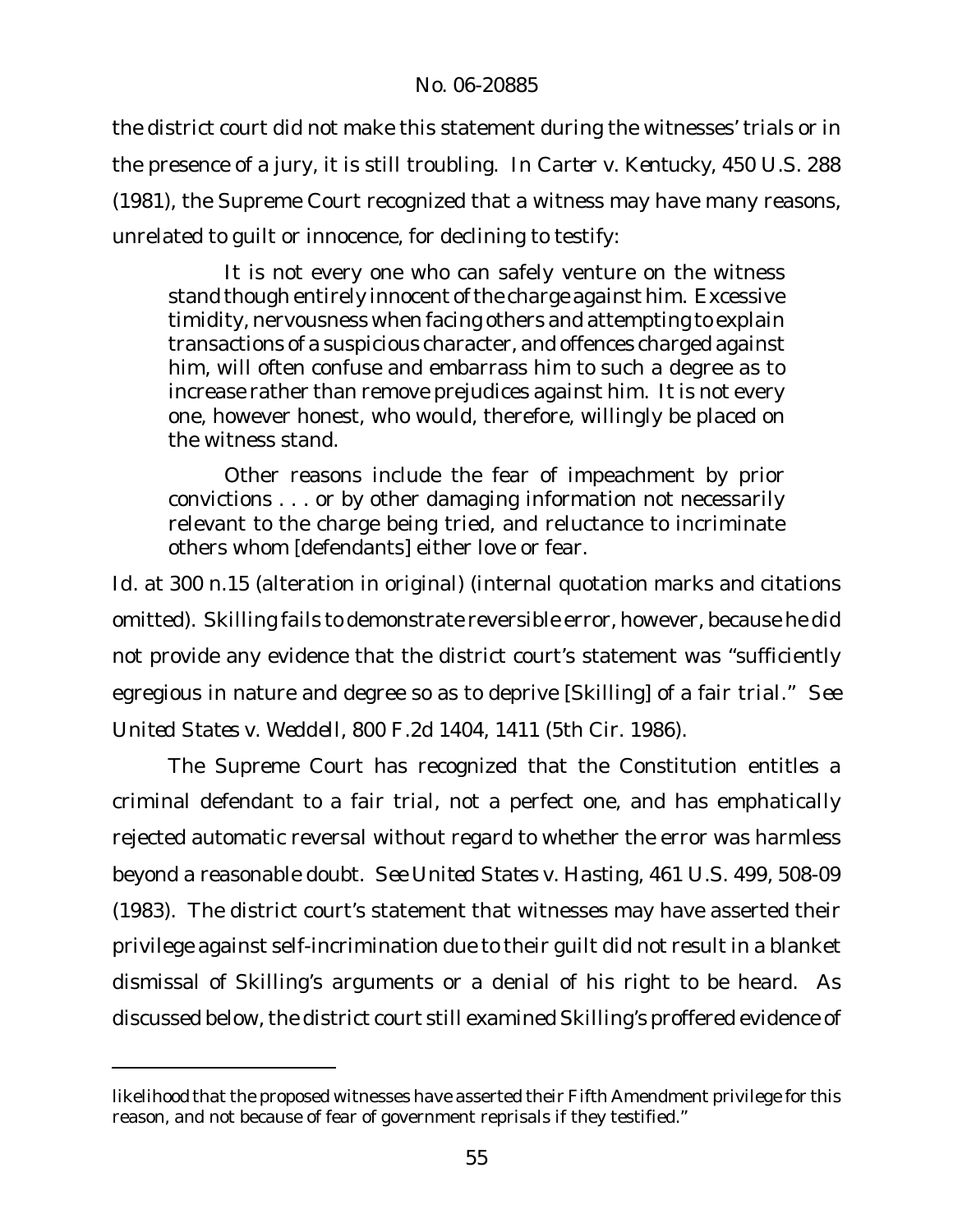misconduct when deciding whether to grant an evidentiary hearing, held a hearing on the two most persuasive allegations of misconduct, and, out of an abundance of caution, issued letters to potential witnesses encouraging them to speak with the defense. These actions demonstrate that even if the district court erred in ruminating about the witnesses' invocations of their Fifth Amendment rights, that error was harmless. Accordingly, we find no evidence that the district court's statement deprived Skilling of a fair trial.

Having disposed of Skilling's argument regarding the district court's statement about the witnesses' Fifth Amendment rights, we now turn to Skilling's allegations of prosecutorial misconduct. In particular, Skilling contends that the district court improperly refused to consider various hearsay declarations and that plea agreements impermissibly restricted witnesses from cooperating with him. Skilling also makes general allegations of witness intimidation and points to specific instances where the government's alleged misconduct dissuaded witnesses from testifying.

"The Sixth Amendment guarantees a criminal defendant the right to present witnesses to establish his defense without fear of retaliation against the witness by the government," and "the Fifth Amendment protects the defendant from improper governmental interference with his defense." *United States v. Bieganowski*, 313 F.3d 264, 291 (5th Cir. 2002) (internal quotation marks and citations omitted). "[A]s a general rule, '[w]itnesses . . . to a crime are the property of neither the prosecution nor the defense. Both sides have an equal right, and should have an equal opportunity, to interview them.'" *United States v.Soape*, 169 F.3d 257, 270 (5th Cir. 1999) (quoting *Gregory v. UnitedStates*, 369 F.2d 185, 188 (D.C. Cir. 1966)) (second alteration in original). Of course, "[n]o right of a defendant is violated when a potential witness freely chooses not to talk [to defense counsel]." *In re United States*, 878 F.2d 153, 157 (5th Cir. 1989).

56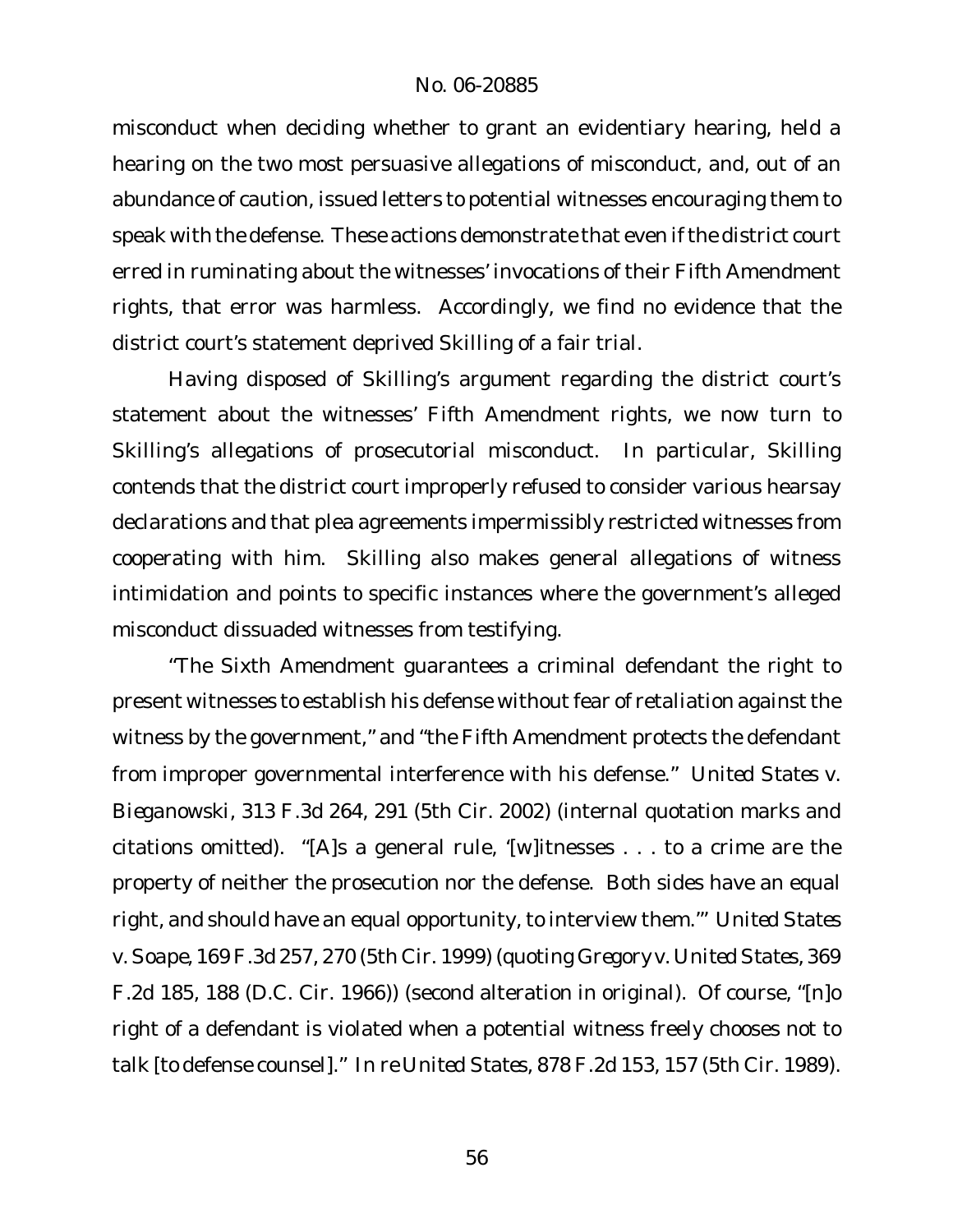We have explained that to demonstrate governmental infringement on these Sixth Amendment rights, "the defendant must show that the government's conduct interfered substantially with a witness's free and unhampered choice to testify." *United States v. Thompson*, 130 F.3d 676, 686 (5th Cir. 1997) (internal quotation marks omitted). "Whether a defendant has made a showing of substantial interference is a fact question [that we review] for clear error." *Bieganowski*, 313 F.3d at 291. Violations of these rights are subject to a harmless error analysis, so we will not reverse unless "the prosecutor's conduct was sufficiently egregious in nature and degree so as to deprive [the defendant] of a fair trial." *See Weddell*, 800 F.2d at 1411.

# **A. Hearsay Declarations**

Skilling presented hearsay evidence that potential witnesses did not meet with him because they feared government reprisal. The district court learned of this evidence third-hand, in affidavits from Skilling's attorneys, who received the information from the witnesses' attorneys, who purportedly conveyed the views of their clients. On appeal, Skilling argues that the court erred in failing to credit the hearsay evidence in its conclusion that there was no prosecutorial misconduct, as Federal Rule of Evidence 804(b)(6) allows hearsay where the government is responsible for making a witness unavailable.<sup>60</sup> Because Skilling did not present this argument to the district court, we review only for plain error.<sup>61</sup> Therefore, we must ask whether there was error that was plain and

 $60$  Rule 804(b)(6) reads, "The following are not excluded by the hearsay rule if the declarant is unavailable as a witness: . . . A statement offered against a party that has engaged or acquiesced in wrongdoing that was intended to, and did, procure the unavailability of the declarant as a witness." FED. R. EVID. 804(b)(6).

 $61$  Skilling counters that it was obvious on the face of the declarations he presented that Rule 804(b)(6) applied, suggesting that he raised this particular argument below. The Federal Rules of Evidence, however, require a party who complains of the district court's decision to exclude evidence to show that "the substance of the evidence was made known to the court by offer or was apparent from the context within which questions were asked." FED. R. EVID. 103(a)(2); *see United States v. Martinez*, 486 F.3d 855, 860-61 (5th Cir. 2007) (finding that an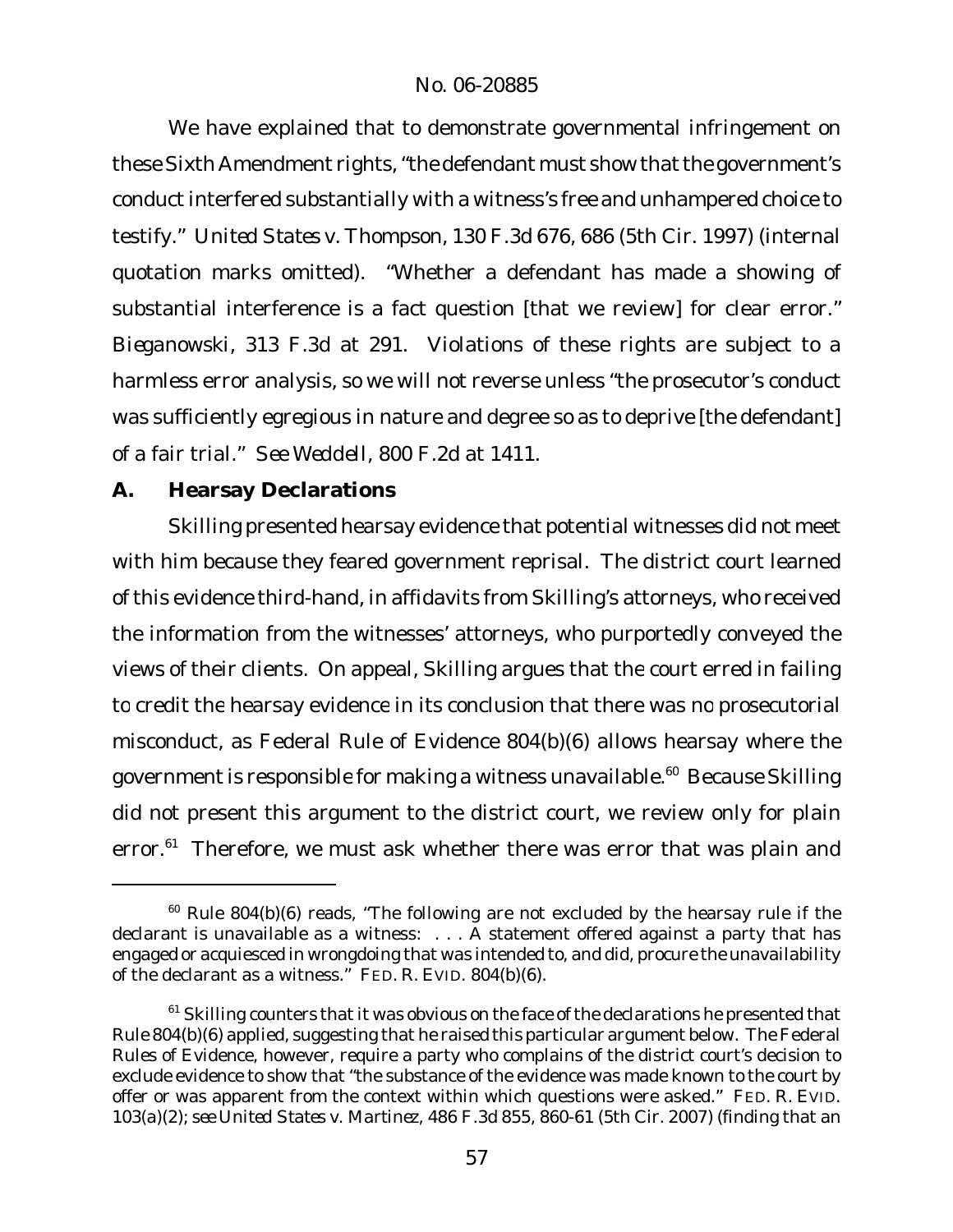affected Skilling's substantial rights. *United States v. Olano*, 507 U.S. 725, 732- 33 (1993).

Even assuming that the district court erred, that error was not plain. Under Rule 804(b)(6), Skilling had the burden of showing that the government was responsible for the unavailability of the declarants. *See United States v. Scott*, 284 F.3d 758, 762 (7th Cir. 2002). To meet this burden, Skilling proffered the hearsay declarations that his attorneys had obtained. The district court found that these declarations did not meet Skilling's burden, except for two declarations of attorneys Wendell Odom ("Odom") and Robert Sussman ("Sussman"), who represented several witnesses who had expressed concerns about what would happen if they met with Skilling's lawyers. Based on these declarations, the district court ordered those two attorneys to appear before it to question them further. That is, the court implicitly considered all of these declarations in deciding to grant a hearing. In the end, however, the district court found that the declarations were insufficient for Skilling to meet his burden of showing that the government was responsible for the witnesses' unavailability. Skilling does not explain adequately why the district court was incorrect in this conclusion, especially given that the court did consider the declarations, and accordingly, he fails to demonstrate plain error. Further, this court has not resolved whether, to invoke Rule 804(b)(6) properly, a party must make this evidentiary showing with material independent of the hearsay itself.

issue was preserved when the defendant explained the issue to the district court even though the defendant made no reference to case law). Skilling never cited Rule 804(b)(6), never suggested that an exception to the hearsay requirement would allow the court to consider the declarations, and never formally moved to admit his attorneys' declarations. Thus, Skilling did not make "known to the [trial] court the action which he desire[d] the court to take or his objection to the action of the court and the grounds therefor." *United States v. Arteaga-Limones,* 529F.2d 1183, 1198 (5th Cir. 1976) (internal quotation marks omitted)(first alteration in original). Accordingly, we must review the district court's ruling only for plain error.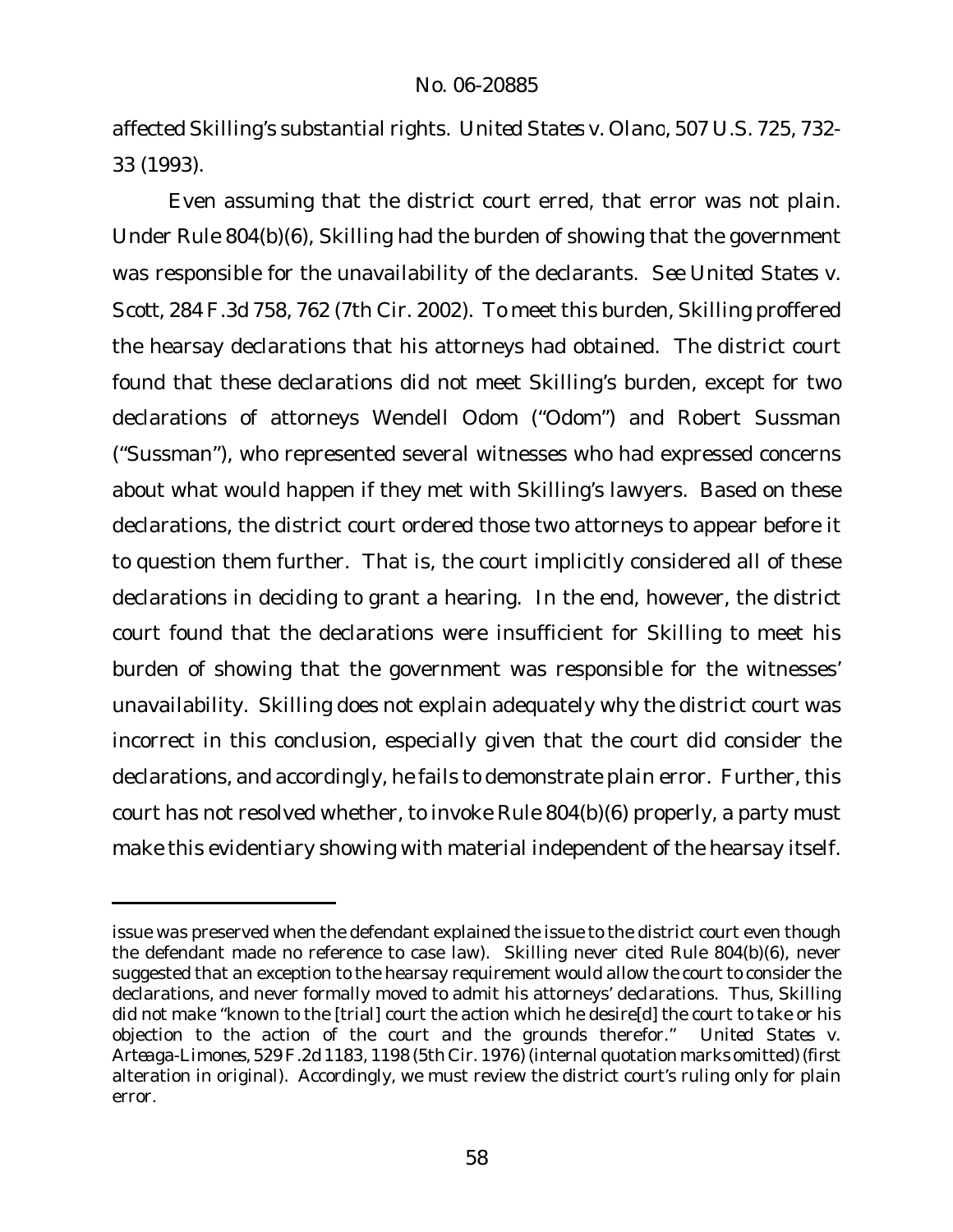This is a question of first impression, and there are persuasive arguments for either position or for a hybrid of the two. $62$  This question is especially difficult here given that it was the defense counsel who made the uncorroborated hearsay declarations. Under such circumstances, any error is not plain.<sup>63</sup>

As noted above, the district court was particularly cautious regarding the declarations that it believed might demonstrate prosecutorial misconduct. The court held an evidentiary hearing regarding alleged threats to Sussman, a lawyer representing several former Enron employees. At the hearing, Sussman indicated that a number of factors informed his advice to his clients that they should not cooperate with Skilling. He acknowledged that the "possibility" that the government might look "unfavorably" at cooperation was one of them, but he also expressly testified that the potential for government reprisal was only one "[a]mong a number of other[]" factors impacting the decision and that there were "a variety of reasons." Of particular importance, Sussman testified that the government had made no explicit or implicit statement that his clients should not meet with defense counsel. Accordingly, the district court did not clearly err

 $62$  We know of no Fifth Circuit precedent on this question. In fact, only one unpublished decision, *United States v. Nelson*, 242 F. App'x 164, 170-71 (5th Cir. 2007), even addresses Rule 804(b)(6).

<sup>&</sup>lt;sup>63</sup> Skilling also argues that the district court should have ordered a full evidentiary hearing regarding each allegation of misconduct based on these declarations. However, he has waived that argument for failure to brief it adequately. *See* FED. R. APP. P. 28(a)(9) (noting that briefs must include "contentions and the reasons for them, with citations to the authorities and parts of the record on which the appellant relies" and "a concise statement of the applicable standard of review"); *United States v. Lindell*, 881 F.2d 1313, 1325 (5th Cir. 1989) (holding that a party waives an argument that it inadequately briefed). Instead, Skilling merely argues in his brief that, at the very least, the district court should have held an evidentiary hearing. Although he cites to several cases from outside of this circuit, he fails to provide sufficient legal argument for this court to consider his claim. Unbriefed issues include the following: When is a district court obligated to hold an evidentiary hearing? What is the standard of review? Are there any relevant Fifth Circuit cases? If the absence of these basic elements of an appellate argument constitutes waiver in typical cases, waiver applies all the more where, as here, a party is given leave to file approximately 550 pages of briefing.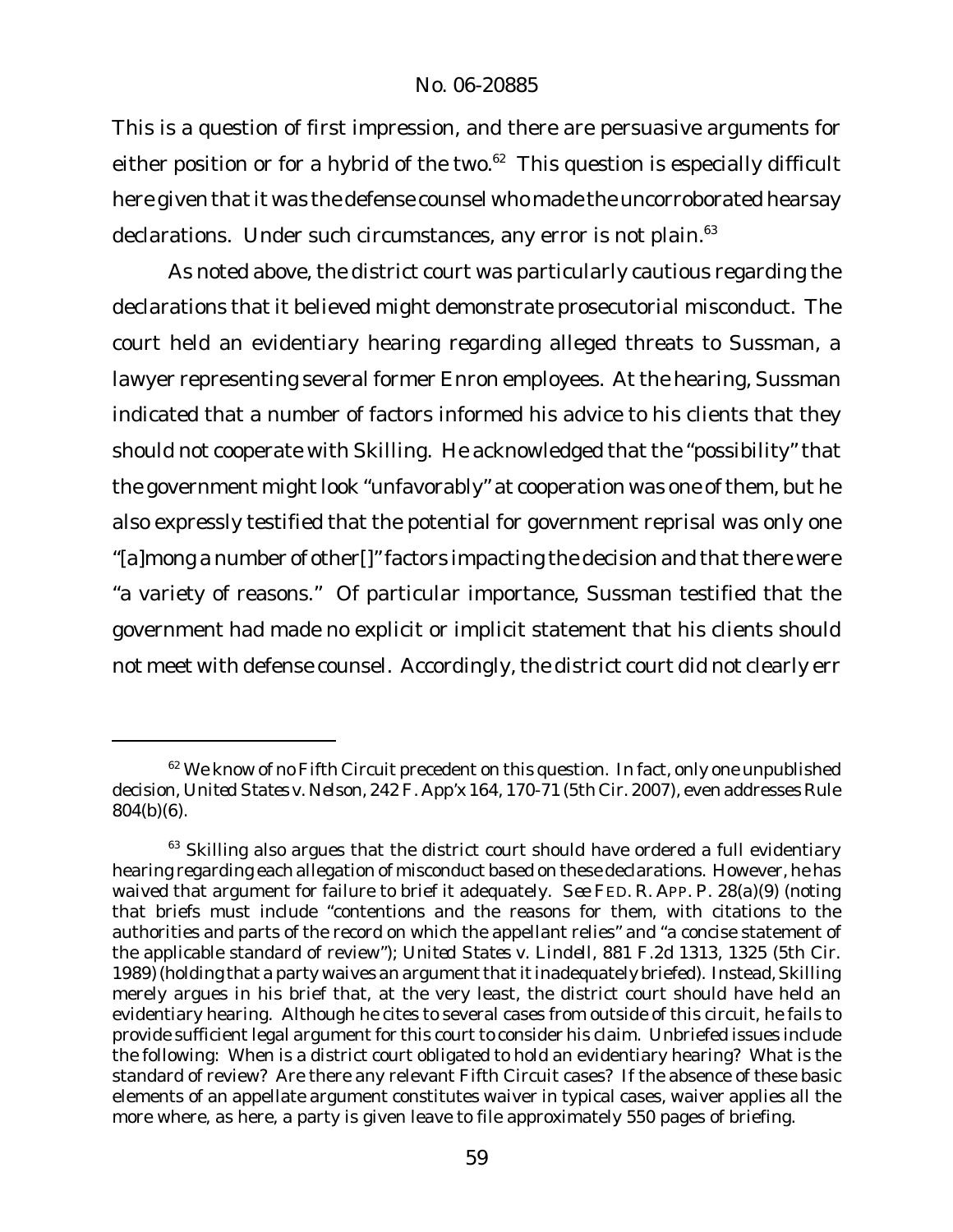in concluding that the government had not substantially interfered with Skilling's ability to interview Sussman's clients.

Likewise, Skilling claims that the government improperly persuaded Michael Anderson ("Anderson"), another former Enron employee, not to cooperate. Prosecutors allegedly did so by having an FBI agent threaten Odom, Anderson's lawyer, warning Odom not to talk to Skilling and his lawyers because "those are bad guys." Concerned, the district court held an evidentiary hearing to question Odom.

Although Odom testified that it "might" have been a factor "that the Task Force might not [have] take[n] kindly" if Anderson cooperated, the testimony, taken as a whole, amply demonstrates that unlawful intimidation did not drive Anderson's decision not to meet with Skilling. Odom, for instance—aside from not definitively stating that such a concern was even a factor at all—testified that "[t]here [were] many factors" that he considered in advising his client and that he did not know whether the "bad guys" statement referred to the defendants or to their lawyers. He also had no additional firsthand information about any prosecutorial threats. This evidence supports the district court's express finding that the government did not substantially interfere with Skilling's ability to interview Anderson.

**B. Plea Agreements**

Skilling asserts that the government's plea agreements with Merrill Lynch and Canadian Imperial Bank of Commerce ("CIBC") improperly forbade witnesses from cooperating with his defense. He claims that the agreements prohibited witness testimony from any employee who would contradict the terms of the agreement, that the agreements prohibited meetings between the defense and witnesses out of the presence of the prosecution, and that the agreements did not permit information-sharing between the defense and employees of Merrill Lynch or CIBC. None of these alleged errors require reversal.

60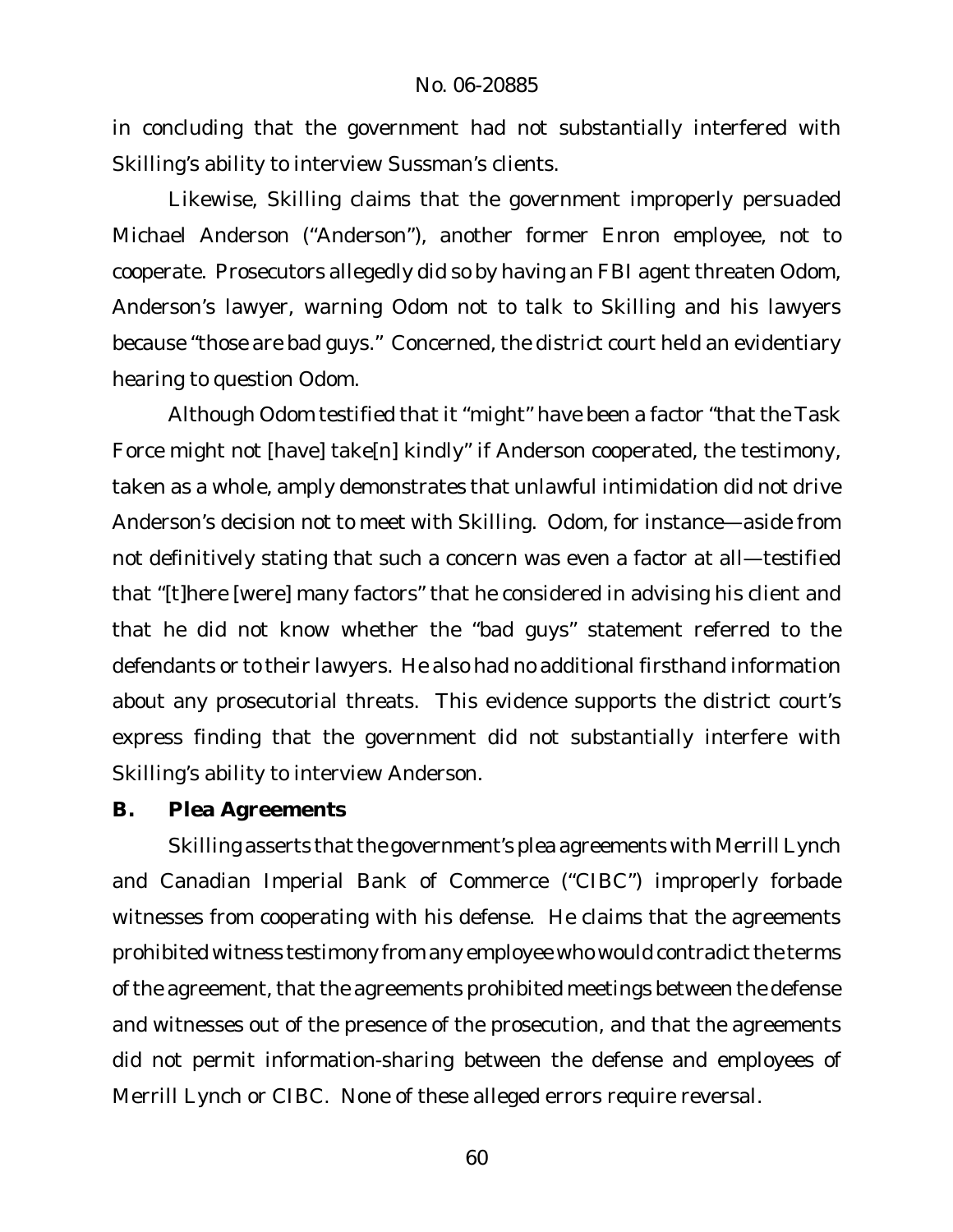Assuming, *arguendo*, that the plea agreements created some ambiguity, leading potential witnesses to conclude that the plea agreements forbade their cooperation with the defense, the district court's letter to the witnesses clarified the government's position and eliminated any potential confusion or misunderstanding.<sup>64</sup> The district court stated that the witnesses—even those subject to a plea agreement—were free to testify on Skilling's behalf at trial. Thus, although the *corporations* could not take a position contrary to the plea agreement, their *employees*, acting in their personal capacities, were free to testify for the defense. The district court also notified potential witnesses that they did not need to seek permission from the government or notify it of meetings with Skilling or his lawyers, and that the district court's letter conveyed the government's consent for the witnesses to meet with the defense to the extent that any plea agreements required such consent. Finally, the district court clarified that the potential witnesses were not limited in what information they shared with the defense. Accordingly, Skilling failed to provide any evidence that the plea agreements were "sufficiently egregious in nature and degree so as to deprive [Skilling] of a fair trial," especially given the manner in which the district court interpreted and clarified the plea agreements. *See Weddell*, 800 F.2d at 1411.

Skilling also argues that some potential witnesses entered into plea agreements that forbade them from speaking about what they learned *from* the government, which these would-be witnesses misconstrued as limits on talking about any topic they discussed *with* the government. Skilling reasons that this confusion evinces unlawful governmental interference. However, the district court's letter mitigated any misunderstanding regarding the contours of the plea

<sup>&</sup>lt;sup>64</sup> As is common with plea agreements, the government retained "sole discretion" to determine whether the agreements were breached. The district court's letter informed potential witnesses that the letter was consistent with the government's position.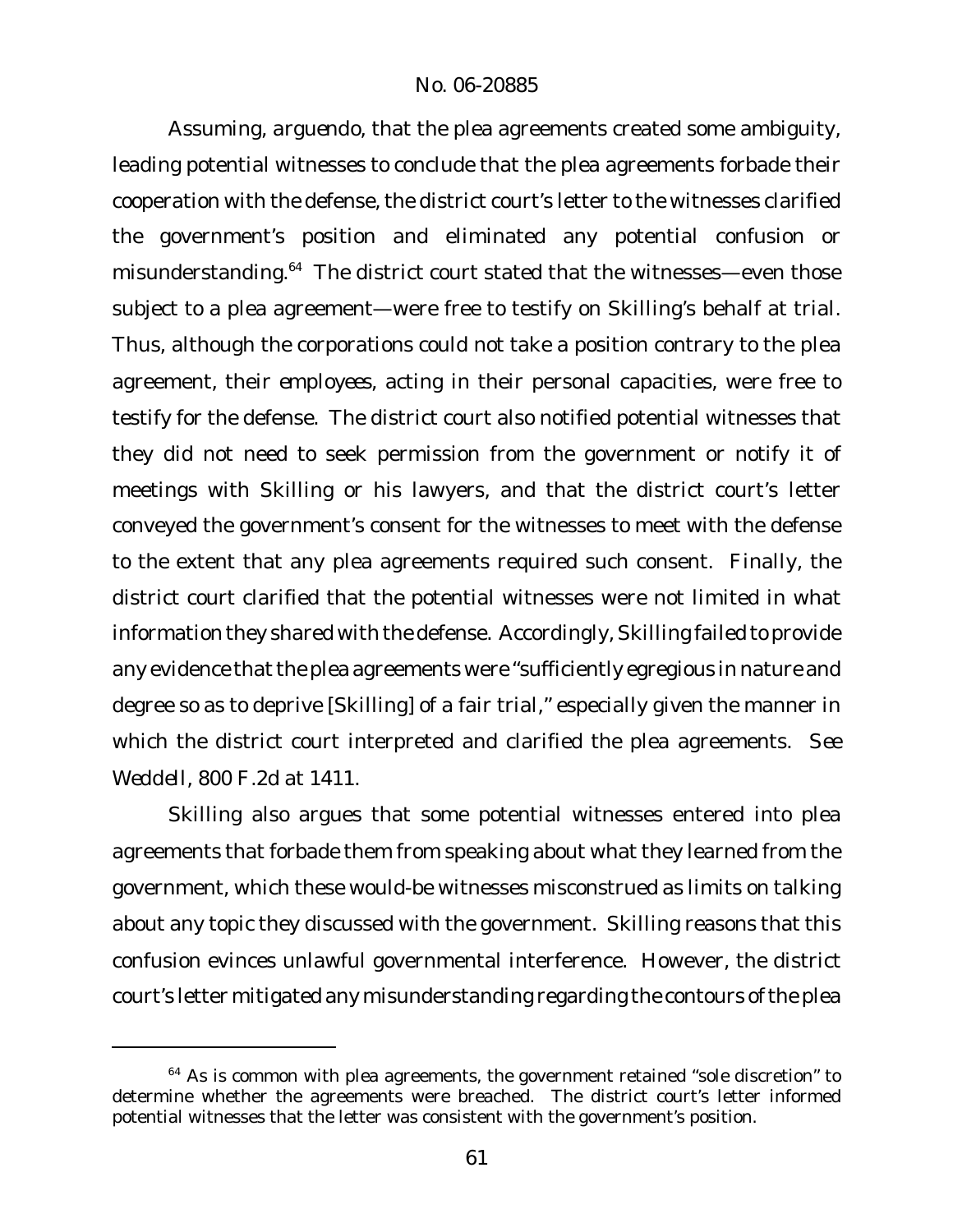agreements. The district court's action was sufficient to allay any concern, especially given that the most natural reading of the agreements is that they restricted only divulging information learned from the government and did not ban talking with Skilling altogether.<sup>65</sup> Thus, the district court did not err in finding that the plea agreements themselves did not substantially interfere with the witnesses' decisions not to speak with the defense, and the district court's letter was sufficient to mitigate any misunderstanding about the plea agreements such that any remaining influence was harmless. *See id.* at 1410-11 (defining the harmless error standard).

**C. General Allegations of Witness Intimidation**

Skilling's next argument is that the government created "a pervasive atmosphere of fear for all witnesses associated with Enron by publicly touting a perpetually 'ongoing' grand jury investigation and maintaining a 100-plus person co-conspirator list." Skilling cites *United States v. Peter Kiewit Sons' Co.*, 655 F. Supp. 73 (D. Colo.), *aff'd sub nom. United States v. Carrigan*, 804 F.2d 599 (10th Cir. 1986), for support. In *Peter Kiewit*, "witnesses got the clear mental impression . . . that the prosecutors preferred that these witnesses not talk to defense representatives," and the court ordered the witnesses to submit to depositions by the defense. *Id.* at 77-78. That case is distinguishable for multiple reasons, the most obvious being the party that prevailed in the district court. There, the district court considered the proffered evidence and found misconduct, id. at 75-78; the appellate court reviewed that finding for clear error

 $65$  In the district court, Skilling also argued that it was illegal for the government to require those who entered into an agreement with the government to agree not to reveal what they learned *from* the government. Because Skilling did not raise this issue adequately on appeal, however, we cannot consider it. Skilling's cursory argument and references to pleadings in the district court do not preserve the issue. *See* FED. R. APP. P. 28(a)(9); *Lindell*, 881 F.2d at 1325.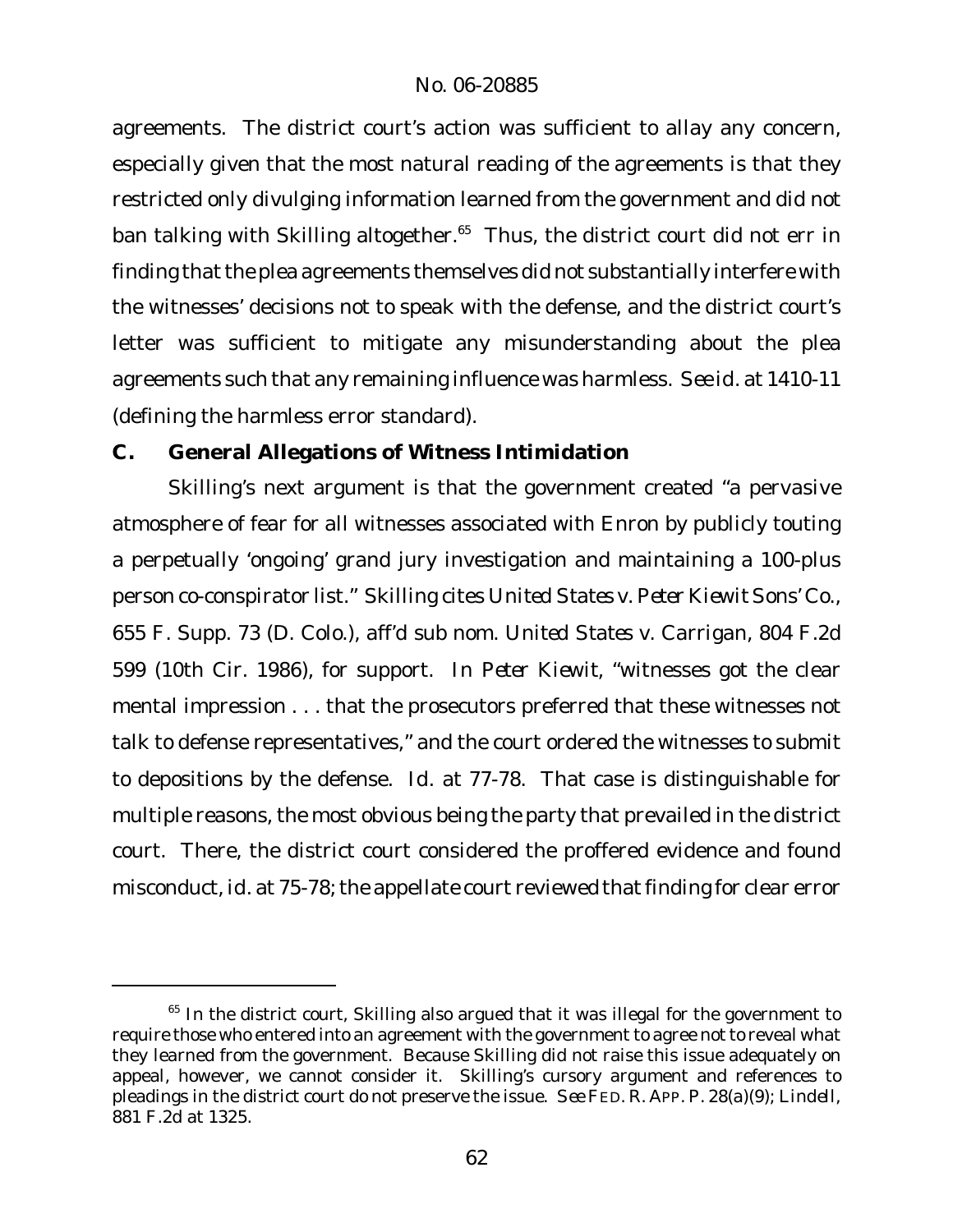in the defendant's favor, Carrigan, 804 F.2d at 604.<sup>66</sup> Here, the district court found no misconduct, and that finding is also entitled to clear error review, but this time in the government's favor.

The district court determined that the best way to counter any concerns about government retribution was for the court to address those concerns directly through letters to the potential witnesses. As discussed above, these letters informed potential witnesses that they could cooperate with Skilling without reprisal from the government and that the witnesses could speak with the court if they remained concerned. That is more than sufficient, especially given the court's finding that there was no credible evidence of actual unlawful intimidation.

Moreover, the government is always entitled to investigate and punish criminal conduct. *See United States v. Viera*, 839 F.2d 1113, 1115 (5th Cir. 1988) (en banc). Nothing in the record indicates that the government extended or enlarged its ongoing investigation to intimidate witnesses. The government obviously could not use its prosecutorial power to intimidate potential witnesses into refusing to consult with Skilling, *see United States v. Dupre*, 117 F.3d 810, 823 (5th Cir. 1997), or to badger them into silence by meritless perjury threats, *see Viera*, 839 F.2d at 1115, but there is nothing in the record to suggest that Skilling did not receive a fair trial because of government intimidation.

Skilling further argues that the fact that so many people chose not to cooperate with the defense means that the government must have done something nefarious, because "the proof was in the pudding." However, Skilling fails to present any direct evidence of witness intimidation. Thus, *United States v. Hammond*, 598 F.2d 1008, 1012 (5th Cir. 1979), which Skilling cites, is not on

<sup>66</sup> Although *Carrigan* involved a petition for a writ of mandamus, meaning that the court reviewed the district court's order for a clear abuse of discretion, *see* 804 F.2d at 602, the court expressly stated that it "[could not] say that the [district] court's findings of fact are clearly erroneous," *id.* at 604.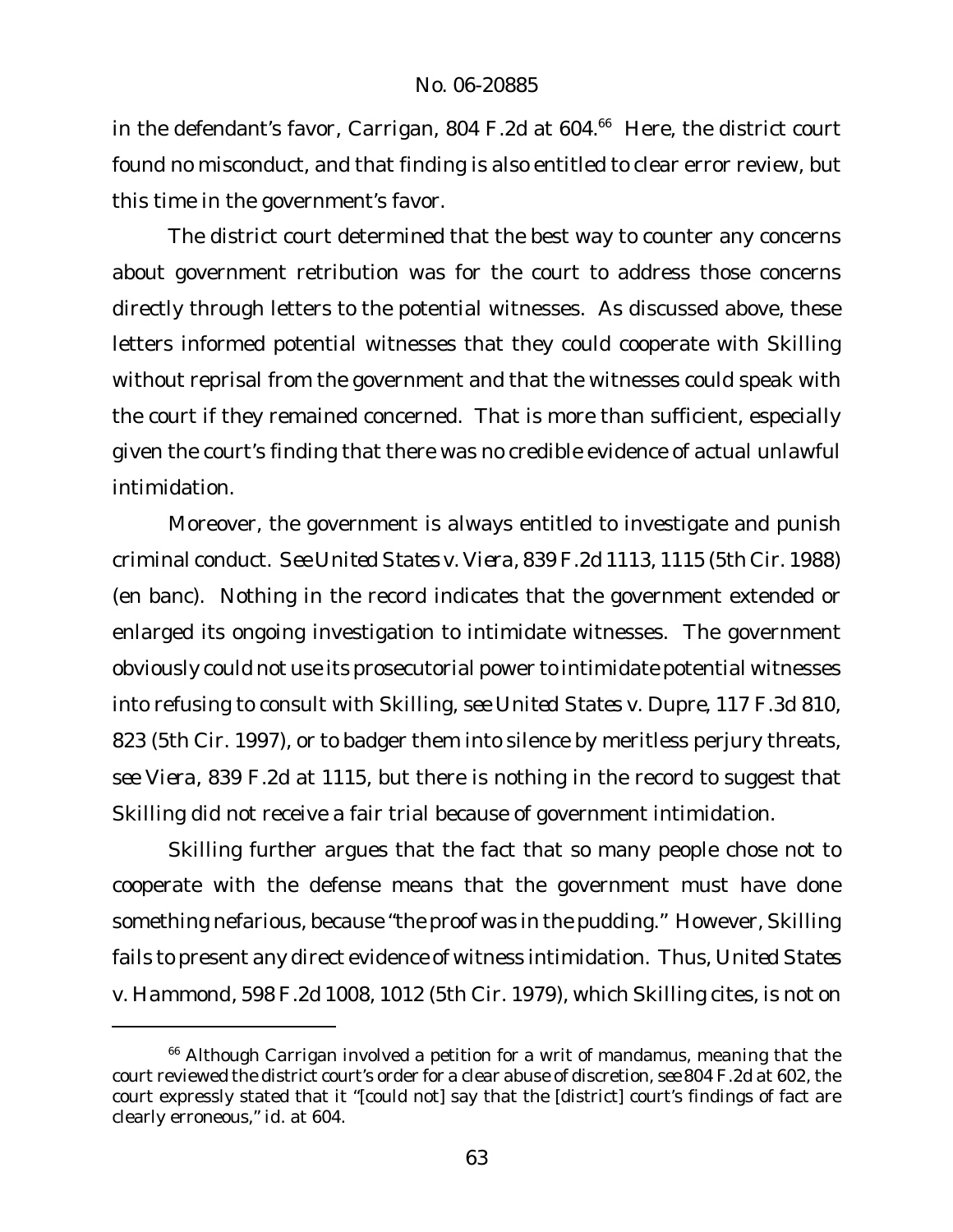#### No. 06-20885

point, because there the defendant presented direct evidence of witness intimidation. In that case, an FBI agent actually approached a defense witness and threatened him with "nothing but trouble" in a different proceeding if he "continued on" in the defendant's trial. *Id.* By contrast, here there is no direct evidence of witness intimidation. *Hammond* does not require this court to find an *inference* of intimidation arising from the lack of cooperating witnesses, so the mere fact that many witnesses chose not to cooperate with Skilling does not prove substantial interference with the witnesses' free and unhampered choice to testify. *See id.* at 1013.

**D. Specific Allegations of Witness Intimidation**

In addition to the general challenges discussed above, Skilling offers specific evidence relating to several witnesses. He alleges that the government contacted these witnesses and implicitly suggested retaliation ifthey cooperated with Skilling's defense.

For example, Skilling points to an email that the government sent to a lawyer for Rice, a former CEO of EBS who refused to speak to Skilling. Skilling contends that Andrew Weissmann ("Weismann"), a top prosecutor, emailed one of Rice's attorneys, informing him that another of Rice's attorneys, Dan Cogdell ("Cogdell"), an experienced defense attorney, was communicating with Skilling's attorneys. Weissman suggested that if Cogdell was acting against Rice's interest, Rice should "get[] rid of him."

The government responds that it sent the email because of a potential conflict of interest between Cogdell and Rice, given that Cogdell represented a number of Enron-related defendants with arguably divergent interests. Weissmann offered the court a declaration to that effect, saying that in his "experience as a prosecutor, it is unusual for one lawyer to represent multiple targets in an investigation while also representing a cooperating witness." Skilling argues that this explanation is merely pretext for an unconstitutional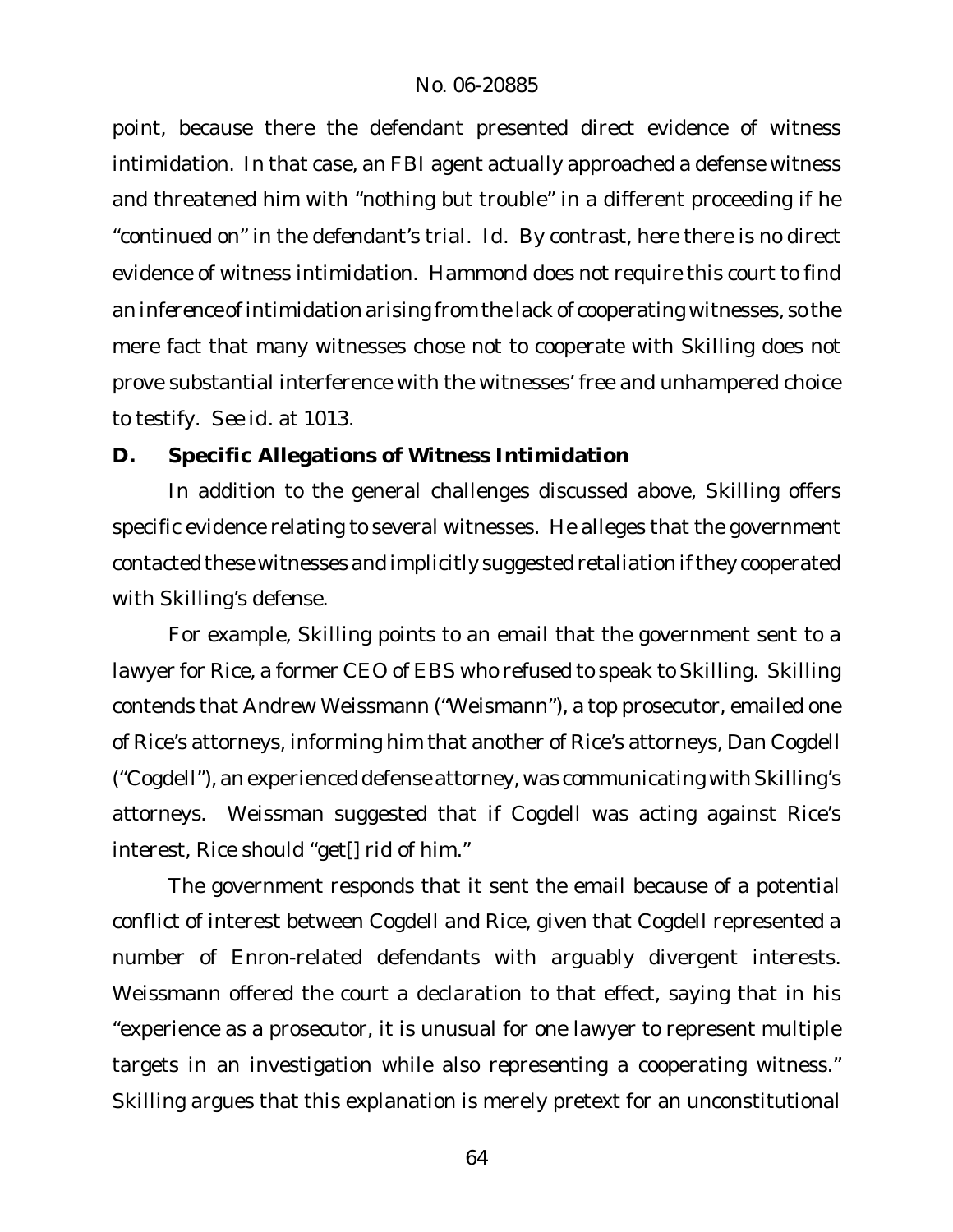threat and that there was no good reason to worry about Cogdell's representation. Another of Rice's attorneys filed a declaration saying that the government's communications played no part in Rice's decision not to meet with Skilling.

Given the statement from Rice's lawyer that the email did not affect Rice's decision on whether to cooperate with the defense, we cannot conclude that the email was an improper threat. Even if it was in fact a threat, it was sufficiently ambiguous that we cannot say confidently that its real purpose was intimidation as opposed to something more benign.<sup>67</sup> Under clear error review, we do not second-guess the district court's factual finding in these ambiguous circumstances.

Skilling also contends that the government threatened Tim Belden ("Belden"), another former high-level Enron employee, with reprisal if he spoke with Skilling, even going so far as telling him to take the Fifth Amendment if called to testify. The evidence Skilling offered, however, was merely a statement from one of Skilling's attorneys that supposedly represented what one of Belden's attorneys had said. As explained above, the court did not err in failing to credit those hearsay declarations. Moreover, Belden's attorney expressly denied to the court that the government had threatened Belden. All of this, in conjunction with the court's order and letter to the witnesses, is sufficient to show that the court's finding of no prosecutorial misconduct was not clearly erroneous.<sup>68</sup>

 $67$  Weissmann would have done well to have brought the issue to the court's attention instead of emailing Rice's lawyer.

 $^{68}$  Skilling contends that additional evidence in the supplemental record shows that the government ordered Belden not to contact any of his former colleagues. Skilling offers as evidence an email in which Belden's attorney asked for permission for Belden to send Christmas cards. Skilling did not present that evidence to the district court, and "[i]t is our well-settled rule that 'issues raised for the first time on appeal are not reviewable by this court unless they involve purely legal questions and failure to consider them would result in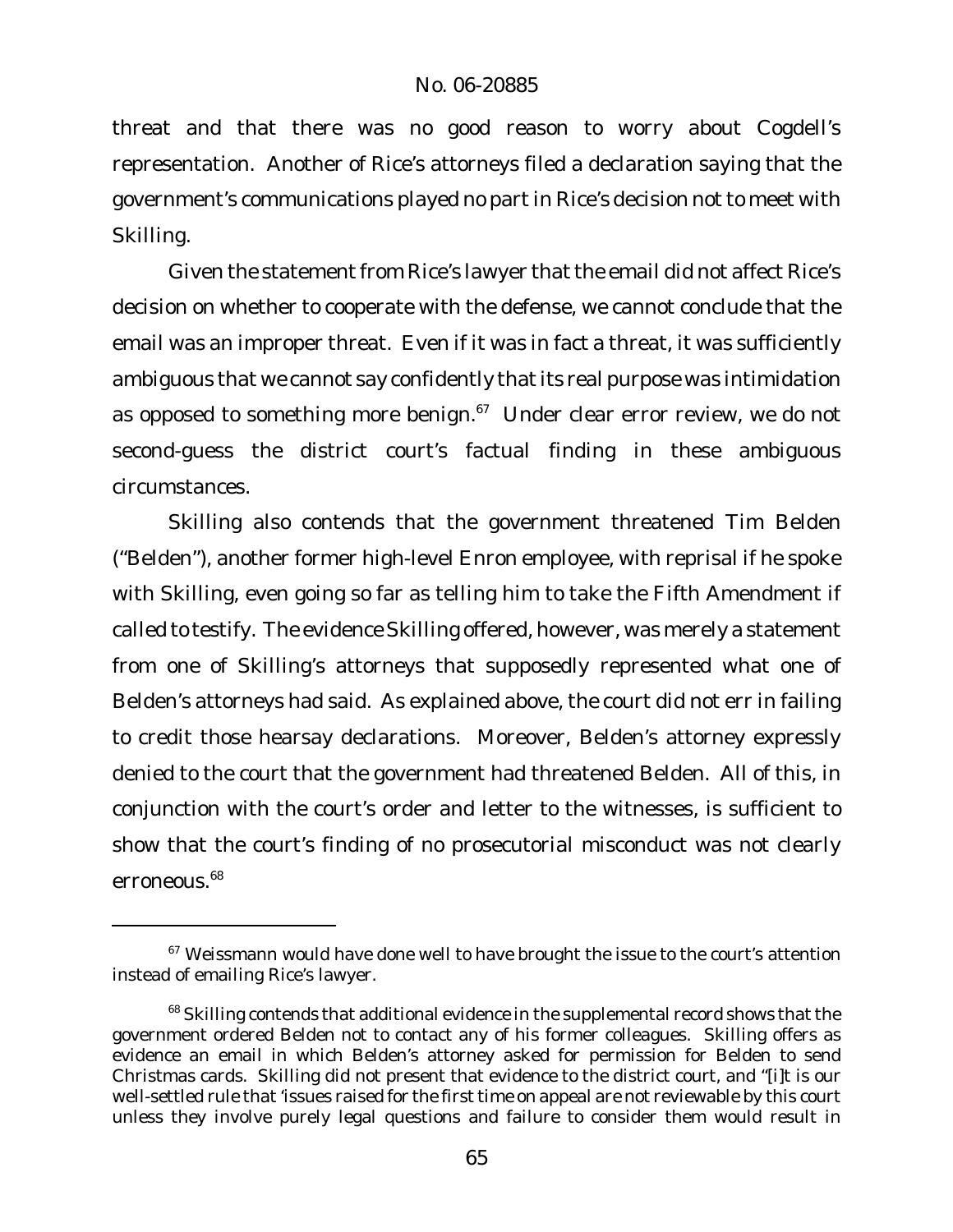Skilling further contends that the government made "veiled threats" to the lawyer for Mark Palmer ("Palmer"), a former Enron spokesperson. Palmer's lawyer declared that an FBI agent contacted him before Palmer's testimony in another Enron-related trial, saying it was "not in [Palmer's] best interest" to testify for the defense, because one of the defendants might try to shift the blame onto him. As the government observed, however, Palmer testified at the other trial, suggesting that the government's intimidating misconduct—if it were in fact misconduct—did not interfere substantially with Palmer's free and unhampered choice to testify. *See Thompson*, 130 F.3d at 687 (suggesting that a witness's decision to testify, after a warning from FBI agents that he could be arrested and jailed for perjury if he did not tell the truth, indicated that the FBI's statements did not deter the witness from testifying). Moreover, because the evidence of alleged misconduct occurred in a separate trial, an additional inference is necessary to tie any governmental interference in that case to this one: namely, that if the government interfered there, it also must have done so here. In light of the paucity of more definite evidence, there is no clear error.<sup>69</sup>

manifest injustice.'" *Diaz v. Collins*, 114 F.3d 69, 71 n.5 (5th Cir. 1997) (quoting *Varnado v. Lynaugh*, 920 F.2d 320, 321 (5th Cir. 1991)). Because the issues surrounding the email involve questions of both law and fact, we cannot review this particular argument.

Skilling also avers that a voicemail transcript of a phone call from Weissmann to the lawyer for David Duncan, an Arthur Andersen partner, suggests prosecutorial abuse. Again, Skilling failed to present that transcript to the district court, and for the same reasons, we cannot address it.

<sup>&</sup>lt;sup>69</sup> Skilling also points to evidence suggesting that the government called Larry Ciscon's lawyer three times in the two weeks leading up to his scheduled testimony in another Enronrelated case to reiterate that he was still a "target." Skilling contends that this shows that governmental interference was responsible for Ciscon's choice not to cooperate with Skilling. Skilling also argues that the government told Rex Shelby that it would not be a "good idea" to speak with the attorneys for Joe Hirko (a co-CEO of EBS) in another related case. These claims are similar to the one involving Palmer and have the same result. Moreover, for both Ciscon and Shelby, as with Belden, Skilling did not even ask the court to send its letter urging witnesses to cooperate and not to fear retribution.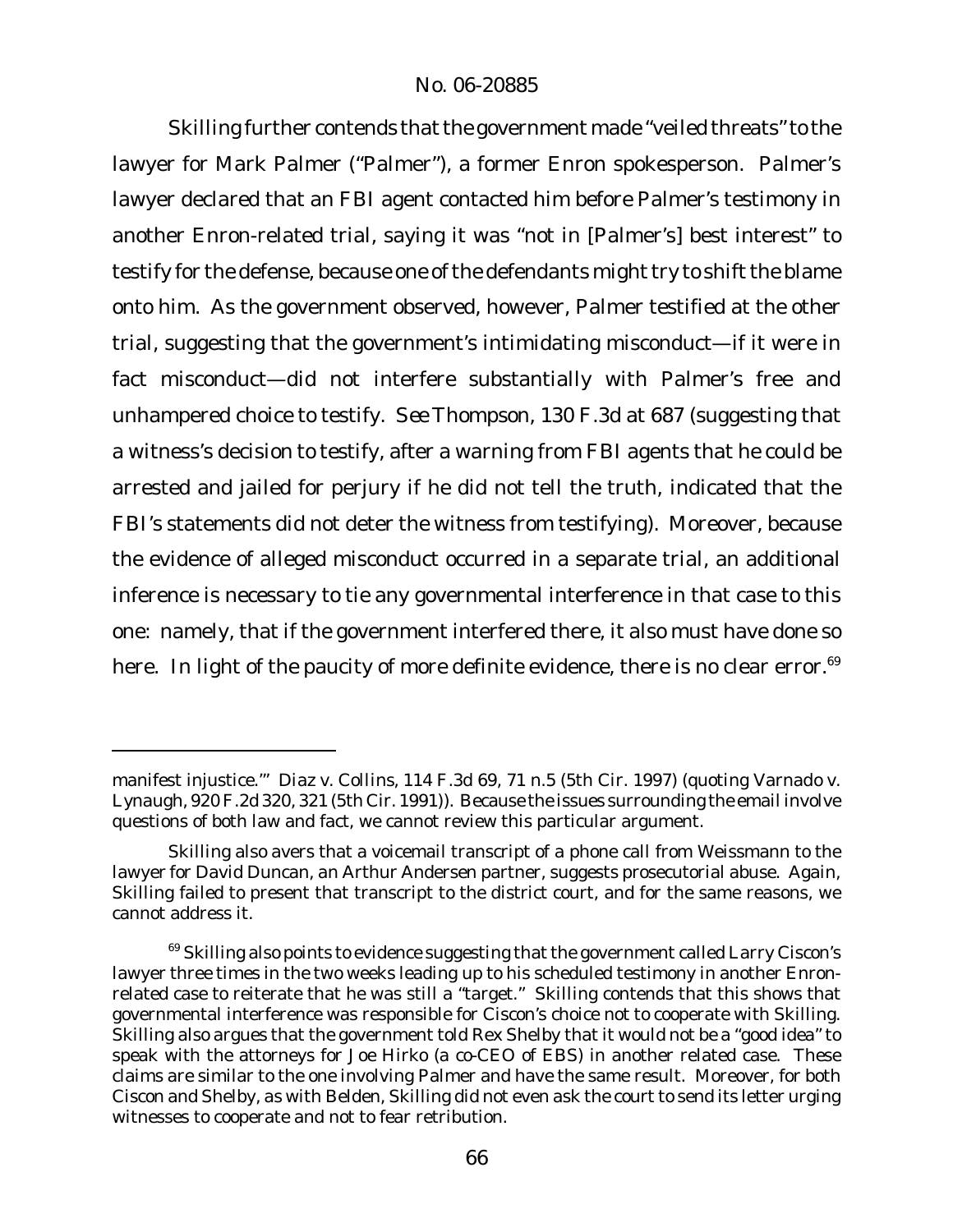#### No. 06-20885

Similarly, Skilling argues that the government, in another Enron-related trial, changed the status of former Arthur Andersen employee Kate Agnew ("Agnew") from "witness" to "subject" and threatened her with perjury, thus causing her not to testify. Skilling apparently learned of this threat from one of Agnew's former attorneys. One of her current attorneys, however, filed a declaration stating that the former attorney's allegations were not true, that "Ms. Agnew does not want to meet with or be interviewed by [Skilling's] counsel," and that her decision was "not based on any concern or fear regarding possible prosecutorial intimidation or retaliation." If the government's actions did not interfere substantially with Agnew's decision not to testify, then there is no violation of Skilling's right to a fair trial. *Cf. id.* (noting that the defendant "failed to make the necessary showing that the government's actions interfered substantially with [the witness's] free and unhampered choice to testify" (internal quotation marks omitted)). The district court's finding as to Agnew is not clearly erroneous.

In sum, the district court did not clearly err in finding that Skilling failed to show that any governmental misconduct interfered substantially with his ability to communicate with potential witnesses or otherwise to present his defense.

# **VII. Suppression of Exculpatory Evidence**

Under *Brady v. Maryland*, 373 U.S. 83 (1963), the government may not withhold evidence that is favorable to a criminal defendant. *United States v. Walters*, 351 F.3d 159, 169 (5th Cir. 2003). Skilling asserts that the government violated *Brady* in three ways. First, he alleges that the government withheld material information regarding Fastow's plea agreement. Second, Skilling contends that the government's use of an open file to satisfy its *Brady* disclosure obligation was legally insufficient. Third, Skilling alleges that the government

67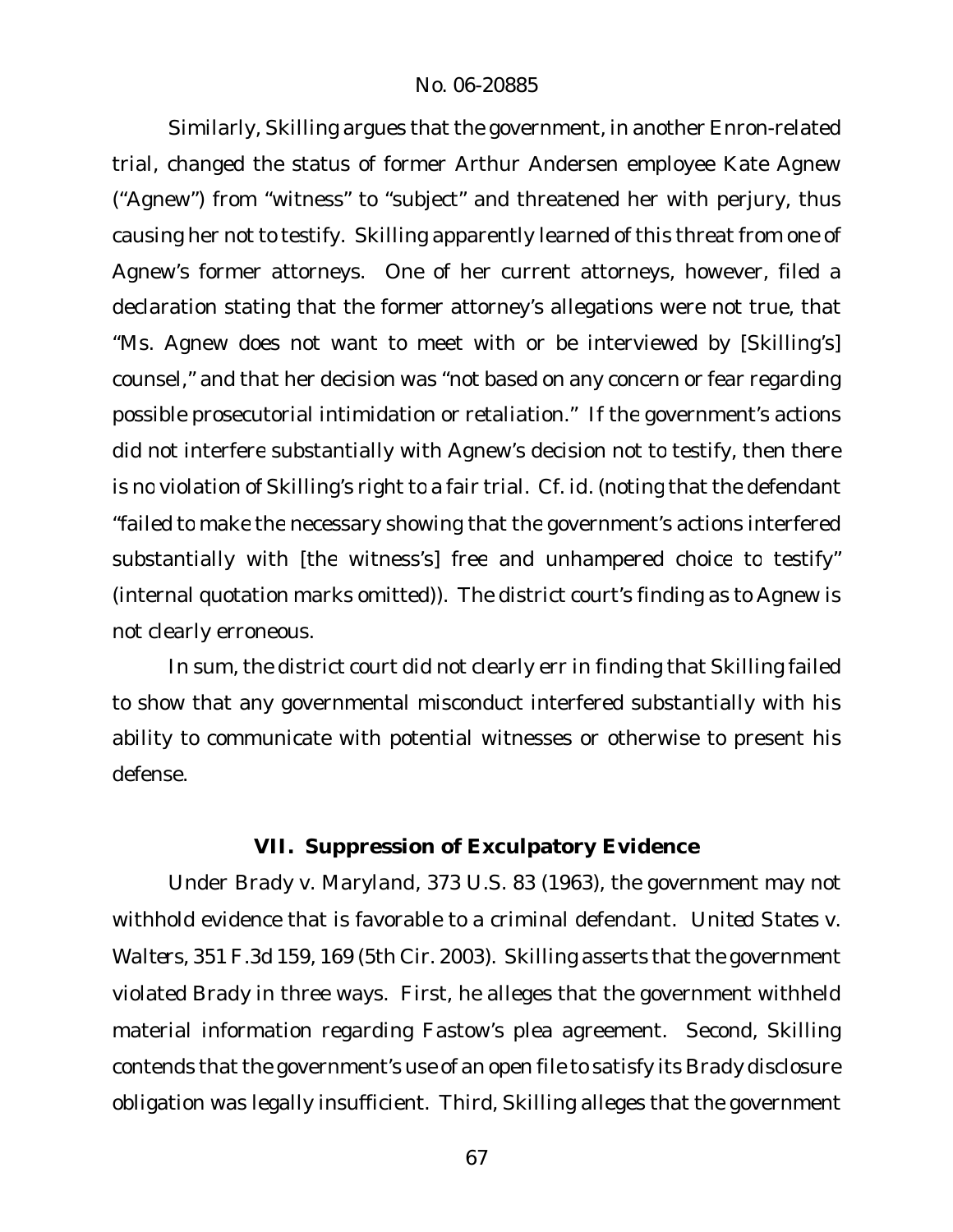provided him with summaries of FBI interviews with Fastow that did not accurately reflect what Fastow had told government investigators. Having reviewed the record, we find no *Brady* violations.

To establish a *Brady* violation, a defendant must show that (1) the prosecution suppressed evidence; (2) the evidence was favorable, such as exculpatory or impeachment evidence; and (3) the evidence was material. *See Mahler v. Kaylo*, 537 F.3d 494, 499-500 (5th Cir. 2008). Moreover, a defendant must establish that his or her failure to discover the evidence was not the result of a lack of due diligence.<sup>70</sup> *See United States v. Mulderig*, 120 F.3d 534, 541 (5th Cir. 1997); *United States v. Marrero*, 904 F.2d 251, 261 (5th Cir. 1990). Where a defendant fails to establish any one element of *Brady*, we need not inquire into the other components. *See United States v. Runyan*, 290 F.3d 223, 245 (5th Cir. 2002)*; United States v. Hughes*, 230 F.3d 815, 819 (5th Cir. 2000).

Of the *Brady* components, materiality "is generally the most difficult to prove." *Mahler*, 537 F.3d at 500. In assessing materiality, we must determine "whether 'the favorable evidence could reasonably be taken to put the whole case in such a different light as to undermine confidence in the verdict.'" *United States v. Sipe*, 388 F.3d 471, 478 (5th Cir. 2004) (quoting *Strikler v. Greene*, 527 U.S. 263, 290 (1999)). As this court has summarized the materiality inquiry,

[t]he Supreme Court has imposed four criteria for determining whether evidence is material. First, materiality does not require the defendant to demonstrate by a preponderance of the evidence that omitted evidence would have resulted in acquittal. Second, he need not weigh the withheld evidence against the disclosed evidence to show he would have been acquitted by the resulting totality. Third, if evidence is found material, there is no need to conduct a harmless error analysis. Fourth, the withheld evidence should be considered as a whole, not item-by-item.

 $70$  Some of our cases have treated this "due diligence" requirement as a fourth element of a *Brady* claim. *See, e.g.*, *Walters*, 351 F.3d at 169.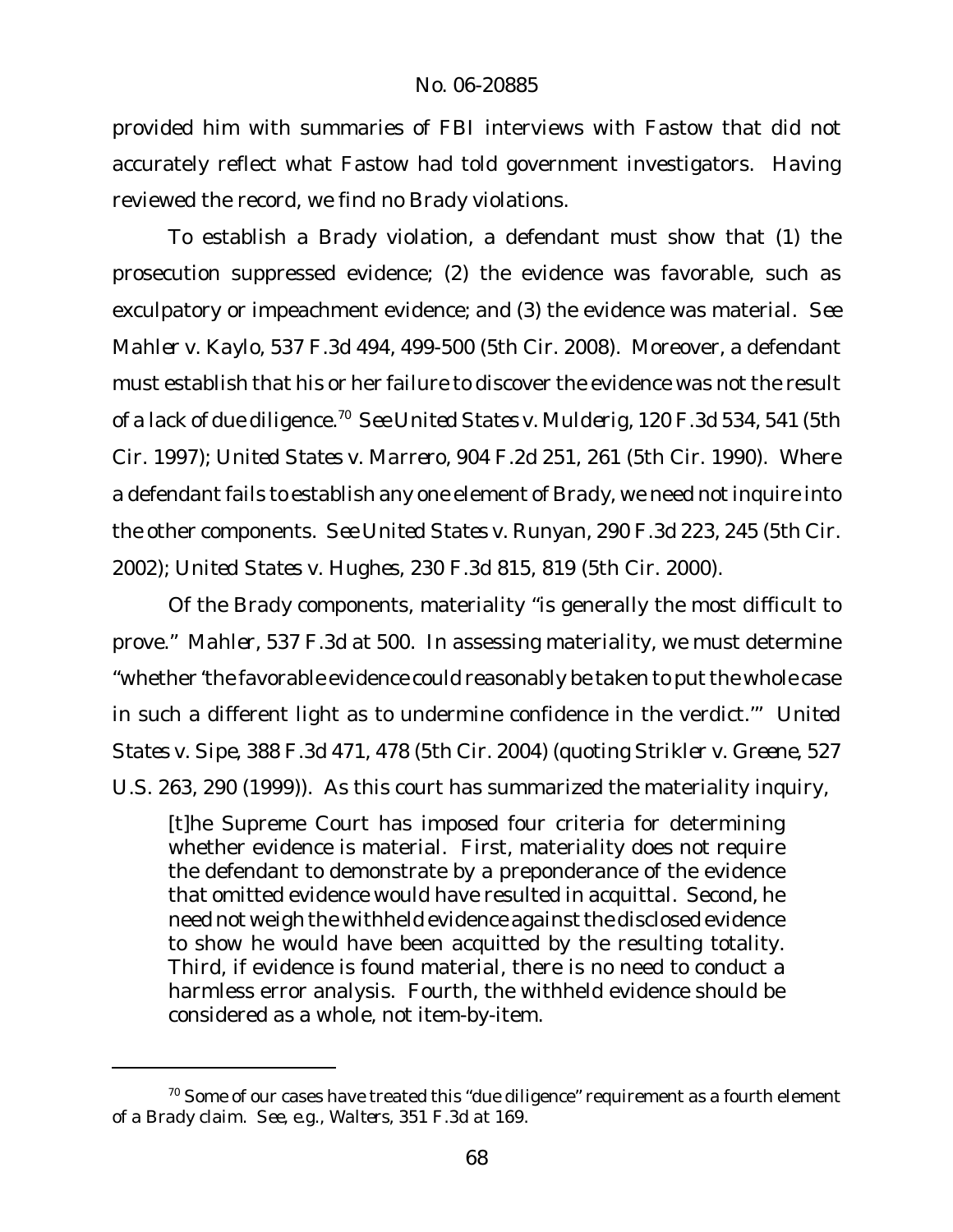*DiLosa v. Cain*, 279 F.3d 259, 263 (5th Cir. 2002) (citing *Kyles v. Whitley*, 514 U.S. 419, 434-37 (1995)). We concluded that "[t]he sum of these four guideposts means that to show a due process violation when the state withholds evidence, a defendant need not prove that his trial necessarily would have had a different outcome; a lack of faith in the result is sufficient." *Id.* Additionally, materiality depends largely on the value of the suppressed evidence relative to evidence that the government disclosed. *Sipe*, 388 F.3d at 478.

We review *Brady* questions de novo. *See, e.g.*, *Runyan*, 290 F.3d at 245; *Hughes*, 230 F.3d at 819. As a preliminary matter, we note that Skilling has alleged several *Brady* violations that are not properly before this court. Skilling never raised these claims to the district court, and some of his arguments rely on evidence that was never before the district court. As we noted in *United States v. Gonzales*, 436 F.3d 560, 580 (5th Cir. 2006), "*Brady* challenges present fact-based judgments that cannot be adequately first made on appellate review. That is why *Brady* challenges must be brought to the district court's attention, winnowed by the trial judge, and made part of the record through a motion for new trial." That is, the proper avenue for a defendant to raise claims such as these would be a motion for a new trial under Federal Rule of Criminal Procedure 33. Thus, as we note throughout, we will not address Skilling's claims that he did not sufficiently bring to the district court.

#### **A. Fastow's Plea Agreement**

In his plea agreement, Fastow agreed to a sentence of ten years, and the government promised not to make any motion for a reduction in sentence. At trial, the government bolstered Fastow's credibility by emphasizing that he had no reason to lie because he would be spending ten years—and no less—in prison. After Skilling's conviction, however, a judge sentenced Fastow to approximately six years. Based on the disparity between the amount of time the government told the jury Fastow would serve and Fastow's actual sentence, Skilling alleges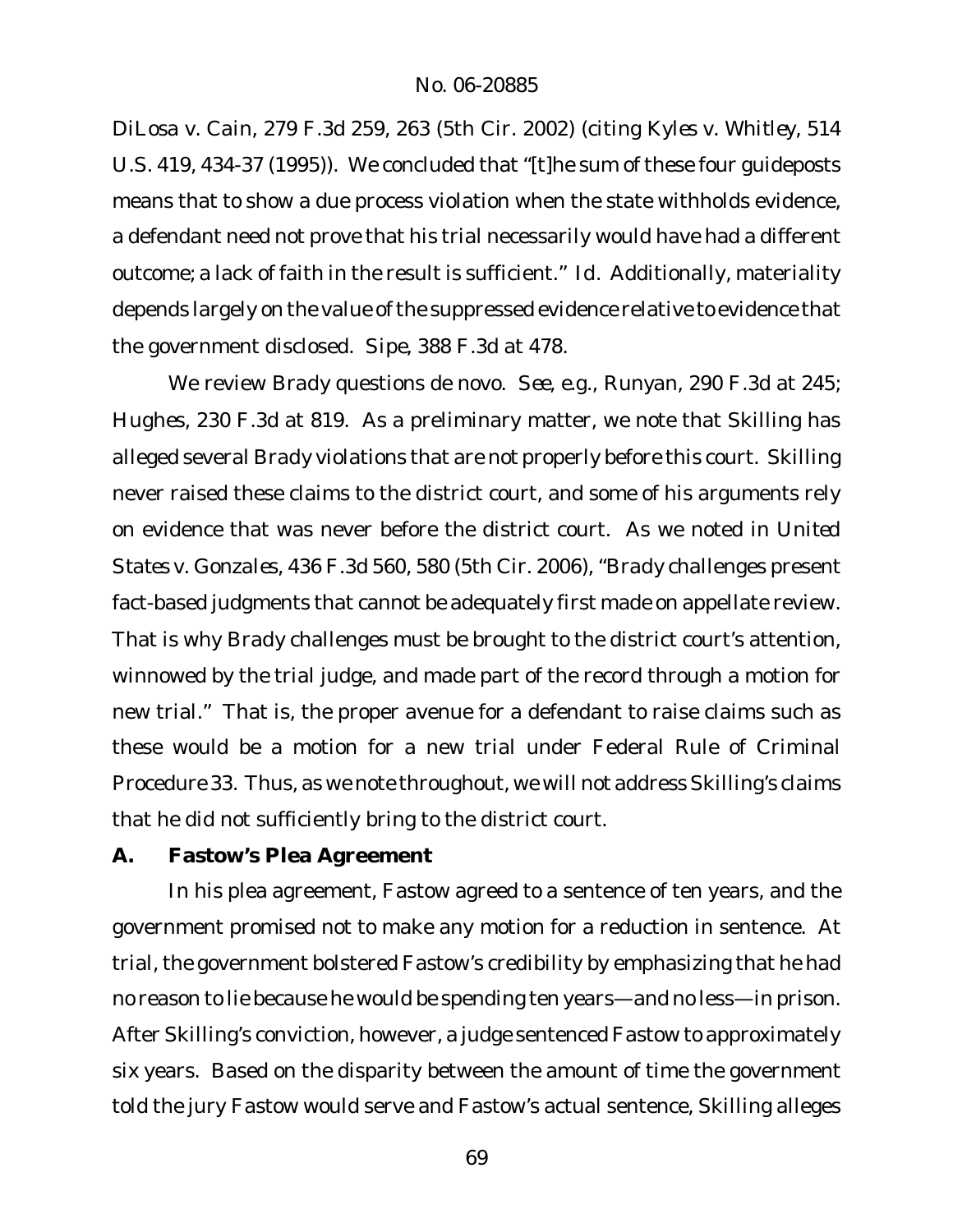two distinct but related *Brady* violations: (1) that the government improperly bolstered Fastow's trial testimony and (2) that the government and Fastow had an undisclosed side deal regarding Fastow's testimony.

Skilling did not raise his first claim in the district court. As Skilling presents this claim as a *Brady* violation, we cannot address it for the first time on appeal. *See Gonzales*, 436 F.3d at 580. Even if we could, Skilling's argument is conceptually flawed. He essentially argues that the government suppressed the fact that Fastow's sentence was not irrevocably and inevitably fixed at ten years. Skilling's argument cannot proceed past step one, however, because there was nothing that the government suppressed. Skilling knew, or at least should have known, that a sentencing court could reduce Fastow's sentence pursuant to *United States v. Booker*, 543 U.S. 220 (2005). We do not dispute Skilling's assertion that the government "had to know" that Fastow's sentence could possibly be less than ten years. Yet Skilling also had to know this, and thus the government did not suppress anything. *See Runyan*, 290 F.3d at 246 ("Evidence is not 'suppressed' if the defendant knows or should know of the essential facts that would enable him to take advantage of it." (internal quotation marks omitted)); *United States v. Dixon*, 132 F.3d 192, 199 (5th Cir. 1997) ("*Brady* does not obligate the government to produce for a defendant evidence or information already known to him, or that he could have obtained from other sources by exercising reasonable diligence." (alteration and internal quotation marks omitted)); *United States v. Brown*, 628 F.2d 471, 473 (5th Cir. 1980) ("In no way can information known and available to the defendant be said to have been suppressed by the Government."). With such knowledge, Skilling could have objected if he felt that the government's characterization of Fastow's plea agreement was inaccurate, or he could have raised this issue on crossexamination.

70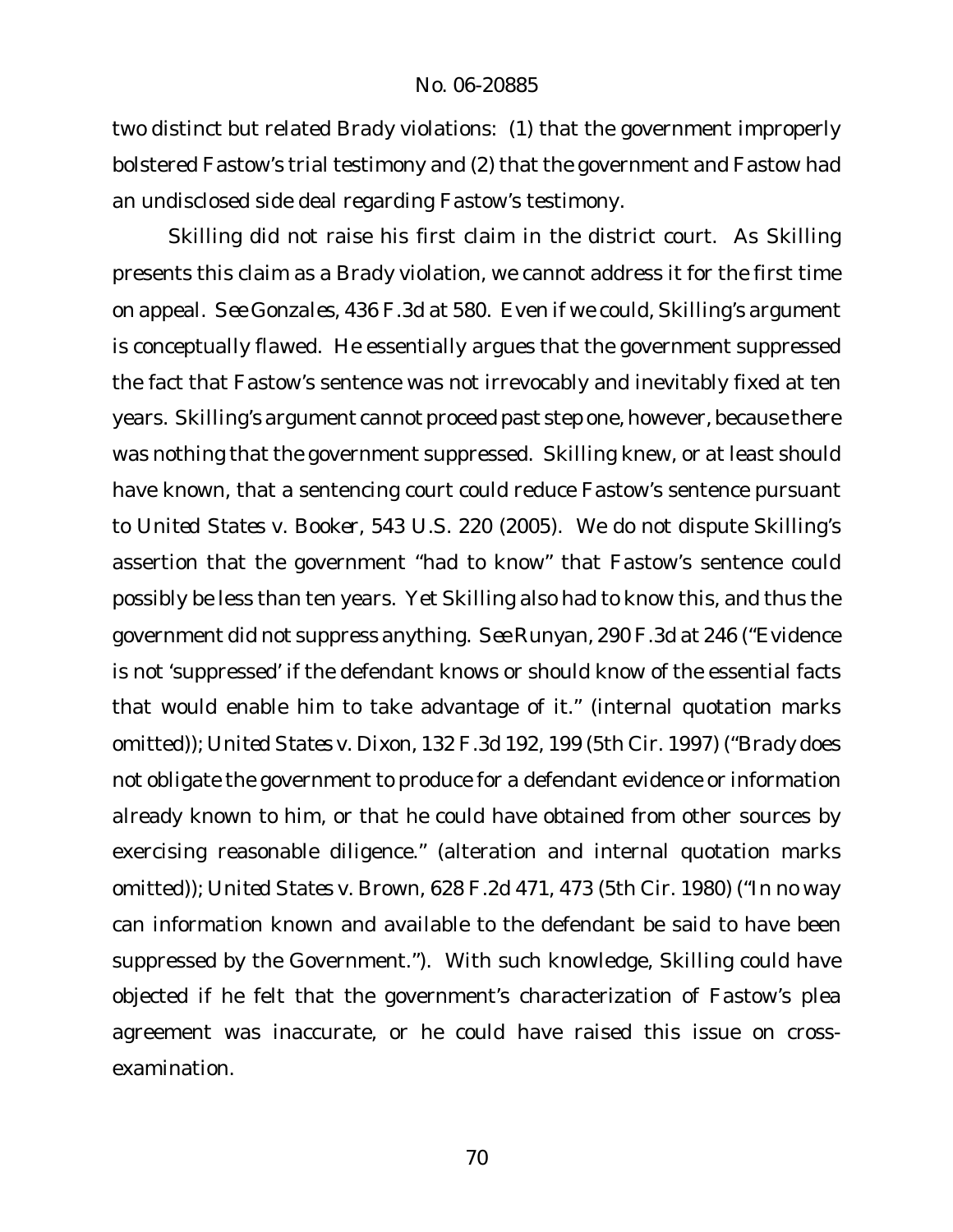Skilling's second claim is not properly before this court because the district court never considered any evidence of an undisclosed side deal for accuracy or materiality.<sup>71</sup> A Rule 33 motion for a new trial would be the proper avenue for a defendant to bring this type of claim.

Because the government did not suppress any information regarding Fastow's sentence, we need not address its materiality.

**B. Use of an Open File**

Skilling next asserts that the government's use of an open file failed to satisfy its *Brady* obligation to disclose material evidence. Skilling contends that the government's open file, which consisted of several hundred million pages of documents, "resulted in the effective concealment of a huge quantity of exculpatory evidence." As the government never directed Skilling to a single *Brady* document contained in the open file, Skilling argues that the government suppressed evidence in violation of *Brady*.

As a general rule, the government is under no duty to direct a defendant to exculpatory evidence within a larger mass of disclosed evidence. *See United States v. Mulderig*, 120 F.3d 534, 541 (5th Cir. 1997); *United States v. Mmahat*, 106 F.3d 89, 94 (5th Cir. 1997) ("[T]here is no authority for the proposition that the government's *Brady* obligations require it to point the defense to specific documents within a larger mass of material that it has already turned over."), *overruled in part on other grounds by United States v. Estate of Parsons*, 367

 $71$  Skilling contends that he raised this issue in the district court. The only reference he provides for this assertion, however, is a brief mention of Fastow's sentencing in his petition for bail pending appeal. This is insufficient. Skilling did not squarely raise the issue of this *Brady* claim or move to reopen the verdict. He did not request an evidentiary hearing and never referenced any legal authority. Skilling never called upon the district court to decide whether the government had violated *Brady*, and consequently, he never properly raised the issue in the district court. *Cf. United States v. Cohen*, 60 F.3d 460, 462 (8th Cir. 1995) (holding that the defendant did not preserve a claim for a breach of a plea agreement where the defendant referenced the alleged breach in his motion for release on bail pending appeal but the district court never ruled on the claim).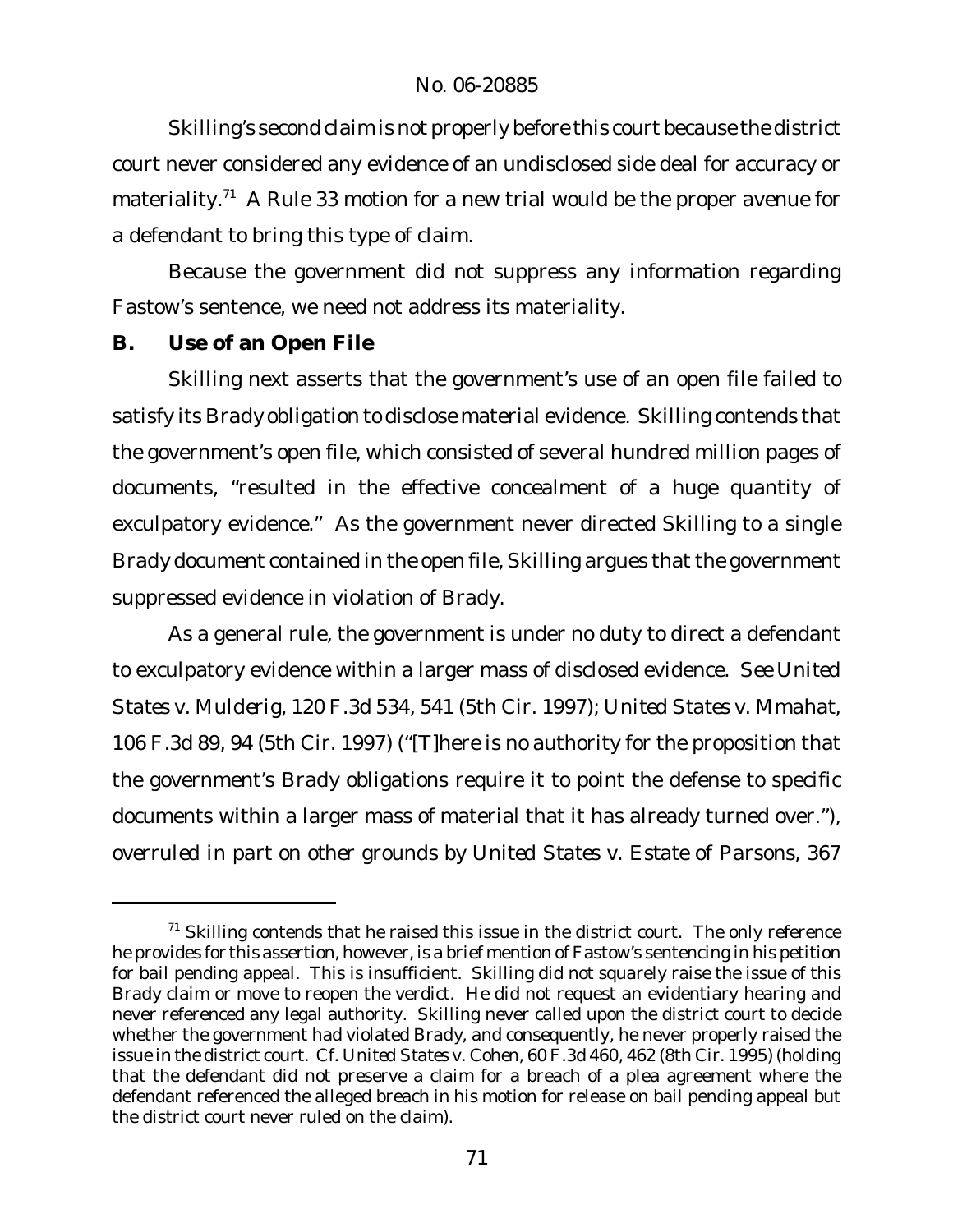F.3d 409 (5th Cir. 2004) (en banc); *Marrero*, 904 F.2d at 261 ("While the Supreme Court in *Brady* held that the government may not properly conceal exculpatory evidence from a defendant, it does not place any burden upon the Government to conduct a defendant's investigation or assist in the presentation ofthe defense's case."); *see also Runyan*, 290 F.3d at 246 ("The governmentis not required . . . to facilitate the compilation of exculpatory material that, with some industry, defense counsel could marshal on their own." (internal quotation marks omitted)). Further, where potentially exculpatory information is available to the defendant through an exercise of due diligence, there is no suppression for the purposes of *Brady*. *See Kutzner v. Cockrell*, 303 F.3d 333, 336 (5th Cir. 2002) ("When evidence is equally available to both the defense and the prosecution, the defendant must bear the responsibility of failing to conduct a diligent investigation."); *Brown*, 628 F.2d at 473 ("[W]hen information is fully available to a defendant at the time of trial and his only reason for not obtaining and presenting the evidence to the Court is his lack of reasonable diligence, the defendant has no *Brady* claim.").

Skilling argues, however, that the voluminosity of the government's open file prevented him from effectively reviewing the government's disclosure. He asserts that no amount of diligence, much less reasonable diligence, could have accomplished this task. In Skilling's words, "it would have taken scores of attorneys, working *around-the-clock* for several *years* to complete the job." Ultimately, Skilling argues that the government's production of the voluminous open file, as a matter of law, suppressed exculpatory evidence.

There is little case law on whether a voluminous open file can itself violate *Brady*, and the outcomes of these cases seem to turn on what the government does in addition to allowing access to a voluminous open file. *See, e.g.*, *United States v. Ferguson*, 478 F. Supp. 2d 220, 241-42 (D. Conn. 2007); *United States v. Hsia,* 24 F. Supp. 2d 14, 29-30 (D.D.C. 1998); *Emmett v. Ricketts*, 397 F. Supp.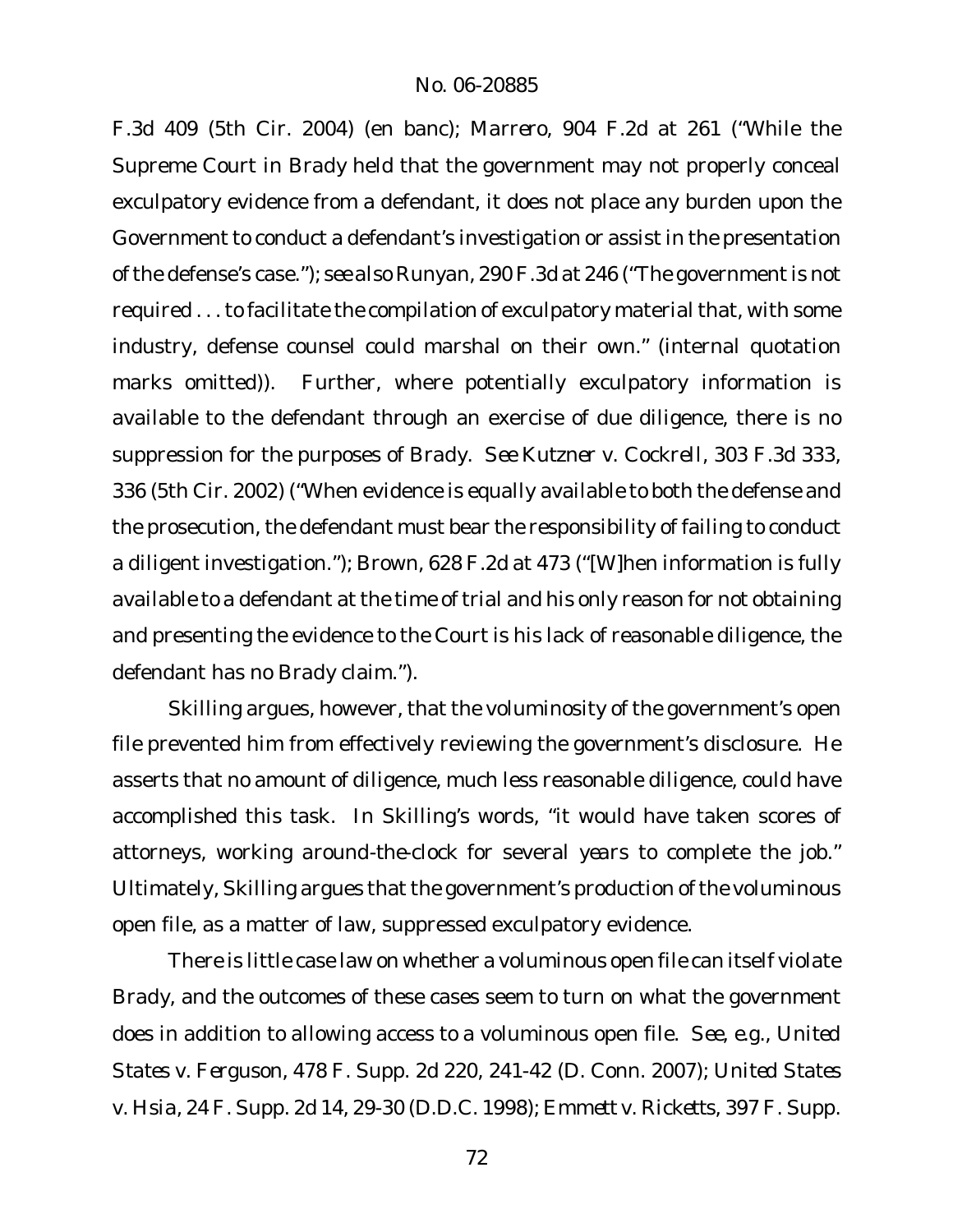1025, 1043 (N.D. Ga. 1975). In the present case, the government did much more than drop several hundred million pages on Skilling's doorstep. The open file was electronic and searchable. The government produced a set of "hot documents" that it thought were important to its case or were potentially relevant to Skilling's defense. The government created indices to these and other documents. The government also provided Skilling with access to various databases concerning prior Enron litigation. Skilling contends that the government should have scoured the open file in search of exculpatory information to provide to him. Yet the government was in no better position to locate any potentially exculpatory evidence than was Skilling.

Additionally, there is no evidence that the government found something exculpatory but hid it in the open file with the hope that Skilling would never find it. Skilling simply makes an unsupported assertion of improper conduct on the part of the government, but he fails to provide sufficient evidence to even hint at such deceit. If there is something exculpatory still in the open file, we must assume—as there is no compelling evidence to the contrary—that the government does not know about it either.

We do not hold that the use of a voluminous open file can never violate *Brady*. For instance, evidence that the government "padded" an open file with pointless or superfluous information to frustrate a defendant's review of the file might raise serious *Brady* issues. Creating a voluminous file that is unduly onerous to access might raise similar concerns. And it should go without saying that the government may not hide *Brady* material of which it is actually aware in a huge open file in the hope that the defendant will never find it. These scenarios would indicate that the government was acting in bad faith in performing its obligations under *Brady*. But considering the additional steps the government took beyond merely providing Skilling with the open file, the equal access that Skilling and the government had to the open file, the complexity of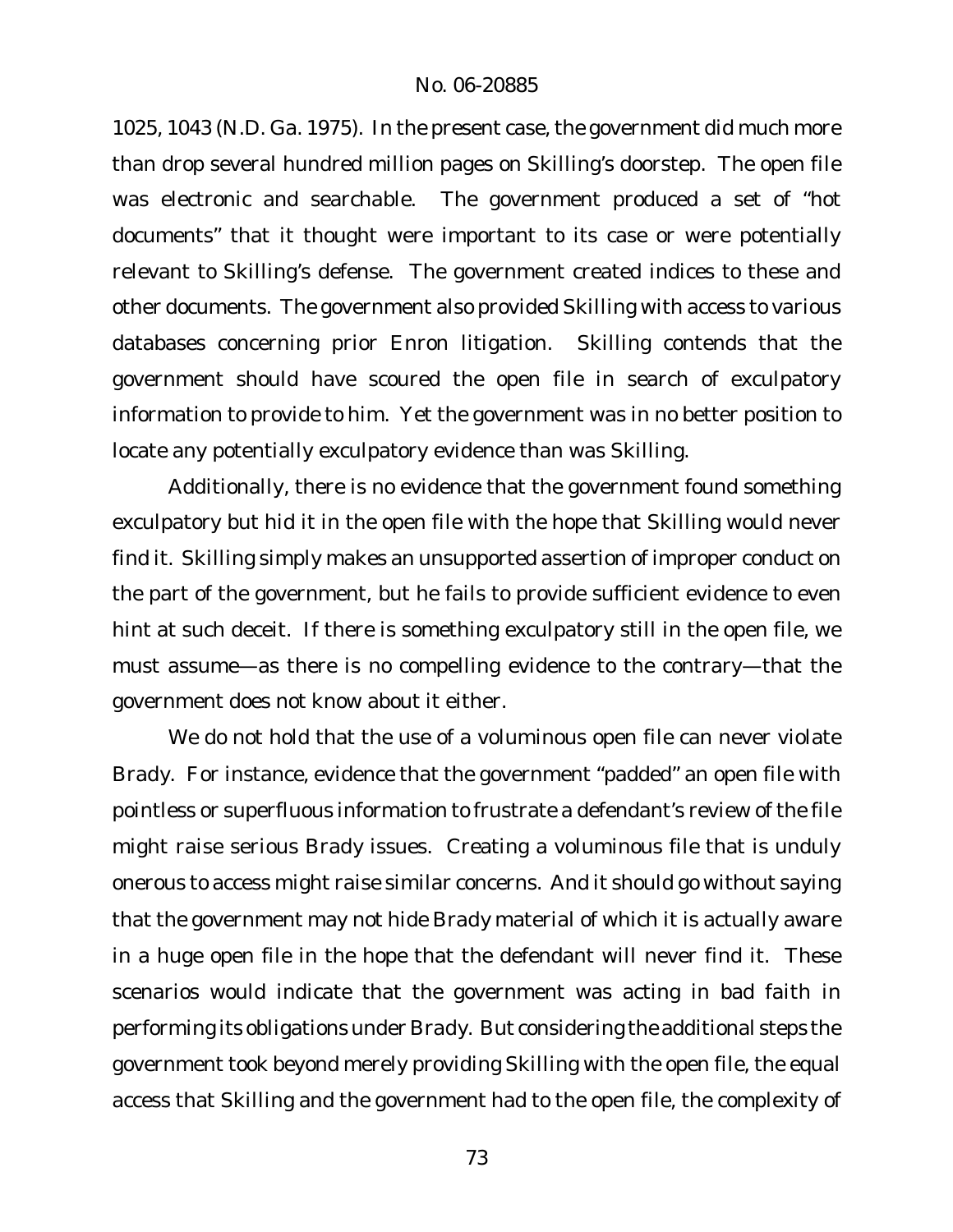Skilling's case, and the absence of evidence that the government used the open file to hide potentially exculpatory evidence or otherwise acted in bad faith, we hold that the government's use of the open file did not violate *Brady*.

**C. Accuracy of the 302s**

During its investigation, the government conducted several hundred hours of interviews with Enron's CFO, Andrew Fastow. Government agents took almost 420 pages of handwritten notes during these interviews (the "interview notes"). From these notes, the government compiled two FBI Form 302s—one in December 2003 and another in January 2005—that summarized the substance of the interview notes. Each 302 covered multiple interviews. The government provided the 302s to Skilling but refused to disclose the interview notes at that time. The government also refused to provide Skilling with draft versions of the 302s, asserting that they had been destroyed.<sup>72</sup>

The district court refused Skilling's repeated entreaties that the government disclose the interview notes but eventually ordered the government to produce the interview notes for the court to review *in camera*. As the district court noted, one of the purposes of the *in camera* review was to determine whether the interview notes contained any *Brady* material. The district court ordered the government to assemble the interview notes into binders (the "Fastow Binders"), indexed by Fastow's trial testimony and cross-referenced to the relevant portions of the 302s and interview notes. The district court intended to review the interview notes throughout Fastow's testimony and planned to give Skilling access to the notes only if Fastow denied a statement

<sup>72</sup> Skilling contends that the destruction of the draft 302s violated *Brady*. We need not address this issue at length, for even if the government unlawfully destroyed draft 302s, the government has now provided Skilling with the interview notes. Because the draft 302s are merely an intermediary step between what Fastow said—recorded in the raw notes—and what the government reported Fastow as saying—recorded in the 302s—any destruction of the draft 302s is immaterial for purposes of *Brady*.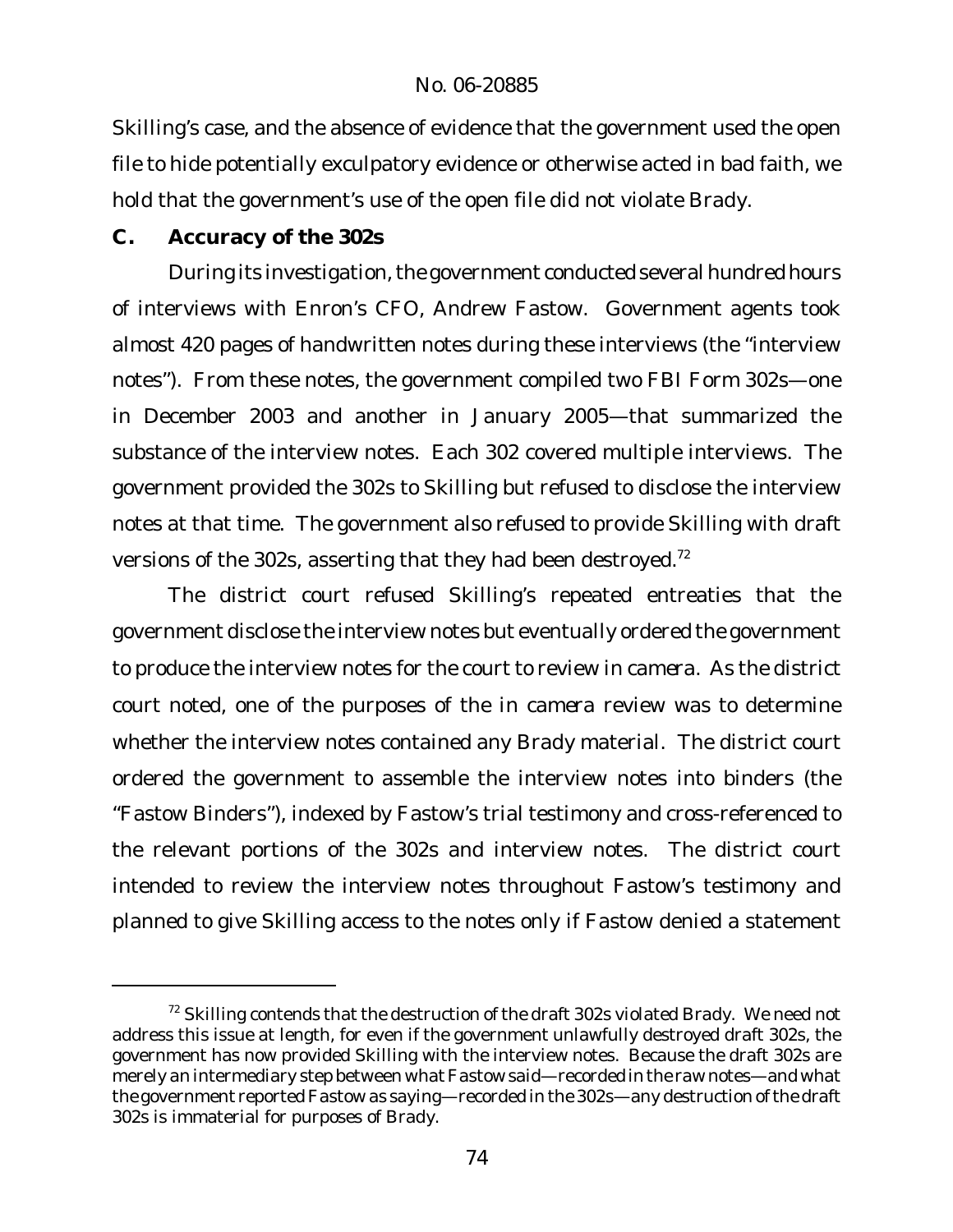attributed to him in the 302s and the notes differed from the 302s. The government provided the district court with the Fastow Binders, but omitted some pages that are at issue in this appeal.<sup>73</sup> The district court never allowed Skilling to access the Fastow Binders throughout Fastow's testimony and later returned them to the government.

While Skilling's appeal was pending, this court ordered the government to turn over the interview notes in their entirety. Upon reviewing the notes, Skilling contended that they contained exculpatory and impeachment evidence that the government was required to disclose under *Brady*. This court allowed Skilling and the government to submit supplemental briefing on these issues. At oral argument, we expressed some hesitancy to addressing the *Brady* issues involving the notes. We suggested that perhaps a motion for a new trial under Rule 33 was a more appropriate forum for these claims, as there was no explicit ruling on these issues in the district court, and some of the interview notes were not included in the Fastow Binders. At the urging of both Skilling and the government, however, we have reluctantly conducted a review of the interview notes that the government originally included in the Fastow Binders. Finding no clear error on the part of the district court, we hold that the government did not violate *Brady* in refusing to disclose the interview notes.

At oral argument, Skilling suggested that this court could review the interview notes de novo. Skilling is mistaken. Granted, this court normally reviews *Brady* claims de novo. *See Runyan*, 290 F.3d at 245. As the government pointed out, however, we apply a different standard when *Brady* claims come to

 $73$  The parties dispute whether the government acted in bad faith in not disclosing all of the interview notes. Because the district court was never aware of the undisclosed notes, it had no opportunity to address whether the nondisclosure was in bad faith. Just as we are not addressing the undisclosed notes, wewill not address whether the government acted in bad faith in not disclosing them. Again, the proper avenue for such an argument would be a motion for a new trial under Rule 33.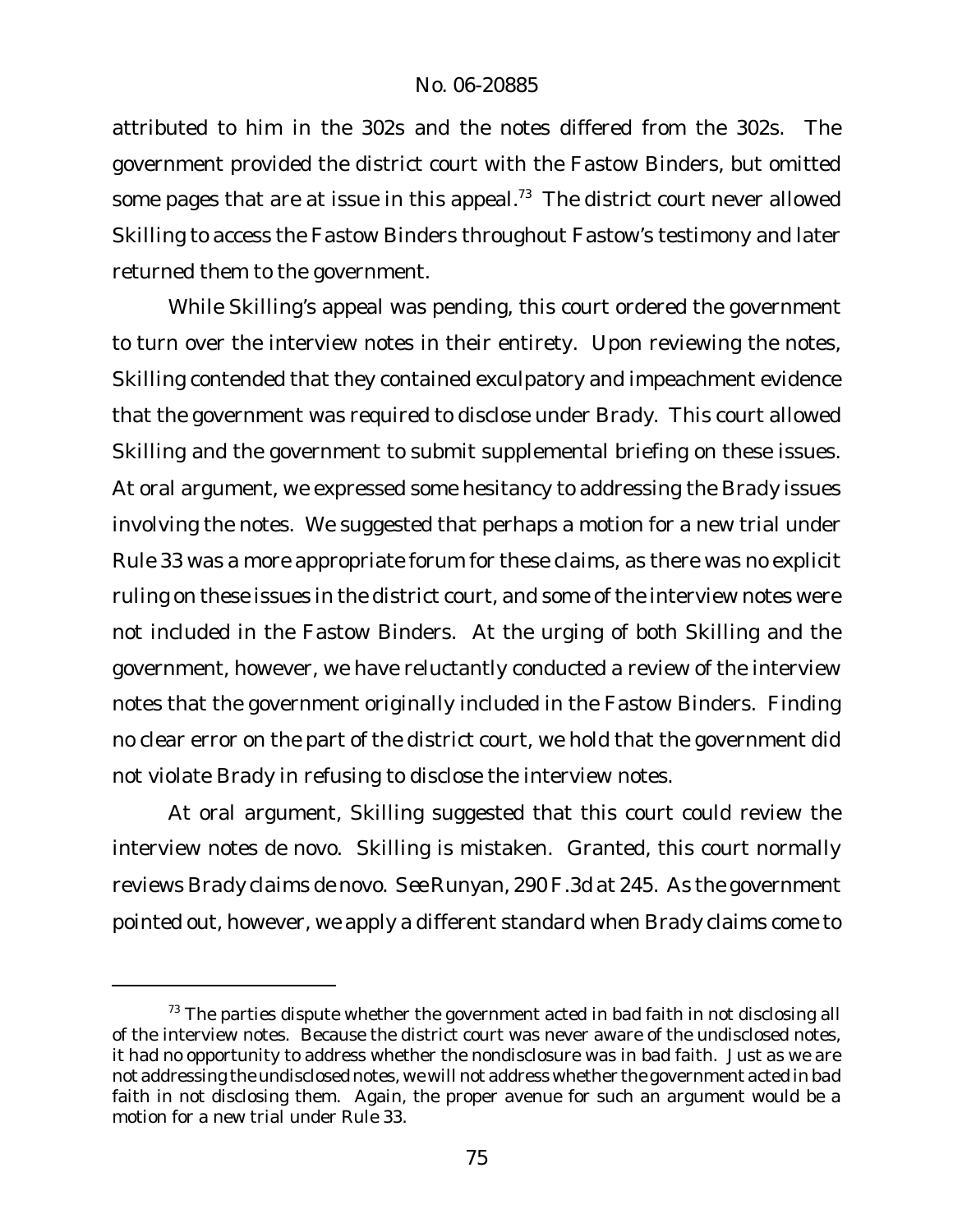us under the somewhat unique procedural posture of the present case. Where a district court has reviewed potential *Brady* material *in camera* and ruled that the material was not discoverable, we review the district court's decision only for clear error. *See United States v. Holley*, 23 F.3d 902, 914 (5th Cir. 1994) ("Here, the district court examined the relevant FBI reports and found that they did not contain discoverable material. We recognize that in situations such as this, much deference should be paid to the trial judge who observed the hours and days of testimony. After reviewing the record and considering Holley's speculation that the FBI reports could have been useful in the cross-examination of several witnesses, we find nothing which leads us to conclude that the district court's conclusion is clearly erroneous.").<sup>74</sup>

The government provided the district court with the Fastow Binders, which contained almost all of the interview notes in question. After Fastow had finished testifying, the district court returned the Fastow Binders to the

<sup>74</sup> *See e.g.*, *United States v. Williams*, 998 F.2d 258, 269 (5th Cir. 1993) ("After an *in camera* review, the district court concluded that nothing in the Forms 302 would tend to exculpate the defendant, reduce his sentence, or assist him in impeaching a government witness. We find nothing in the record which would cause us to believe that the district court's conclusions were clearly erroneous."); *United States v. Mora*, 994 F.2d 1129, 1139 (5th Cir. 1993) (affirming a district court's determination that notes were not discoverable under *Brady* on a finding of no clear error where the government was "[u]ncertain whether [a DEA agent's] notes were exculpatory or of impeachment value," and thus "submitted them to the district court for *in camera* inspection"); *Brown*, 628 F.2d at 472 (reviewing the district court's decision for clear error after the court had remanded the case for an *in camera* determination of whether an IRS investigative file included exculpatory evidence); *see also United States v. Trevino*, 89 F.3d 187, 190 (4th Cir. 1996) (reviewing a district court's decision that privileged or confidential material did not need to be disclosed under *Brady* and stating that "[t]he trial court's ultimate conclusion as to whether the information is subject to disclosure—whether the evidence is both material and favorable—may be disturbed on appeal only if it is clearly erroneous" (citing *Mora*, 994 F.2d at 1139)); *United States v. Monroe*, 943 F.2d 1007, 1012 (9th Cir. 1991) ("In general, a district court's ruling on the prosecution's duty to produce evidence under *Brady* is reviewed de novo. When, however, a district court rules on whether a defendant should have access to particular information in a government document that has been produced pursuant to Brady, we review for clear error." (citations omitted)); United States *v. Strifler*, 851 F.2d 1197, 1202 (9th Cir. 1988) ("We adopt the rule that we will reverse for denial of *Brady* material from a probation file if, on review of the file, we find that the district court committed clear error in failing to release probative, relevant, material information.").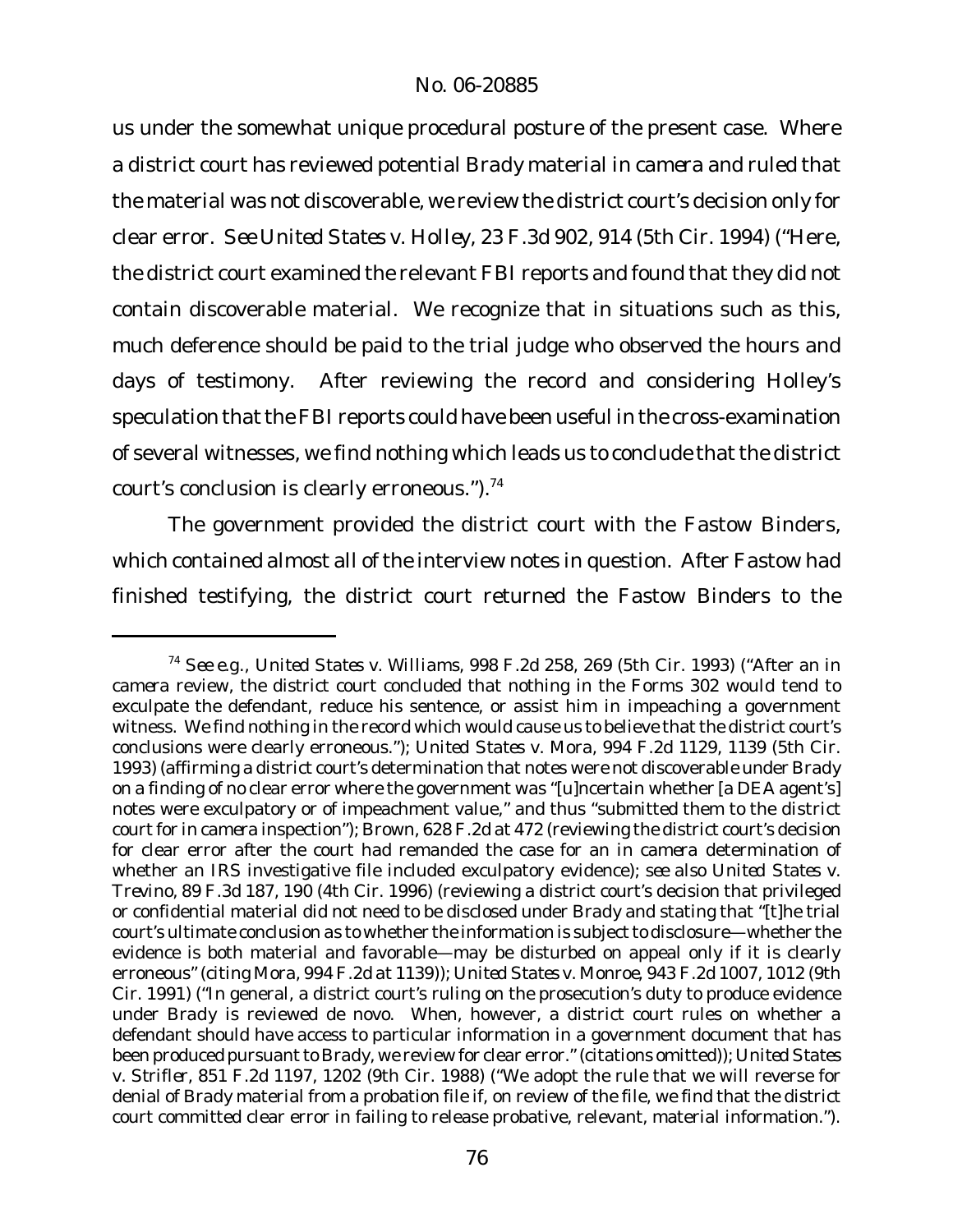government, stating, "I don't think [the defense] is going to need them." This indicates that the district court found, albeit implicitly, no Brady material in the Fastow Binders. *Cf. United States v. Lampazianie*, 251 F.3d 519, 526 (5th Cir. 2001) (suggesting that a district court's evaluation of sealed evidence coupled with a later decision that the evidence remain sealed raised a "reasonable inference that the district court . . . found nothing exculpatory in the relevant documents"). Because the district court reviewed most of the interview notes and found no *Brady* material, we review the district court's decision regarding those notes for clear error.

Although clear error is the appropriate standard of review, we cannot review Skilling's remaining *Brady* claims involving the notes that the government did not provide to the district court. For whatever reason, the government did not submit all of the interview notes to the district court, and the district court never had a chance to review these excluded notes for *Brady* material. As mentioned above, we cannot address an alleged *Brady* violation for the first time on appeal. The proper avenue for Skilling to raise his claims regarding the notes that were not in the original Fastow Binders would be a Rule 33 motion for a new trial.

The government provided Skilling with 302s summarizing the contents of the interview notes. As noted above, materiality often depends on the value of the suppressed evidence relative to the disclosed evidence; where suppressed evidence is merely cumulative, no *Brady* violation occurs. *Sipe*, 388 F.3d at 478 (citing *Spence v. Johnson*, 80 F.3d 989, 995 (5th Cir. 1996)). In Skilling's case, this means that there was no *Brady* violation if the information in the 302s is duplicative of that in the interview notes. As we must analyze the materiality of any suppressed, exculpatory evidence cumulatively, we save our materiality discussion until after we have addressed each alleged suppression.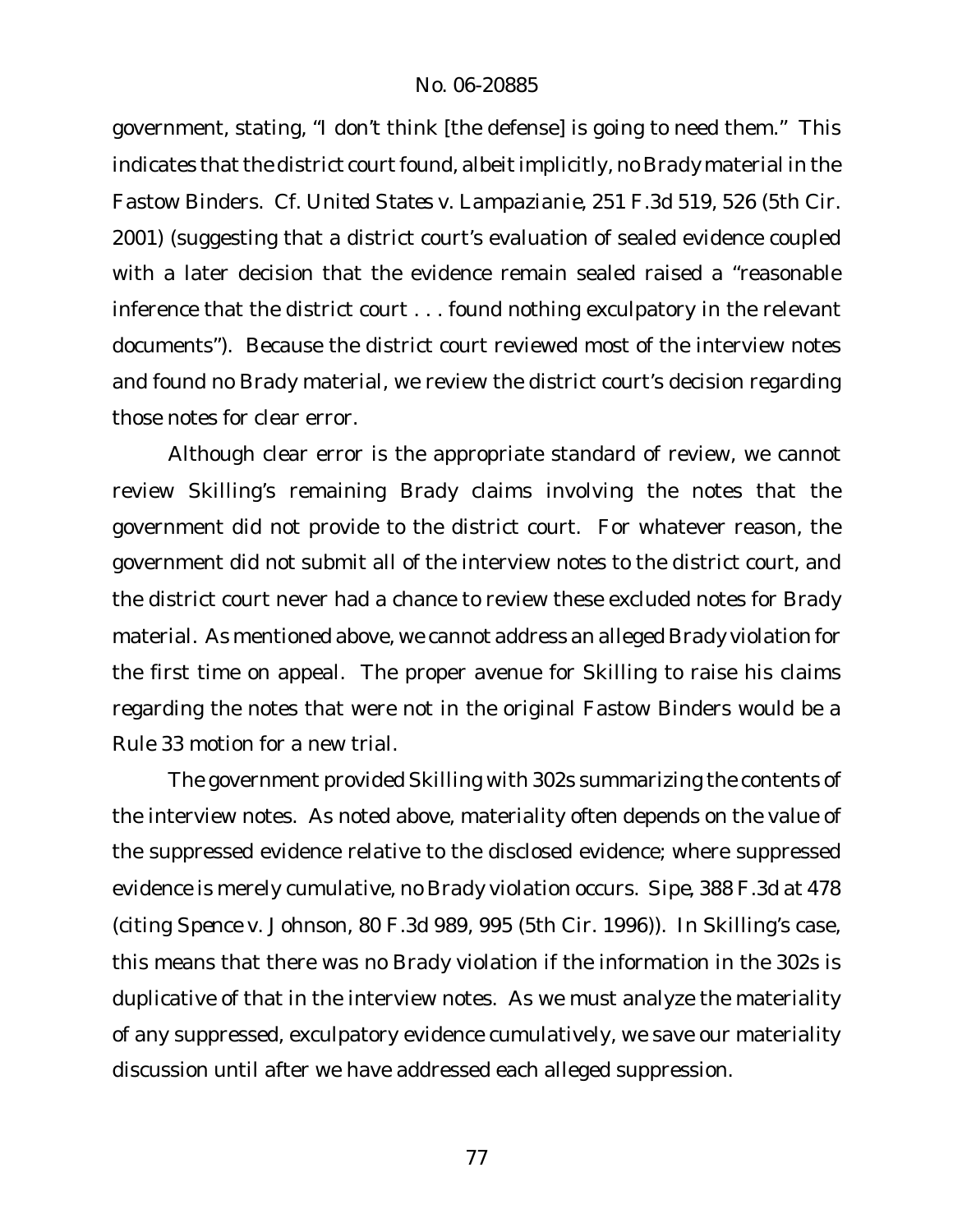Finally, throughout this section we quote extensively from Skilling's brief, the 302s, and the interview notes. Unless otherwise noted, all alterations, omissions, emphases, and errors are as they appear in these documents. In particular, we have endeavored to present the handwritten interview notes as accurately as possible and have noted when words are illegible.

**1. Global Galactic**

Skilling first claims that the 302s omitted one of Fastow's statements in the interview notes relating to the Global Galactic document. As we mentioned earlier, Global Galactic was Fastow's handwritten list that memorialized the otherwise undocumented side deals between LJM and Enron. In preparation for a meeting with Skilling, Fastow compiled a list of talking points that included the confirmation of Global Galactic. At trial, the government used this talking points list to argue that Skilling was aware of the side deals described in Global Galactic. Fastow testified that he recalled discussing the talking points list with Skilling "pretty completely," and the government introduced the talking points list to credit this testimony.

The interview notes, however, contain a statement from Fastow that he "doesn't think [he] discussed list w/JS."<sup>75</sup> (alteration added). The 302s contain no mention of this statement. This statement, Skilling argues, was valuable impeachment material that the government suppressed in violation of *Brady*. Skilling also asserts that this statement corroborated his testimony that he did not discuss Global Galactic with Fastow and suggests that the government knowingly presented false testimony. The government responds that the statement is of little impeachment value and was omitted from the Fastow Binders because Fastow made this statement while discussing Enron Wind, a subject unrelated to the trial.

 $75$  It is unclear whether the "list" spoken of refers to Global Galactic or the talking points list.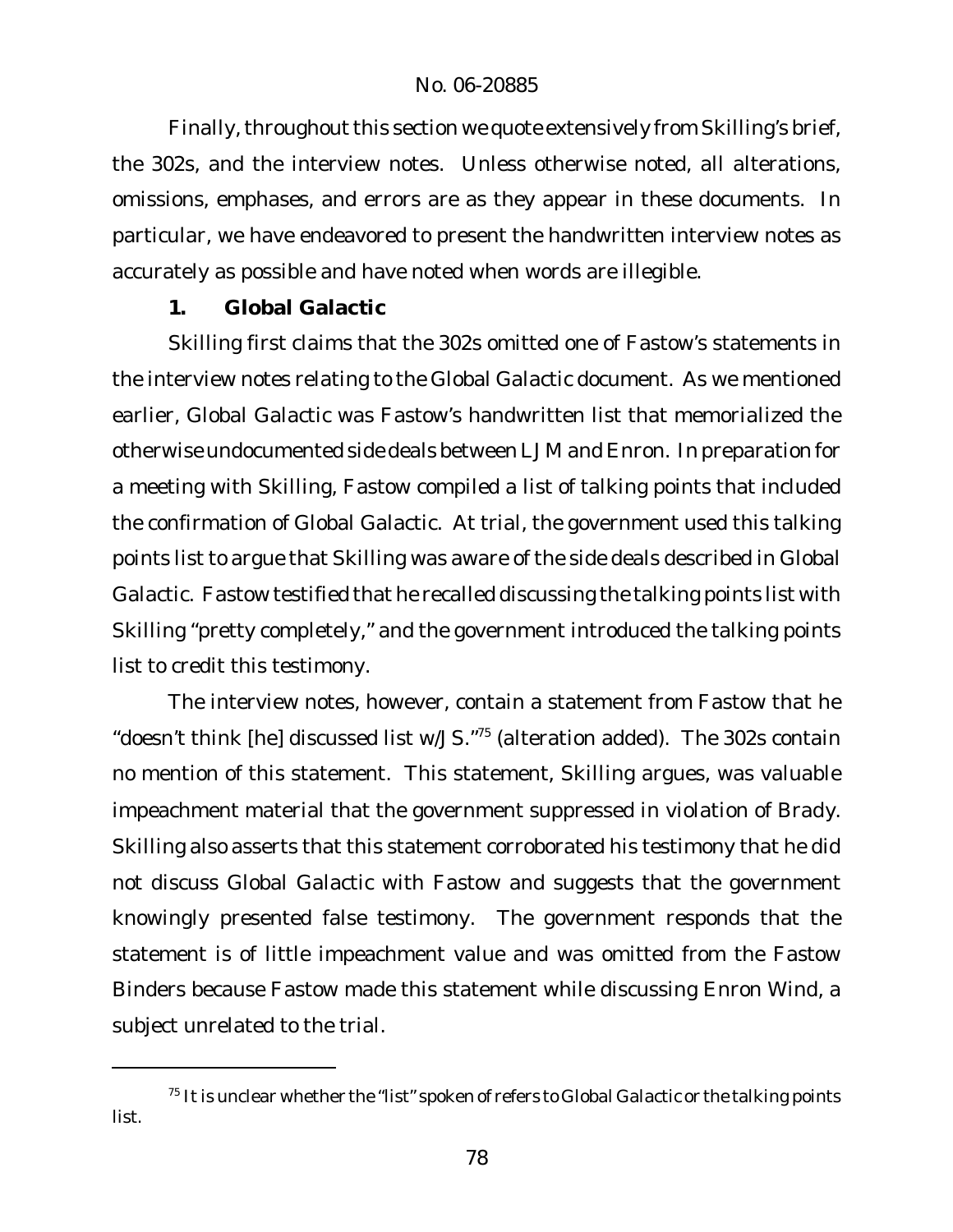We find the omission of this statement from the 302s troubling. Perhaps even more troubling is that the government never disclosed the page of interview notes containing this statement to the district court. However, because the district court never had the opportunity to consider this page of interview notes, we cannot address this *Brady* claim for the first time on appeal. The district court did not assess the materiality of this statement or determine whether its suppression violated *Brady*. Thus, there is nothing for us to review. Skilling must bring this claim to the district court before we can address it.

### **2. The Raptors**

As we described above, the Raptors were structured finance vehicles that Enron used to hedge its investments and transfer underperforming assets off of its books. Enron enlisted the Fastow-run LJM, an "independent" third party, to own a portion of the Raptors. The government alleged that a secret side deal, or "quid pro quo," existed between Enron and LJM, meaning that LJM was not an independent third party because its equity was never at risk. Under this quid pro quo, Enron guaranteed LJM that it would recoup its \$30 million dollar investment in the Raptors plus \$11 million dollars in profit (the quid) and, in return, LJM would let Enron hedge any asset at any price without performing due diligence (the quo). The documents creating the Raptors did not include this secret side deal.

Skilling argues that the government suppressed exculpatory statements that Fastow made regarding the Raptors and posits that Fastow's trial testimony was inconsistent with a number of pages in the interview notes. The government responds that Skilling misunderstands the notes, and we agree.

> **a. Whether Arthur Andersen Knew About the Quid Pro Quo**

The government asserted that Skilling and Enron hid the quid pro quo from Arthur Andersen. As part of his reliance defense, however, Skilling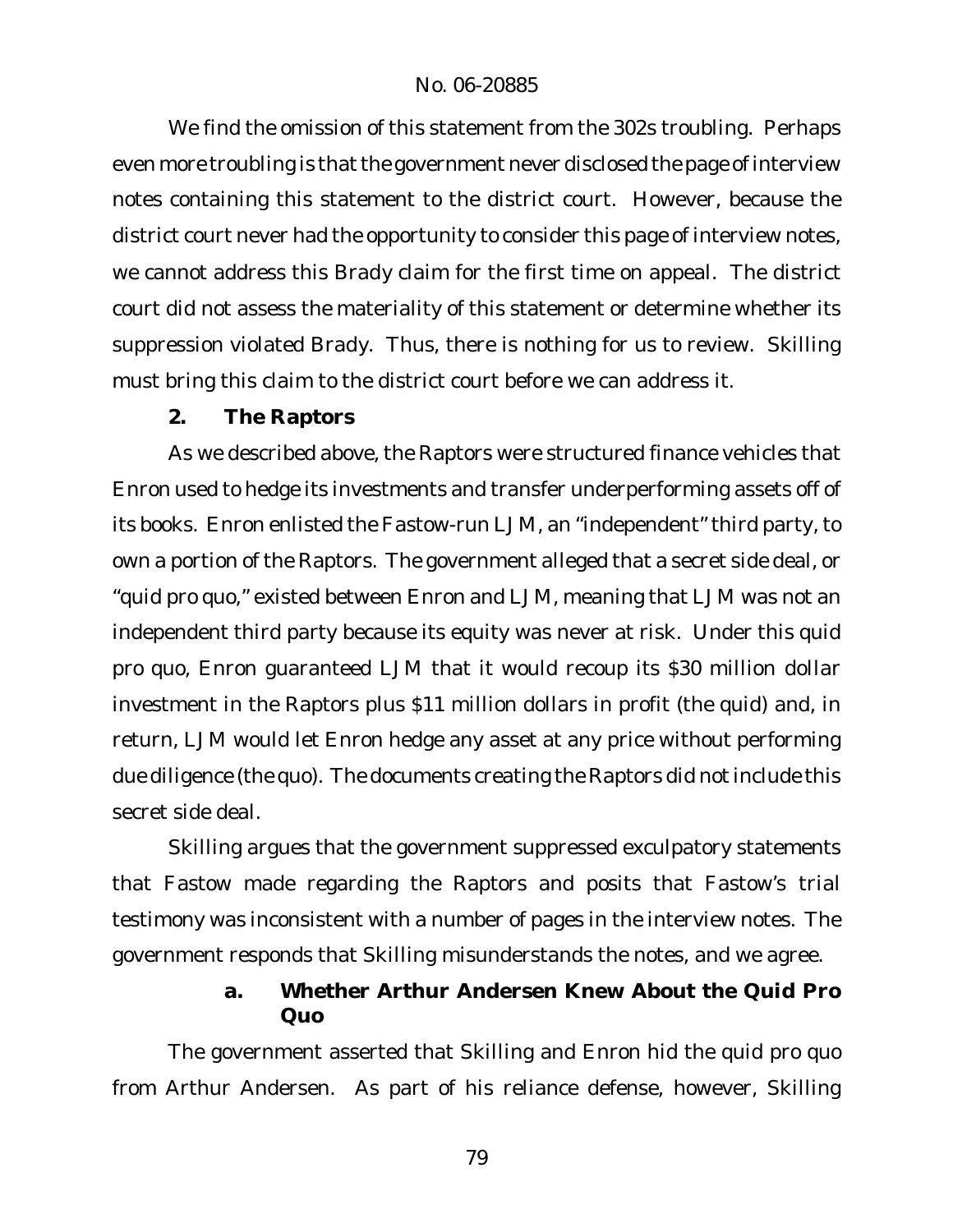claimed that Arthur Andersen was fully informed about and approved the transactions involving the Raptors. At trial, Fastow testified that Arthur Andersen had "checked off on" every aspect of the Raptors except the quid pro quo. This testimony is consistent with the 302s, which indicate that "Fastow believe[d] Enron showed AA the entire deal except for the quid pro quo," (alteration added), and that "Fastow never thought it could have been a problem for AA." Skilling asserts that Fastow's statements in the interview notes are inconsistent with this testimony. In so doing, Skilling either misunderstands or misrepresents the notes.

Skilling points to five statements in particular that he alleges demonstrate Arthur Andersen's knowledge and approval of the quid pro quo. Skilling first asserts that the government improperly withheld the following statement, as he presents it (with his own emphasis) in his supplemental brief:

*They [Rick Causey's group and the many other people working on Raptors] didn't think that QPQ was wrong – Didn't think should be hiding this.*

Skilling characterizes "They" as including "many other people working on the Raptors," and implies that this group included Arthur Andersen. Thus, according to Skilling, this note is contrary to the 302s and Fastow's testimony.

Skilling misrepresents this statement. The context of the interview notes indicates that "They" referred to Enron employees, not to Arthur Andersen auditors. Indeed, the sentence just preceding this statement indicates that the statement only referred to members of Rick Causey's group:

Don't know who else in RC's group knew, But deal not a secret. They didn't think that QPQ was wrong. – Didn't think should be hiding this.

This statement does not indicate that Arthur Andersen knew of the quid pro quo. Further, the 302s relate the information that members of Causey's group knew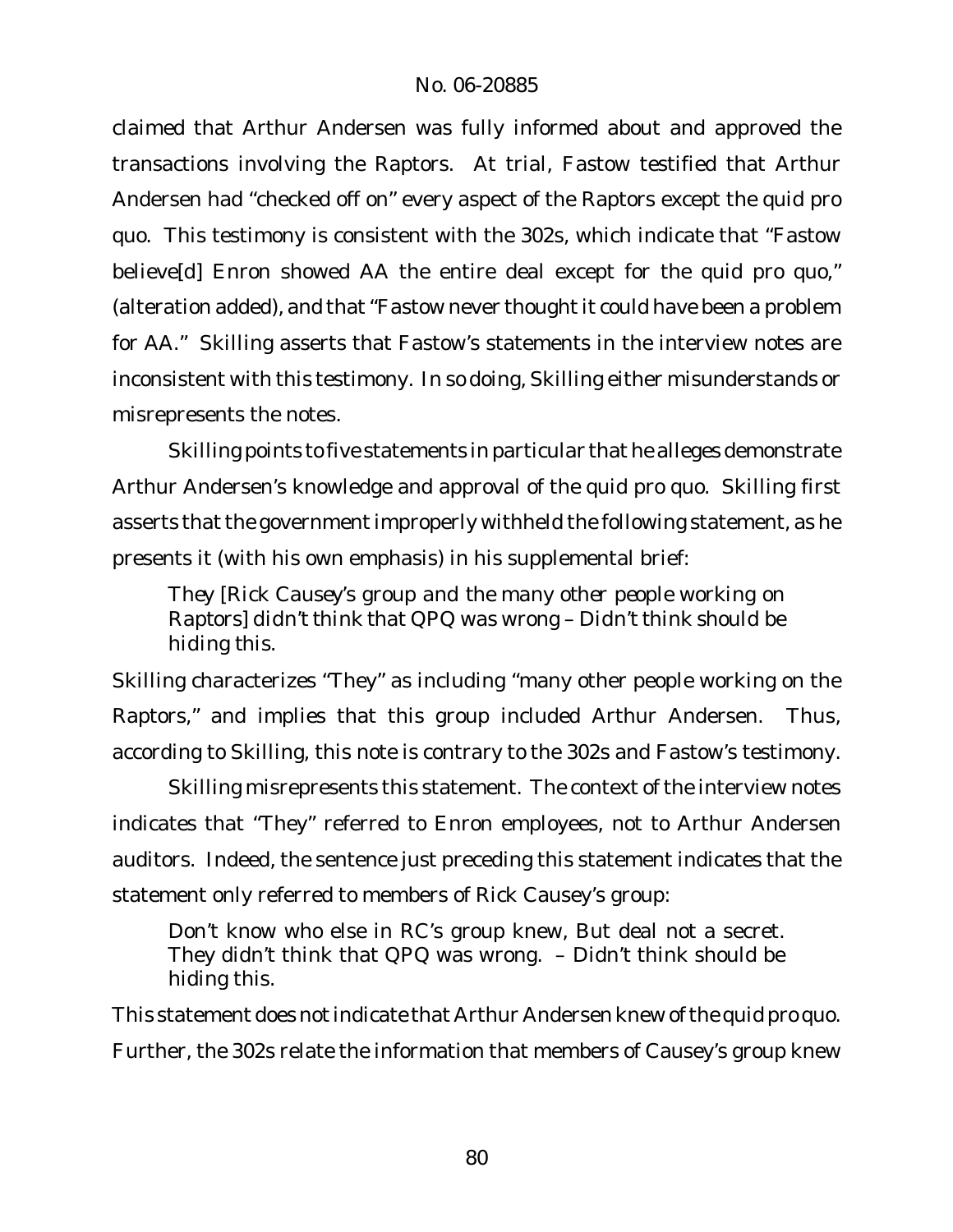about the quid pro quo. Thus, this statement in the interview notes was consistent with the 302s.

Skilling also asserts that the government improperly withheld the following statement from the interview notes, which we copy exactly as it appears in Skilling's supplemental brief:

Every lawyer involved understood this [quid pro quo]. *Not a secret. Never on ASF's mind that hidden from AA.*

Again, as the government points out, Skilling misrepresents the interview notes. The interview notes do not indicate that every lawyer involved knew of the quid pro quo, as Skilling's alteration suggests. This statement appears under the heading, "Who knew there was no business purpose to \$41 Mil put," referring to the \$41 million dollars that Enron guaranteed LJM. In the statement, "Every lawyer involved understood this," "this" refers to the lack of a business purpose. The lack of a business purpose was "Not a secret." Moreover, it was "Never on ASF's mind that [the lack of a business purpose was] hidden from AA." (alteration added). The government included this information in the 302s, which stated,

Mike Edsall and every other lawyer involved in fashioning the Raptors understood that there was no business purpose for the \$41 million put. It was never a secret and Fastow never thought it could have been a problem for AA.

Thus, the government did not suppress any exculpatory information by refusing to disclose this statement in the interview notes.

Third, Skilling asserts error in the government's refusal to disclose the following statements from the interview notes, again copied exactly as Skilling presents them in his supplemental brief:

QPQ – discussed w/ RC [Causey] + BG [Glisan]. (1) *not a secret.* No reason not to discuss together. Was built into structure in a way, but not valuation issue. (2) discussed w/ RC, JS [Skilling] + BG. (a) *QPQ valuation issue was not a secret to AF – no attempt to conceal.*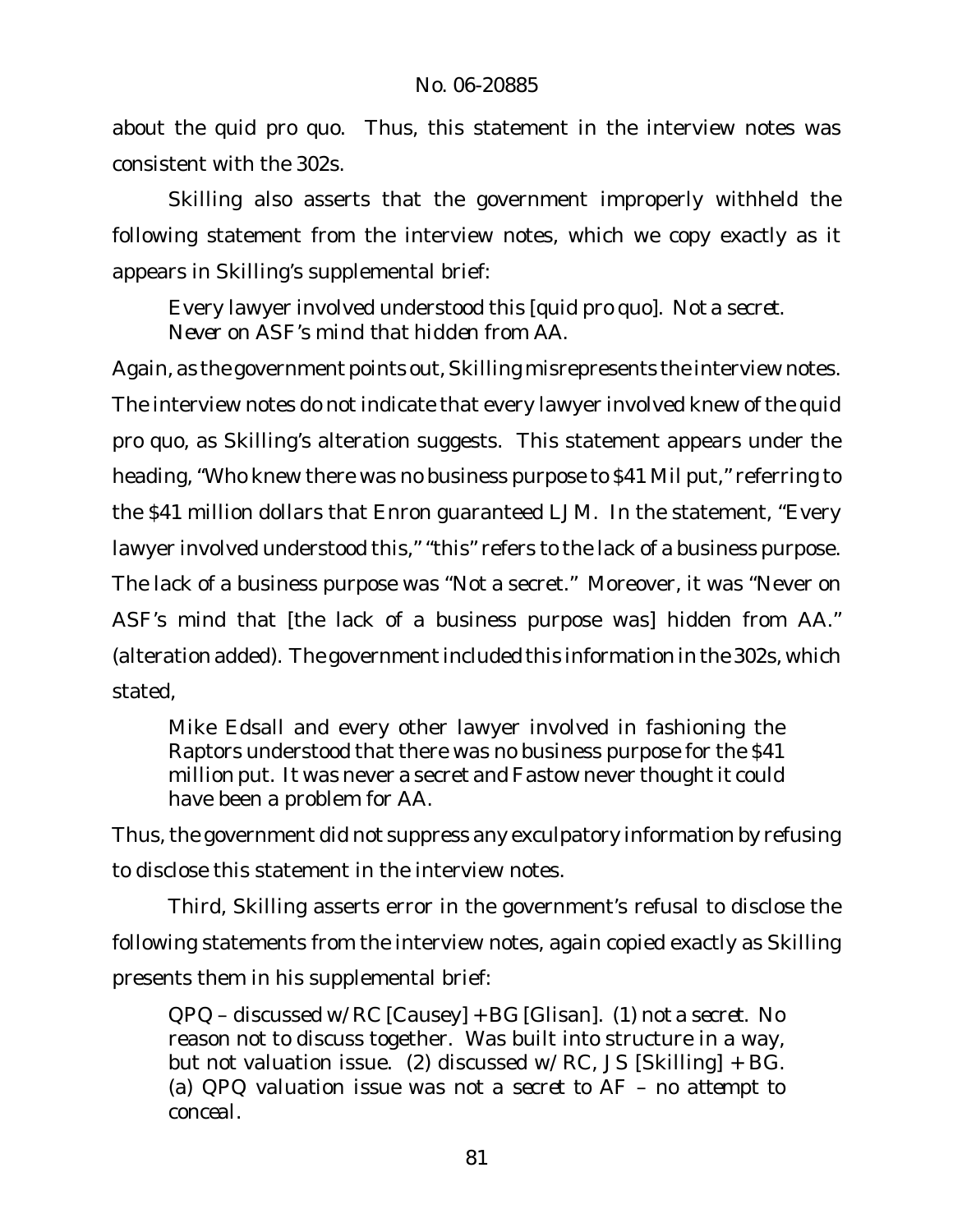#### No. 06-20885

What does this say about AA's role. (1) Opinion  $\ddot{\text{o}}$  AA's role was to help EN find ways to navigate through the rules to find a way for EN to get treatment it desired. They did this through a very technical analysis of the rules. (2) *Did AA know this was return of money? AF's opinion: AA knew.* AA actively helping EN to find ways to navigate around the rules.

*AF believed they (AA) were complicit. AF never doubted that EN was sharing entire deal w/ AA.*

The first statement, although cryptic, says nothing about Arthur Andersen. Although Skilling appears to emphasize the statements that the quid pro quo was not a secret, these seem to relate only to the fact that it was not a secret to the individuals named in the note. Further, the 302s indicate that both Causey (RC) and Glisan (BG) were aware of the quid pro quo. The 302s also state that Skilling knew that the purpose of the Raptors was to conceal Enron's valuation of the assets. The first statement thus contains nothing regarding Arthur Andersen's knowledge of the quid pro quo, and the 302s disclose the other information.

Skilling takes the second and third statements out of context. Although all three statements are on the same page of interview notes, the second and third statements appear further down the page from the first and are under the separate heading, "What is AF + BG mindset w/ BG says all we have to do is treat it as 'on', not 'of,'" and the subheading, "What does this say about AA's role." These statements concern Arthur Andersen's approval of the \$41 million dollars that LJM received from the Raptors. As Enron and LJM originally structured the deal, LJM was to receive the \$41 million as a return *of* capital. Arthur Andersen approved the deal only after this was changed to a return *on* capital. Thus, the second statement regarding what Arthur Andersen "knew" refers to the improper characterization of LJM's return, not the quid pro quo.

Finally, although Fastow's statement that he believed Enron was sharing the entire deal with Arthur Andersen is facially inconsistent with his statement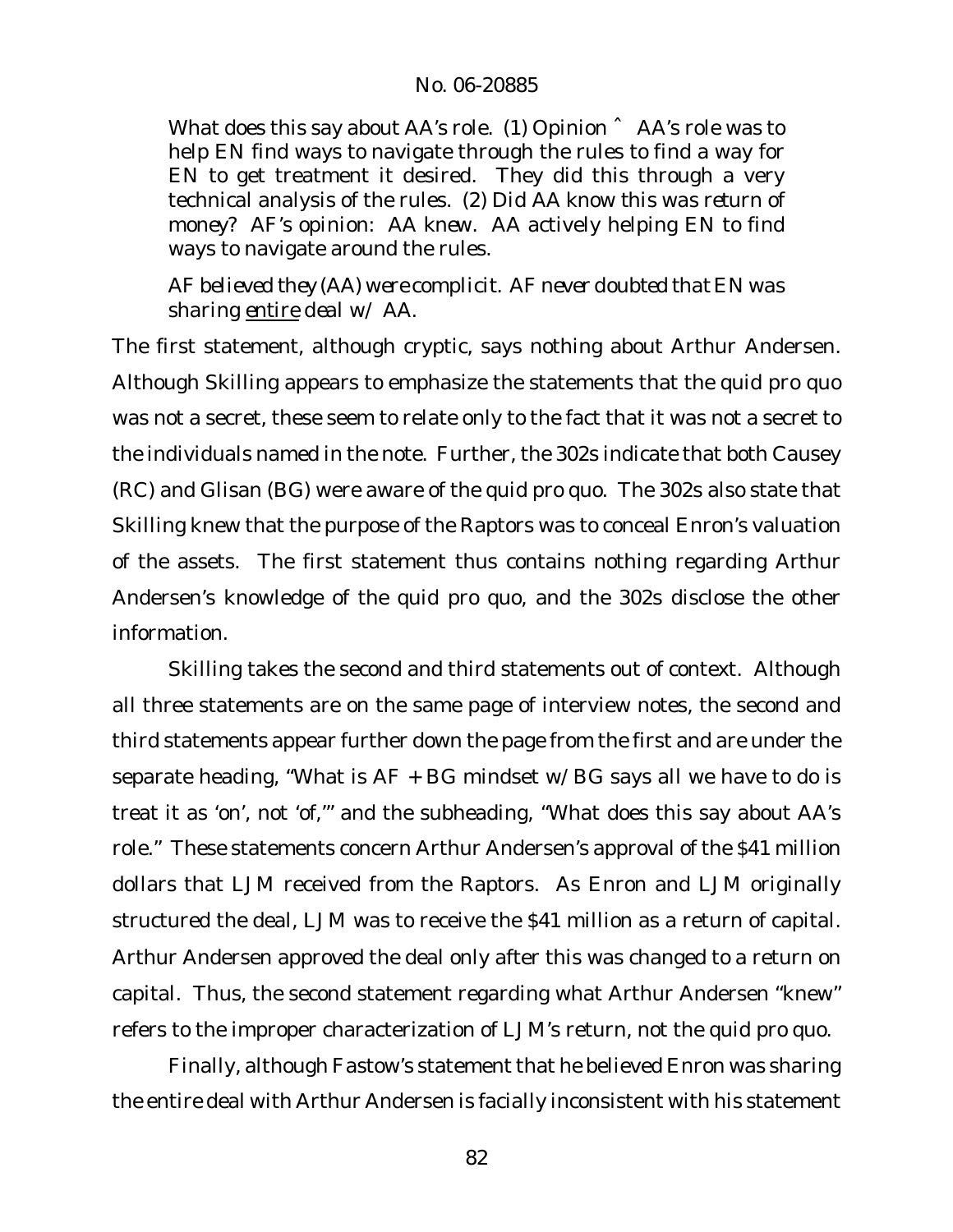that Arthur Andersen approved everything except the quid pro quo, the statements are not conflicting when placed in context. This third statement appears in a discussion concerning the treatment of LJM's return. That is, this statement regards only the "quid" portion of the side deal; it says nothing about Arthur Andersen's knowledge of LJM's agreement to accept Enron's asset valuations for hedges. Further, the 302s correctly reflect that Arthur Andersen was aware of the improper treatment of LJM's return:

AA knew that LJM2 was receiving its capital plus a profit but AA always helped Enron find ways around the rules. AA had to know what was going on, because the deal had already been documented with the \$41 million put, failed and was revived by this one change [from "of" to "on"]. AA had to understand what was happening. Fastow believes Enron showed AA the entire deal except the quid pro quo.

(alteration added). Thus, the statements in the interview notes add little to what Skilling already knew from the 302s.

# **b. Whether Skilling Knew About the Quid Pro Quo**

Skilling next contends that the government suppressed statements indicating that he did not know about the quid pro quo. At trial, Fastow testified that he discussed the quid pro quo with Skilling. But during his first interview with the government about the quid pro quo, Fastow identified only four people—besides himself—who were aware of the quid pro quo. Skilling was not one of those people. Skilling asserts that the government violated *Brady* by refusing to disclose that Fastow did not mention Skilling during this first interview.

Skilling, however, is mistaken. The government released two 302s, one from December 2003 and one from January 2005. In the first 302, Fastow listed a number of people that knew of the quid pro quo and did not include Skilling. In the second 302, Fastow said that Skilling did know of the quid pro quo.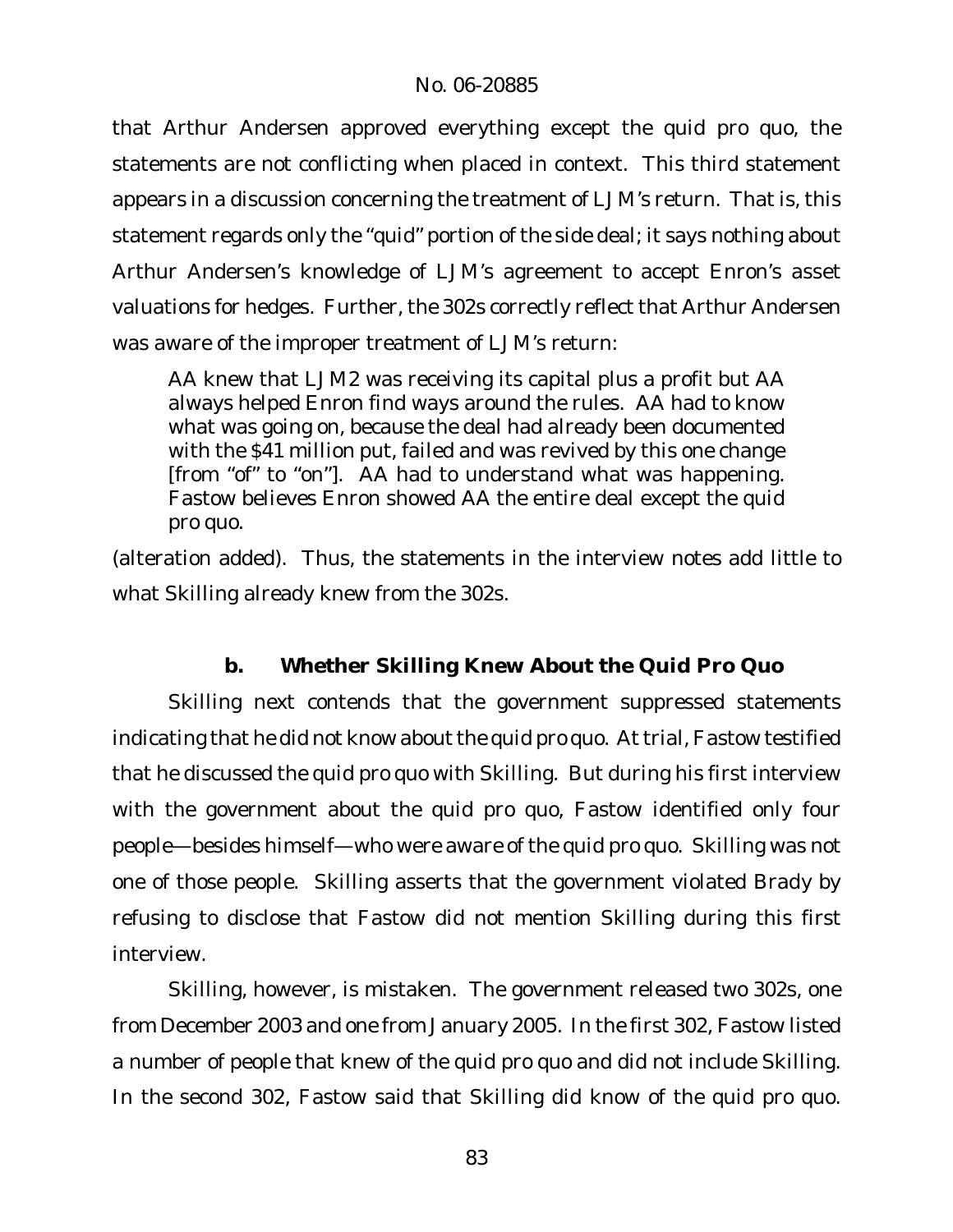Skilling should have recognized that Fastow's recollection had changed.<sup>76</sup> Consequently, it is not clear to us that Fastow's failure to mention Skilling during the first interview was even suppressed, much less material.

Skilling also contends that the government should have disclosed a specific statement concerning Skilling's knowledge about the quid pro quo. As Skilling presents this later statement from the interview notes in his supplemental brief,

*Not sure what Skilling knew.* Causey + Glisan explained structure to JS [Skilling].

1) Told JS that BG [Glisan] solved problem on back end.

2) *Don't know if JS can say he didn't know about QPQ*, but shouldn't matter b/c entire purpose of Raptor is to conceal financials of ENE – This continues through Restructuring etc.

The indication in the undisclosed statement that Causey and Glisan explained the quid pro quo to Skilling suggests exactly what the 302s state: that Skilling understood the quid pro quo. Additionally, the differences between the December 2003 and January 2005 302s mitigate any harm from the nondisclosure of this statement. In later interviews, Fastow repeatedly stated that he discussed the quid pro quo with Skilling. One interview note in particular reads,

Discussed Quid Pro Quo w/JS during meetings. Information conveyed was to make sure JS understood + approved structures and understood the QPQ.

Based upon this and other statements, the second 302 stated that "Skilling understood the quid pro quo." That is, the December 2003 302 did not list Skilling as having any knowledge of the quid pro quo, but the January 2005 302 did list Skilling as having this knowledge. Thus, the 302s' different statements about who knew of the quid pro quo should have given Skilling adequate warning that there might be inconsistencies in the interview notes. Based on

 $76$  The government explains Fastow's shifting recollection by asserting that Fastow remembered more things as he reviewed additional documents.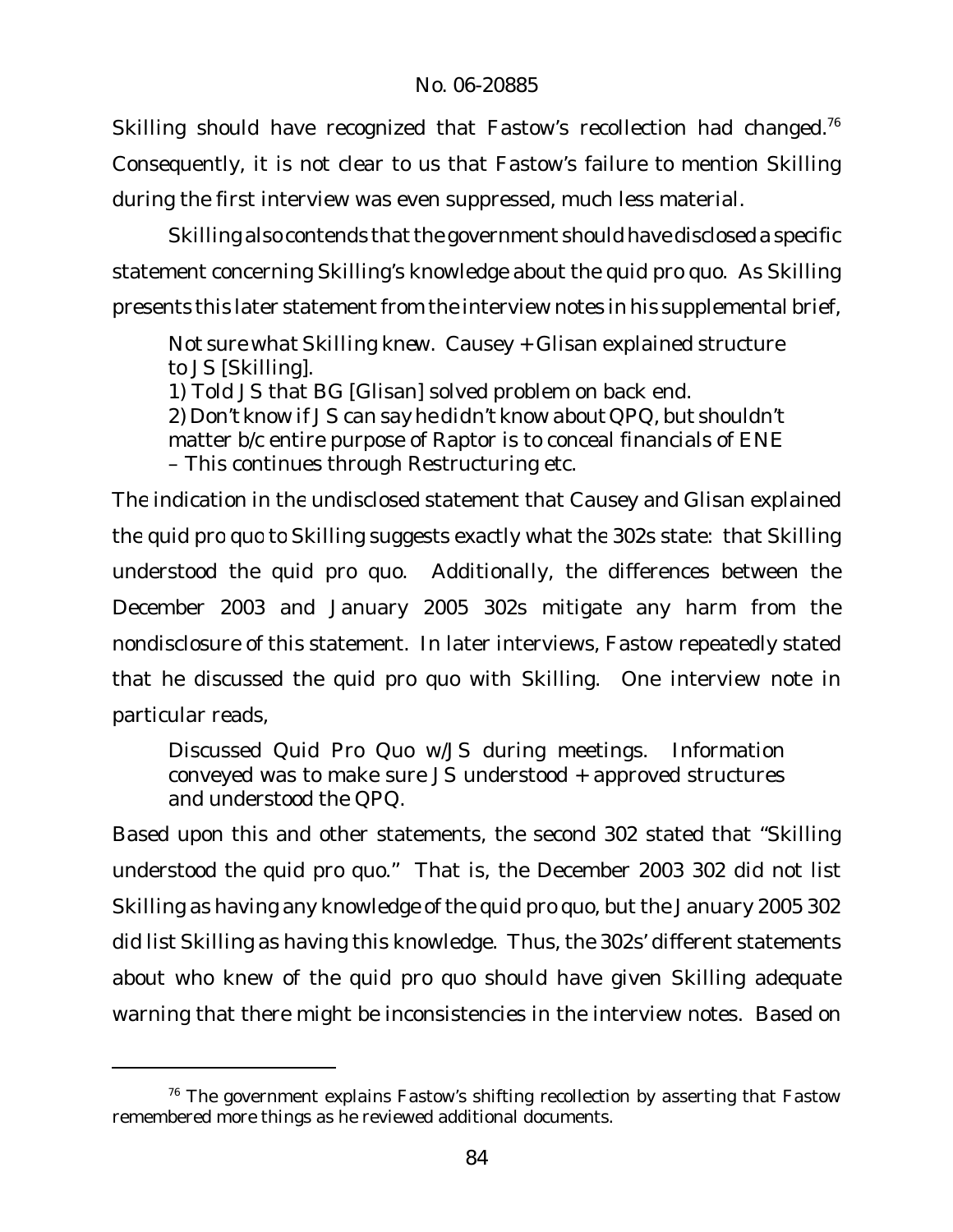this discrepancy, Skilling should have been on notice of Fastow's potentially inconsistent recollection and could have questioned him about this on crossexamination.

> **c. Whether Arthur Andersen Approved the Asset Valuations That Were Part of the "Quo"**

Skilling also contends that the government suppressed Fastow's statements indicating that Arthur Andersen approved the valuations of assets that Enron hedged in the Raptors. At trial, Fastow testified that LJM allowed Enron to put assets into the Raptors "at whatever level they wanted" without performing due diligence because LJM had no equity at risk. Skilling contends that LJM entered the Raptor transactions not because it had no equity at risk, but because an independent appraiser—Arthur Andersen—approved the valuation. Skilling posits that the interview notes support his assertion. As Skilling states in his supplemental brief,

In an interview with the Task Force, Fastow conceded he "instructed LJM people to accept [Enron's] valuations" not because LJM2 had *no* equity at risk, but "b/c [Arthur Andersen] would approve [the] valuations."

(quoting interview notes). Skilling asserts that this statement is inconsistent with the 302s, which stated,

LJM2 would not do due diligence but simply accepted the valuations on Enron's books. AA had already signed off on these valuations.

Again, Skilling is mistaken. Without alterations, the statement in the interview notes reads,

AF instructed LJM people to accept ENE valuations b/c AA would approve valuations. AF told LJM people would be accommodating to EN on valuation.

Contrary to Skilling's interlineation, this statement does not contradict the government's assertion that LJM entered into the Raptor transactions because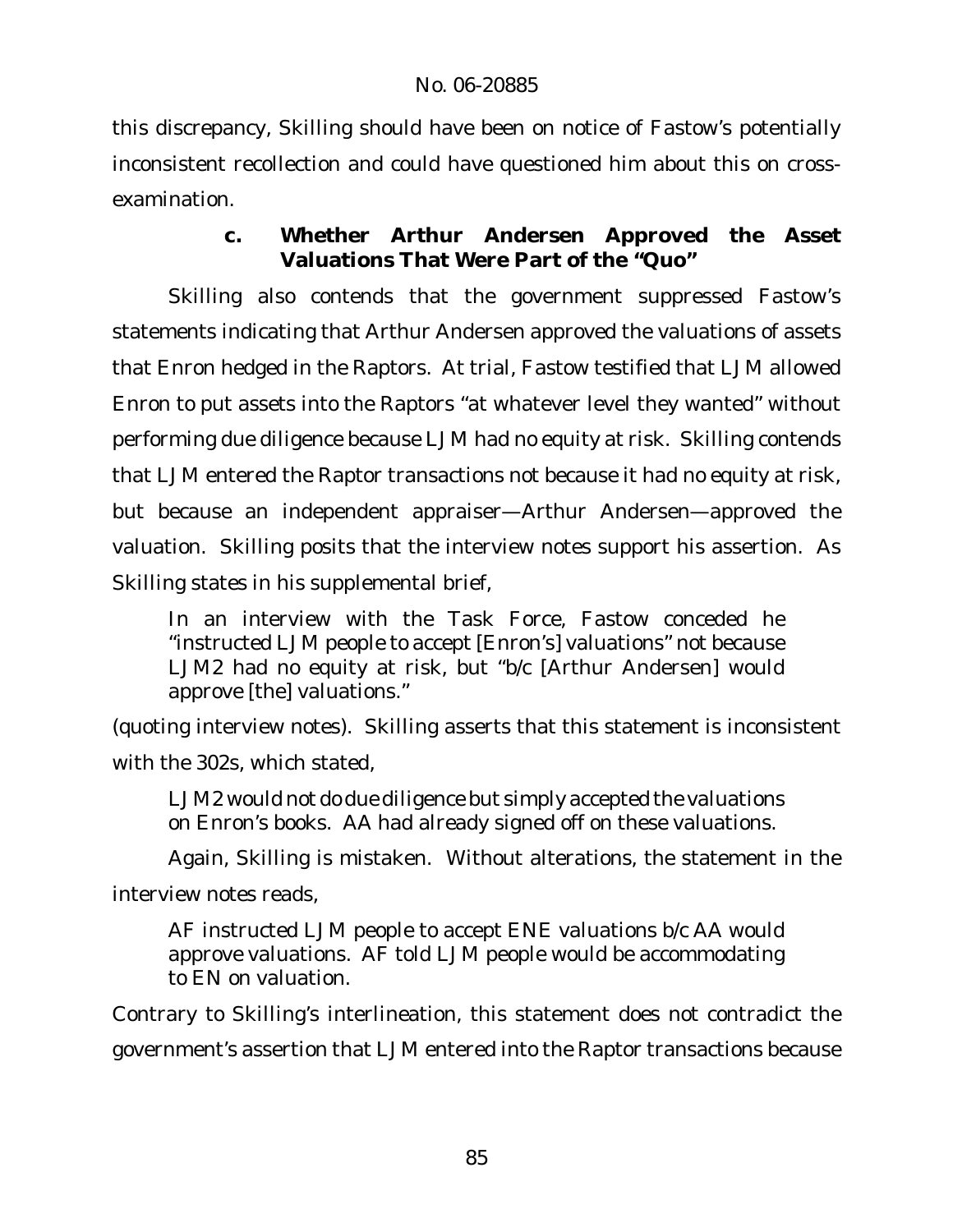it had no equity at risk. Nor is it much different from the 302. Further, the 302 is consistent with another page of the interview notes:

Told JS – can't get price on these things – due diligence took to long – would use ENE value on books – AA already signed off.

Thus, they are of little exculpatory value.<sup>77</sup>

**3. Cuiaba**

In September 1999, Enron sold a minority interest in a Brazilian power plant called Cuiaba to LJM, allegedly to meetits third quarter earnings targets. According to the government, Skilling promised Fastow that if Enron could not find another purchaser for Cuiaba, it would buy back the interest from LJM at a price that would ensure LJM did not lose any money on the deal. This guarantee eliminated any transfer risk, rendering Enron's recording of earnings from the sale improper. Skilling asserts that the government failed to turn over relevant portions of the interview notes involving this transaction.

**a. Whether Skilling Made a Guarantee to LJM**

At trial, Fastow testified that Skilling personally gave him the guarantee, although he admitted that Skilling did not use any words such as "promise." Skilling contends that the government suppressed a number of statements in the interview notes that contradict Fastow's testimony. We address each in turn.

First, Fastow testified that Skilling called Fastow into his office and pressured LJM into purchasing the interest in Cuiaba. Skilling suggests that Fastow's testimony indicates that it was Skilling's idea that LJM purchase Cuiaba, and that this idea originated during their September 1999 meeting. One 302 also suggests that the idea originated with Skilling, stating that "SKILLING wanted LJM1 to purchase interest in Cuiaba." Skilling contends

 $77$  Skilling attempts to bolster his arguments with Fastow's testimony in litigation that occurred after Skilling's trial. For the reasons discussed above, we cannot review this testimony as evidence of a *Brady* violation for the first time on appeal.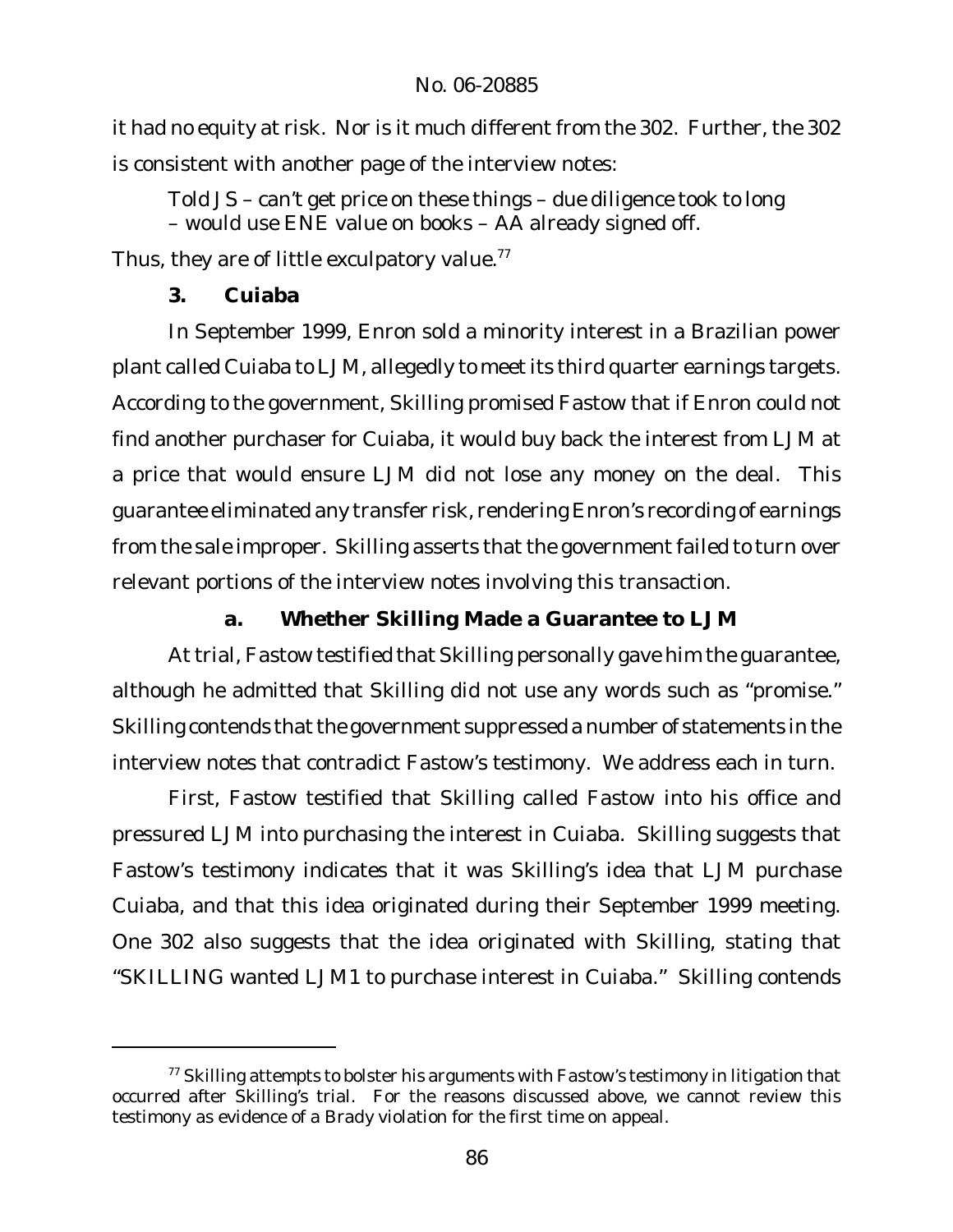that the following statement in the interview notes contradicts Fastow's testimony and the 302s:

May have been AF's idea to have LJM buy + LJM would be considered a hero b/c allowed EN to make #'s.

Skilling thus suggests that the government suppressed information that would have allowed him to impeach Fastow's testimony on this issue.

Even if we take Fastow's testimony and the 302s to indicate what Skilling suggests, $78$  he already had information indicating that the idea for LJM to buy Cuiaba might have originated with Fastow. The 302s indicated that Fastow gave Cuiaba as an example of a deal that LJM could do with Enron during a June 1999 presentation to the Enron Board of Directors. This presentation took place months before Skilling and Fastow agreed that LJM would purchase Cuiaba. Thus, the government already disclosed the information in the statement through the 302s.

Second, Fastow testified at trial that Skilling told him that he would not lose any money in the Cuiaba deal. One 302 indicated that "SKILLING gave FASTOW a 'bear hug' which was an assurance that LJM1 would not lose any money on the Cuiaba project." Skilling contends that Fastow's language in his testimony and the 302 are different from that used in the interview notes. In one interview, Fastow reported that Skilling said LJM was "going to be fine." In another interview, Fastow reported that Skilling said "LJM would not get stuck w/ asset – or something similar." Skilling asserts that this variation in language severely calls into question Fastow's ability to recall accurately his conversation with Skilling.

 $78$  It is not clear to us that the 302s indicate that the idea originated with Skilling; they seem to indicate only that Skilling wanted the deal to happen.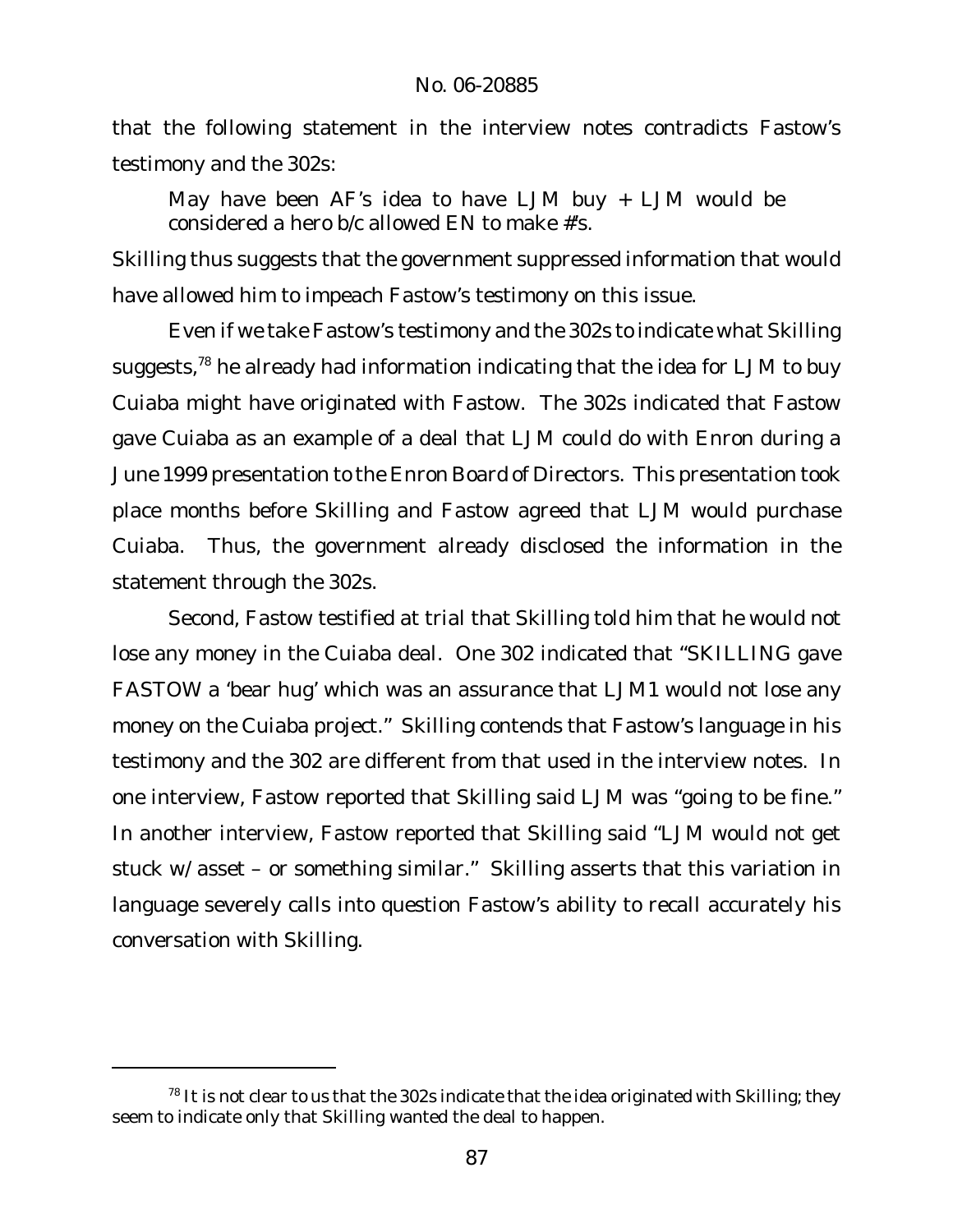Again, Skilling misrepresents the context of the interview notes by selectively quoting from them. One of the notes to which Skilling points, from an interview on January 20, 2004, states,

Toward end of 3rd Q '99–SA group determined not going to make #s.

solution was they would sell piece of Cuiaba to LJM – 2–3 wks b/4 end of q – spoke to JS in JS's office. Told JS – Plant had trouble – can't do due diligence. How can get comfortable. JS gave "Bear Hug" – said going to be fine. left room thinking won't lose money. ASF understood Enron would not let LJM lose money on deal – Did not trust that JS would keep word.

In the margin next to this note is written "[illegible] LJM Won't lose [illegible] on' Deal." The other note to which Skilling points, from an interview on January

6, 2004, states,

Someone figured out selling Cuiaba would fill hole in earnings for 3Q.

a) Spoke to JS, RC,

b) Someone suggested LJM buy. Went to JS. Said understood that they want LJM to buy, but it is at end of Quarter and nobody could do the due diligence. JS said LJM would not get stuck w/ asset – or something similar.

From these notes, Skilling points to only the phrases "going to be fine" and "LJM would not get stuck w/ asset – or something similar." Neither of these statements differs much from the statement in the 302s or Fastow's testimony. In context, they all indicate that Skilling actually made the alleged guarantee. The difference in language is of little significance.

Third, Fastow testified that he knew the guarantee, or "bear hug," was wrong. Fastow also testified that the Cuiaba guarantee was the first time that Enron made such a guarantee to LJM. Skilling contends that this testimony is contradicted by Fastow's statement in the interview notes that he "didn't have feeling asking JS to do anything unusual or that hadn't been done." Skilling argues that if there were in fact a guarantee and it were the first such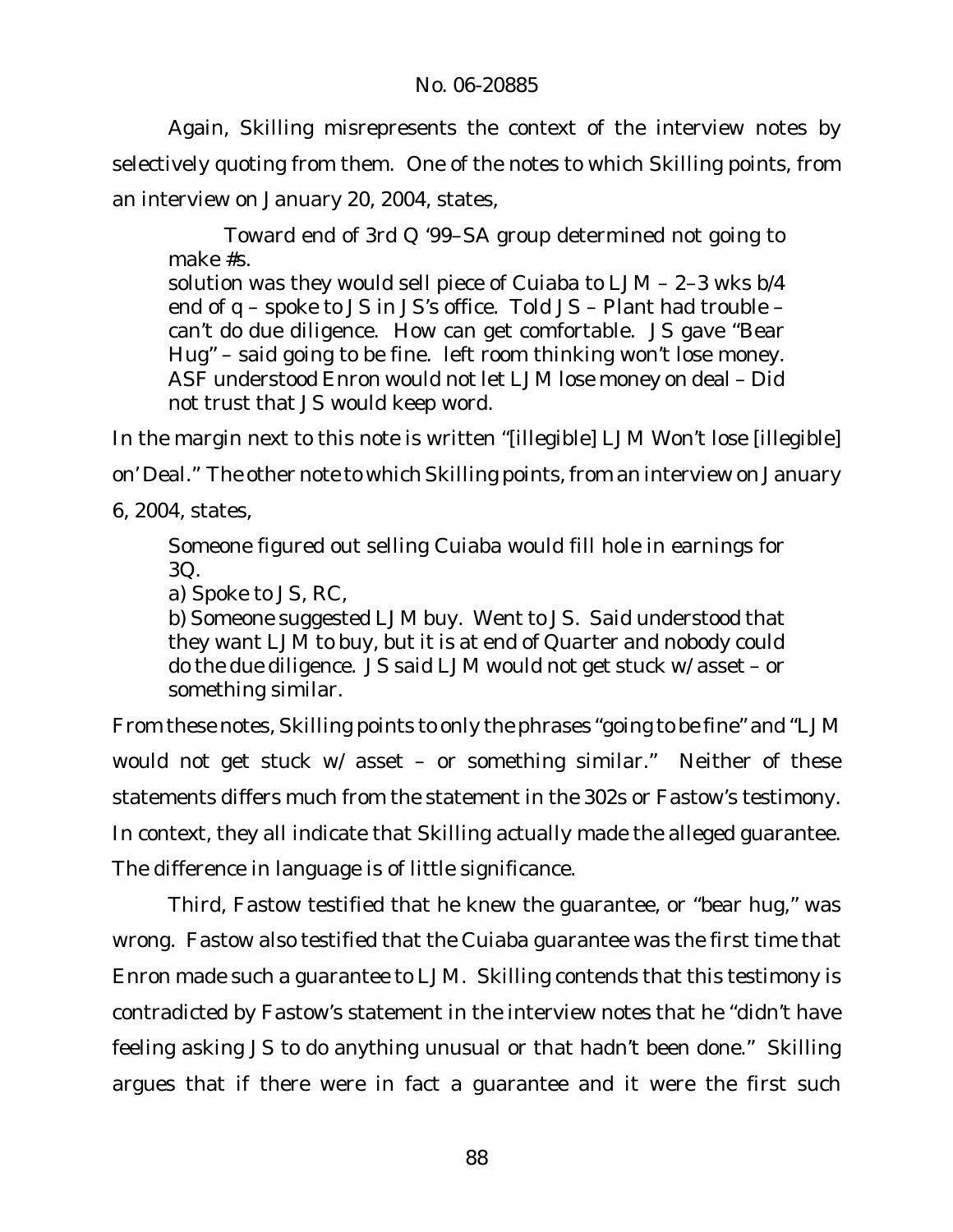guarantee, then it *would* have been unusual and *would not* have been done before. Skilling thus asserts that Fastow's statement in the interview notes is inconsistent with the government's assertion that Skilling made an unlawful guarantee to Fastow during the September 1999 meeting.

As the government asserts, Skilling again misrepresents the context of this statement. Skilling and Fastow formed LJM to conduct a particular transaction with Enron, and Cuiaba was the first deal thereafter. Thus, Cuiaba was the first opportunity for such a guarantee between Skilling and Fastow. In this context, it is difficult to imagine how Fastow could indicate that such guarantees had been done before; he was discussing the second-ever deal between Enron and LJM. The interview notes confirm this conclusion. The relevant portion of the interview notes reads as follows:

### BANKS:

Cuiaba: Thought this was an opportunity for ASF to be hero for ENE. Want to make sure JS knew this + to get assurance that would not lose money on deal. JS – AF – you do not have to worry about losing money on deal. ENE would take any action to enhance opportunity to report deal or conclude a deal. Didn't have feeling asking JS to do anything unusual or that hadn't been done. Bankers wanted credit for what they did. Wanted someone at ENE to acknowledge what bank had done. Rare for bank to do business w/out expectation of "chit" from enron.

In context, the statement indicates that Fastow did not think that it was unusual for Skilling to reward those who had helped Enron conclude a deal, not that the specific promise between Skilling and Fastow was not unusual. The statement is arguably inculpatory, as it indicates that side deals and guarantees were within the normal course of business.

Skilling's remaining argument regarding whether he made a guarantee relies on the statement "JS could have said you are stuck w/ Cuiaba" appearing in one of the interview notes. The district court did not review this note, as the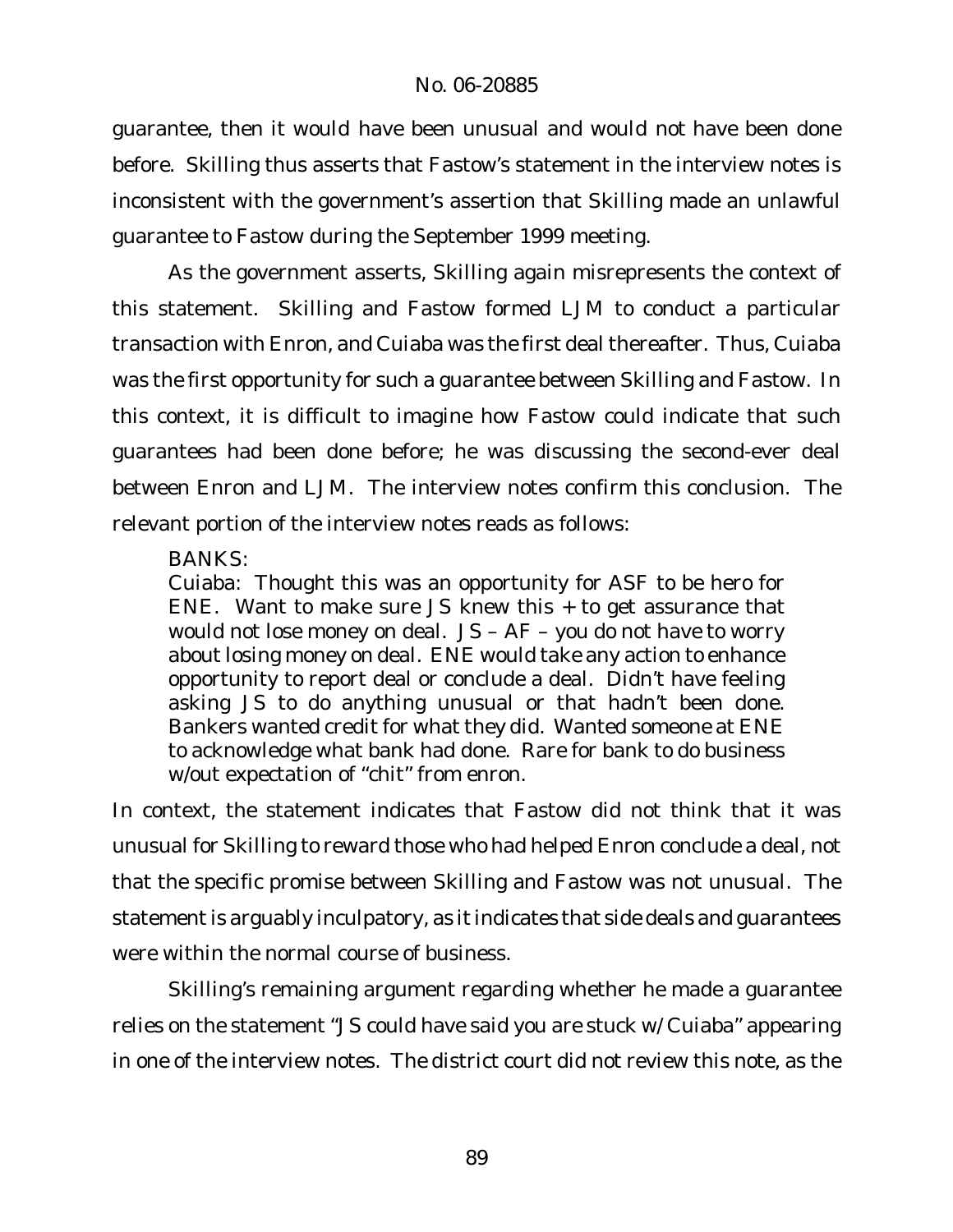government failed to include it in the Fastow Binders. For the reasons stated above, we will not address this *Brady* claim for the first time on appeal.

> **b. Whether Skilling Confirmed the Guarantee in a Conversation with Michael Kopper**

Fastow testified that Enron was going to repurchase the Cuiaba interest from LJM, but that he wished to avoid any unwelcome scrutiny of the transaction. To do this, Fastow was to nominally transfer his interest in LJM to Michael Kopper, and Kopper then was then to sell the Cuiaba interest to Enron, making it look as if Fastow took no part in the buyback. Fastow also testified that Skilling confirmed to Fastow that Enron would honor the original guarantee. Finally, pursuant to the coconspirator exception to the hearsay rule, Fastow related Kopper's statement that he had spoken with Skilling and that Skilling had confirmed the original guarantee. On these topics, the first 302 stated,

FASTOW, CAUSEY, and MINTZ all agreed and understood that Enron would honor the original "bear hug" provided by SKILLING after FASTOW disposed of his interest in LJM1. . . . FASTOW may have told KOPPER to talk to SKILLING about the "bear hug" when KOPPER purchased his interest in LJM1.

(omission added). The second 302 stated,

Cuiaba was included in LJM's sale economics and Kopper knew Enron would repurchase Cuiaba because he spoke to Skilling and Causey about the Cuiaba buy-back. Fastow asked Skilling to make Kopper comfortable with buying LJM and assure Kopper that Enron would continue to do deals with LJM. Fastow is uncertain whether he specifically mentioned Cuiaba when he asked Skilling to meet with Kopper.

Skilling contends that the government suppressed evidence in the interview notes relating to Kopper and these transactions. In particular, Skilling points to the following statement in the interview notes:

AF might have told MK to talk to JS about buyout. AF doesn't know if MK went to talk w/ JS.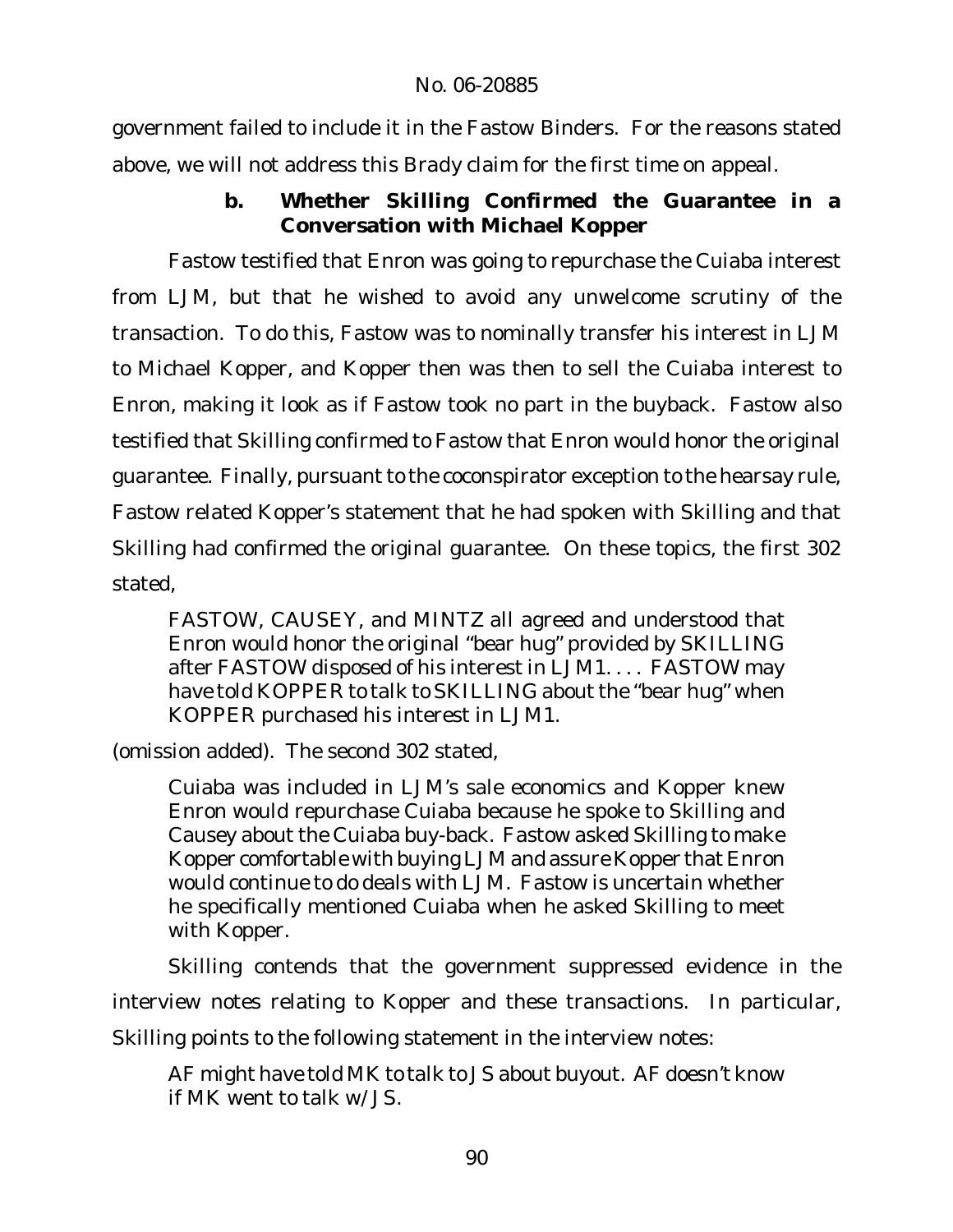Skilling argues that the statement that Fastow "doesn't know" if Kopper spoke with Skilling contradicts Fastow's testimony and the 302s, and thus should have been disclosed. Skilling asserts that the government's nondisclosure of this statement makes it "obvious" that the government "manufactured the entire Skilling-Kopper conversation and intentionally distorted the evidence to prove  $it."^{79}$ 

Once again, Skilling overstates his claim. The interview notes on which Skilling focuses are consistent with the first 302, which indicates that Fastow might have told Kopper to speak to Skilling. The lack of any information about whether Kopper followed up on what Skilling might have recommended indicates that Fastow did not know whether Kopper actually met with Skilling. Further, the statement in the second 302 that Kopper did in fact speak with Skilling, when juxtaposed against the statement in the first 302, indicates that Fastow's recollection might have changed. Skilling thus could have questioned Fastow about his changing recollection of these events.

## **4. Nigerian Barges**

According to the government, Enron wished to unload its interest in energy-producing barges moored off the coast of Nigeria. Although Fastow at first was reluctant to have LJM buy the barges, Fastow testified that Skilling again gave him an implied guarantee, or "bear hug," that LJM would not lose money in the deal. Fastow thus agreed to purchase the barges, if necessary, but wished to wait six months. To keep the barges off of its books for the interim, Enron purported to sell the barges to Merrill Lynch. Fastow secretly guaranteed

 $79$  In support of this assertion, Skilling relies on statements contained in Kopper's 302. This document is not in our record, and there is no indication that Skilling presented it to the district court. Indeed, Skilling stipulates that he obtained access to the document only recently when "counsel in another matter provided it to Skilling on the condition that [he] could use it solely in connection with [his supplemental] brief and for no other purpose without further approval." Even if we could confirm the statements that Skilling says are in Kopper's 302, we could not consider this alleged *Brady* evidence for the first time on appeal.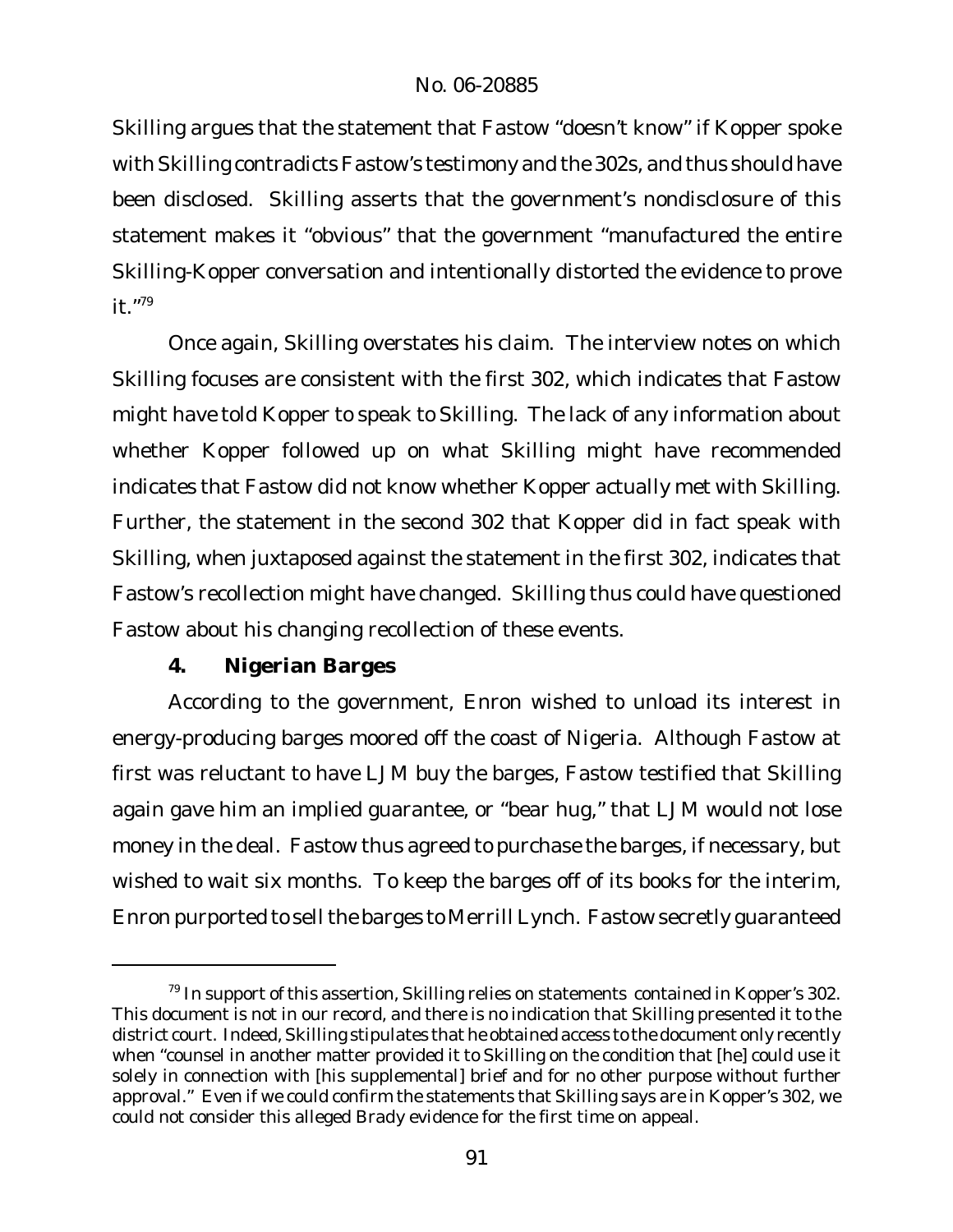to Merrill Lynch that it would receive a certain rate of return on the investment, that Enron would seek a third-party buyer, and that Enron would ensure that Merrill Lynch had resold the barges within six months. Because these guarantees prevented Merrill Lynch from having any equity at risk, this transaction was fraudulent. Skilling alleges that the government withheld exculpatory information from the interview notes regarding this deal.

**a. Whether Skilling Made a Guarantee to Fastow**

Skilling faults the government for not disclosing that, during five interviews regarding the barges deal, Fastow never asserted that Skilling gave him a "bear hug" or other guarantee. The interview notes upon which Skilling relies for this argument, however, are consistent with the 302s. Nowhere in the relevant portions of the 302s does Fastow assert that Skilling guaranteed that Fastow would not lose money on the barges deal. The only portion of the 302 that might be read as such a guarantee states,

Fastow was comfortable with Skilling's assurance that he would not be stuck with the Nigerian barges. He wanted the assurance from Skilling, because he could rely on it.

Yet this statement does not clearly indicate that Skilling gave Fastow a guarantee. Indeed, it instead reflects the interview notes quite accurately:

In Barges conversation. Due to discussion w/ JS. Comfortable would not be stuck with Barge.

Skilling does not point to anywhere in the 302s where Fastow indicated that Skilling gave him a guarantee concerning the barges deal. Thus, just as the interview notes did not contain any indication that Skilling guaranteed that LJM would not lose money on the barges deal, neither did the 302s. Skilling did not need the interview notes to attack Fastow's testimony on this issue.

**b. Whether Fastow Made a Guarantee to Merrill Lynch**

To corroborate Fastow's testimony on the guarantee to Merrill Lynch, the government introduced two documents: an email from Ben Glisan to Enron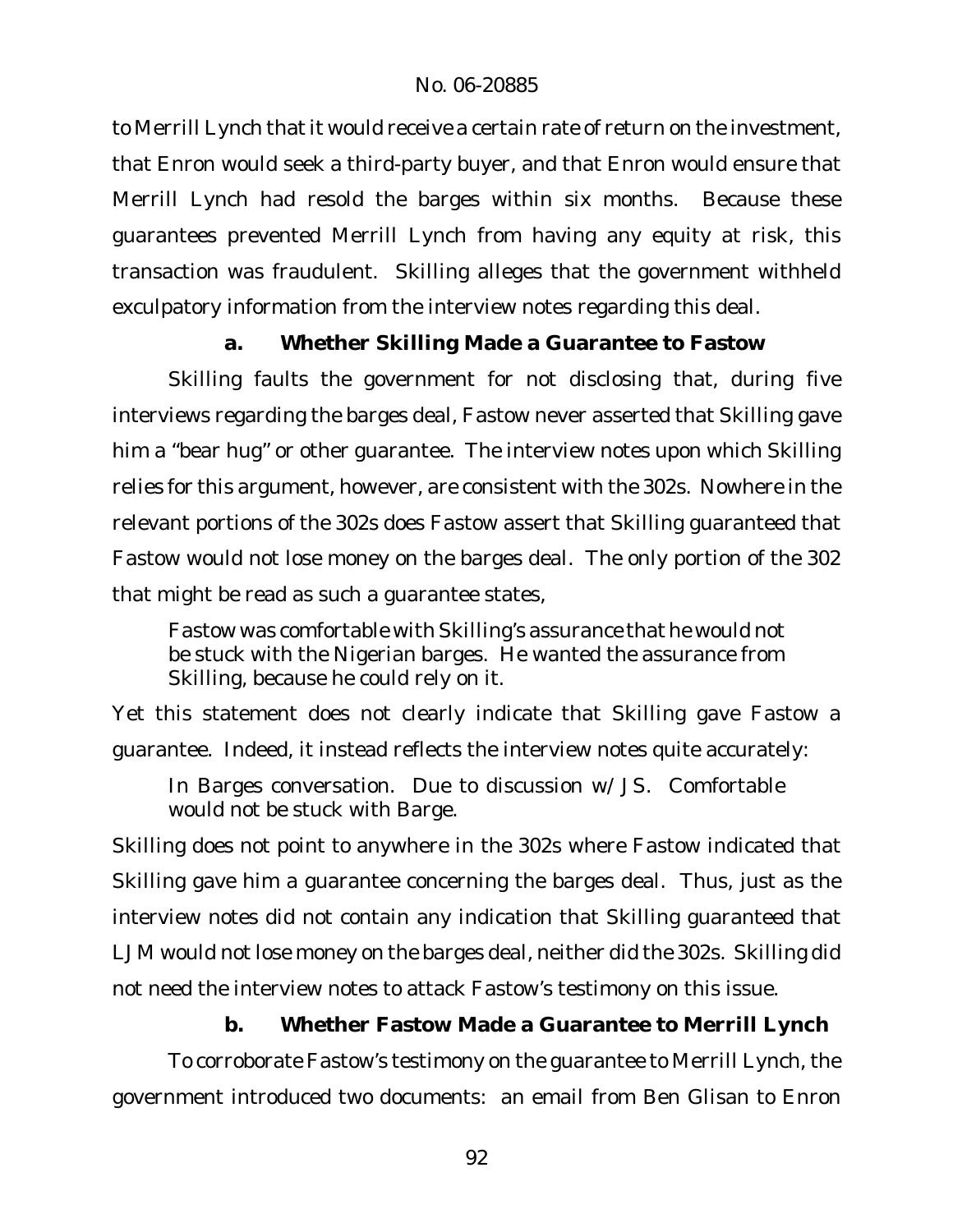employees and a document titled "Benefits to Enron," which concerned the barges deal. Upon being shown these documents, Fastow testified that they "reflected" his "guarantee to Merrill Lynch." Skilling contends that the government did not disclose interview notes wherein Fastow indicated that these documents were "not consistent" with his understanding of the barges deal, which Skilling argues directly contradicts Fastow's testimony.

The Glisan email stated, "To be clear, Enron is obligated to get Merrill out of the deal on or before June 30." The interview notes report that Fastow stated the following upon reviewing the email:

Next Email – from BG, 5/11/00

1) Did not see Email b/4 today. Object to word obligated. Not bothered that it is ENE w/ obligation.

Skilling argues that the government improperly withheld Fastow's statement that he objected to the word "obligated" in the Glisan email.

The Benefits to Enron document stated that "Enron sold barges to Merrill Lynch in December 1999, promising that Merrill would be taken out by sale to another investor by June 2000." The interview notes report that Fastow stated the following upon reviewing the Benefits to Enron document:

Benefits to Enron Summary – [illegible]

1) The 1st Paragraph – Description of transaction.

2) Summary not consistent w/ AF's memory b/c not word "promise"

3) It was EN's obligation to use "best effort" to find 3rd Party takeout  $+$  went on to say there would be 3rd party b/c AF is manager of 3rd Party.

a) B/C of ENE's course of action over years would have taken ML out.

b) Phone call did not obligate ENE to buy out, Did not intend to bind ENE, was binding LJM to do something. LJM was 3d party + was already found.

4) "Best Efforts" – must do everything possible that a reasonable businessman would do to achieve result.

a) Best effort different from guarantee b/c still obligated to perform. Best effort would be to find 3rd party to accomplish buyout.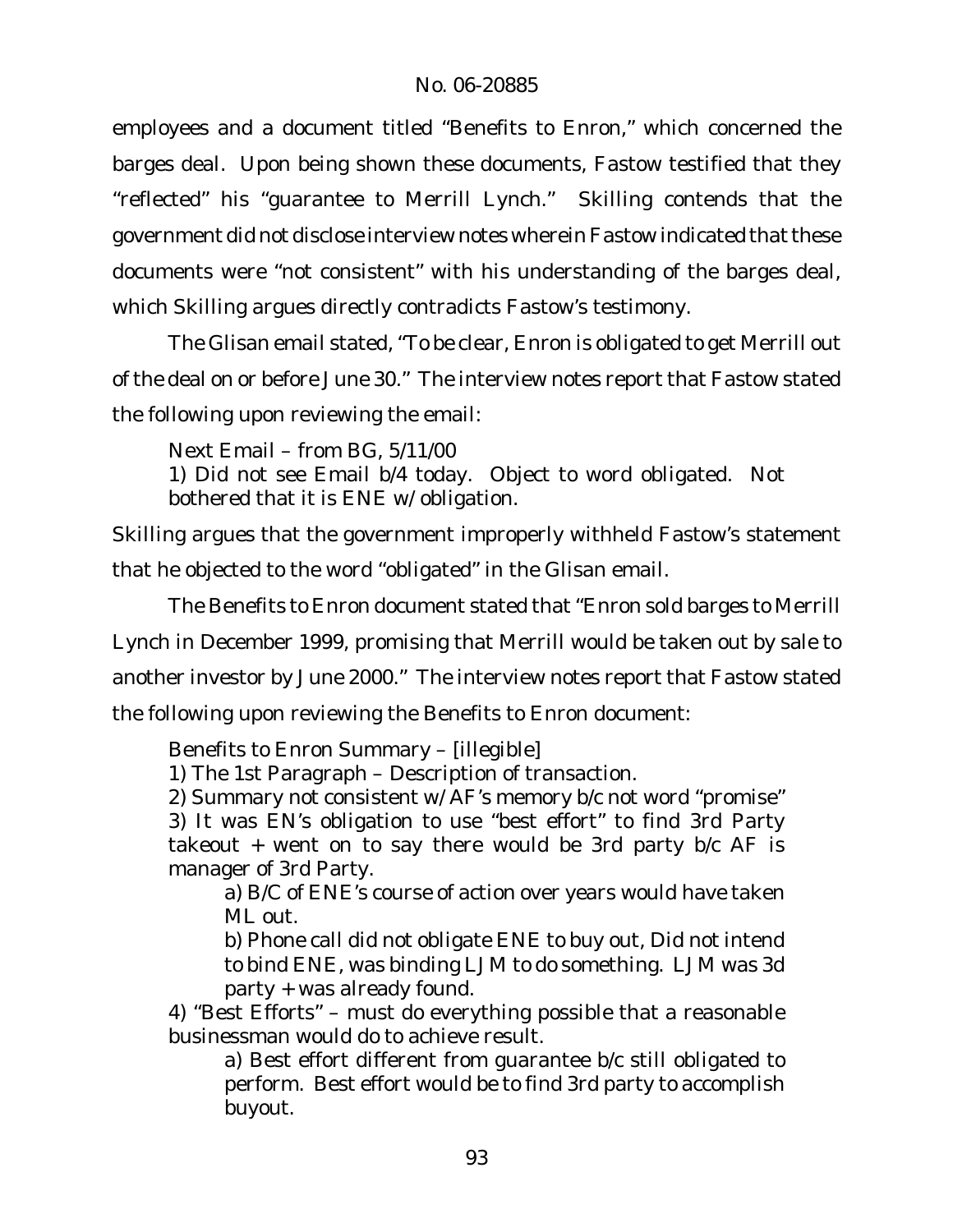5) Could have said "Promise to use best efforts" but don't recall saying that.

Skilling contends that the government improperly withheld Fastow's statement that the Benefits to Enron document was inconsistent with his memory because it used the word "promise." In addition to arguing that this statement contradicts Fastow's testimony, Skilling alleges that disclosure would have bolstered his theory of the case and supported his jury instructions argument.

The 302s, however, effectively disclosed the information in these statements. Skilling knew of the content of the interview notes concerning the Glisan email based upon Fastow's repeated statements in the 302s that Enron would not repurchase the barges, because LJM would instead. That is, the 302s did not indicate that Enron was obligated, which is consistent with the information in the interview notes. Thus, Skilling already had the information necessary to challenge Fastow's statement that the email "reflected" the guarantee.

As to the Benefits to Enron document, the 302s make clear that Fastow did not use the word promise because he did not need to. According to the 302s, anyone listening would have realized that Fastow was making a promise without using the actual word. Further, the statement that Enron would use its best efforts to secure a purchaser is not at odds with the 302s, particularly the statements that "FASTOW thinks there was every intention that Enron would find a buyer for ML" and "ML could have a high level of confidence that an entity was interested in the barges and that entity, LJM, would buy the barges after six months." In other words, it was not Enron itself that was formally bound to buy the interest from Merrill Lynch; LJM would do so if Enron's "best efforts" did not result in another buyer. Again, Skilling had all the information necessary to challenge Fastow's testimony that the Benefits to Enron document "reflected" the guarantee.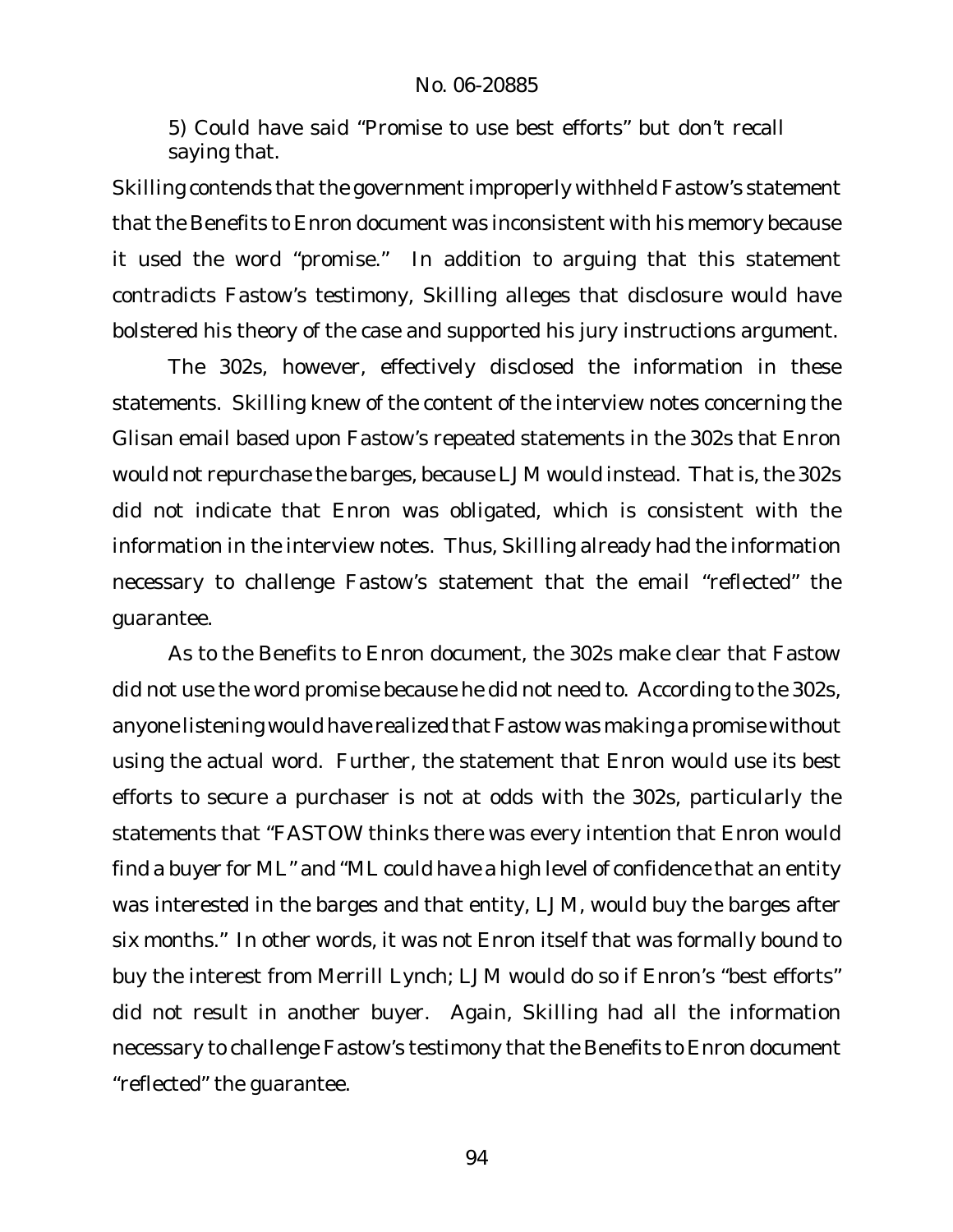**c. Corroboration of Guarantee to Merrill Lynch**

Ben Glisan and Chris Loehr both worked for Fastow, and their testimony corroborated the existence of a guarantee to Merrill Lynch. Skilling asserts that the government improperly refused to disclose notes that reveal, in Skilling's words, that

Fastow explained to the Task Force that he *lied* to "subordinates" by "tell[ing] Enron people this was a guarantee" in order to "motivate" and "light a fire" within Enron to remarket the barges to a thirdparty.

Skilling argues that the notes reveal that Fastow lied to subordinates, including Glisan and Loehr. If Fastow had lied to Glisan and Loehr about the existence of a guarantee, so the argument goes, their knowledge of the guarantee could have been based entirely on lies. If that were the case, Skilling could have used that information to undermine their testimony.

Skilling again misrepresents the interview notes. Nowhere in the notes to which Skilling points does Fastow admit to "lying" to subordinates. The relevant portion of the interview notes reads,

w/ Subordinates

1) Probably used a shorthand word like promise or guarantee as 2) Internally at Enron. AF, JM + BG would tell Enron people that there was a guarantee so to light a fire under Int'l people – so it should be in paperwork.

3) On phone call, didn't say EN would buy back, – Rep of 3rd Party. Explicit. Internally said Enron would buy back. Unit less motivated if knew of LJM. "Enron will take necessary steps to make sure you are out of this by June 30." Ö Reasonable for person on other end to think Enron.

This statement does not contradict Fastow's assertions that he made an implicit guarantee to Merrill Lynch. Immediately preceding these notes, Fastow discussed the guarantee with Merrill Lynch extensively, repeatedly noting that he had made a guarantee in everything but name and was avoiding the word to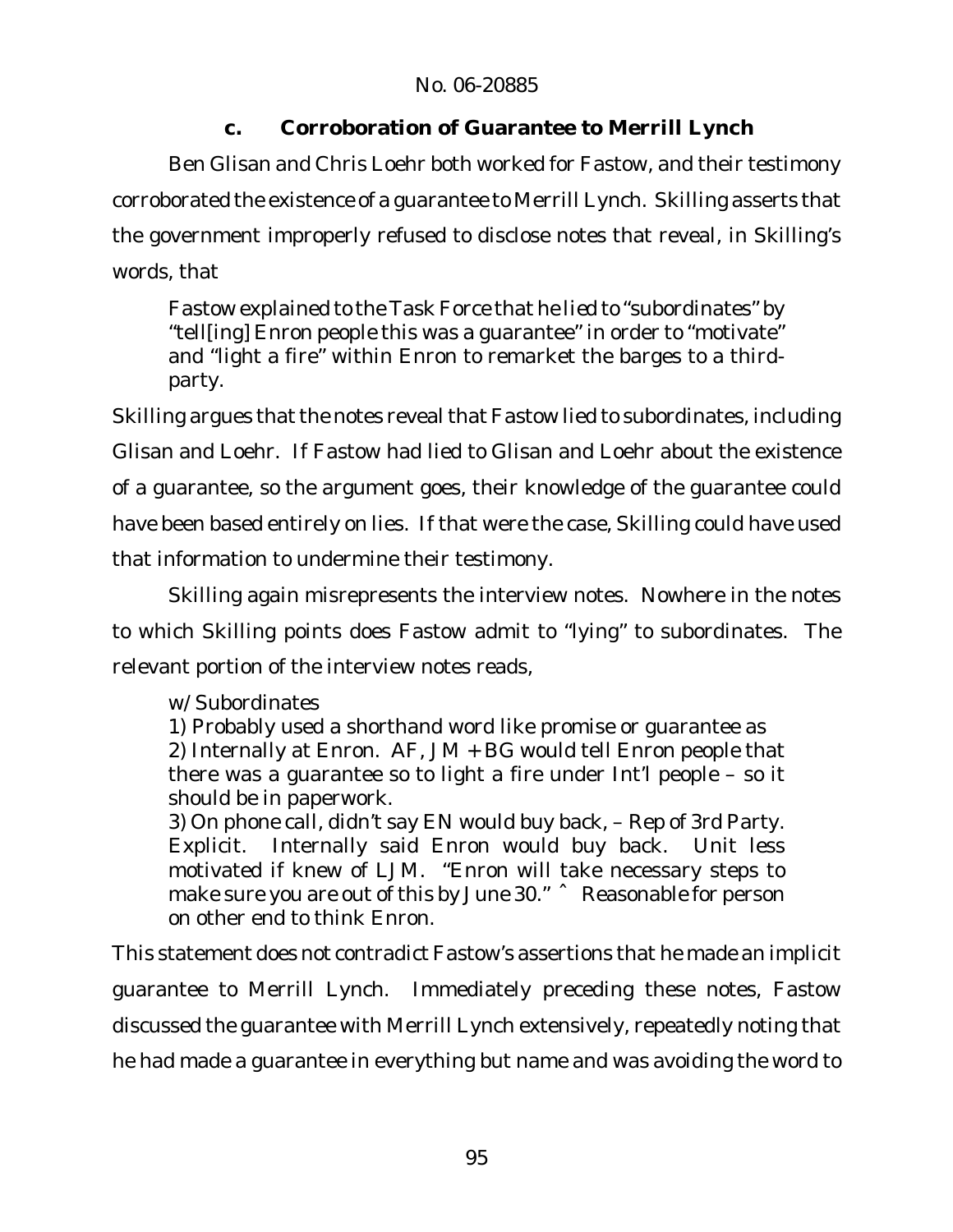protect the accounting treatment. Thus, he was not necessarily lying when using words like "promise" or "guarantee" with his subordinates.

Further, these notes do not support Skilling's argument that Glisan and Loehr based their testimony only upon Fastow's lies. First, the notes report Fastow as saying that "BG," presumably Ben Glisan, was party to the plan to "tell Enron people that this was a guarantee." As Skilling bases his argument that Fastow "lied" to Glisan upon this statement, it is difficult to understand how it indicates that Fastow lied to Glisan about something which they were then both supposed to lie about to "Enron people." That is, it is unlikely that Glisan was confused about the nature of the deal as a whole if he was also lying to the "Enron people." Second, Loehr worked at both Enron and LJM, and he offered explicit testimony about the intricacies of the Enron/LJM interactions, so it is unreasonable to conclude that he was tricked by Fastow's alleged lie. Therefore, it is unlikely that Skilling could have used this statement to impeach either corroborating witness.

**D. Materiality**

As noted above, when a defendant alleges multiple *Brady* violations, we must consider the materiality of all suppressed evidence cumulatively. As a preliminary matter, we note that Skilling has failed to establish that the government even suppressed some of the information at issue. The materiality of any non-suppressed information is irrelevant to our cumulative analysis. *See Sipe*, 388 F.3d at 493 (Smith, J., dissenting). Thus, we consider only the cumulative materiality of the undisclosed interview notes that the government included in the Fastow Binders, not Skilling's arguments concerning Fastow's plea agreement or the government's use of an open file. Further, a few of Skilling's alleged *Brady* violations are not properly before this court because the

96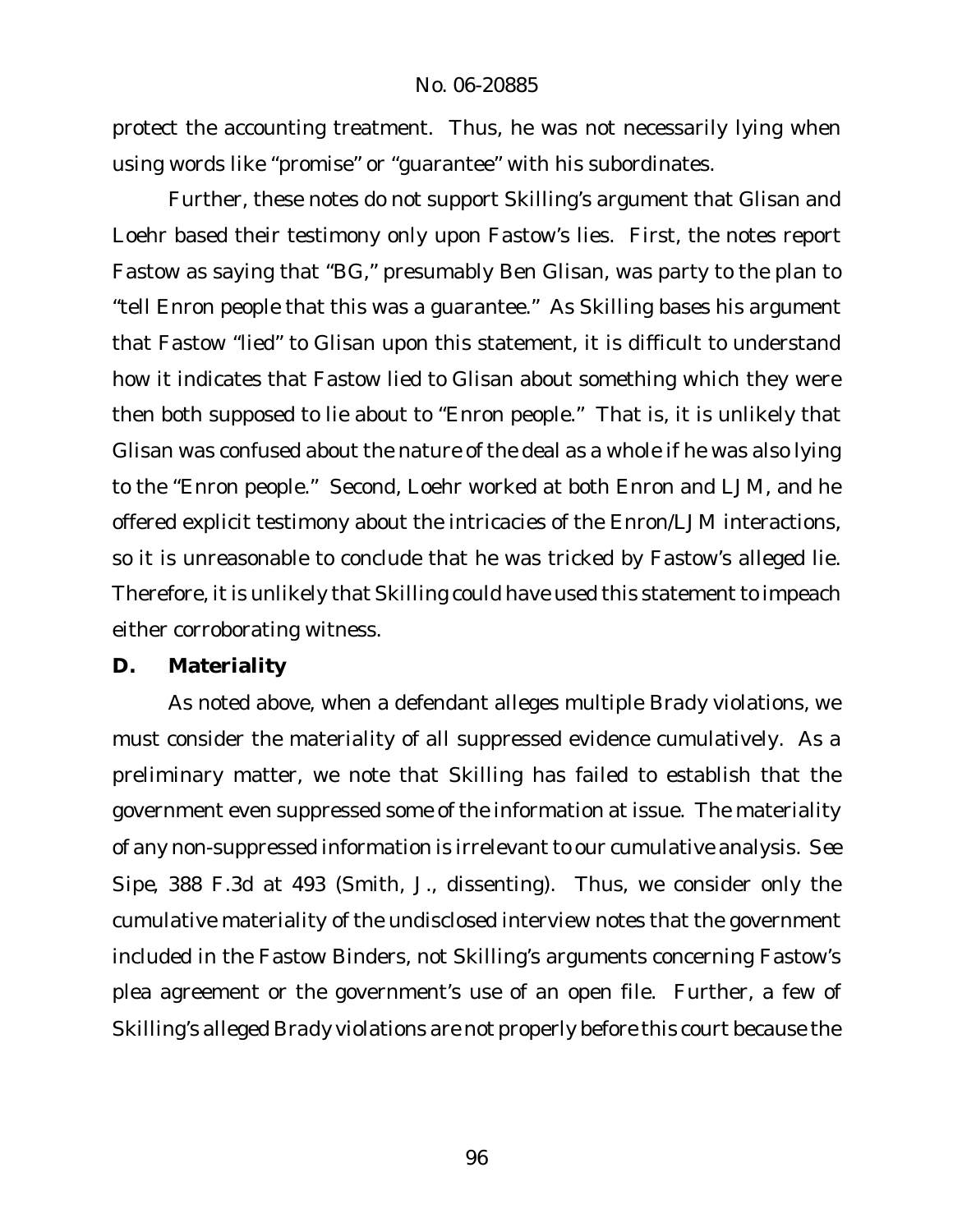district court did not consider them.<sup>80</sup> They, too, are irrelevant to our cumulative analysis.<sup>81</sup>

Considering that we are reviewing the district court's determination that these interview notes did not contain any *Brady* material only for clear error, we need not dwell long on materiality. Skilling has established that there are some differences between the interview notes and the 302s. Yet none of the undisclosed statements are particularly material, and many are wholly immaterial. For several of Skilling's allegations, he has misunderstood—or misrepresented—the contents of the interview notes. For others, the government has presented a reasonable argument as to why the undisclosed statements are of little or no materiality. We therefore hold that Skilling has failed to establish any violations of *Brady*.

### **VIII. Sentencing**

Skilling challenges various aspects of his sentence. In particular, he disputes the district court's application of the Sentencing Guidelines and the reasonableness of his sentence under 18 U.S.C. § 3553(a). Because we decide that the court committed error in applying the Guidelines, we do not reach the § 3553(a) requirements, as proper calculation of the Guidelines range is antecedent to a reasonableness challenge. *See Gall v. United States*, 128 S. Ct. 586, 596-97 (2007).

<sup>&</sup>lt;sup>80</sup> Skilling attached an appendix to his supplemental brief containing additional examples of allegedly suppressed and exculpatory evidence. The district court did not consider four of these examples, and thus we cannot review them on appeal. In any event, "arguments may not be properly raised by incorporating them by reference from the appendix rather than discussing them in the brief." *Graphic Controls Corp. v. Utah Med. Prods., Inc.*, 149 F.3d 1382, 1385 (Fed. Cir. 1998) (applying what was then Federal Rule of Appellate Procedure 28(a)(6)). Thus, we do not address the statements in Skilling's appendix.

<sup>81</sup> We note, however, that another court properly considering these other alleged *Brady* violations may have to consider their cumulative materiality, if any, alongside the materiality of the alleged *Brady* violations that are now properly before us.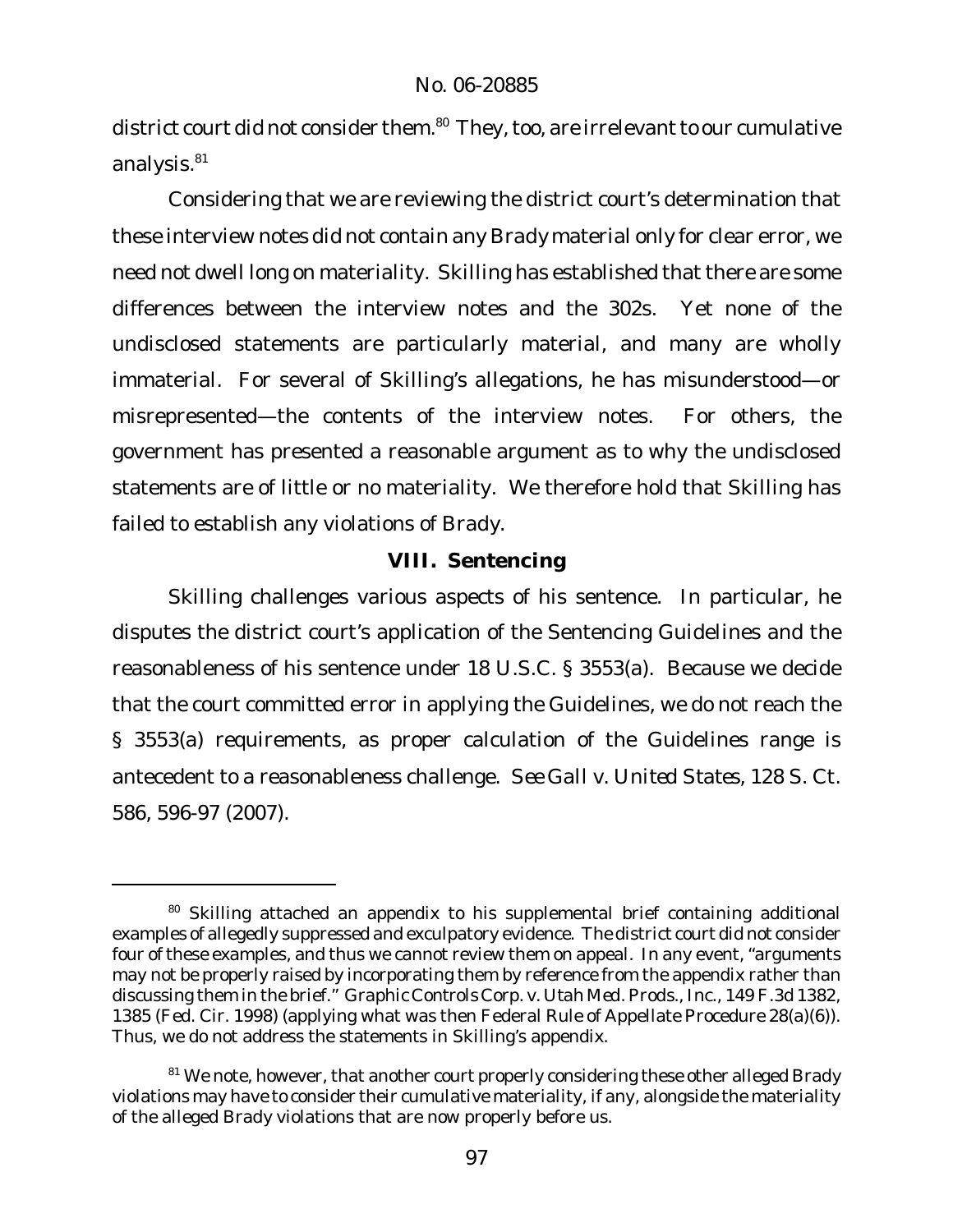Under the 2000 Sentencing Guidelines, Skilling had a base offense level of 6, which the district court subsequently enhanced to 40. With a criminal history category of I, that yielded a sentencing range under the Guidelines of 292 to 365 months' imprisonment. Skilling objected to some of the enhancements at sentencing. The court rejected those objections and sentenced Skilling at the bottom of the advisory range, or 292 months. On appeal, Skilling specifically objects to the two-level enhancement for obstruction of justice, pursuant to U.S. SENTENCINGGUIDELINESMANUAL ("U.S.S.G.") § 3C1.1 (2000), and the four-level enhancement for substantially jeopardizing the safety and soundness of a financial institution, pursuant to U.S.S.G. § 2F1.1(b)(8)(A) (2000). We review the application and interpretation of the Guidelines de novo. *United States v. Solis-Garcia*, 420 F.3d 511, 514 (5th Cir. 2005).

# **A. Obstruction of Justice**

The court enhanced Skilling's sentence pursuant to U.S.S.G. § 3C1.1<sup>82</sup> for obstruction of justice based on testimony Skilling gave to the SEC on December 6, 2001. Skilling stated that he had sold stock on September 17, 2001, solely because of the terrorist attacks of September 11, 2001. The court determined that this statement was perjury, because a preponderance of the evidence showed that Skilling had tried to sell stock before the attacks, on September 6.

<sup>82</sup> Section 3C1.1 provides,

If (A) the defendant willfully obstructed or impeded, or attempted to obstruct or impede, the administration of justice during the course of the investigation, prosecution, or sentencing of the instant offense of conviction, and (B) the obstructive conduct related to (i) the defendant's offense of conviction and any relevant conduct; or (ii) a closely related offense, increase the offense level by 2 levels.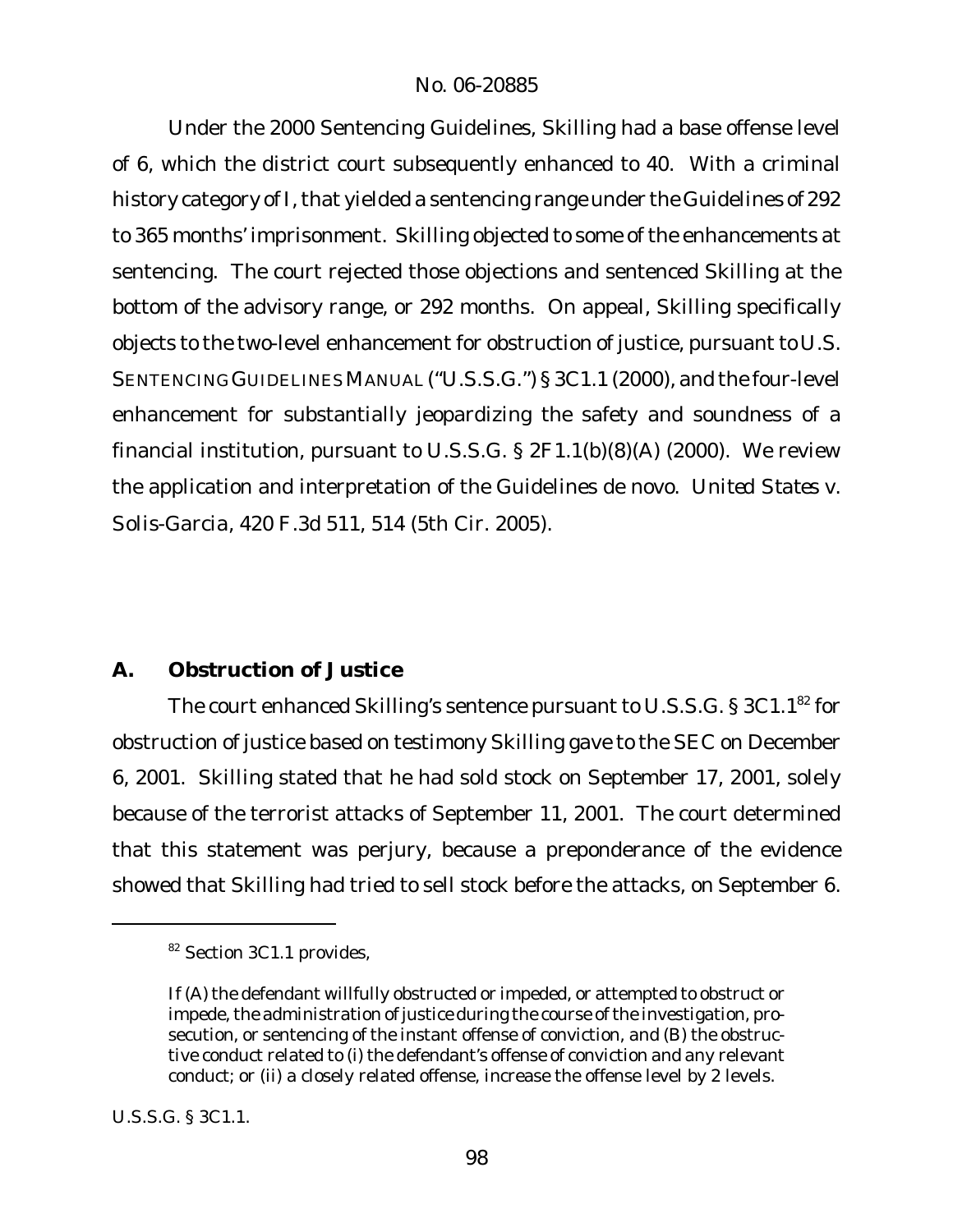The Sentencing Guidelines specifically mention perjury as a type of conduct that constitutes obstruction of justice. U.S.S.G. § 3C1.1 cmt. 4(b).

Skilling does not argue, however, that the court erred in finding perjury before the SEC. Rather, he reasons that the court could not use the testimony at all because the SEC and the Department of Justice were improperly collaborating.<sup>83</sup>

Skilling relies on *United States v. Tweel*, 550 F.2d 297, 299-300 (5th Cir. 1977), for the proposition that when an agency deliberately misleads someone whom it is investigating, it invariably taints any consent that the person under investigation provides, requiring suppression of the evidence. The Supreme Court and other circuit courts have made similar statements.<sup>84</sup> It follows that if the district court should have suppressed the evidence of Skilling's testimony before the SEC, then § 3C1.1 cannot apply in this case. However, the case law does not support the premise that the district court had to suppress this evidence at sentencing.

Skilling avers that the district court believed that the Enron Task Force and SEC had merged into one prosecutorial team and that the SEC had acted on the Task Force's behalf in connection with Skilling's criminal case. Assuming that they had in fact merged, and that by the time of his testimony the SEC was deliberately misleading Skilling as to the nature of the investigation, the issue

<sup>&</sup>lt;sup>83</sup> The government suggests that Skilling waived this argument because he failed to object to the use of this testimony at sentencing. Skilling counters by drawing our attention to his written objections to the presentence investigation report, in which he disputed the enhancement. In particular, he stated that because he "was not aware of an investigation 'against him' at the time he testified before the SEC, his testimony before that body cannot, as a matter of law, trigger the obstruction adjustment." We need not decide this issue, because we find no error in the court invoking this enhancement.

<sup>84</sup> *See, e.g.*, *United States v. Kordel*, 397 U.S. 1, 11-13 (1970); *United States v. Grunewald*, 987 F.2d 531, 534 (8th Cir. 1993); *United States v. Robson*, 477 F.2d 13, 18 (9th Cir. 1973).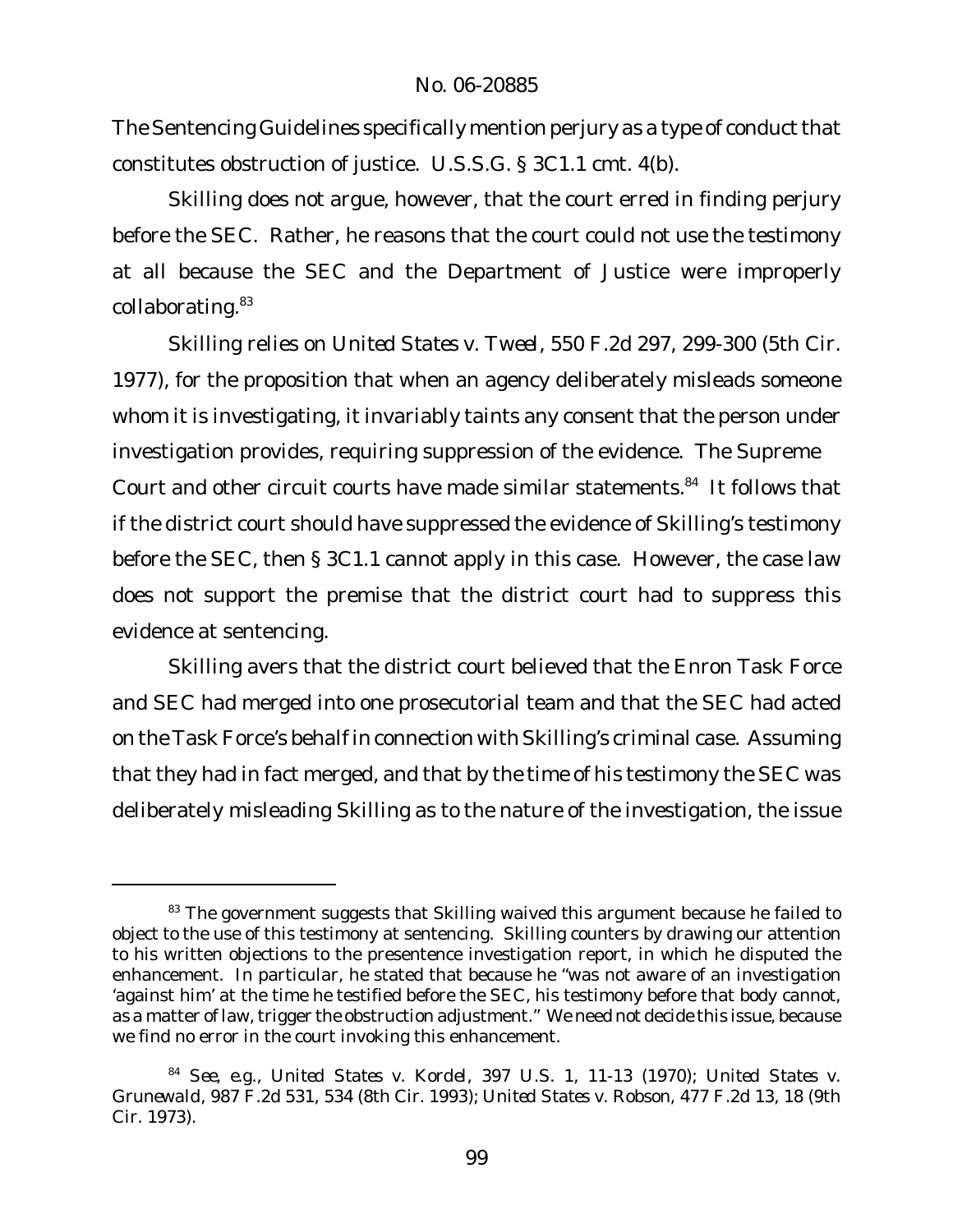of whether the results of the investigation could be used at sentencing remains open.

Ordinarily, a district court can consider illegally obtained evidence at sentencing even if that evidence is not admissible at trial, *United States v. Robins*, 978F.2d 881, 891 (5th Cir. 1992), although there may be exceptions. For example, we have approvingly cited *Verdugo v. United States*, 402F.2d 599, 611- 12 (9th Cir. 1968), for the proposition that on a case-by-case basis, it might be improper for a district court to consider certain evidence at sentencing. *See Robins*, 978 F.2d at 891. This is particularly true where "the use of illegally seized evidence at sentencing would provide a substantial incentive for unconstitutional searches and seizures." *Verdugo*, 402 F.2d at 613. In other words, we may look, case-by-case, to whether the admission of the evidence will encourage the government to obtain evidence illegally.

This principle cuts against Skilling. Admitting the evidence of his perjury for purposes of sentencing will not encourage the government to conduct improper parallel investigations or unconstitutional searches. The parallelinvestigation cases ordinarily involve a defendant who gives incriminating, but truthful, testimony. See Tweel, 550 F.2d at 298 (providing copies of tax returns). The reason for our concern in these cases is that the government should not use deceit to encourage a defendant to cooperate in a civil investigation during which he in essence incriminates himself. But where, as here, a defendant's own false testimony is used against him, we have no such concerns. After all, Skilling has not provided us with any justification for his lying under oath in a purely civil proceeding.

We therefore do not see a need to deviate from our general rule that, at sentencing, "a district court may conduct an inquiry broad in scope, largely unlimited either as to the kind of information it may consider, or the source from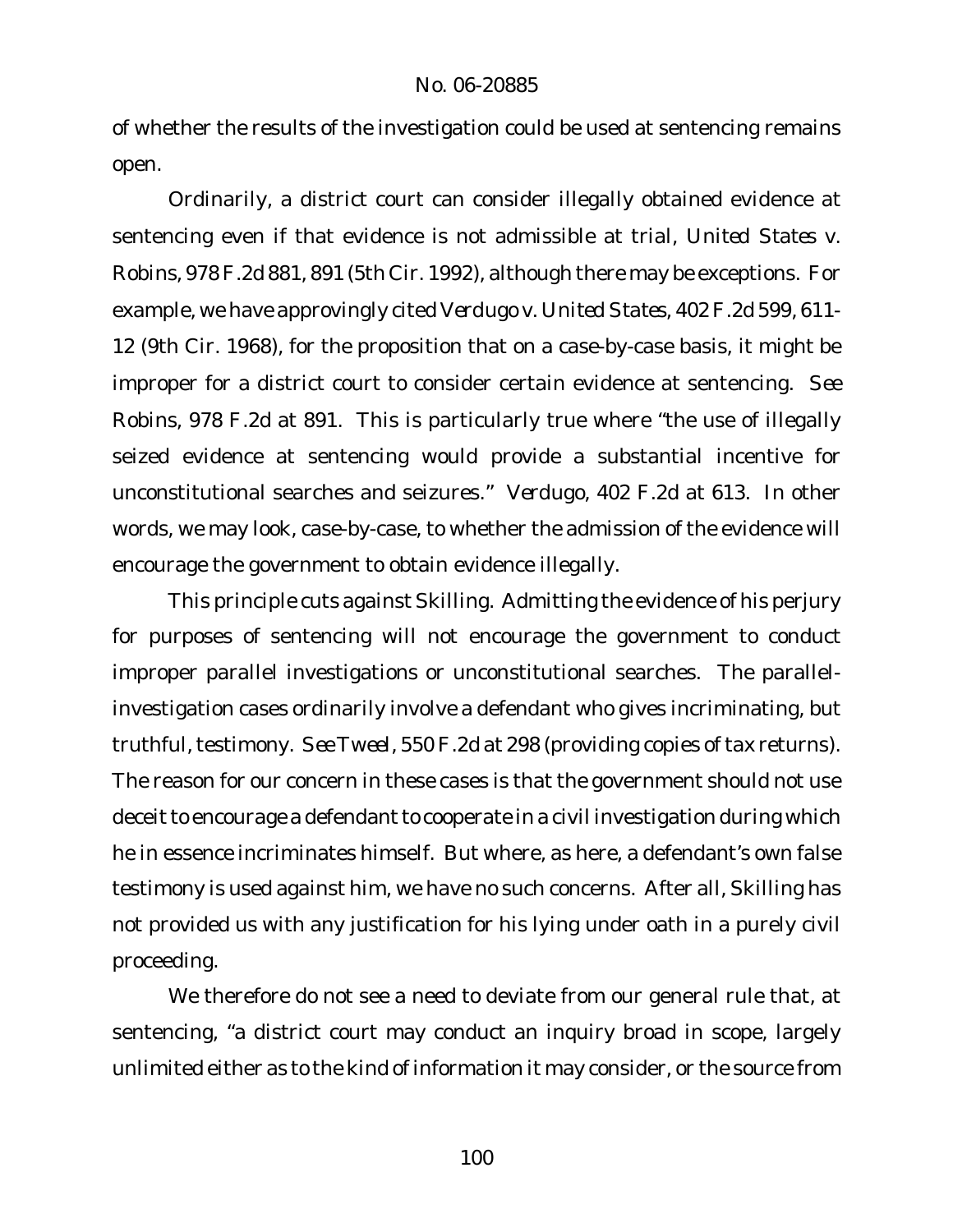which such information may come." *Robins*, 978 F.2d at 891. Accordingly, the district court did not err in using Skilling's SEC testimony at sentencing.

**B. Jeopardizing the Safety and Soundness of a Financial Institution**

Skilling appeals the four-level enhancement for substantially jeopardizing the safety and soundness of a "financial institution" pursuant to U.S.S.G. § 2F1.1(b)(8)(A) (2000). He urges that the enhancement is incorrect for two reasons. First, he says that because the evidence at trial did not prove that his conduct caused Enron's bankruptcy, it was impossible to say that he substantially jeopardized any financial institution. Second, he posits that the Enron Corporation Savings Plan and the Employee Stock Ownership Plan (collectively the "Retirement Plans") are not "financial institutions" as that phrase is used in § 2F1.1, so the section cannot apply at all. Because we agree with the second contention, we do not reach the first.

We review the district court's decision that the Retirement Plans are "financial institutions" de novo, because it is an issue of law. *United States v. Soileau*, 309 F.3d 877, 878-79 (5th Cir. 2002). The Guidelines section at issue, § 2F1.1(b)(8), provides, "If the offense (A) substantially jeopardized the safety and soundness of a financial institution; . . . increase by 4 levels." As used in the Guidelines, "financial institution"

is defined to include any institution described in 18 U.S.C. §§ 20, 656, 657, 1005-1007, and 1014; any state or foreign bank, trust company, credit union, insurance company, investment company, mutual fund, savings (building and loan) association, union or employee pension fund; any health, medical or hospital insurance association; brokers and dealers registered, or required to be registered, with the Securities and Exchange Commission; futures commodity merchants and commodity pool operators registered, or required to be registered, with the Commodity Futures Trading Commission; and any similar entity, whether or not insured by the federal government. "Union or employee pension fund" and "any health, medical, or hospital insurance association," as used above, primarily include large pension funds that serve many individuals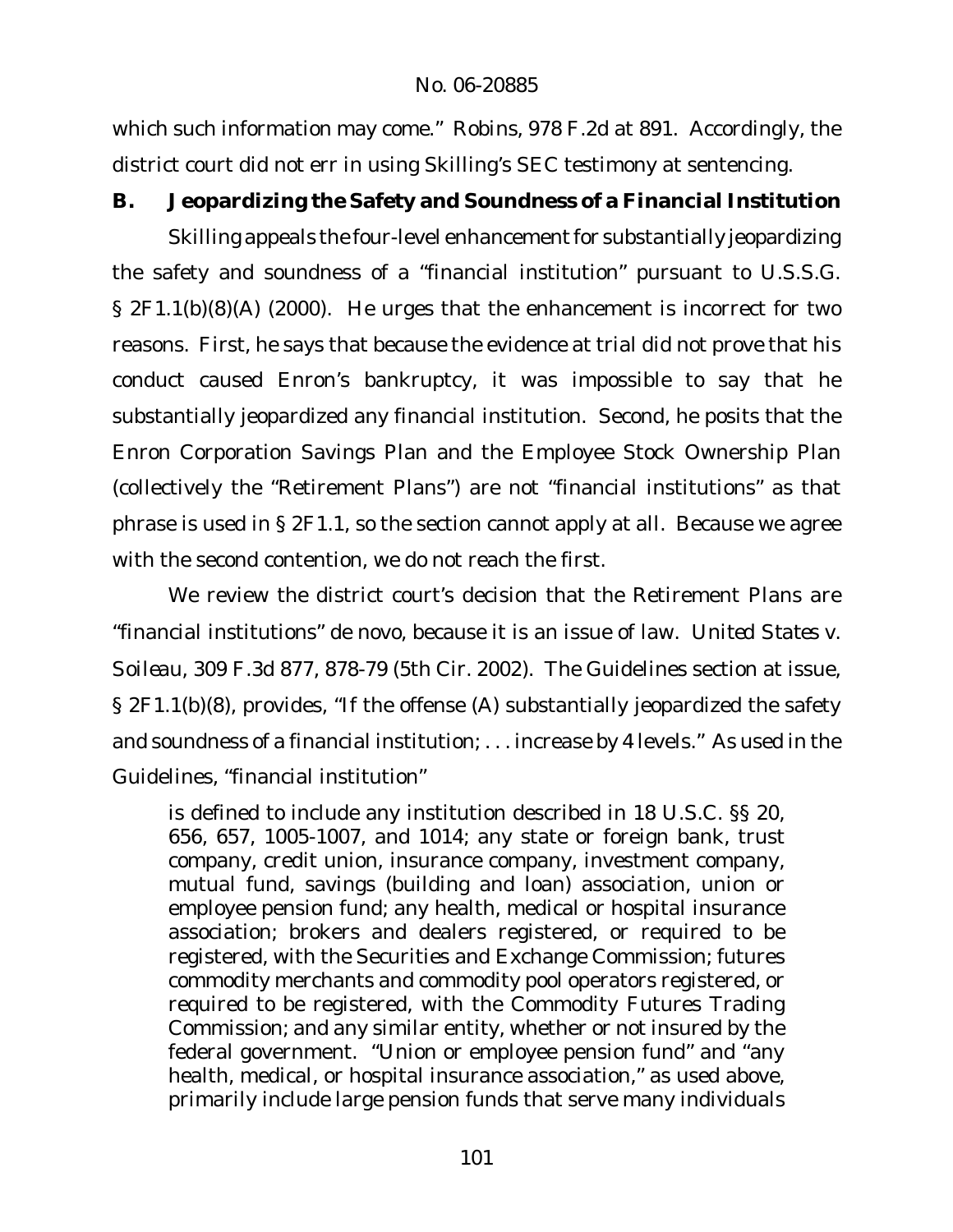### No. 06-20885

(*e.g.*, pension funds of large national and international organizations, unions, and corporations doing substantial interstate business), and associations that undertake to provide pension, disability, or other benefits (*e.g.*, medical or hospitalization insurance) to large numbers of persons.

U.S.S.G. § 2F1.1 cmt. 19.

The definition does not explicitly mention retirement plans, such as the two at issue here, even though neither is a particularly novel retirement vehicle. The question is whether the Retirement Plans are "pension funds" or whether they fall into the "any similar entity" catch-all.

The government, relying on BLACK'S LAW DICTIONARY, argues that the Retirement Plans are in fact "pension funds." Black's does not define "pension fund" but does define "pension plan." The government equates these terms, and we see no reason not to do so as well. Black's defines "pension plan" in two ways:

1. Under ERISA, any plan, fund, or program established or maintained by an employer or an employee organization that provides retirement income to employees or results in a deferral of income by employees extending to the termination of employment or beyond. 29 USCA § 1002(2)(A).

2. Under the Internal Revenue Code, an employer's plan established and maintained primarily to provide systematically for the payment of definitely determinable benefits to employees over a period of years, usu. for life, after retirement.

BLACK'S LAW DICTIONARY 1170 (8th ed. 2004) (paragraph break added). This definition, unfortunately, is unhelpful in settling the dispute at hand, and the government tellingly cites only the ERISA portion.<sup>85</sup> There is no doubt that, under ERISA, the Retirement Plans are "pension funds," because employees contributed to them for the purpose of securing retirementincome. On the other

 $85$  Contrary to the government's argument, Black's defines "pension" as "[a] fixed sum paid regularly to a person." BLACK'S LAW DICTIONARY 1170 (8th ed. 2004). This leads to the assumption that a pension fund, or pension plan, without any statutory gloss, would be a plan that promised a fixed sum at regular intervals. The Retirement Plans do not provide this.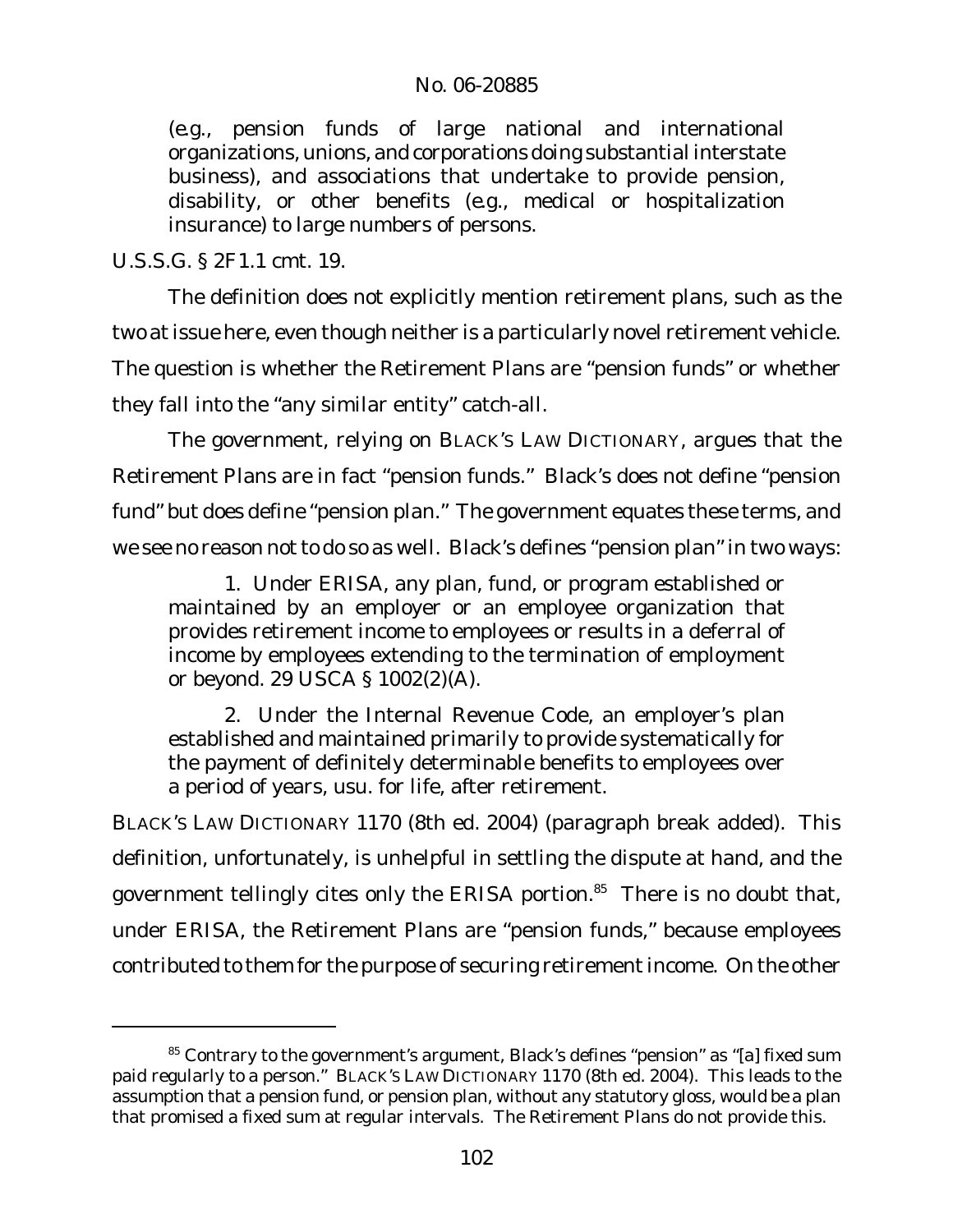hand, under the Internal Revenue Code, the plans were not established to pay "definitely determinable benefits," because these retirement accounts, by virtue of being unguaranteed equity investments, were highly variable: no one was guaranteed any rate of return. Nor is the elaboration of "[u]nion or employee pension fund," U.S.S.G. § 2F1.1 cmt. 19, helpful, because that definition still does not define "pension fund."

If the Retirement Plans are not "pension funds," another option is to determine whether the Retirement Plans fall into the Guidelines' "any similar entity" catch-all. In the government's favor, the definition lists mutual funds, which, like the Retirement Plans, also do not provide determined benefits.

This analogy is unhelpful, however, because the other examples in the definition, with the exception of "pension funds," which the Guidelines do not pellucidly define, are specific and individual financial entities. The definition speaks, inter alia, of entities that must be registered with the SEC or the Commodities Futures Trading Commission, banks, trust companies, and credit unions. U.S.S.G. § 2F1.1 cmt. 19. Additionally, we have already held that Medicare is not a financial institution, even though it might have features similar to some of the explicitly enumerated institutions, such as private insurance associations. *See Soileau*, 309 F.3d at 881 (holding that the enhancement should not apply because the definition does not explicitly mention Medicare). If anything, this cautions us against extending the definition without convincing evidence.

Under the government's position, any large corporation would become a financial institution just by virtue of providing its employees with a tax-sanctioned retirement account. If that account is a "pension fund," then placing that fund in jeopardy would, of course, lead to the application of this enhancement. We are unprepared to declare every corporate retirement vehicle a "financial institution."

103